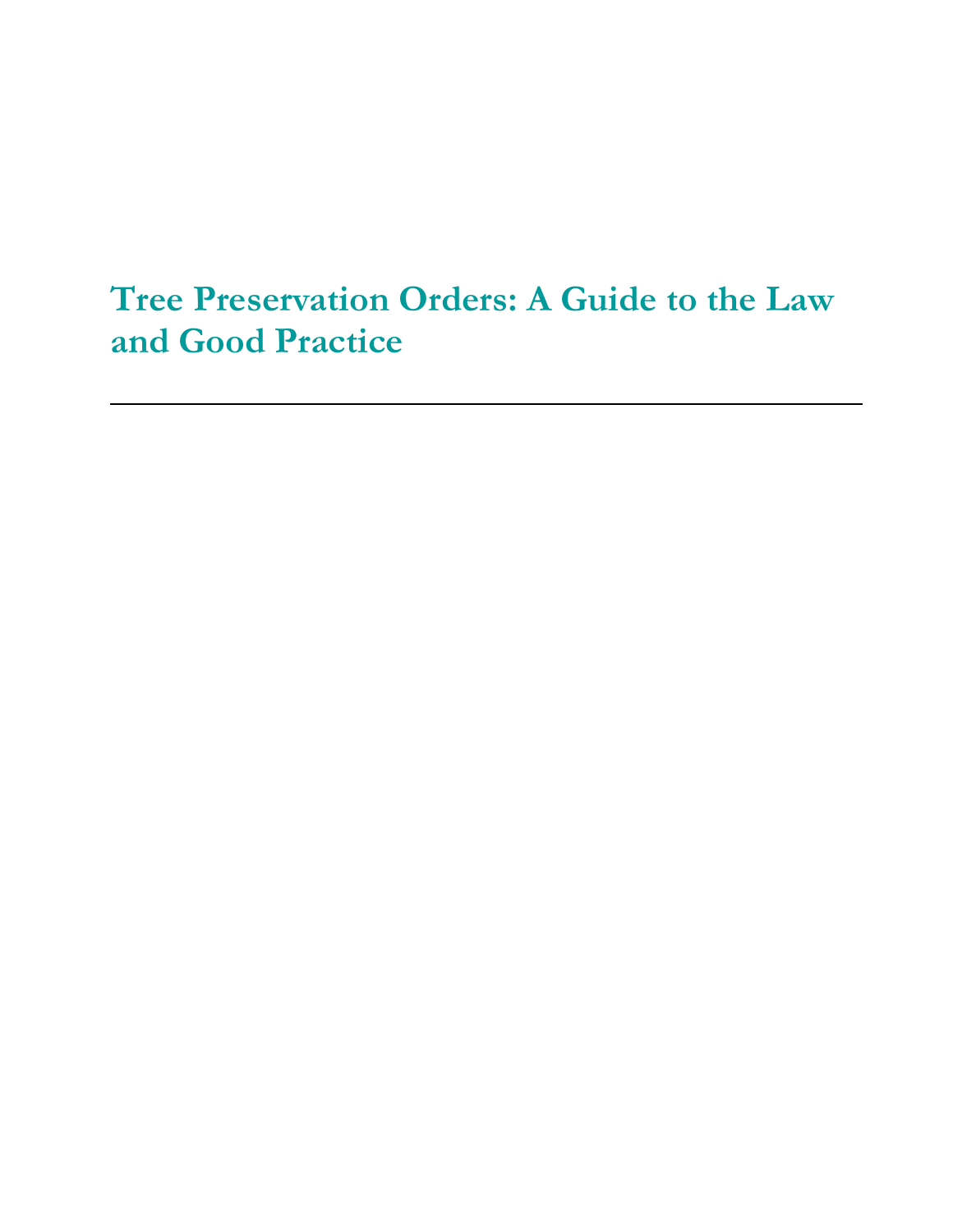On 5th May 2006 the responsibilities of the Office of the Deputy Prime Minister (ODPM) transferred to the Department for Communities and Local Government.

Department for Communities and Local Government Eland House Bressenden Place London SW1E 5DU Telephone: 020 7944 4400 Website: www.communities.gov.uk

Documents downloaded from the www.communities.gov.uk website are *Crown Copyright* unless otherwise stated, in which case copyright is assigned to *Queens Printer and Controller of Her Majestys Stationery Office.*

*Copyright in the typographical arrangement rests with the Crown.* 

*This publication, excluding logos, may be reproduced free of charge in any format or medium for research, private study or for internal circulation within an organisation. This is subject to it being reproduced accurately and not used in a misleading context. The material must be acknowledged as Crown copyright and the title of the publication specified.* 

Any other use of the contents of this publication would require a copyright licence. Please apply for a Click-Use Licence for core material at www.opsi.gov.uk/click-use/system/online/pLogin.asp or by writing to the Office of Public Sector Information, Information Policy Team, St Clements House, 2-16 Colegate, Norwich NR3 1BQ. Fax: 01603 723000 or e-mail: HMSOlicensing@cabinet-office.x.gsi.gov.uk.

This publication is only available online via the Communities and Local Government website: www.communities.gov.uk

**Alternative formats under Disability Discrimination Act (DDA):** if you require this publication in an alternative format please email alternativeformats@communities.gsi.gov.uk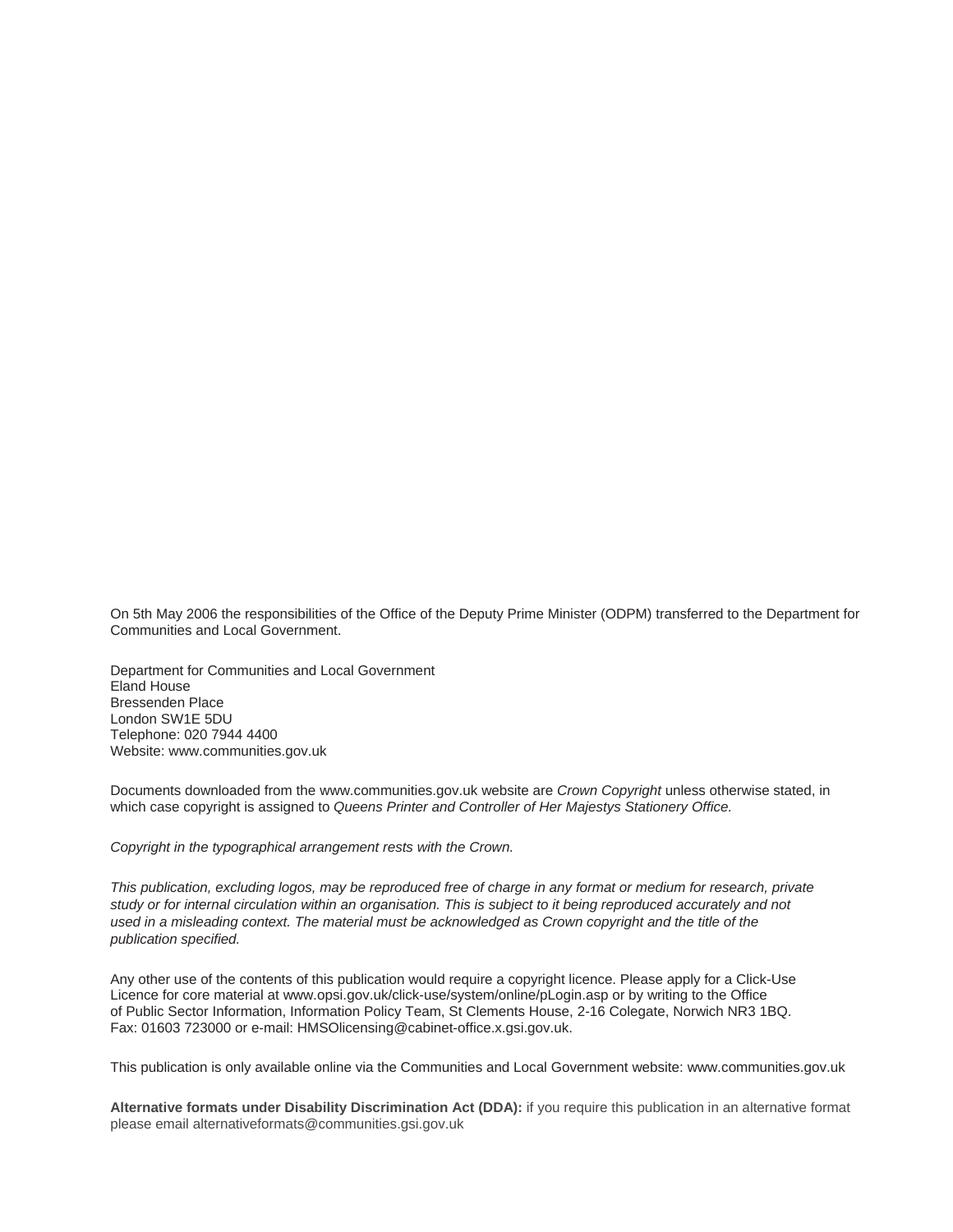# **Contents**

### [Preface](#page-3-0)

[Chapter 1 Introduction to Tree Preservation Orders](#page-4-0) 

- [Chapter 2 Scope of Tree Preservation Orders](#page-6-0)
- [Chapter 3 Making and Confirming Tree Preservation Orders](#page-9-0)
- [Chapter 4 Varying and Revoking Tree Preservation Orders](#page-21-0)
- [Chapter 5 Trees and Development](#page-26-0)
- [Chapter 6 Applications to carry out work on Protected Trees](#page-33-0)
- [Chapter 7 Appeals Against Local Planning Authority Decisions](#page-49-0)
- [Chapter 8 Modifying and Revoking Consents](#page-53-0)
- [Chapter 9 Trees in Conservation Areas](#page-55-0)
- [Chapter 10 Penalties](#page-59-0)
- [Chapter 11 Replacing Trees](#page-62-0)
- [Chapter 12 Appeals against Tree Replacement Notices](#page-67-0)
- [Chapter 13 Injunctions](#page-70-0)
- [Chapter 14 Compensation](#page-72-0)
- [Annex 1 Contacts](#page-75-0)
- [Annex 2 Model Regulation 3 Notice](#page-80-0)
- [Annex 3 Model Letter of Confirmation](#page-82-0)
- [Annex 4 Code of Practice for Utility Operators](#page-83-0)
- [Annex 5 Model Tree Work Application Form](#page-85-0)
- [Annex 6 Model Acknowledgement of Application](#page-87-0)
- [Annex 7 Model Refusal Notice](#page-88-0)
- [Annex 8 Model Article 5 Certificate](#page-89-0)
- [Annex 9 Model Appeal Statement](#page-90-0)
- [Annex 10 Model Acknowledgement of Section 211 Notice](#page-91-0)
- [Annex 11 Model Tree Replacement Notice](#page-92-0)
- [Index](#page-95-0)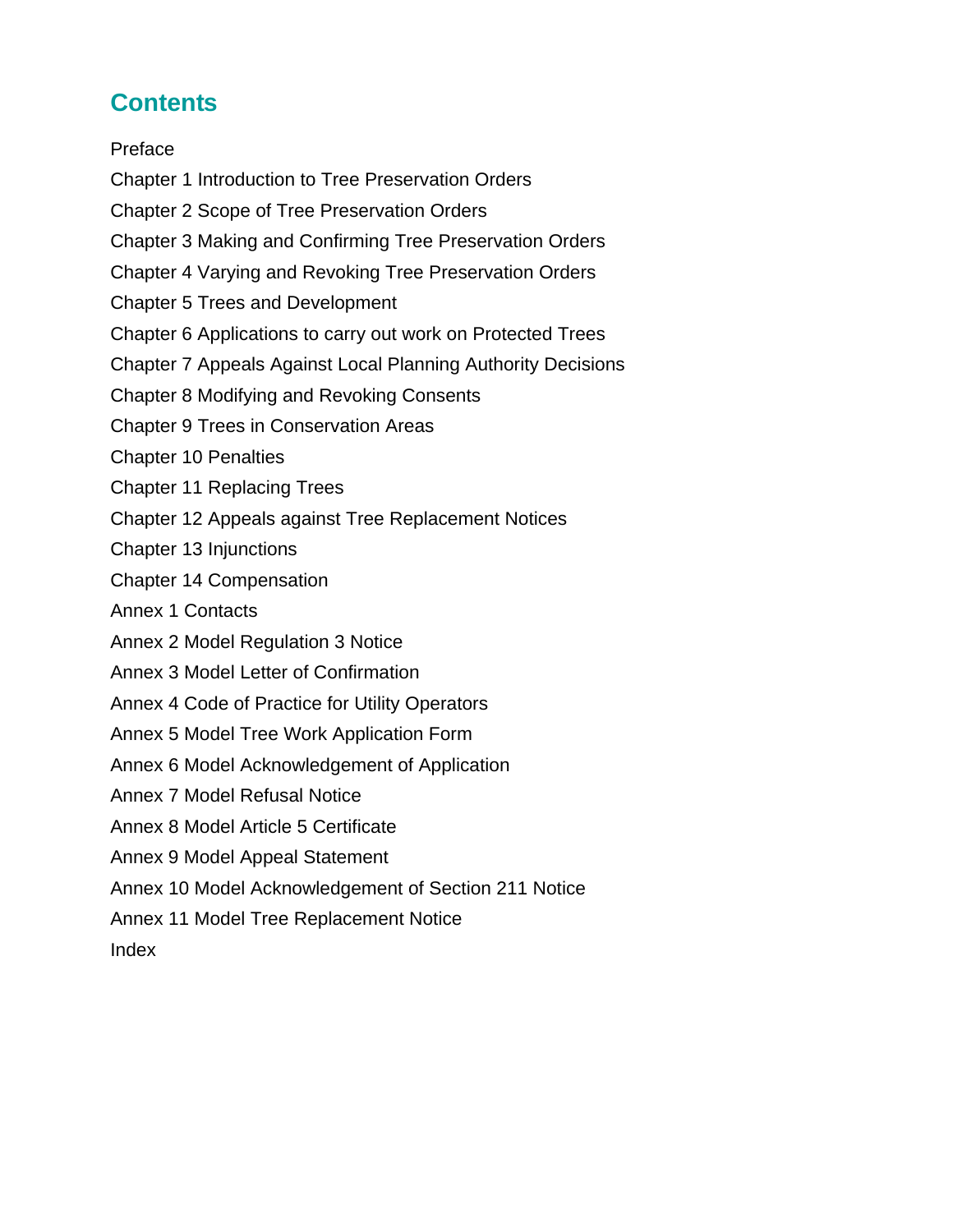# <span id="page-3-0"></span>**Preface**

When the modern planning system was established under the Town and Country Planning Act 1947 local planning authorities retained their powers to protect trees and woodlands in the interests of amenity by making tree preservation orders. Over 50 years later tree preservation orders remain an important part of the system.

This Guide sets out the Government's policy advice on the tree preservation order system. It outlines the law as it currently stands in England, taking into account the Town and Country Planning (Trees) Regulations 1999 which came into force on 2 August 1999. It also suggests ways in which local planning authorities can run the system in line with good administrative practice. Authorities are not required to follow the advice given; the Guide imposes no new burdens on them. But for many authorities the Guide is a useful point of reference which is relevant to their day-to-day work.

The Guide is aimed at local planning authorities but has also proved a helpful source of advice for others interested in the tree preservation order system. Anyone relying on the Guide, though, should not regard it as a definitive statement of the law. The law is contained in the relevant primary and secondary legislation; this document is for guidance only. Anyone unsure of their legal rights or obligations should consult a solicitor.

Sections VI, VII, VIII, IX and X of Department of the Environment Circular 36/78 **Trees and Forestry**, in so far as they relate to England, are now cancelled. The Department's **Tree Preservation Orders: A Guide to the Law and Good Practice** (1994) is also cancelled.

Any questions about the Guide should be put to the Trees and Hedges Team, Communities and Local Government, Zone 3/E1, Eland House, Bressenden Place, London SWIE 5DU (see [Annex 1](#page-75-0) for more details).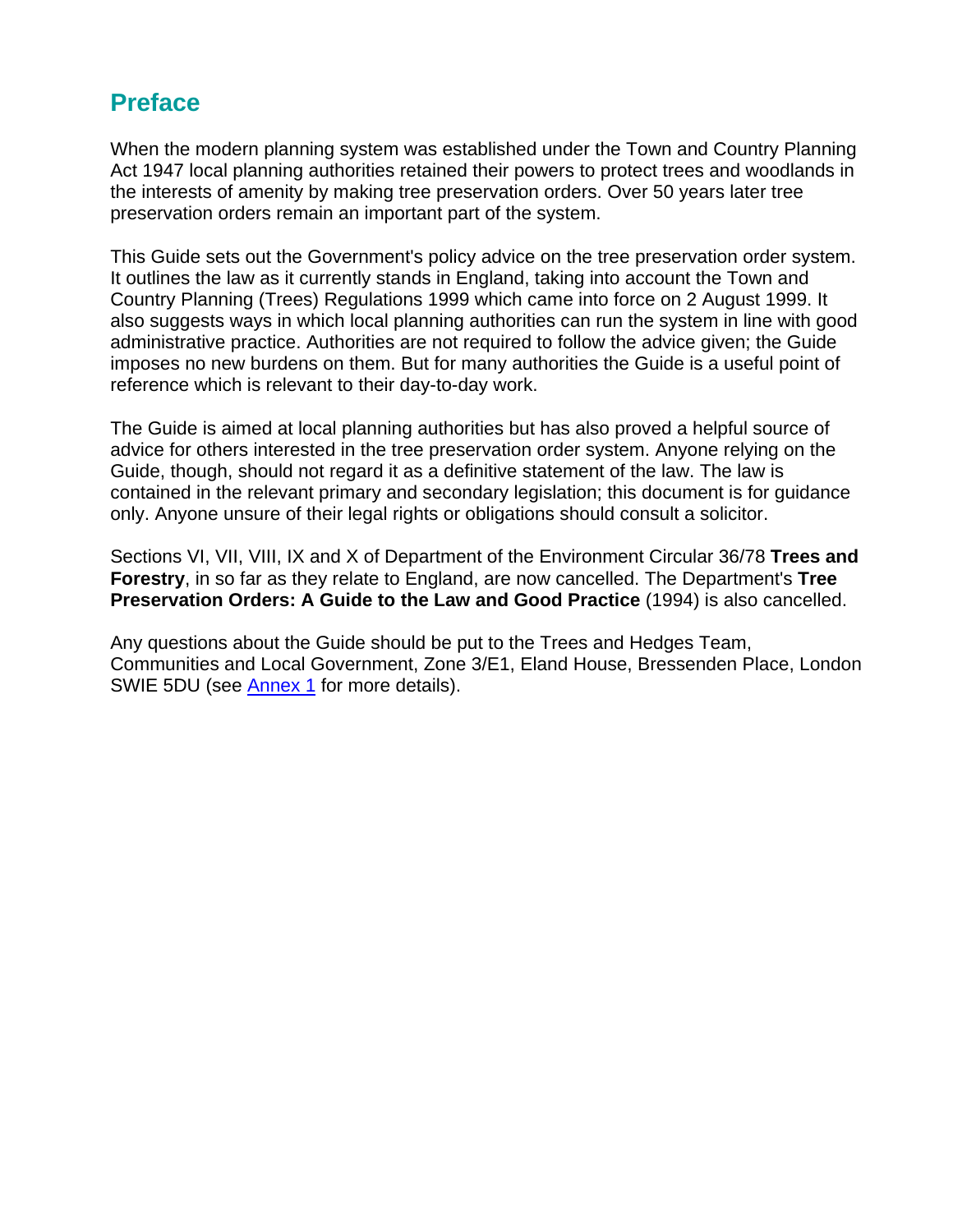# <span id="page-4-0"></span>**Chapter 1 Introduction to Tree Preservation Orders**

Their tallest trees are about seven foot high; I mean some of those in the great Royal Park, the tops whereof I could but just reach with my fist clinched.

Jonathan Swift, *Gulliver's Travels*

### Tree Preservation Orders

1.1 A tree preservation order (referred to in this Guide as a 'TPO') is an order made by a local planning authority ('LPA') in respect of trees or woodlands. The principal effect of a TPO is to prohibit the:

- (1) cutting down,
- (2) uprooting,
- (3) topping,
- (4) lopping,
- (5) wilful damage, or
- (6) wilful destruction

of trees without the LPA's consent. The cutting of roots, although not expressly covered in (1)(4) above, is potentially damaging and so, in the Secretary of State's view, requires the LPA's consent.

#### Law

1.2 The law on TPOs is in **Part VIII** of the **Town and Country Planning Act 1990** ('the Act') and in the Town and Country Planning (Trees) Regulations 1999 ('the 1999 Regulations') which came into force on 2 August  $1999.<sup>1</sup>$  $1999.<sup>1</sup>$  The Act must be read in conjunction with section 23 of the Planning and Compensation Act 1991 which amended some of the TPO provisions in the 1990 Act and added four new sections (sections 214A, 214B, 214C and 214D).

### **Guidance**

1.3 This Guide brings together the Department's guidance and policy advice on the subject of TPOs. It replaces sections VI, VII, VIII, IX and X of DOE Circular 36/78 **Trees and Forestry** (in so far as they relate to England) and the first issue of this Guide, published in 1994. The status of this Guide is no different to that of a Government Circular, and so the weight attached to it should be no different to the weight that would normally be attached to a Circular.

### Local Planning Authorities

1.4 The power to make a TPO is exercised by the LPA. In England the LPA is the district, borough or unitary council. A county council may make a TPO, but only: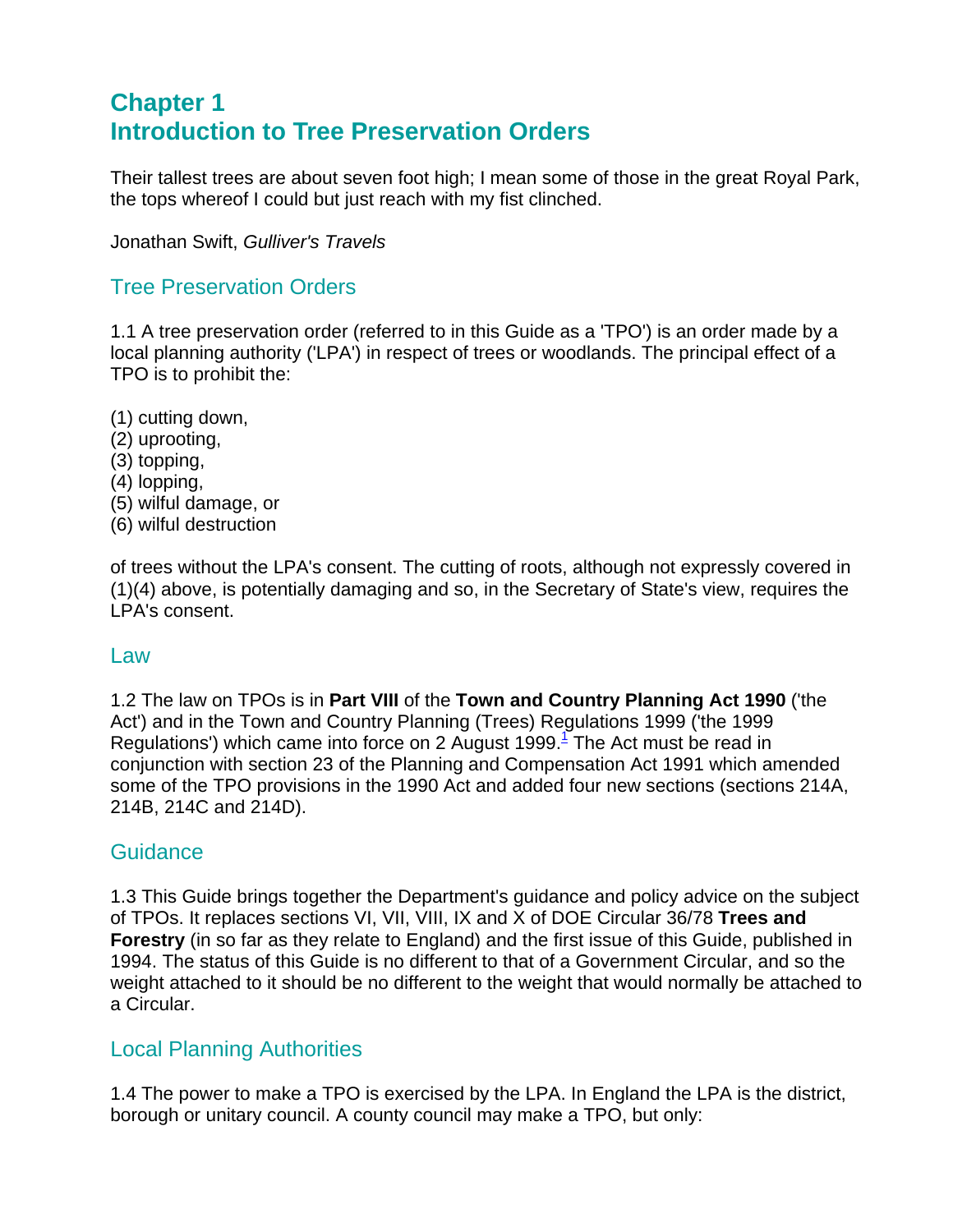<span id="page-5-0"></span>(1) in connection with the grant of planning permission,

- (2) on land which is not wholly within the area of a single district council,
- (3) on land in which the county council hold an interest, or
- (4) on land in a National Park.<sup>[2](#page-5-0)</sup>
- 1.5 Special arrangements apply in the following areas:

(1) in National Parks where the National Park Authority are responsible for TPO functions concurrently with the district, borough or unitary council: $3/3$  $3/3$ 

(2) in the Norfolk and Suffolk Broads where, again, the Broads Authority are responsible for TPO functions concurrently with the district, borough or unitary council. But so far as section 211214 of the Act are concerned (these sections relate to trees in conservation areas: for more details see chapter 9 of this Guide), the Broads Authority are in fact the sole  $\mathsf{LPA:}^4$  $\mathsf{LPA:}^4$ 

(3) in Enterprise Zones, Urban Development Areas and Housing Action Trust Areas, where the Enterprise Authority, Urban Development Corporation or Housing Action Trust are the sole LPA.<sup>[5](#page-5-0)</sup>

When they make a TPO these authorities are advised to copy it for information to the tree officer of the district, borough or unitary council within whose area the trees or woodlands are situated.

### The Secretary of State's Powers

1.6 The Secretary of State for the Environment, Transport and the Regions ('the Secretary of State') has a power to make TPOs. $6$  In considering requests to make a TPO the Secretary of State will have regard to all representations submitted to him, but it is likely that he would use his power in exceptional circumstances only, where issues of more than local significance are raised, and then only after consultation with the LPA in whose area the trees or woodlands are located.

1 Statutory Instruments ('SI') 1999, No 1892. The following Regulations have been repealed: (1) Town and Country Planning (Tree Preservation Order) Regulations 1969 (SI 1969, No 17); (2) Town and Country Planning (Tree Preservation Order) (Amendment) and (Trees in Conservation Areas) (Exempted Cases) Regulations 1975 (SI 1975, No 148); (3) Town and Country Planning (Tree Preservation Order) (Amendment) Regulations 1981 (SI 1981, No 14); (4) Town and Country Planning (Tree Preservation Order) (Amendment) Regulations 1988 (SI 1988, No 963); and (5) so much of article 2 of, and the Schedule to, the Electricity Act (Consequential Modifications of Subordinate Legislation) Order 1990 (SI 1990, No 526) as relates to the 1969 Regulations mentioned above.

- 2 See paragraph 13(1), Schedule 1 of the Act.
- 3 See section 4A(4) of the Act which was inserted by section 67 of the Environment Act 1995.
- 4 See section 5 of the Act.
- 5 See section 68 of the Act.
- 6 Section 202(1) of the Act.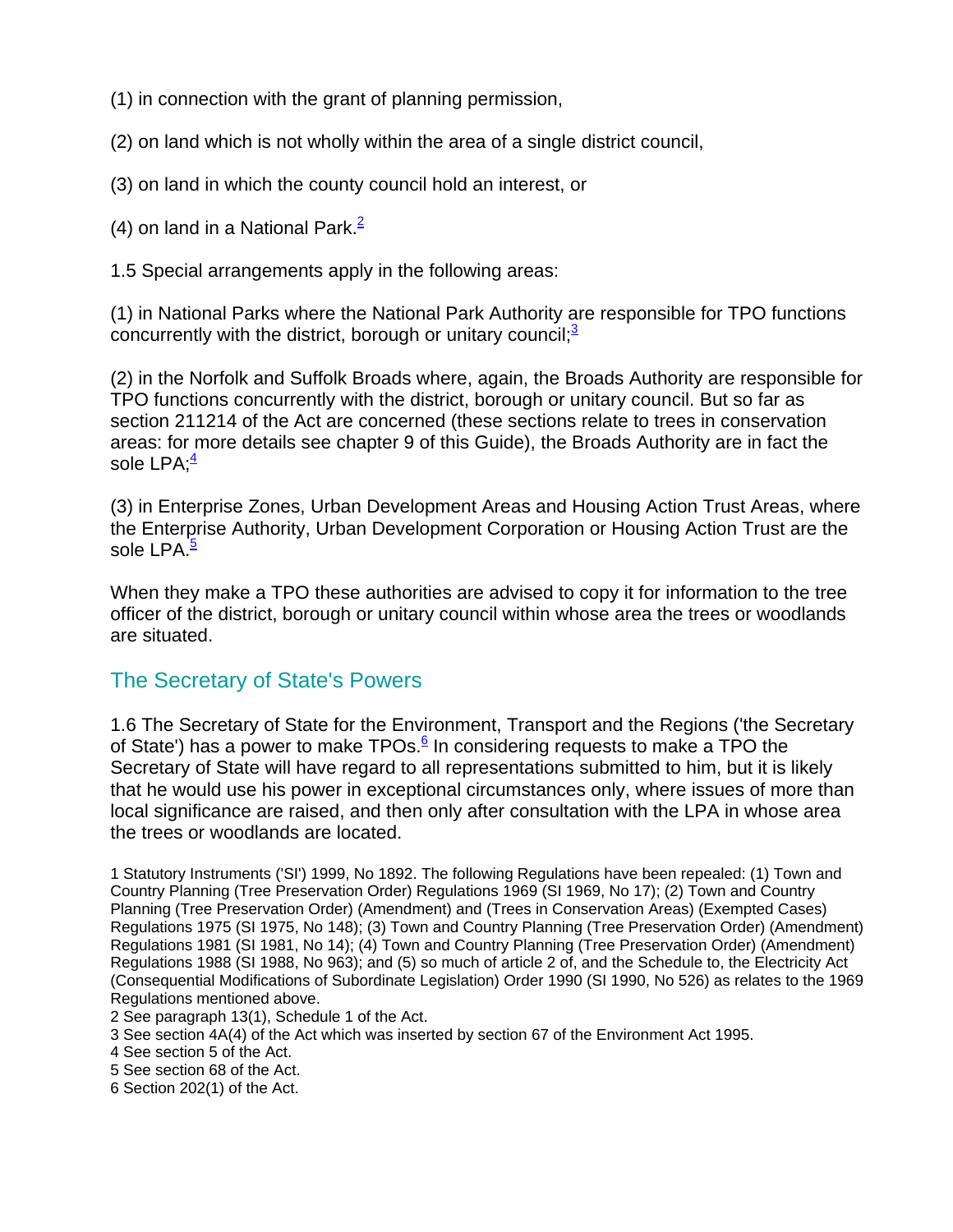# <span id="page-6-0"></span>**Chapter 2 Scope of Tree Preservation Orders**

#### **Queen Margaret**

They that stand high have many blasts to shake them, And if they fall, they dash themselves to pieces.

#### **Richard**

Good counsel, marry! Learn it, learn it, Marquess.

#### **Marquess Of Dorset**

It touches you, my lord, as much as me.

#### **Richard**

Yea, and much more; but I was born so high. Our aery buildeth in the cedar's top And dallies with the wind and scorns the sun.

William Shakespeare, *Richard III*

### Trees and Woodlands

2.1 A TPO protects trees and woodlands. The term 'tree' is not defined in the Act, nor does the Act limit the application of TPOs to trees of a minimum size. Fruit trees, for example, may be included in a TPO provided it is in the interests of amenity to do so (see paragraphs [6.17-6.19\)](#page-35-0). The dictionary defines a tree as a perennial plant with a selfsupporting woody main stem, usually developing woody branches at some distance from the ground and growing to a considerable height and size. But for the purposes of the TPO legislation, the High Court has held that a 'tree' is anything which ordinarily one would call a tree.<sup> $7$ </sup>

2.2 Neither does the Act define the term 'woodland'. In the Secretary of State's view, trees which are planted or grow naturally within the woodland area after the TPO is made are also protected by the  $\text{TPO}$ .  $\frac{8}{5}$  $\frac{8}{5}$  $\frac{8}{5}$  This is because the purpose of the TPO is to safeguard the woodland unit as a whole which depends on regeneration or new planting. But as far as the TPO is concerned, only the cutting down, destruction or carrying out of work on trees within the woodland area is prohibited; whether or not seedlings, for example, are 'trees' for the purposes of the Act would be a matter for the Courts to decide in the circumstances of the particular case.

### **Hedges**

2.3 A TPO may only be used to protect trees and cannot be applied to bushes or shrubs, although in the Secretary of State's view a TPO may be made to protect trees in hedges or an old hedge which has become a line of trees of a reasonable height and is not subject to hedgerow management. Separate legislation is in place to regulate the removal of hedgerows.<sup>[9](#page-8-0)</sup>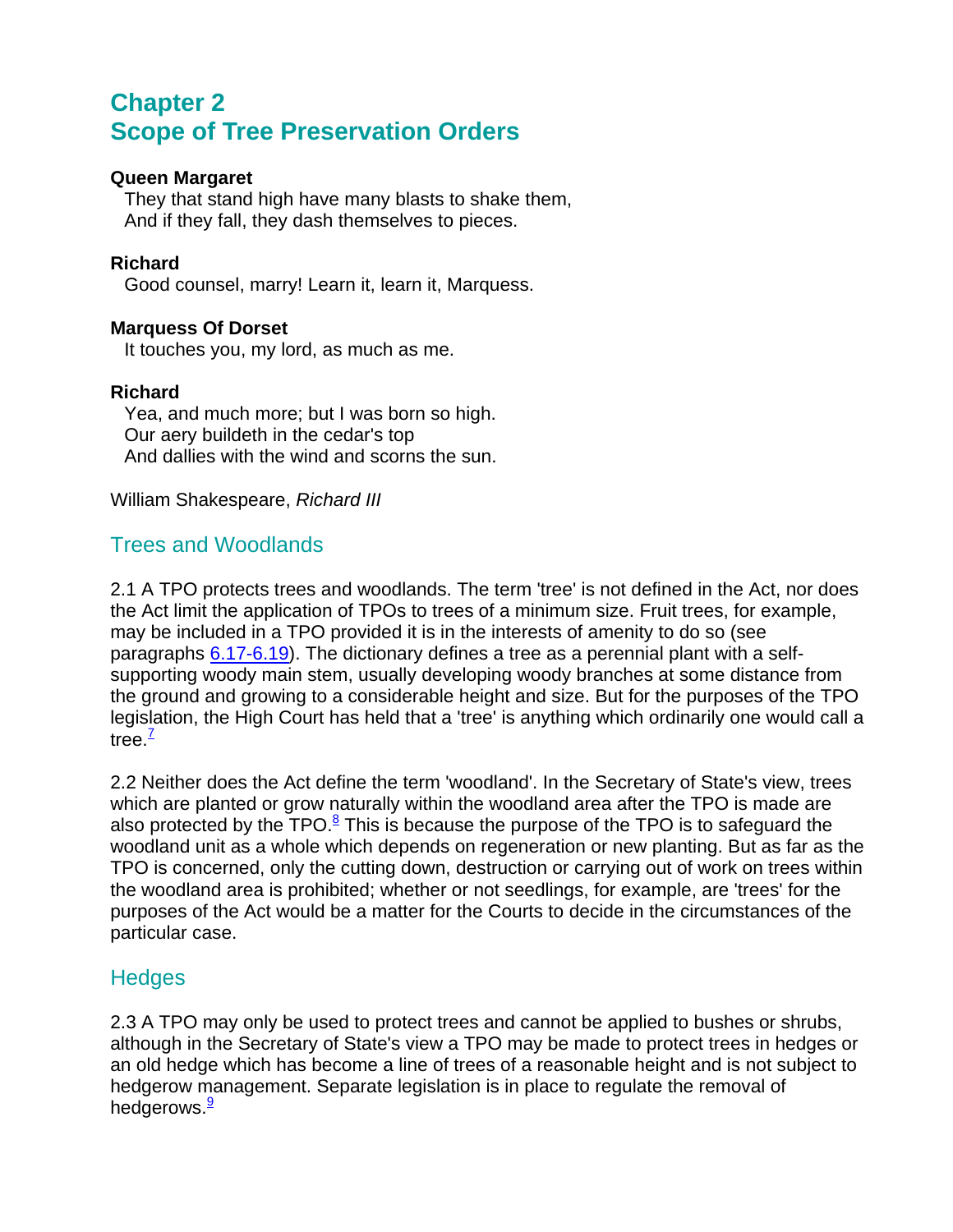### <span id="page-7-0"></span>Crown Land

2.4 A TPO may only be made for trees on Crown land<sup>10</sup> with the consent of the appropriate authority.<sup>[11](#page-8-0)</sup> In most cases the 'appropriate authority' will be either the Government department managing the land or the Crown Estate (see Annex 1). Section 300 of the Act makes special provision for the making of TPOs on Crown land in anticipation of that land being transferred to a private interest, although again the prior consent of the appropriate authority is required. A TPO made under section 300 takes effect provisionally as soon as the land ceases to be Crown land, but must then be confirmed by the LPA in the normal way (for guidance on confirming TPOs see [Chapter 3\)](#page-9-0).

2.5 Before requesting consent to make a TPO, LPAs are advised to make telephone enquiries to identify the person or office responsible for managing the Crown land in question. Government departments have no objection in principle to the making of TPOs on Crown land, and their consent will not be unreasonably withheld. Any TPO made with the necessary consent applies only to those who hold a private interest in the land and does not bind the Crown. Nevertheless, Government departments will normally consult the LPA before carrying out any work which would otherwise require consent, and take into consideration any comments the LPA wish to make. $\frac{12}{12}$ 

2.6 Crown immunity from the planning system will be removed when a suitable legislative opportunity arises. This will include removing the Crown's present immunity from TPO controls. Provision will be made, however, to ensure that Forest Enterprise, the operating arm of the Forestry Commission, are treated in the same way as private landowners who manage their woodlands in accordance with an approved plan of operations, and that Crown bodies continue to be able to meet their statutory obligations.

2.7 Although crown immunity was removed from health authorities in April 1991, $\frac{13}{13}$  immunity may in fact continue to apply in relation to land which is vested in the Secretary of State for Health. $\frac{14}{1}$  NHS Trusts do not themselves have any crown immunity but, again, where the freehold interest in the land is held by the Secretary of State, crown immunity may apply. Before making a TPO on NHS land, therefore, LPAs are advised to consult the appropriate health authority and seek their consent where necessary. Health authorities will not unreasonably withhold consent, nor seek to defer consent pending disposal of the land.

### The Forestry Commission's 'Interest' in Land

2.8 There are limitations to the making of TPOs on land in which the Forestry Commission have an 'interest'. The Act states that the Forestry Commission have an 'interest' in land if, in respect of it:

(1) there is an existing forestry dedication covenant in force, or

(2) they have made a grant or loan under section 1 of the Forestry Act 1979. $\frac{15}{10}$ 

If (1) or (2) applies the Forestry Commission must give their consent before a TPO may be made.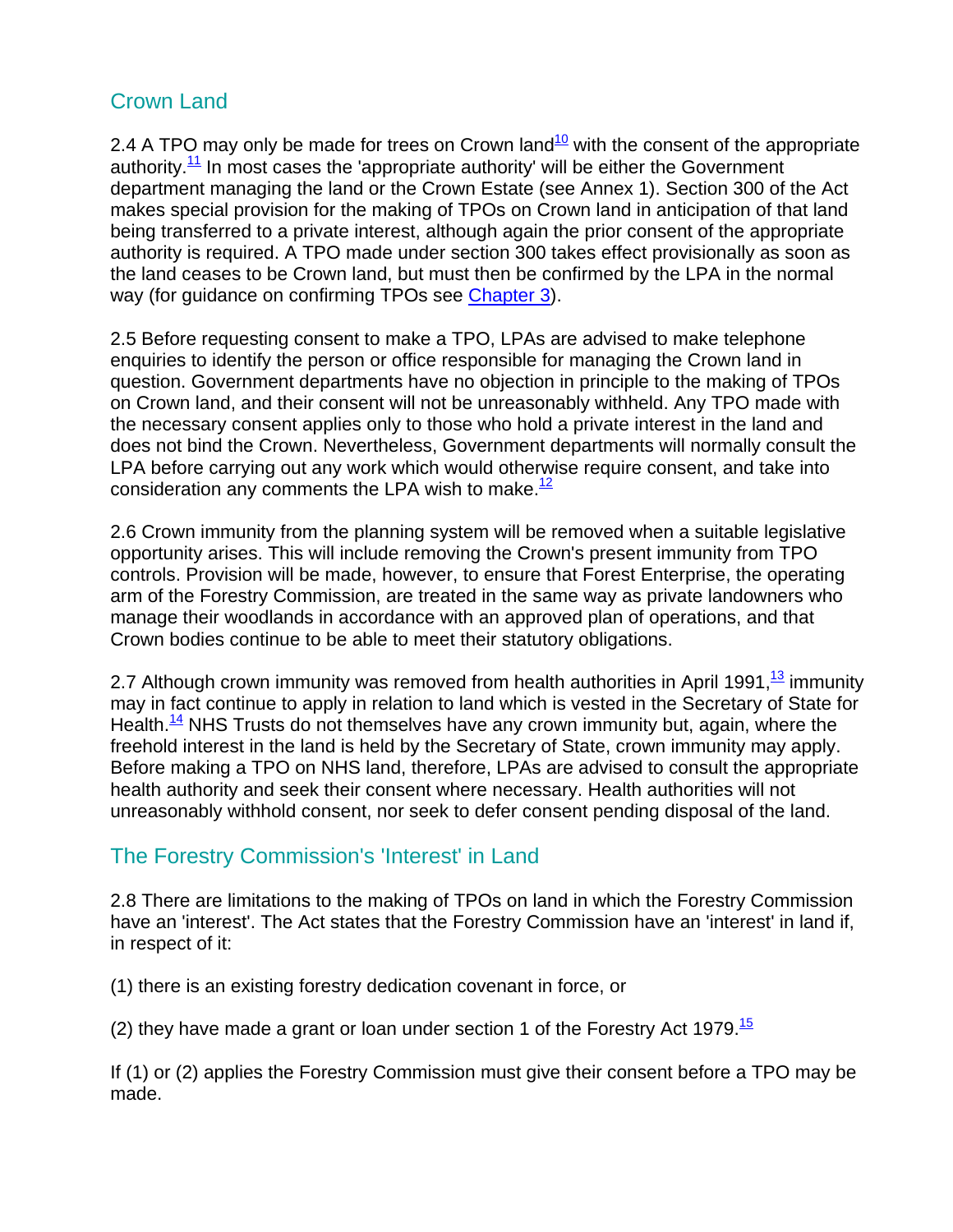<span id="page-8-0"></span>2.9 The main grants currently available from the Forestry Commission for the planting, restocking or management of woodlands are under the Woodland Grant Scheme. In running their schemes the Forestry Commission have proper regard for environmental and amenity considerations, and proposals are assessed by reference to the UK Forestry Standard, incorporating Forest Guidelines, Forest Practice Guides and other standards of good forestry practice.

2.10 The LPA and the Forestry Commission should, where appropriate, liaise closely. If the Forestry Commission wish to accept an area of land into the Woodland Grant Scheme and that land is already the subject of a TPO, they will consult the LPA. If that land is subsequently accepted into the Scheme any felling in accordance with an approved plan of operations or working plan would override the usual requirement to obtain the LPA's consent under the  $TPO<sup>16</sup>$ 

2.11 For their part, LPAs must consult the Forestry Commission (see [Annex 1](#page-75-0)) before making a TPO on land in which the Commission have an 'interest', as defined in paragraph 2.8 above. If the LPA identify trees which they would have made subject to a TPO but for the Forestry Commission's 'interest' in the land, they may wish to consider asking the Commission to let them know when that 'interest' in the land is likely to cease.

### Local Authority Land

2.12 LPAs may make TPOs in respect of their own trees or trees under their control. Sometimes they acquire land which is already the subject of a TPO. If the LPA (ie any department of the Council as a whole and not just their planning department) propose to cut down or carry out work on protected trees, they may grant themselves consent (for more details see paragraphs  $6.76-6.78$ ).<sup>17</sup> In the Secretary of State's view it would very rarely be appropriate for one LPA to make a TPO for trees on land owned by another LPA in their area. Where such a TPO exists the latter would generally have to make an application to the former before cutting down or carrying out work on the trees.

7 See *Bullock v Secretary of State for the Environment* (1980) 40 P&CR 246, where recently coppiced trees were held to be 'trees' under the Act: 'Bushes and scrub nobody I suppose would call 'trees', nor indeed shrubs, but it seems to me that anything which ordinarily one would call a tree is a 'tree' within ... the Act.' (Phillips J.)

8 A view accepted by the Court of Appeal in *Evans v Waverley BC* [1995] 3 PLR 80.

9 See section 97 of the Environment Act 1995 and the Hedgerows Regulations 1997 (SI 1997, No 1160). See also the Department's Guide, *The Hedgerows Regulations 1997: A Guide to the Law and Good Practice*. 10 'Crown land' is defined in section 293 of the Act. Church land is not Crown land.

11 See section 296(2)(a) of the Act.

12 See Part I of the memorandum to DOE Circular 18/84, paragraph 1012.

13 Under section 60 of the National Health Service and Community Care Act 1990.

14 On 1 April 1996, for example (under the Health Authorities Act 1995), regional health authority land was vested in the Secretary of State.

15 See section 200(2) of the Act.

16 See section 200(3) of the Act.

17 See regulation 17 of the 1999 Regulations, which amends the Town and Country Planning General Regulations 1992 (SI 1992, No 1492), bringing to an end the requirement for LPAs to apply to the Secretary of State for consent.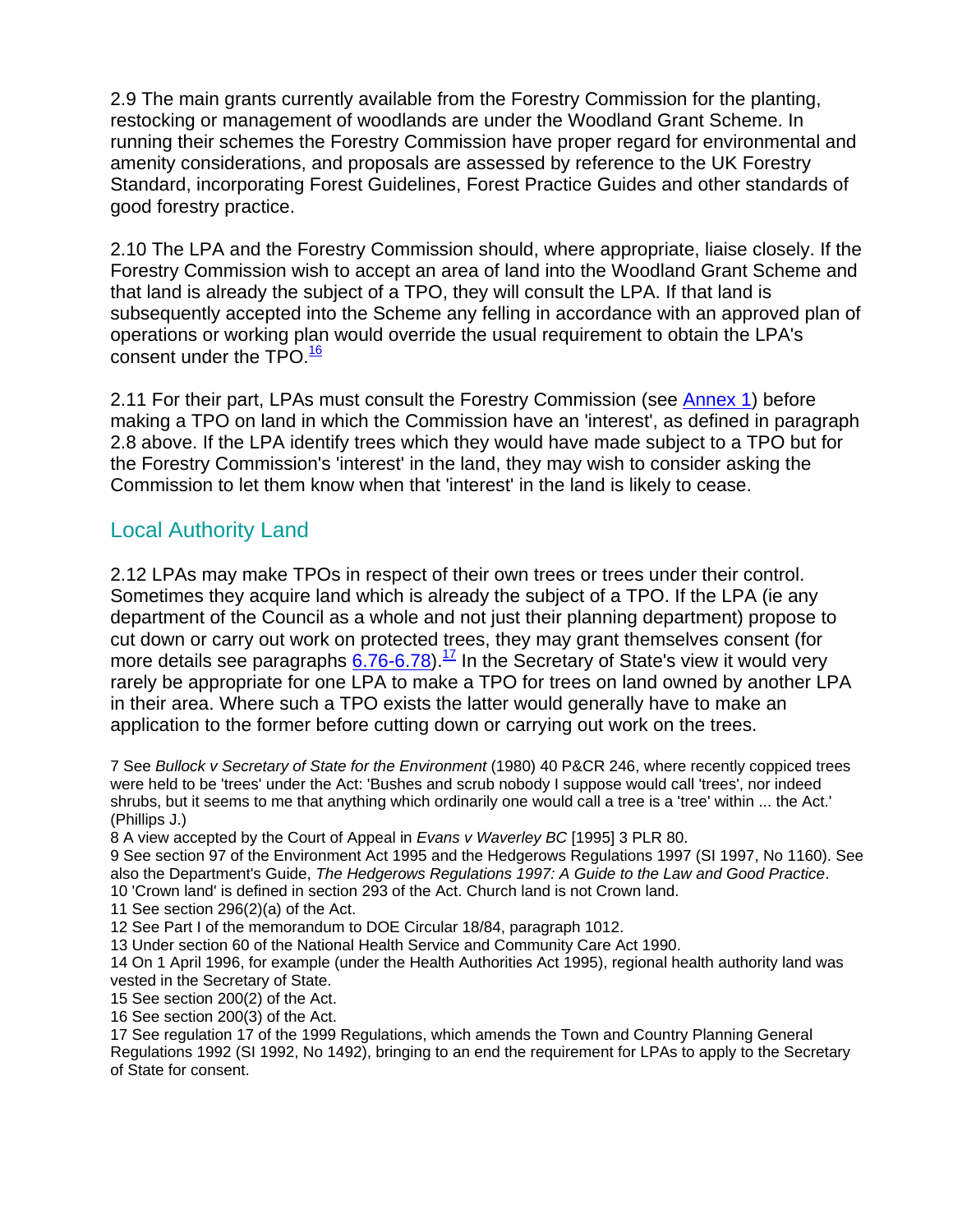# <span id="page-9-0"></span>**Chapter 3 Making and Confirming Tree Preservation Orders**

He found that in his rapture he had walked to the top of the garden. He stopped and looked down. His feet were ankle-deep in conkers, which had fallen overnight from the tree, the glossy fruit bursting from the spiky green shells. He knelt down and picked up two or three of the beautiful, shining things in his hand. When he had been a boy he had waited every year for this day. Now here was John, his boy, another chance.

He threw up the conkers into the air in his great happiness. In the tree above him they disturbed a roosting crow, which erupted from the branches with an explosive bang of its wings, then rose up above him towards the sky, its harsh, ambiguous call coming back in long, grating waves towards the earth, to be heard by those still living.

Sebastian Faulks, *Birdsong*

### Power To Make A TPO

3.1 LPAs may make a TPO if it appears to them to be:

'expedient in the interests of amenity to make provision for the preservation of trees or woodlands in their area'. $\frac{18}{18}$  $\frac{18}{18}$  $\frac{18}{18}$ 

#### **Amenity**

3.2 The Act does not define 'amenity', nor does it prescribe the circumstances in which it is in the interests of amenity to make a TPO. In the Secretary of State's view, TPOs should be used to protect selected trees and woodlands if their removal would have a significant impact on the local environment and its enjoyment by the public. LPAs should be able to show that a reasonable degree of public benefit would accrue before TPOs are made or confirmed. The trees, or at least part of them, should therefore normally be visible from a public place, such as a road or footpath, although, exceptionally, the inclusion of other trees may be justified. The benefit may be present or future; trees may be worthy of preservation for their intrinsic beauty or for their contribution to the landscape or because they serve to screen an eyesore or future development; the value of trees may be enhanced by their scarcity; and the value of a group of trees or woodland may be collective only. Other factors, such as importance as a wildlife habitat, may be taken into account which alone would not be sufficient to warrant a TPO. In the Secretary of State's view, it would be inappropriate to make a TPO in respect of a tree which is dead, dying or dangerous.

3.3 LPAs should be able to explain to landowners why their trees or woodlands have been protected by a TPO. They are advised to develop ways of assessing the 'amenity value' of trees in a structured and consistent way, taking into account the following key criteria:

(1) **visibility**: the extent to which the trees or woodlands can be seen by the general public will inform the LPA's assessment of whether its impact on the local environment is significant. If they cannot be seen or are just barely visible from a public place, a TPO might only be justified in exceptional circumstances;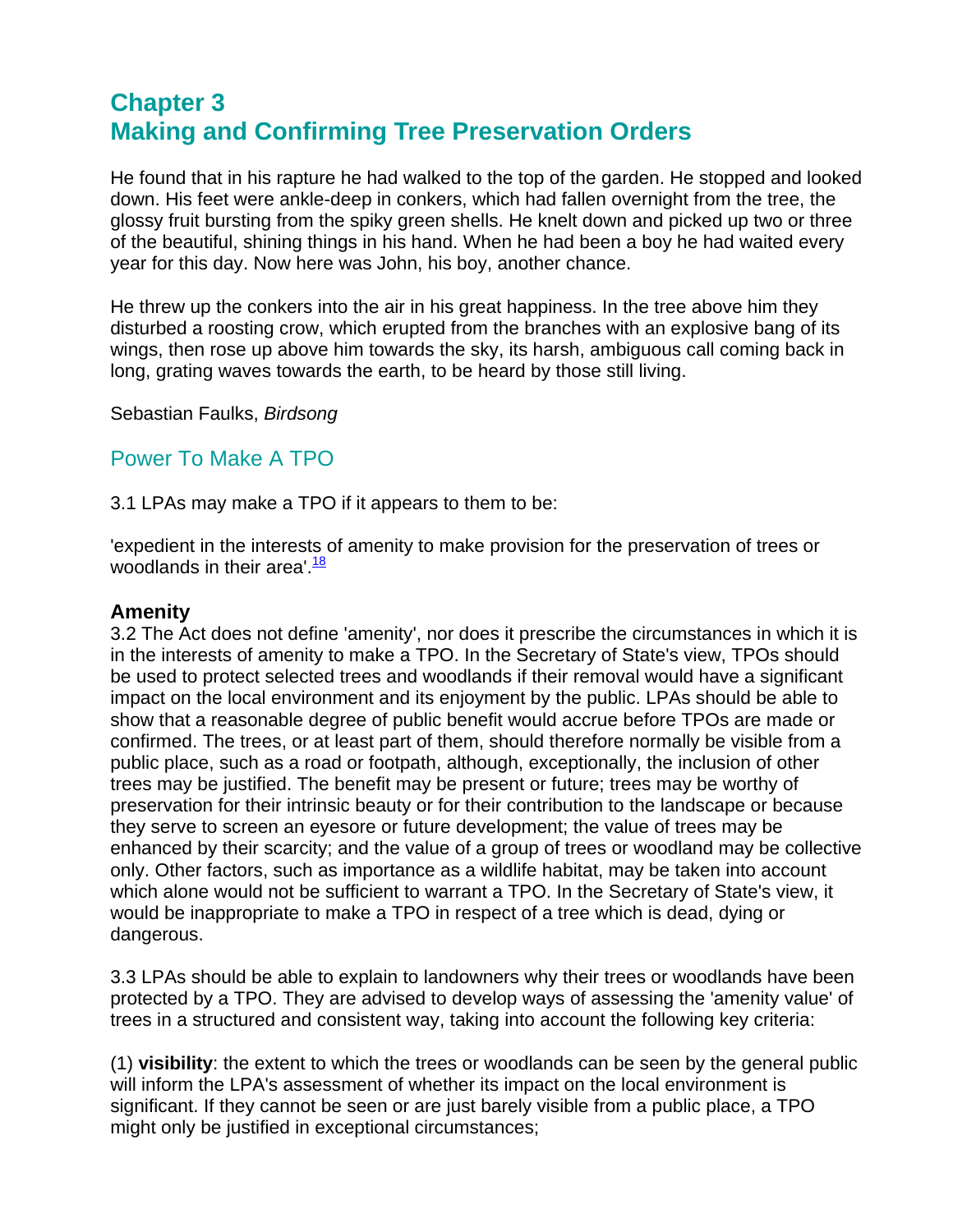<span id="page-10-0"></span>(2) **individual impact**: the mere fact that a tree is publicly visible will not itself be sufficient to warrant a TPO. The LPA should also assess the tree's particular importance by reference to its size and form, its future potential as an amenity, taking into account any special factors such as its rarity, value as a screen or contribution to the character or appearance of a conservation area. As noted in paragraph [3.2](#page-9-0) above, in relation to a group of trees or woodland, an assessment should be made of its collective impact;

(3) **wider impact**: the significance of the trees in their local surroundings should also be assessed, taking into account how suitable they are to their particular setting, as well as the presence of other trees in the vicinity.

### **Expediency**

3.4 Although a tree may merit protection on amenity grounds it may not be expedient to make it the subject of a TPO. For example, it is unlikely to be expedient to make a TPO in respect of trees which are under good arboricultural or silvicultural management.

3.5 It may be expedient to make a TPO if the LPA believe there is a risk of the tree being cut down or pruned in ways which would have a significant impact on the amenity of the area. It is not necessary for the risk to be immediate. In some cases the LPA may believe that certain trees are at risk generally from development pressures. The LPA may have some other reason to believe that trees are at risk; changes in property ownership and intentions to fell trees are not always known in advance, and so the protection of selected trees by a precautionary TPO might sometimes be considered expedient.

### Making the TPO

### **Internal Procedures**

3.6 Because TPOs are often made at a time when trees may soon be cut down or destroyed, many LPAs find it convenient to delegate the function of making a TPO to an officer or officers of the Council, and to put in place arrangements to act at short notice during and outside normal office hours. Members often retain the function of confirming TPOs, particularly where objections or representations have to be considered.

### **Site Visit**

3.7 Before making a TPO the LPA officer should visit the site of the tree or trees in question and consider whether or not a TPO is justified. Any person duly authorised in writing by the LPA may enter land for the purpose of surveying it in connection with making or confirming a TPO, $\frac{19}{2}$  although the LPA may in the circumstances decide to carry out the visit without entering the land. They may consider that the risk of felling justifies the making of a TPO before they have been able to assess fully the amenity value of the tree. This should not, however, prevent them from making a preliminary judgment on whether a TPO would appear to be justified on amenity grounds, nor from making a more considered assessment before the TPO is confirmed.

### **Preparing the TPO**

3.8 A TPO must be in the form (or substantially in the form) of the model form of TPO included in the 1999 Regulations ('the Model Order'). $\frac{20}{20}$  If the LPA omit some of the provisions of the Model Order (such as the 2nd Schedule which provides, among other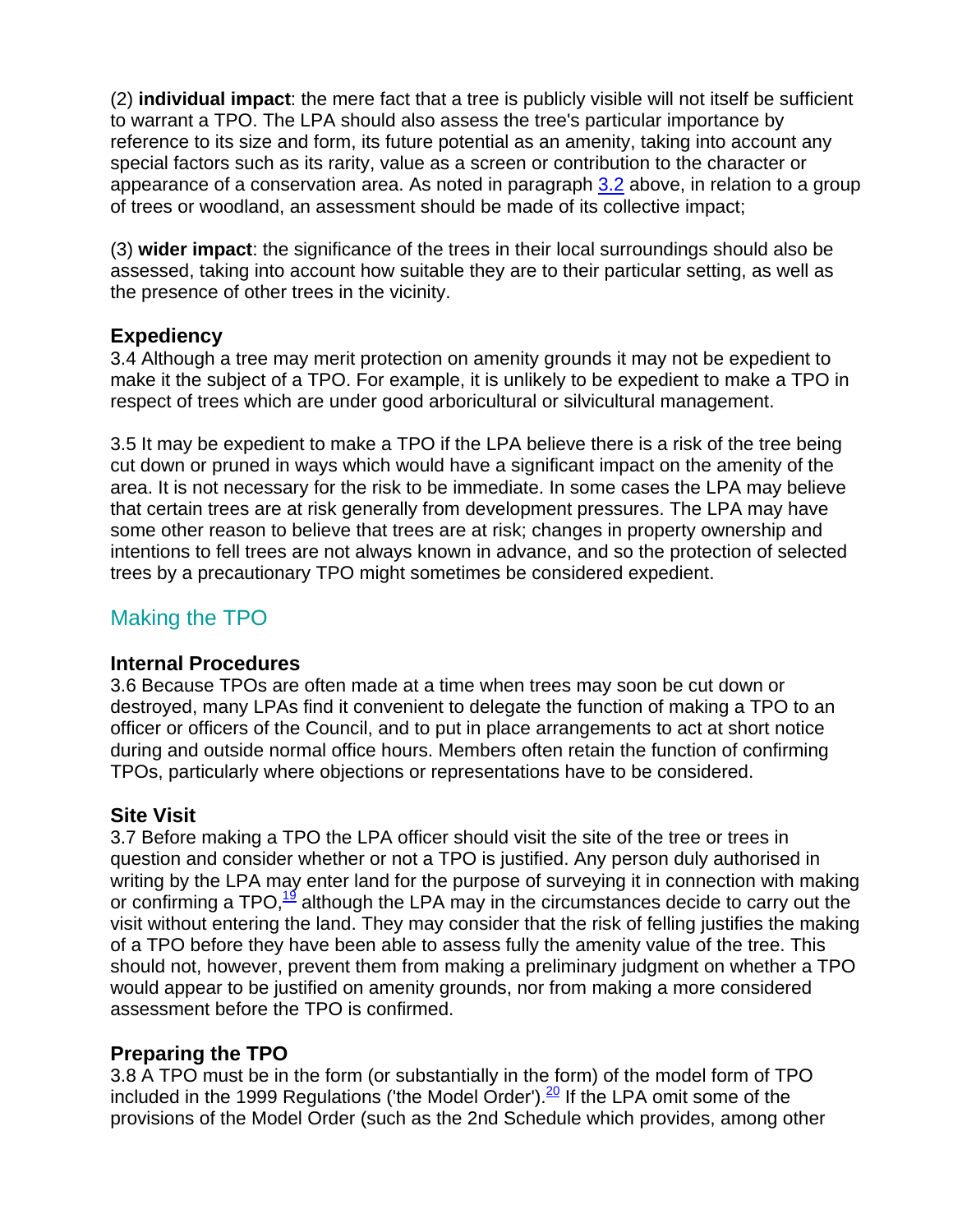things, rights of appeal against the decisions of the LPA) the TPO may be so fundamentally flawed as to be ineffective.

3.9 The trees or woodlands to be protected must be specified in the 1st Schedule of the TPO and their location shown on a map which is also included in, or annexed to, the TPO. The scale of the map (ideally an up to date Ordnance Survey map) must be sufficient to give a clear indication of the position of the trees or woodlands (1:1250 will usually be sufficient for trees or groups of trees; 1:2500 will usually be sufficient for woodlands).  $\frac{21}{2}$  $\frac{21}{2}$  $\frac{21}{2}$ 

3.10 The Model Order provides that trees may be specified:

(1) **individually** (each tree T1, T2 etc encircled in black on the map),

(2) by reference to an area (the boundary of each area A1, A2 etc indicated on the map by a dotted black line),

(3) in **groups** (each group G1, G2 etc shown within a broken black line), or

(4) as **woodlands** (the boundary of each woodland W1, W2 etc indicated by a continuous black line).

Any combination of these four categories may be used in a single TPO.

3.11 During the site visit the LPA officer should gather sufficient information to draw up the TPO with accuracy. The LPA officer should accurately record the number and species of the individual trees or groups of trees to be included in the TPO and their location (see also paragraph [3.14](#page-12-0) below). In relation to areas of trees or woodlands it is not necessary for the purposes of the TPO to record the number of trees, and a general description of species should be sufficient. It is, however, important to gather enough information to be able to define accurately on the map the boundaries of the areas or woodlands in question (see also paragraphs [3.15-3.18](#page-12-0) below).

3.12 The LPA officer may also wish to record other information during the site visit for future reference such as the present use of the land, the trees' importance as a wildlife habitat and trees which are not to be included in the TPO. If resources permit the LPA may also find it useful to take photographs of the trees and their surroundings.

3.13 There is no requirement in the Regulations to describe the trees in the 1st Schedule and plot them on the map with pinpoint accuracy. But if a tree is cut down apparently in contravention of the TPO, the LPA may find it difficult to bring a successful prosecution if they cannot show clearly that the TPO relates to the tree it was intended to protect. A few examples illustrate the point:

(1) a TPO is made in respect of T1, specified in the 1st Schedule to be an oak tree standing in the front garden of 20 Amenity Drive, and is shown encircled on the map. There is just one oak tree standing in the garden of 20 Amenity Drive as shown on the map. The TPO is clear and certain in its meaning;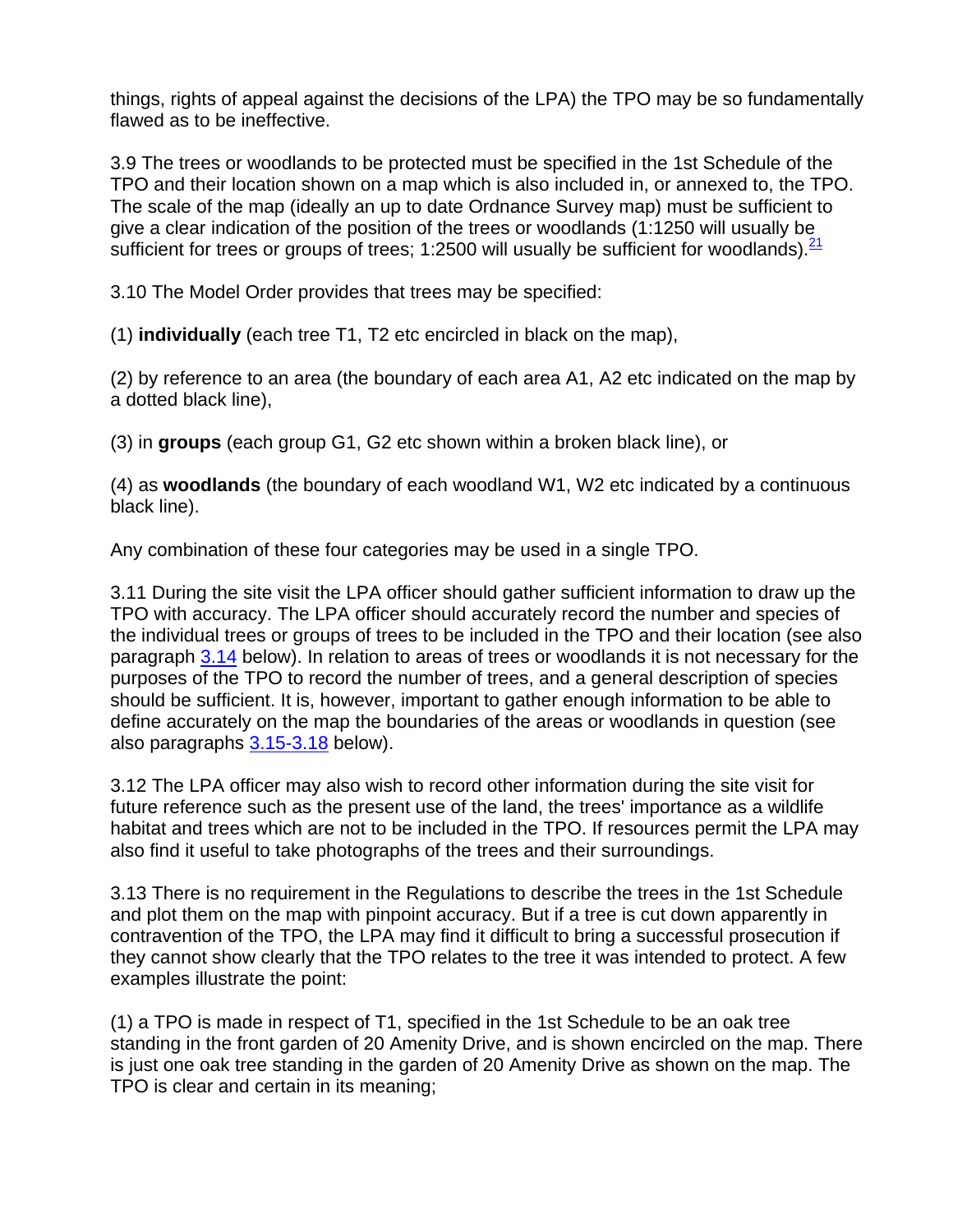<span id="page-12-0"></span>(2) a TPO is made in respect of T2, specified in the 1st Schedule to be an ash tree standing in the front garden of 22 Amenity Drive, and a circle is shown on the map. As it happens there are 3 ash trees in the front garden of 22 Amenity Drive. If the 1st schedule does not describe the tree in a way that clearly distinguishes it from the rest, the ambiguity should be settled by reference to the position of the tree shown on the map. But if the encircling line on the map is too loosely drawn, it may not be possible to ascertain with certainty which of the ash trees is protected;

(3) a TPO is made in respect of G1, specified in the 1st Schedule to be a group of 10 beech trees in the front garden of 24 Amenity Drive. The group is shown to be within a broken black line on the map. However, there are 12 trees in the position described in the 1st schedule and shown on the map. Immediately, uncertainty arises as to which 10 of the 12 trees are covered by the TPO. If 2 of the trees are oak, the trees comprising the group of 10 beech would be readily ascertainable. But if all the trees are beech, it may not be possible to say with certainty which ones are protected.

### **Individual Trees and Groups of Trees**

3.14 If trees merit protection in their own right, they should be specified as **individual** trees in the TPO. The **group** category should in general terms be used for trees whose overall impact and quality merit protection. The intention of the group classification is not simply to protect trees which have individual merit and happen to be standing close to one another, but for their merit as a group. The number of trees in the group and their species should be specified in the 1st Schedule of the TPO, $\frac{22}{3}$  $\frac{22}{3}$  $\frac{22}{3}$  and if each tree's location can be indicated within the broken black line on the map, so much the better.

### **Woodlands**

3.15 The boundary of the **woodland** should be indicated on the map as accurately as possible, making use of any natural landscape features or property boundaries in a way that will avoid any future uncertainty if trees close to the boundary are removed. Use of the woodland classification is unlikely to be appropriate in gardens. LPAs are advised to liaise with their regional Conservancy of the Forestry Commission before making a woodland TPO to ensure that the Commission do not have an 'interest' in the land, as defined in the Act (see paragraphs [2.8-2.11](#page-7-0)).

3.16 A woodland TPO should not be used as a means of hindering beneficial management work, which may include regular felling and thinning. While LPAs may believe it expedient, as a last resort, to make TPOs in respect of woodlands they are advised (whether or not they make a TPO) to encourage landowners to bring their woodlands into proper management under the grant schemes run by the Forestry Commission. If, for one reason or another, a woodland subject to a TPO is not brought into such a scheme, applications to manage the trees in ways that would benefit the woodland without making a serious impact on local amenity should be encouraged (see paragraph  $6.41$  of this Guide).

### **Areas of Trees**

3.17 Using the **area** classification (the so-called 'area order') is an alternative way of specifying scattered individual trees. All the trees within the defined area on the map are protected if their description in the 1st schedule of the TPO is all-encompassing (eg 'the trees of whatever species within the area marked A1 on the map'). The LPA may limit the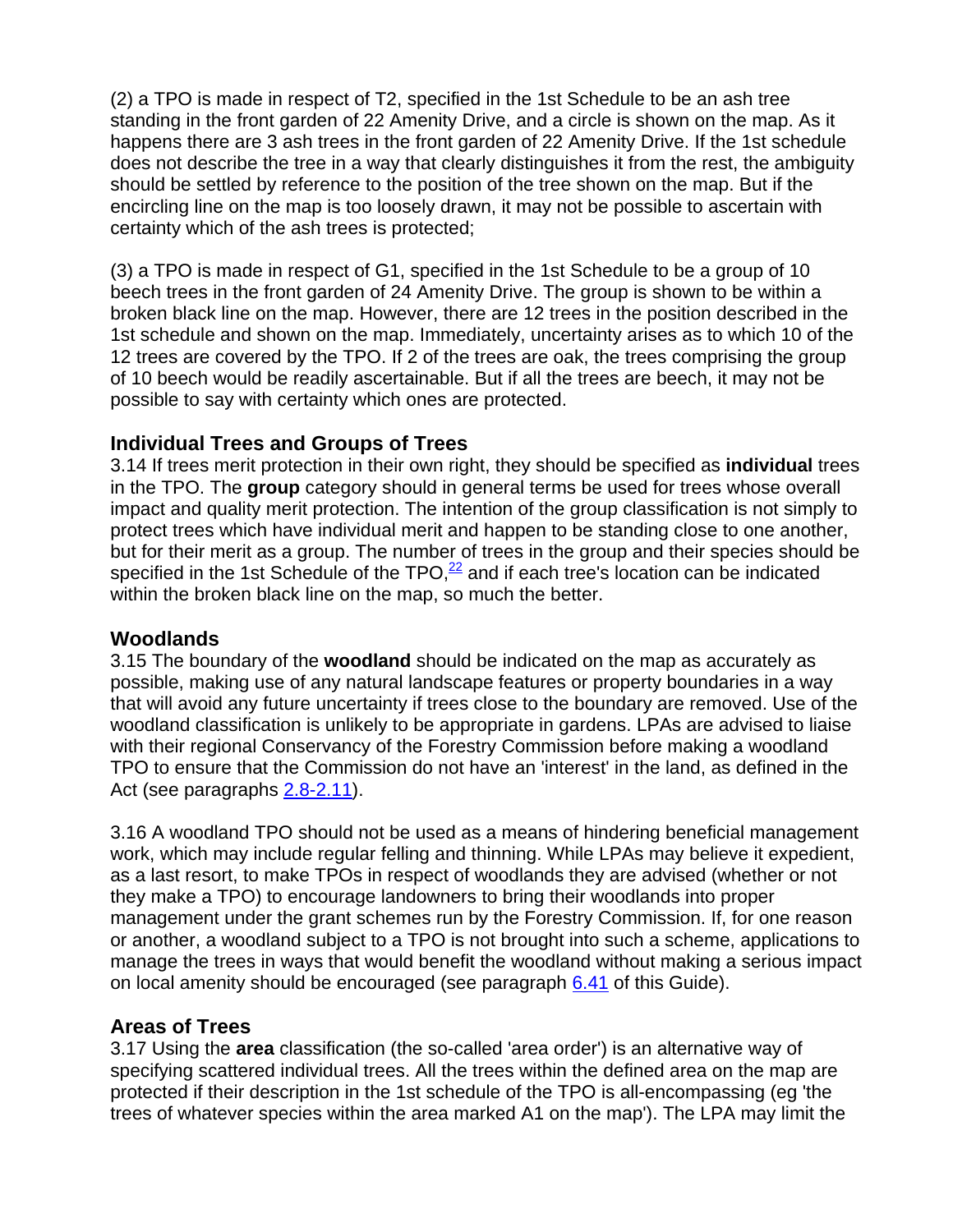TPO's protection to those species within the area which make a significant contribution to amenity, and this should be made clear in the description of the trees in the 1st Schedule (eg 'the oak and beech trees within the area marked A2 on the map'). The area classification has its drawbacks. Firstly, it is possible that trees will be included in the TPO which do not merit protection. Secondly, unlike woodlands, the TPO protects only those trees standing at the time the TPO was made. Over time, as new trees are planted or grow within the area, it may become difficult to say with certainty which trees are actually protected. This is precisely the difficulty that arose in the Scottish case of *Brown v Michael B Cooper Ltd*, where a prosecution failed because of a lack of evidence that trees removed in 1990 had existed at the time the TPO was made in 1983. $\frac{23}{2}$ 

3.18 In the Secretary of State's view the area classification should only be used in emergencies, and then only as a temporary measure until the trees in the area can be assessed properly and reclassified. LPAs are encouraged to resurvey their existing TPOs which include the area classification with a view to replacing them with individual or group classifications where appropriate (see [Chapter 4](#page-21-0) of this Guide).

#### **Section 201 Directions**

3.19 If it appears to the LPA that a TPO should take immediate effect they may include in the TPO a direction applying section 201 of the Act (a 'section 201 direction'). The TPO takes effect on the date specified in the direction (which usually coincides with the date on which the TPO is made). But the TPO takes effect on a provisional basis only. It still needs to be confirmed by the LPA. If the TPO is not confirmed within six months of the date on which it was made, the provisional protection given by the section 201 direction comes to an end, although the LPA are not prevented from confirming the TPO after the six month period (see paragraph [3.34\)](#page-17-0).

### **Completing the TPO**

3.20 When completing a TPO the LPA should ensure that they:

(1) include the title of the TPO,

(2) include the name of the LPA,

(3) if necessary include the section 201 direction at article 3 of the TPO, not forgetting to insert the date on which it is to take effect,

(4) if necessary apply the TPO to any trees specified in the 1st Schedule which are to be planted pursuant to a planning condition,

(5) complete the 1st Schedule of the TPO and the map in a way that does not give rise to uncertainty. The LPA are advised to enter the word 'NONE' against any of the classifications in the 1st Schedule which are not used,

(6) check that the TPO is complete, including both parts of the 2nd Schedule and the map, and

(7) ensure the TPO is signed and dated.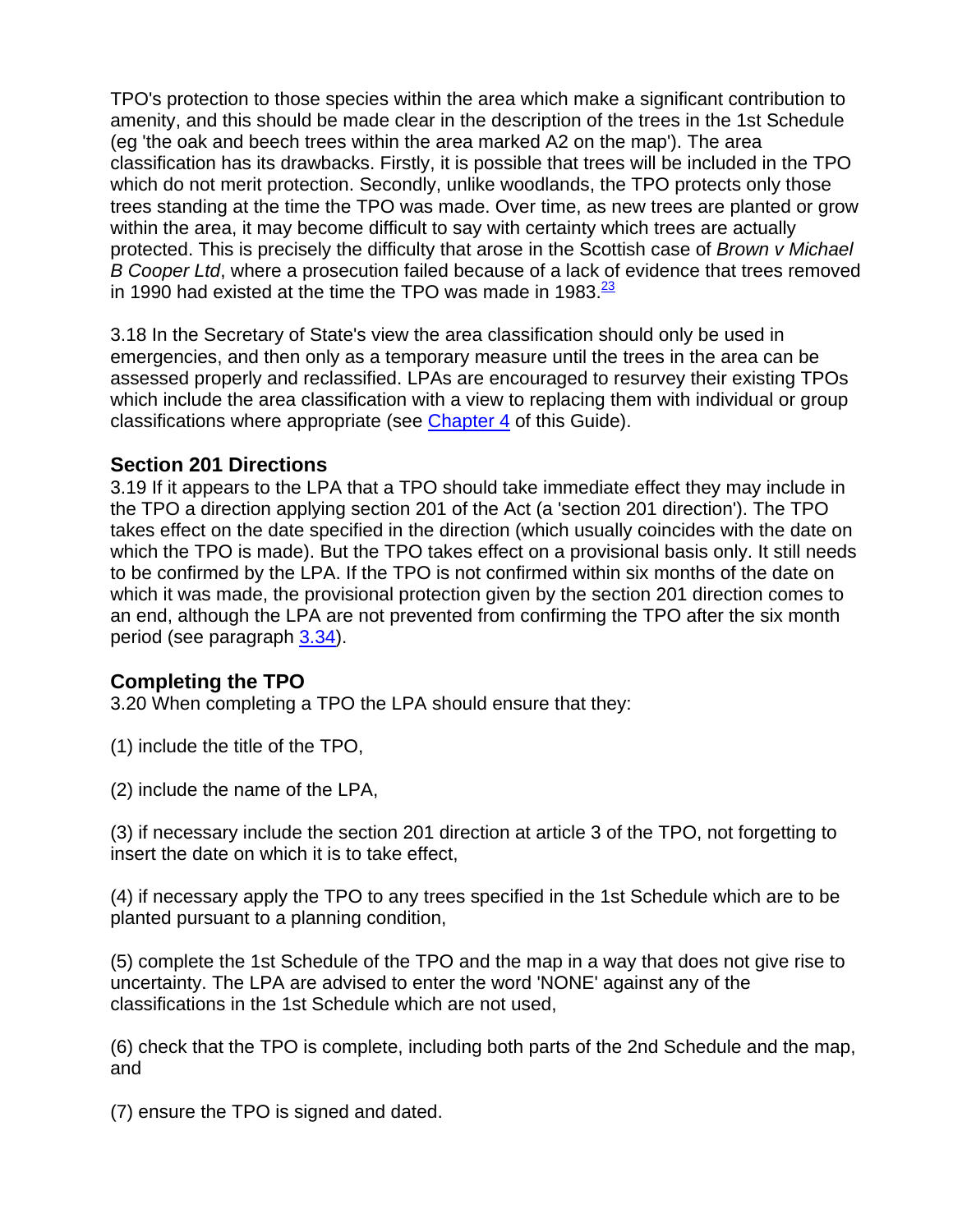<span id="page-14-0"></span>It is up to each LPA to decide whether or not their TPOs should be sealed; the TPO legislation does not require the sealing of TPOs.

### Procedure when the TPO is Made

### **What the Regulations Require**

3.21 Under regulation 3 of the 1999 Regulations, the LPA must, on making a TPO serve on the owner and occupier of the land affected by the TPO:

(1) a copy of the TPO, and

(2) a notice ('a regulation 3 notice') stating:

(i) the LPA's reasons for making the TPO,

(ii) that objections or other representations about any of the trees or woodlands specified in the TPO may be made to the LPA,

(iii) the date, being at least 28 days after the date of the regulation 3 notice, by which any such objections or representations must be received by the LPA, and

(iv) the effect of the section 201 direction if one has been included in the TPO.

The LPA must also make a copy of the TPO available for public inspection at the offices of the LPA.

3.22 It is no longer necessary to copy TPOs to the District Valuer and Forestry Commission. However, LPAs are requested to send a copy of any woodland TPO that they make to their regional Conservancy of the Forestry Commission, on an informal basis.

3.23 The regulation 3 notice is an important document. It may be the first document the owner or occupier sees about TPOs (other than the TPO itself which is long and rather complex). The LPA are therefore advised to consider attaching to the notice some general information about TPOs, such as a copy of the Department's explanatory leaflet *[Protected](http://www.communities.gov.uk/index.asp?id=1505655)  [Trees: A Guide to Tree Preservation Procedures](http://www.communities.gov.uk/index.asp?id=1505655)*. 24 The LPA should also briefly explain the procedures involved leading up to their decision on whether to confirm the TPO, as well as the name and telephone number of an officer who can give advice or answer any queries about the TPO. A model regulation 3 notice is at Annex 2.

3.24 As mentioned in paragraph [3.21](#page-14-0) above a copy of the TPO and regulation 3 notice must be served on the owner and occupier of the land affected by the TPO. This requirement extends not only to the owner and occupier of the land on which the trees are situated, but also the owner and occupier of any land **adjoining** the land on which the trees are situated.<sup>25</sup> This is a strict requirement: the documents must be copied to adjoining land in all cases and not just where, for example, the trees are overhanging the adjoining land. In the Secretary of State's view, the documents should be copied to the owner and occupier of land adjoining the parcel or parcels of land on which the trees are situated. 'Adjoining land' here is intended to mean land which has a common boundary with the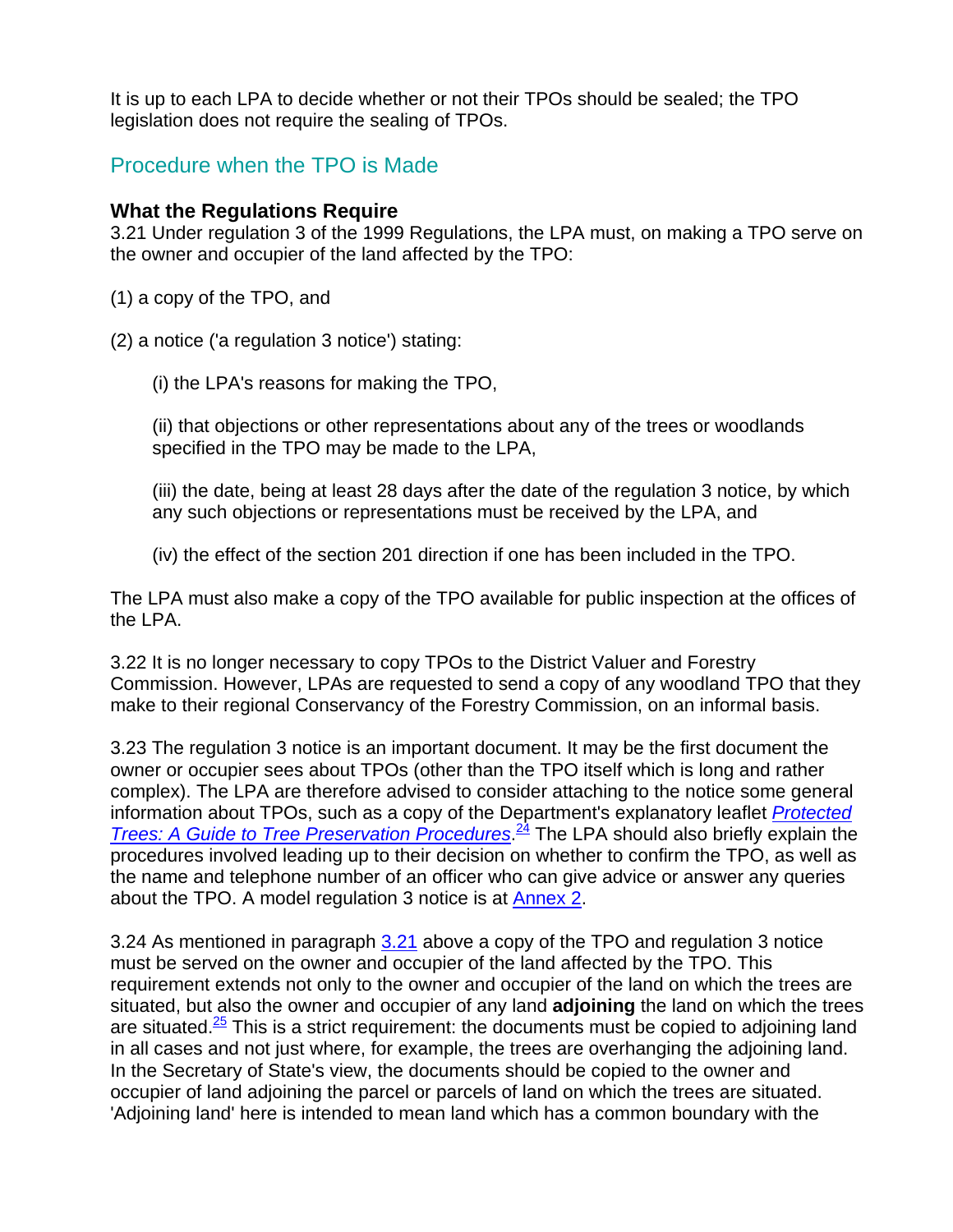<span id="page-15-0"></span>parcel or parcels concerned. It would not, therefore, be necessary to copy the documents to adjacent land on the other side of an intervening highway. The LPA do not have to copy the documents to adjoining owners and occupiers on the same date as they copy them to the owners and occupiers of land on which the trees actually stand. They need not delay making a TPO for want of information as to the identity of an adjoining owner or occupier. But when they copy the documents to the adjoining owner or occupier the LPA should bear in mind that they must allow that person at least 28 days to submit objections or representations in respect of the TPO to the LPA.

### **Serving Copies of the TPO and Regulation 3 Notice**

3.25 The LPA may serve a copy of the TPO and regulation 3 notice:

(1) by delivering the documents into the hands of the owner or occupier,

(2) by leaving the documents at the usual or last known place of abode of the owner or occupier,

(3) by pre-paid registered letter or recorded delivery to the usual or last known place of abode of the owner or occupier. $\frac{26}{3}$  $\frac{26}{3}$  $\frac{26}{3}$ 

In the case of an incorporated company or body, methods (1) and (3) above may be used to serve the documents on the company's secretary or clerk at the registered or principal office.

3.26 When serving notice on an occupier of the land affected by the TPO or where the LPA cannot after reasonable enquiry ascertain the name of the owner of that land, the copy of the TPO and regulation 3 notice will be duly served if:

(1) they are addressed to the owner either by name or by the description of 'the occupier' or 'the owner', as the case may be, and delivered or sent in one of the ways specified in paragraph [3.25](#page-15-0) above, or

(2) they are addressed and marked in a way that plainly identifies them as communications of importance and are:

(i) sent to the premises in a prepaid registered letter or by recorded delivery and are not returned to the LPA, or

(ii) delivered to some person on those premises or affixed conspicuously to some object on those premises. $27$ 

3.27 Where it appears to the LPA that land affected by the TPO is unoccupied, the documents and notice will be taken as duly served if they are addressed to 'the owners and occupiers' of the land described by the LPA and are affixed conspicuously to some object on the land. $\frac{28}{10}$  The LPA also have powers, for the purpose of enabling them to make a TPO or serve notices under the Act, to require the occupier or landlord of any premises to give them information about interests in the premises. $\frac{29}{2}$  $\frac{29}{2}$  $\frac{29}{2}$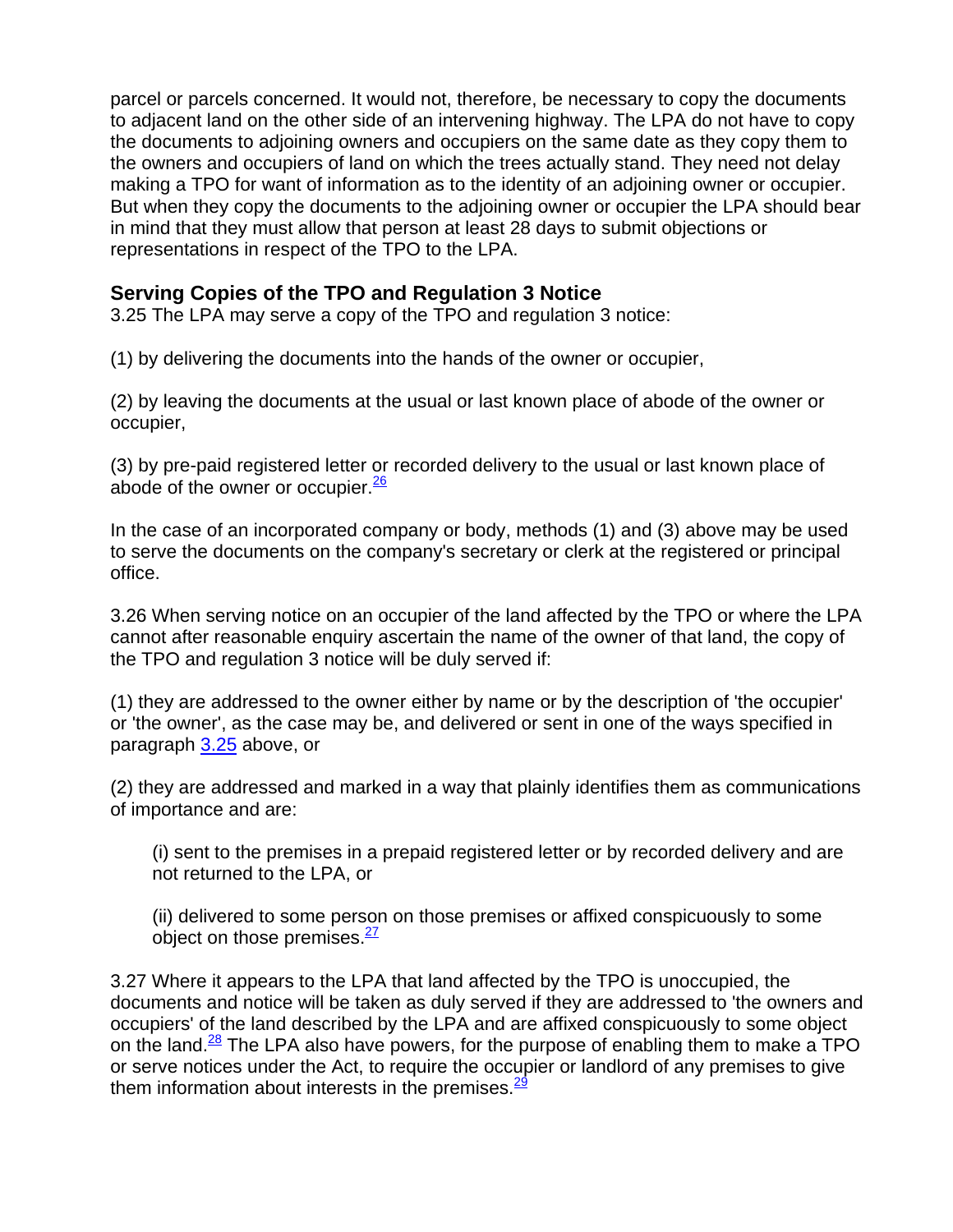### **Publicity**

3.28 Other than the requirement to send a copy of the TPO and regulation 3 notice to people affected by the TPO, the LPA are not required to send a copy of the TPO to other local residents, authorities (such as parish councils) or groups. Where the interests of such residents, authorities or groups are likely to be affected or where there is likely to be a good deal of public interest in the TPO, the LPA should consider notifying them or displaying a site notice at a convenient place in the locality.

### **Making Objections or Representations**

3.29 The purpose of requiring the LPA to serve a copy of the TPO and regulation 3 notice on the people affected by the TPO is to ensure they are all made aware of it and given a chance to comment on it. The regulation 3 notice must state that objections or representations about any of the trees or woodlands covered by the TPO can be made to the LPA. All objections and representations must:

(1) be made in writing and delivered to the LPA (or sent so that, in the ordinary course of post, they would be delivered) by the date specified in the regulation 3 notice,

(2) specify the particular trees, groups or areas of trees or woodlands in respect of which the objections or representations are made, and

(3) in the case of objections, state the reasons for them. $\frac{30}{20}$ 

3.30 Objections and representations are duly made if they comply with (1), (2) and (3) above, or if the LPA are satisfied that compliance with those provisions could not reasonably have been expected in the circumstances. $\frac{31}{2}$  If the LPA serve a number of regulation 3 notices on different people and on different dates, they should ensure that each person is given at least 28 days from the date of the notice to submit their objections or representations to the LPA.

3.31 Objections and representations can be made on any grounds, for example:

(1) challenging the LPA's view that it is expedient in the interests of amenity to make a TPO,

(2) claiming that a tree included in the TPO is dead, dying or dangerous,

(3) claiming that a tree is causing damage to property,

(4) pointing out errors in the TPO or uncertainties in respect of the trees which are supposed to be protected by it,

(5) claiming that the LPA have not followed the procedural requirements of the Regulations.

The LPA are required to take into account all duly made objections and representations before deciding whether to confirm the TPO.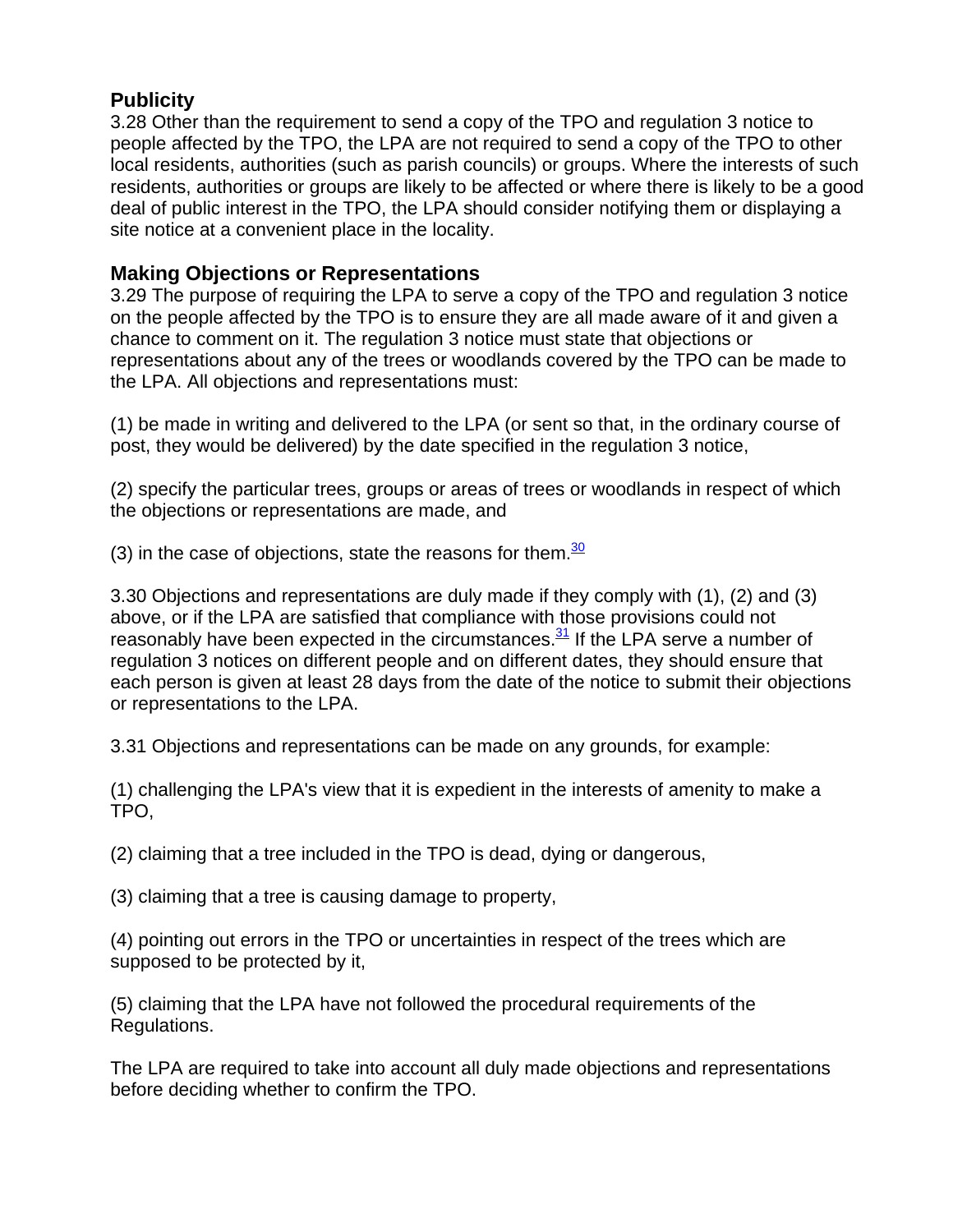## <span id="page-17-0"></span>Confirming the TPO

3.32 The LPA may confirm the TPO either:

- (1) without modification, or
- (2) subject to 'such modifications as they consider expedient'.  $32$

On the other hand, they may decide not to confirm the TPO.

### **Internal Procedures**

3.33 The decision whether to confirm a TPO which raises objections is usually taken by members. For TPOs which do not give rise to any objections LPAs may consider it expedient to delegate the function to officers of the Council. On the other hand, members may wish to confirm all TPOs where, up to the point of confirmation, the relevant TPO functions have been carried out by delegated officers.

### **The Importance of Confirming TPOs without Delay**

3.34 The LPA should ensure they reach their decision on confirmation without undue delay. A TPO may include a section 201 direction which secures the protection of the trees on a provisional basis for up to six months from the date of the making of the TPO. The LPA should be ready to make their decision on confirmation before the end of this period. If they fail to make their decision within the six month period, they are not prevented from confirming the TPO afterwards. But they should bear in mind that, after the six months, the trees or woodlands lose the protection of the section 201 direction until the TPO is confirmed. In the event of a significant delay beyond the six month period the LPA should consider, before confirming the TPO, whether it would be more appropriate to make a fresh TPO, particularly if land affected has been newly occupied by people who were unable to comment on the original TPO.

### **Where No Objections or Representations are Made**

3.35 If no objections or representations are made, and the LPA remain satisfied that the trees merit the protection of a TPO, they should confirm the TPO. If the LPA did not assess fully the amenity value of the trees when the TPO was made, they should ensure that they do so before confirming it (see paragraph [3.7](#page-10-0)).

### **Considering Objections and Representations**

3.36 If objections or representations are duly made, the LPA cannot confirm the TPO unless they have first considered them. $33$  To consider objections and representations properly it may be necessary for the LPA to carry out a further site visit, which would in any case be appropriate if the LPA had not yet assessed fully the amenity value of the trees or woodlands concerned. Any objection or representation made on technical grounds (for example, that a tree is diseased or dangerous) should be considered by an arboriculturist, preferably with experience of the TPO system.

3.37 Discussion between the LPA and any person who makes an objection is encouraged. Discussion can lead to a greater mutual understanding of each side's point of view. This in turn can help clarify the main issues which will have to be considered by the LPA before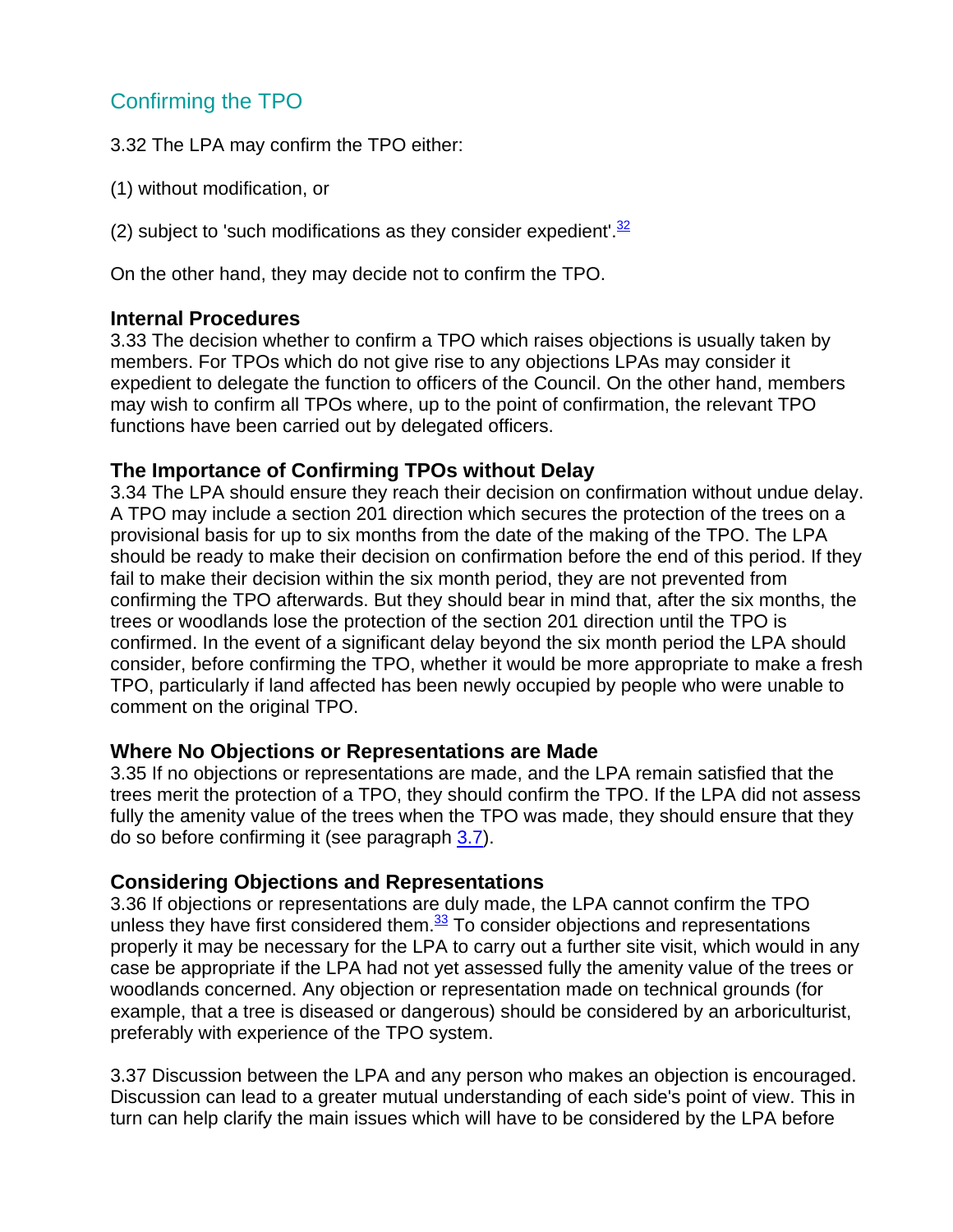they decide whether to confirm the TPO. Alternatively, discussions can lead to the withdrawal of objections.

3.38 Since LPAs are responsible for making and confirming TPOs, they should consider establishing non-statutory procedures to demonstrate that their decisions at the confirmation stage are taken in an even-handed and open manner. For example, the LPA officer could prepare a report for the committee or sub-committee that will decide whether to confirm the TPO. The report could include details of all objections or representations and the LPA officer's observations on these in the light of any site visit or discussions with people affected by the TPO. A copy of the report could be sent to those people who have made objections and representations, with an invitation to submit any further views before the committee meet to make their decision. The LPA could arrange for members of the committee to visit the site of the trees before making their decision. The visit could be followed by a hearing or inquiry back at the Council offices, where people affected by the TPO and the LPA officer are given a final opportunity to state their case.

### **Confirming the TPO Subject to Modifications**

3.39 After considering objections and representations the LPA may decide:

(1) to confirm the TPO in relation to some of the trees specified in the TPO, but

(2) to exclude other trees from the TPO.

In these circumstances the LPA should confirm the TPO subject to modifications. The modifications must be clearly indicated on the  $TPO.<sup>34</sup>$ 

3.40 Section 199(1) of the Act imposes no express limit on the LPA's power to modify the TPO at the confirmation stage. The Court of Appeal have held that the power to modify need not in principle be construed narrowly or strictly. Having said that, the Court went on to say that the LPA cannot use their power to modify a TPO so as to produce a 'different animal'. They cannot, for example, use the powers to change an area order to a woodland order, which would have the effect of producing a 'different animal' by bringing within the scope of the TPO trees which grow or are planted after the date of the order. $\frac{35}{2}$  $\frac{35}{2}$  $\frac{35}{2}$  Before using their modification powers at the confirmation stage LPAs are advised to have regard to this ruling.

### **The Decision on Whether to Confirm: Endorsing the TPO**

3.41 The LPA must make a formal note of their final decision on the TPO document itself. If they decide to confirm the TPO they must endorse it to that effect, indicating the date of the decision and whether or not the TPO has been confirmed subject to modifications.<sup>[36](#page-20-0)</sup>

3.42 Even where the LPA decide not to confirm the TPO they must still record their decision on the TPO document.<sup>[37](#page-20-0)</sup>

### **The Decision to Confirm: Informing People Affected by the TPO**

3.43 As soon as practicable after confirming a TPO the LPA must notify the owners and occupiers of land affected by the TPO: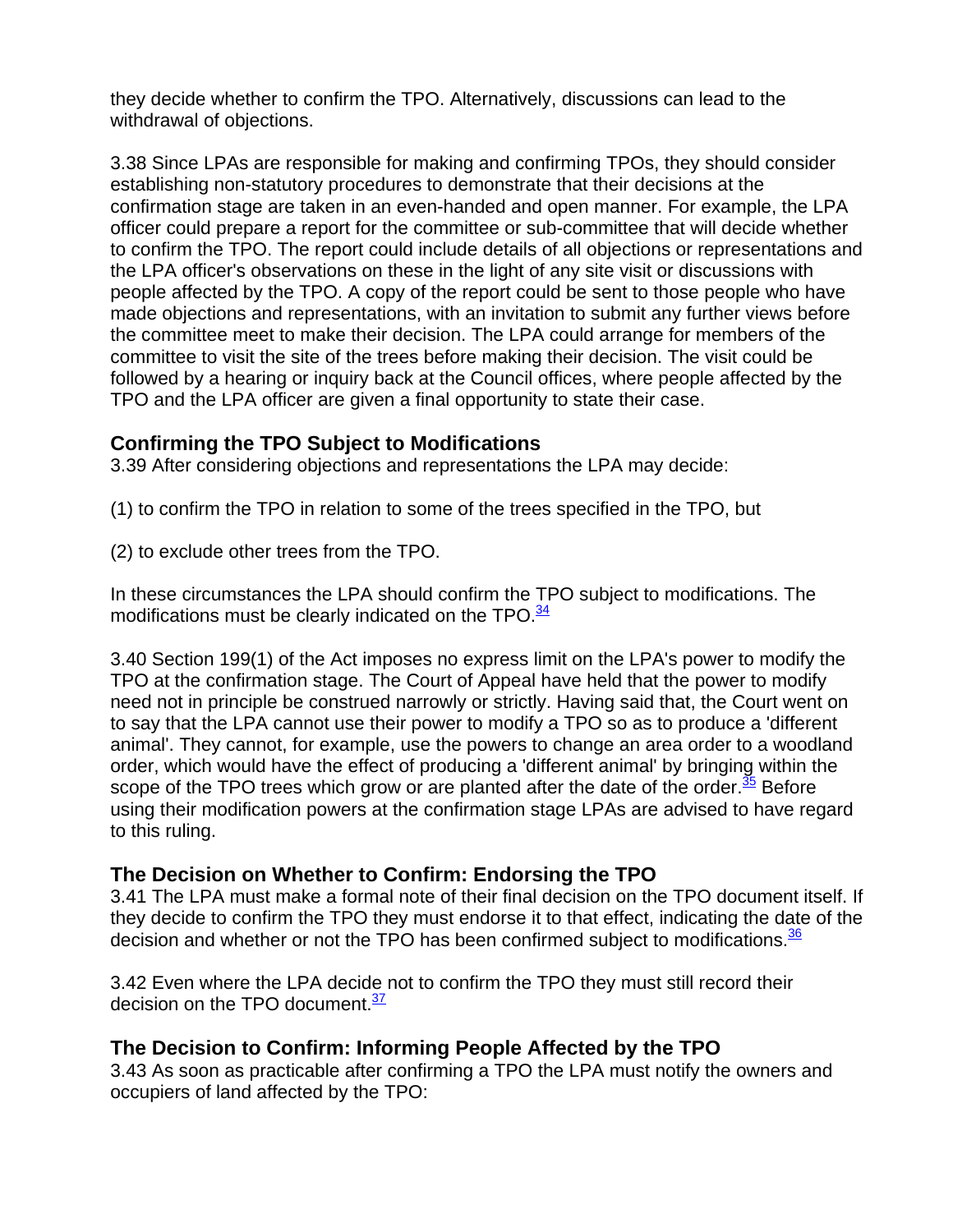<span id="page-19-0"></span>(1) of their decision and the date of confirmation, and

(2) of the time within which an application may be made to the High Court to challenge the validity of the TPO (ie six weeks from the date on which the TPO is confirmed) and the grounds on which such a challenge may be made (see paragraph  $3.46$  below).<sup>[38](#page-20-0)</sup>

If the TPO has been confirmed subject to modifications, the LPA must send the owners and occupiers of land affected by the TPO a copy of the full TPO, as confirmed (ie not just a copy of the modifications), and a copy should also be made available for public inspection at the offices of the LPA, replacing the copy provided when the TPO was made. $\frac{39}{2}$  $\frac{39}{2}$  $\frac{39}{2}$ 

3.44 In view of the six weeks deadline for a High Court challenge, it is of the utmost importance that the LPA notify all people affected by the TPO without delay. The LPA should also give their reasons for the decision and explain its effect. A model letter is at Annex 3. The LPA should also consider notifying other people or groups who expressed an interest in the TPO or commented on it before confirmation.

### **High Court Challenge**

3.45 The legislation provides no right of appeal to the Secretary of State against a TPO, either when made or confirmed. An appeal to the Secretary of State can be made, however, following an application to cut down or carry out work on trees protected by the TPO (for more details see [Chapter 7](#page-49-0) of this Guide).

3.46 The validity of a TPO cannot be challenged in any legal proceedings except by way of application to the High Court. $\frac{40}{2}$  An application to the High Court may be made by any person who is 'aggrieved' by a TPO on the grounds:

(1) that the TPO is not within the powers of the Act, or

(2) that the requirements of the Act or Regulations have not been complied with in relation to the TPO.

To be 'aggrieved' applicants should be able to show that they have a sufficiently direct interest in the matter.

3.47 An application must be made within six weeks from the date of confirmation of the TPO. The High Court may quash the TPO or suspend its operation wholly or in part. Failure by the LPA to comply with the requirements of the Act or Regulations may not be sufficient for the Court to quash the TPO; the Court should also be satisfied that the interests of the applicant have been 'substantially prejudiced' as a result; any would-be applicant may first wish to consider whether the LPA's decision would have been more favourable if made in accordance with the statutory requirements.

3.48 Anyone thinking about making an application to the High Court is advised to take legal advice on the procedures involved and the likely costs that might be incurred if the application failed.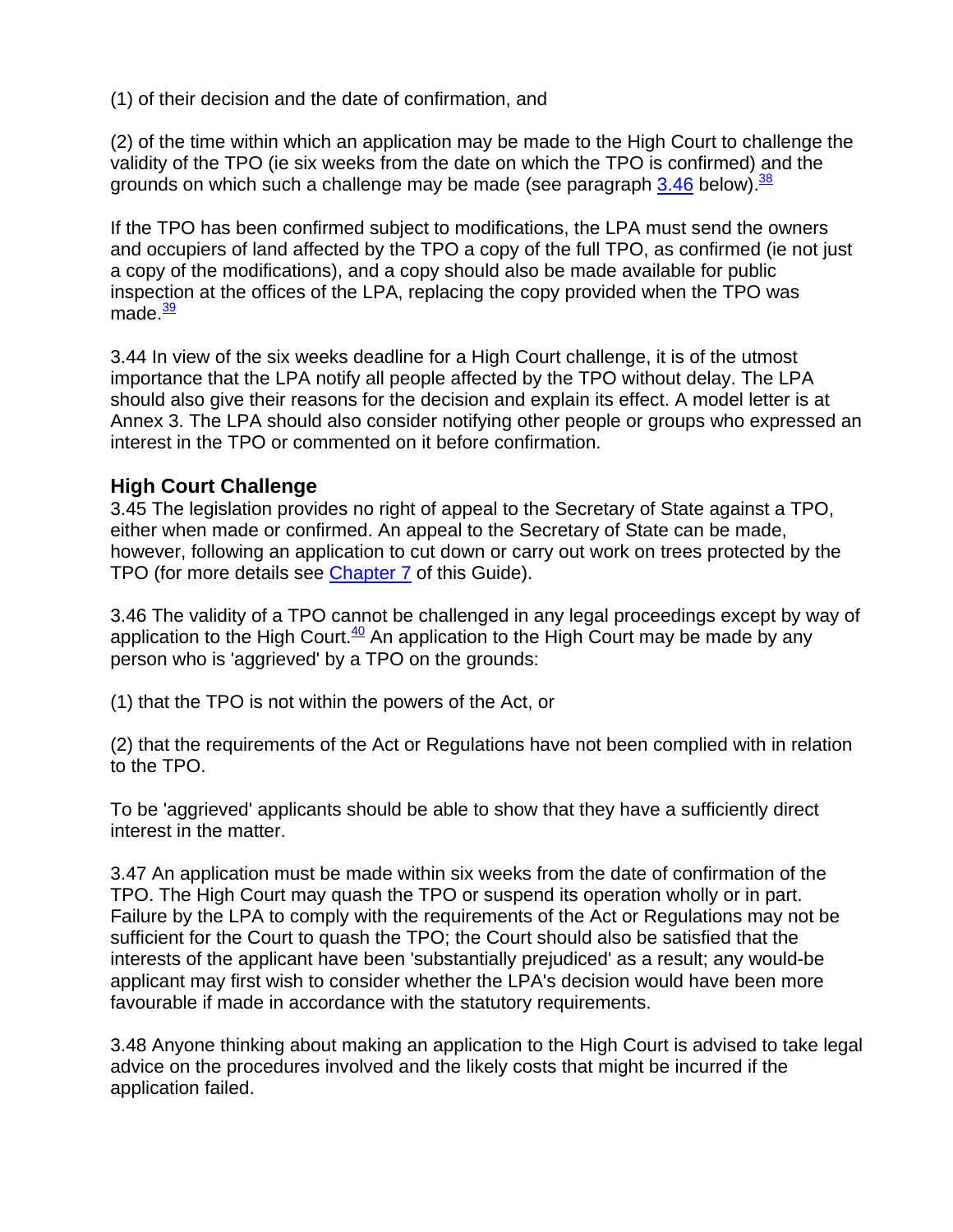### <span id="page-20-0"></span>Accessibility of TPOs

3.49 A TPO is a charge on the land on which the trees are situated, and as such should be recorded promptly in the local land charges register. $\frac{41}{1}$  The LPA are required to make a copy of the TPO available at their offices for public inspection at all reasonable hours, free of charge[.42](#page-20-0) In the Secretary of State's view, LPAs should also be able to let members of the public know, over the telephone, whether or not particular trees are the subject of a TPO or situated in a conservation area within 48 hours.

- 18 See section 198(1) of the Act.
- 19 See section 214B(1)(a) of the Act.

20 See regulation 2(1) of the 1999 Regulations.

21 See regulation 2(3) of the 1999 Regulations.

22 See regulation 2(1)(b) of the 1999 Regulations.

23 See (1990) SCCR 675.

24 Copies of the leaflet are available from the DETR distribution unit for free literature: tel (0870) 122 6236.

25 See the definition of 'land affected by the order' in regulation 1 of the 1999 Regulations.

26 Section 329(1) of the Act.

27 See section 329(2) of the Act.

28 Except where people affected have already given the LPA an alternative address for serving documents and notices on them: see section 329(3) of the Act.

29 See section 330 of the Act.

30 See regulation 4(1) of the 1999 Regulations.

31 See regulation 4(2) of the 1999 Regulations.

33 See regulation 5(1) of the 1999 Regulations. LPAs should bear in mind that, since they are 'both proposer and judge', ie since they are responsible both for making and confirming TPOs, 'the obligation to deal thoroughly, conscientiously and fairly with any objection [is] enhanced' (see *Stirk v Bridgnorth District Council*  (1997) 73 P&CR 439).

34 See regulation 5(4) of the 1999 Regulations.

35 See Evans v Waverley BC [1995] 3 PLR 80.

36 See regulation 5(3) of the 1999 Regulations.

37 See regulation 7 of the 1999 Regulations.

38 See regulation 6(a) of the 1999 Regulations.

39 See regulation 6(b) and (c) of the 1999 Regulations.

40 See section 284 of the Act for the rule and section 288 for provisions about applying to the High Court.

41 A TPO is not a charge on land adjoining the land on which the trees are situated.

42 See regulations 3(3) and 6(c) of the 1999 Regulations.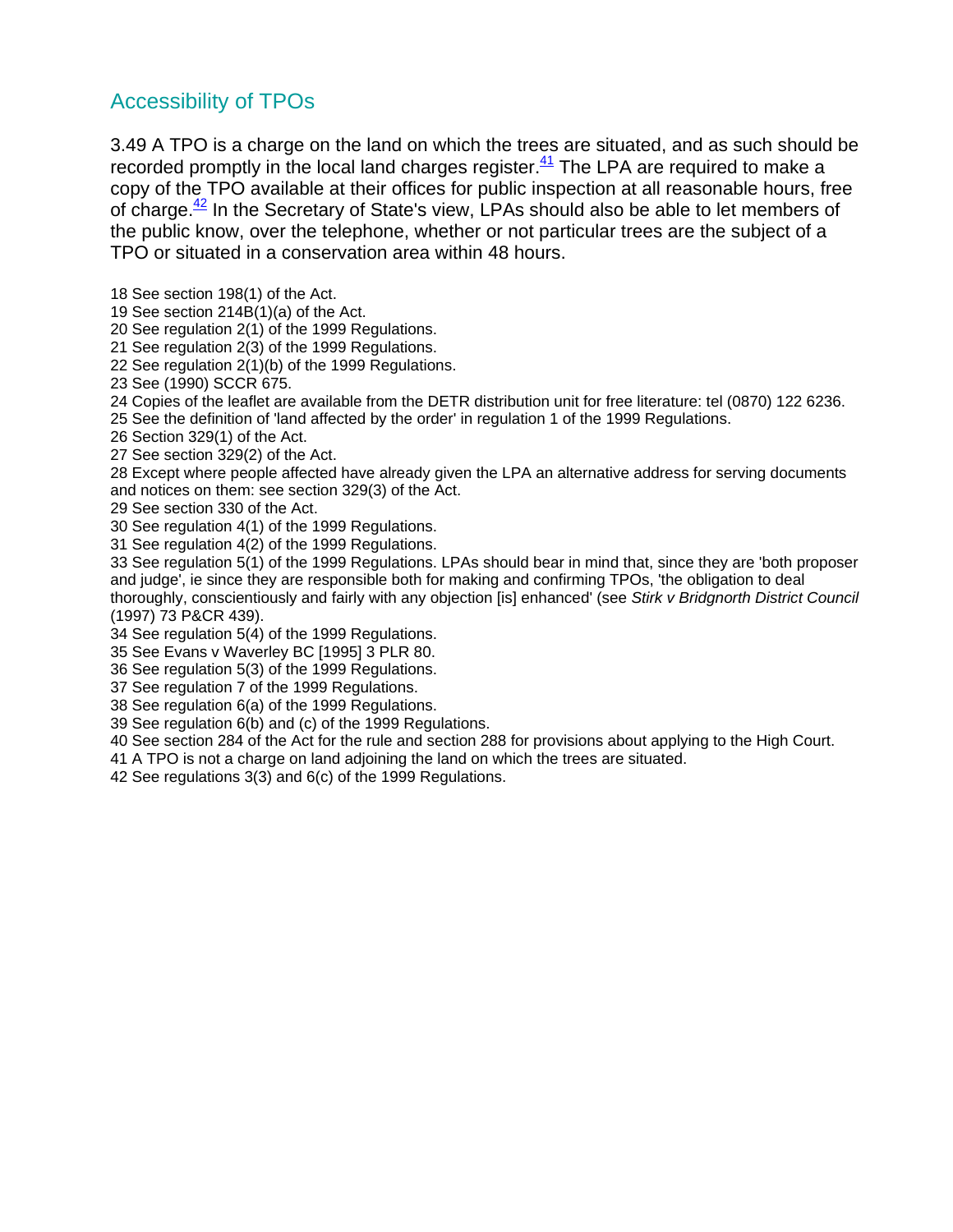# <span id="page-21-0"></span>**Chapter 4 Varying and Revoking Tree Preservation Orders**

The brothers had to drive through the woods to reach the meadows. Sergey Ivanovitch was all the while admiring the beauty of the woods, which were a tangled mass of leaves, pointing out to his brother now an old lime tree on the point of flowering, now the young shoots of this year's saplings brilliant with emerald. Konstantin Levin did not like talking and hearing about the beauty of nature. Words for him took away the beauty of what he saw.

#### Leo Tolstoy, *Anna Karenina*

### The power to vary or revoke A TPO

4.1 LPAs have powers to vary or revoke their TPOs. $\frac{43}{10}$  The 1999 Regulations include new provisions on the procedures involved. $44$  LPAs can use these procedures to vary or revoke any of their TPOs, including those which were made before the 1999 Regulations came into force.

### When to vary or revoke

4.2 LPAs are advised to keep their TPOs under review. By making full use of their variation and revocation powers LPAs can ensure their TPOs are brought up to date when the time is right to do so. There are a number of reasons why, over time, it may become desirable to vary or revoke a TPO. Some examples are given below.

#### **Changes to the Legislation**

4.3 The TPO may have been made before the implementation of important changes to the Model Order. For example, TPOs made and confirmed before 1975 prohibited the cutting down, topping, lopping or wilful destruction of trees. They did not prohibit the 'uprooting' or 'wilful damage' of trees because these acts were not included in the Model Order until 12 March 1975. If the LPA have not yet varied their TPOs preceding this date to ensure they cover uprooting and wilful damage, they should consider doing so.

#### **Geographical Changes**

4.4 Some TPOs which are still in force were made as long ago as the 1940s and 1950s. In many cases the use of the land might have changed; the land might have been developed; trees standing at the time the TPO was made might have been removed (with or without the consent of the LPA); some of the trees still standing, perhaps, no longer merit the protection of the TPO; new trees might have been planted which do merit protection; the map attached to the original TPO might bear little comparison with a modern map of the area.

4.5 Such difficulties are likely to be compounded when dealing with an old 'area order', which protects only those trees standing at the time the TPO was made but does not identify each one. In time this is likely to lead to uncertainty about whether particular trees were present at the time of the making of the TPO (see paragraph [3.17\)](#page-12-0). If it is no longer possible, by reference to the TPO and map, to ascertain with certainty which trees on the site are protected it may well be time to vary or revoke the TPO.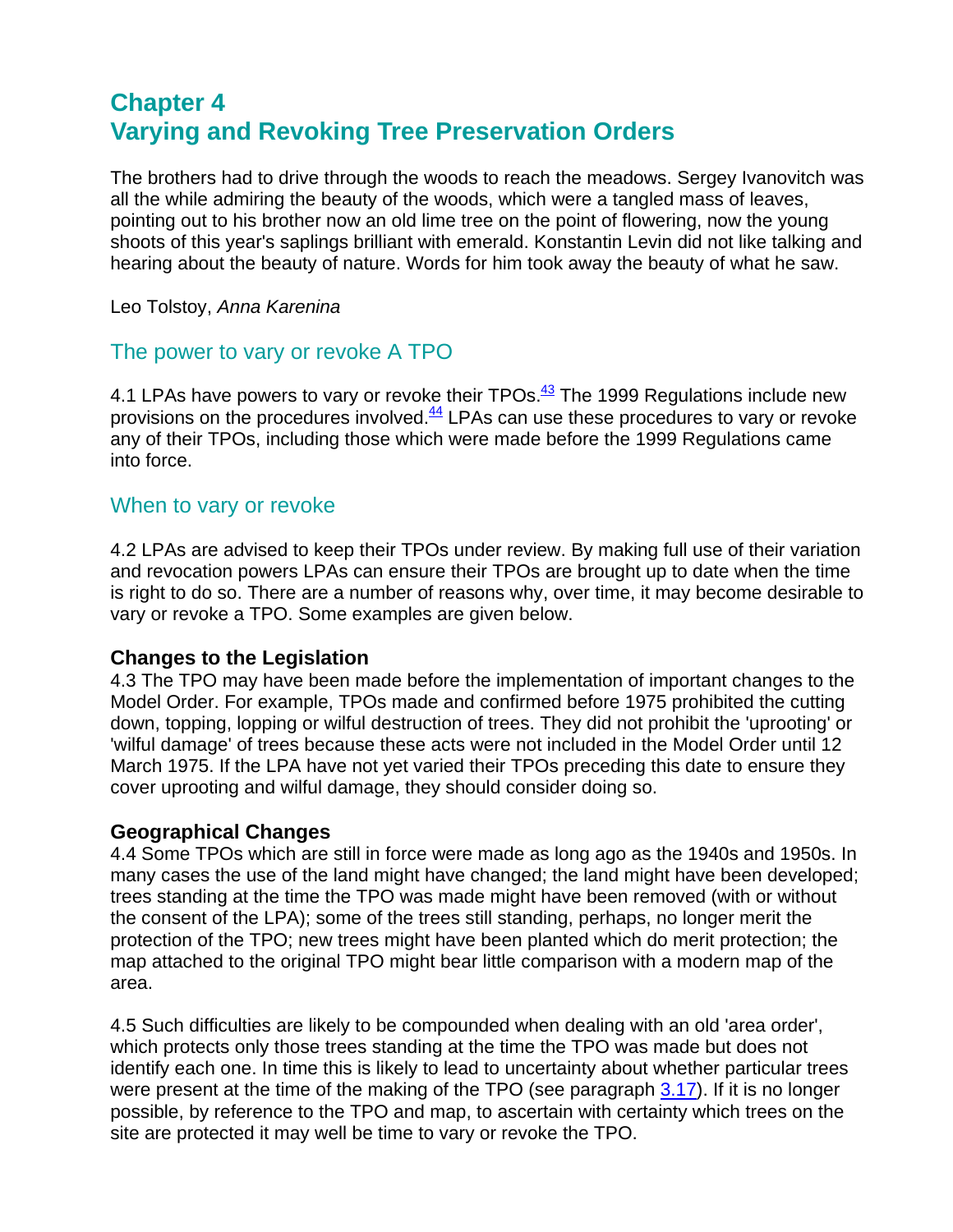<span id="page-22-0"></span>4.6 These difficulties are not necessarily reserved for older TPOs. TPOs are often made on land which is developed shortly afterwards. When the development is complete it may well be desirable to vary or revoke the TPO.

#### **Errors**

4.7 Errors in the 1st Schedule of the TPO or on the map may come to light after the TPO has been confirmed, though the period allowed for the making of objections and representations before confirmation should ensure that errors are kept to a minimum. When an error comes to light the LPA should consider using their variation or revocation powers to put it right.

### Revoking TPOs: procedure

4.8 To revoke a TPO the LPA must:

(1) make a formal order revoking the TPO (the 'revocation order'),  $\frac{45}{2}$  $\frac{45}{2}$  $\frac{45}{2}$ 

(2) endorse (or stamp) the original TPO stating that it has been revoked, including the date of the revocation order,

(3) send a copy of the revocation order to the people affected by the TPO (ie not only the owner and occupier of the land on which the trees stand, but also the owner and occupier of any land adjoining the land on which the trees stand),

(4) withdraw the copy of the TPO which is kept available at the Council offices for public inspection.

4.9 The revocation order takes immediate effect. Before revoking a TPO the LPA are not required to publicise their intention to do so or consult local people or groups. The LPA may decide that some form of publicity should take place, depending on the particular circumstances of the case.

### Varying TPOs: procedure

4.10 When varying a TPO the LPA's procedure will depend on whether new trees or woodlands are being added to the TPO.

4.11 If the LPA want to vary the TPO in such a way that *no new trees or woodlands* are added to the TPO they must:

(1) make a formal order varying the TPO (the 'variation order'),  $\frac{46}{10}$ 

(2) endorse (or stamp) the original TPO stating that it has been varied, including the date of the variation order,

(3) send a copy of the variation order to the people affected and explain its effect. Only the owner and occupier of the land *affected by the variation* are covered by this requirement (including the owner and occupier of adjoining land),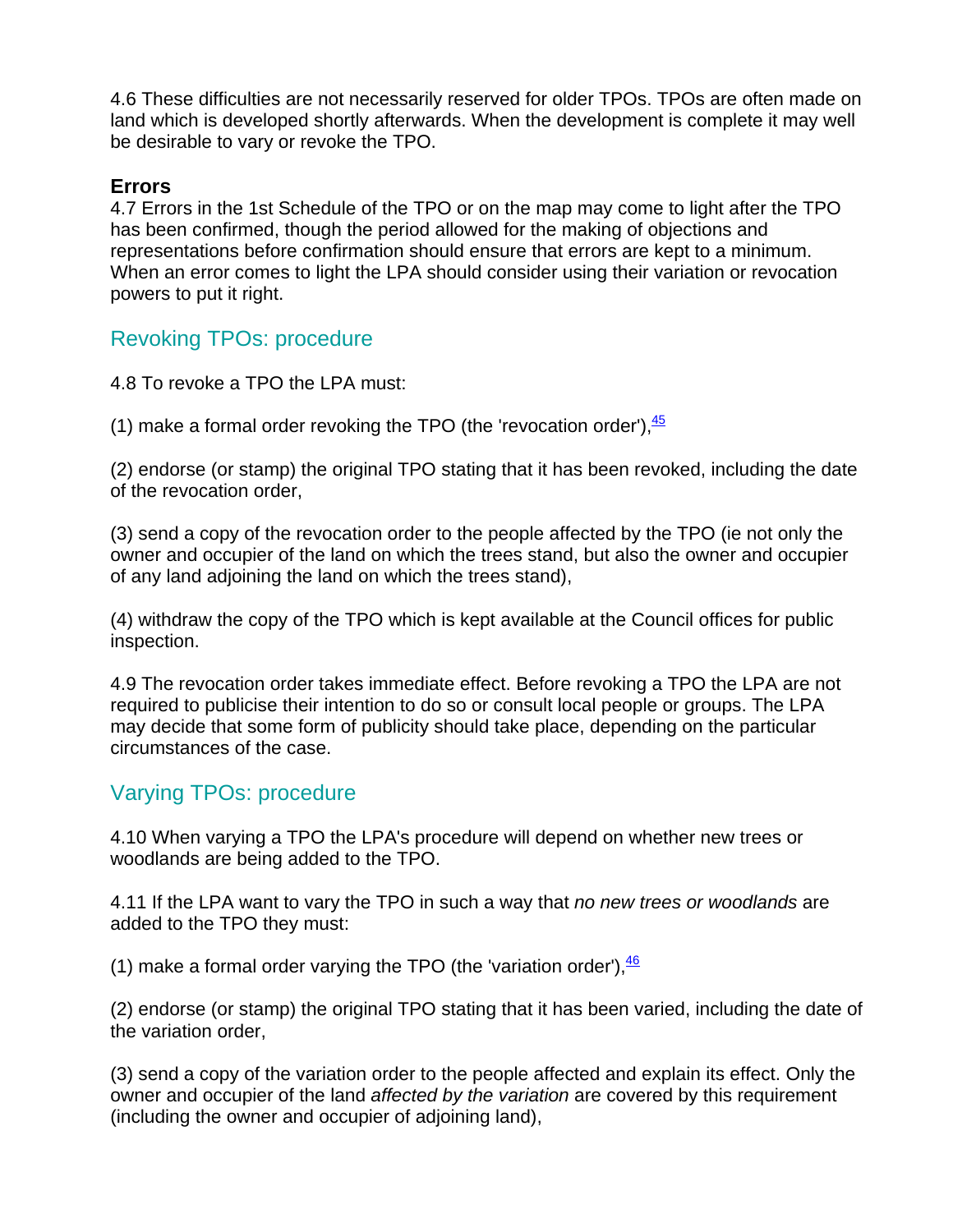(4) make a copy of the variation order available for public inspection at the offices of the  $\overline{I}$  PA  $\frac{47}{4}$  $\frac{47}{4}$  $\frac{47}{4}$ 

A variation order in these circumstances takes immediate effect. Before varying the TPO the LPA are not required to publicise their proposals or consult local people or groups. But as with revocation orders (see paragraph [4.9](#page-22-0) above) the LPA may decide that some form of publicity should take place, depending on the particular circumstances of the case.

4.12 If, on the other hand, the LPA want to vary the TPO so that *new trees or woodlands are added* to the TPO, they must:

(1) make a formal order varying the TPO (the 'variation order'),

(2) serve on the people affected by the variation order (ie only the owner and occupier of the land affected by the variation, including the owner and occupier of adjoining land):

- (i) a copy of the variation order, and
- (ii) a notice stating:

(a) the LPA's reasons for making the variation order,

(b) that objections or other representations about the variations to the TPO may be made to the LPA,

(c) the date by which any objections or representations must be received by the LPA,

(3) make a copy of the variation order available for public inspection at the offices of the  $LPA.<sup>48</sup>$  $LPA.<sup>48</sup>$  $LPA.<sup>48</sup>$ 

4.13 When adding new trees and woodlands to the TPO the procedure mirrors that for the making of a TPO in the first place. People affected by the variation order are given an opportunity to object or make representations. The LPA decide whether or not the variation order should be confirmed and cannot confirm it without first considering any objections and representations duly made. If they decide to confirm the variation order they must:

(1) endorse (or stamp) the original TPO recording their decision to confirm the variation order, including the date of the decision,

(2) notify the people affected by the variation order of their decision and the date on which it was made. If the variation order is confirmed subject to modifications a copy of the order as modified should also be sent to these people,

(3) notify the people affected by the variation order of the time allowed to challenge the validity of the variation order (ie within six weeks from the date of their decision) and the grounds on which such a challenge may be made (these grounds are the same as those described in paragraph [3.46](#page-19-0)),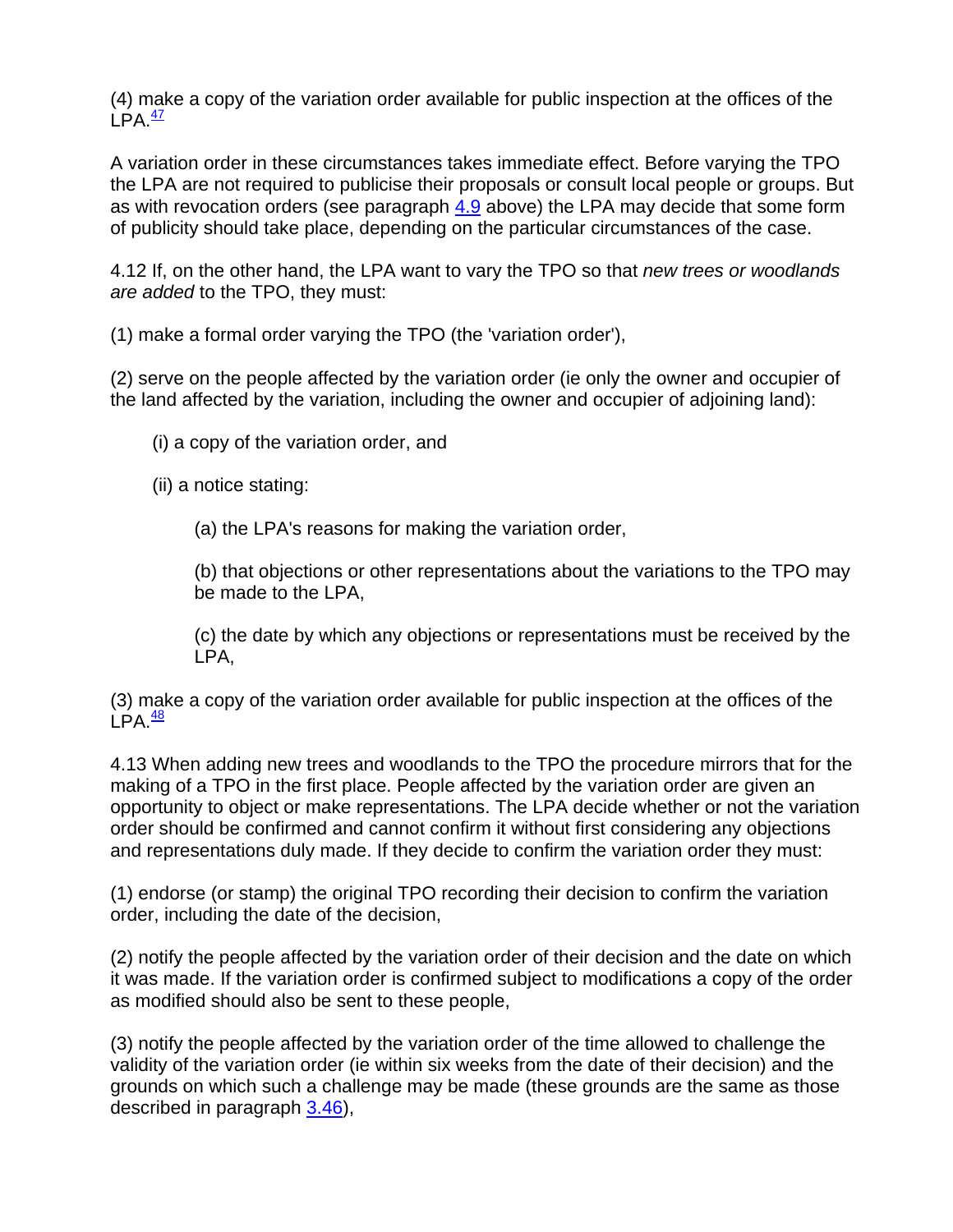(4) make a copy of the confirmed variation order available for public inspection at the offices of the LPA, replacing the copy provided when the variation order was first made.

4.14 Even if the LPA decide *not to confirm* the variation order they must still:

(1) endorse (or stamp) the original TPO, recording the LPA's decision not to confirm the variation order, including the date of the decision,

(2) notify the people who were affected by the variation order of their decision and the date on which it was made,

(3) withdraw from public inspection the copy of the variation order which was made available when it was first made.

### Practical matters

4.15 The LPA may wish to revoke a TPO and at the same time make a new one to take its place. For example, the LPA may wish to replace their 'area orders' with new TPOs specifying the trees to be protected individually or in groups. In the case of a large area it may not be practicable to replace the TPO in one go; it should not be revoked at the outset, but varied in stages (by deleting successive parts of the area) until full revocation becomes practicable; and new TPOs should be made to replace each deleted part of the original TPO.

4.16 When exercising these powers, the LPA will wish to ensure that the date on which any new TPO takes effect coincides with the date on which the old TPO is varied or revoked. They will also wish to bear in mind any 'unfinished business' that is yet to be discharged under the old TPO. For example, the LPA might have granted consent under the TPO subject to a condition that a replacement tree is planted; the determination of an appeal to the Secretary of State in respect of a tree covered by the TPO might be outstanding; or the LPA might have issued a notice under section 207 of the Act requiring the replacement of a tree protected by the TPO. LPAs are advised to discharge unfinished business before revoking a TPO, or to vary only those parts of a TPO for which there is no unfinished business to be discharged.

4.17 As mentioned in paragraph [4.2](#page-21-0) LPAs are advised to keep their TPOs under review. In particular they are advised to put in place a programme for reviewing the 'area orders' for which they are responsible. A programme of work might be phased over a period of years depending on the number and size of the area orders currently in force. LPAs may find it useful first to compile a list of their area orders, bearing in mind of course that one TPO may include more than one area designation. In compiling such a list it may be worth recording the date of each area order, a rough-and-ready assessment of its size (large, medium or small), its location (residential, open space, parkland) and whether or not it is situated in a conservation area. A list of this kind should help the LPA put together a programme of review and an initial assessment of how long such a programme might take.

4.18 When reviewing area orders LPAs are advised not to make detailed assessments of the amenity value of every tree within the boundary of the area. They are advised instead to adopt a selective approach, to concentrate on trees and groups of trees which make a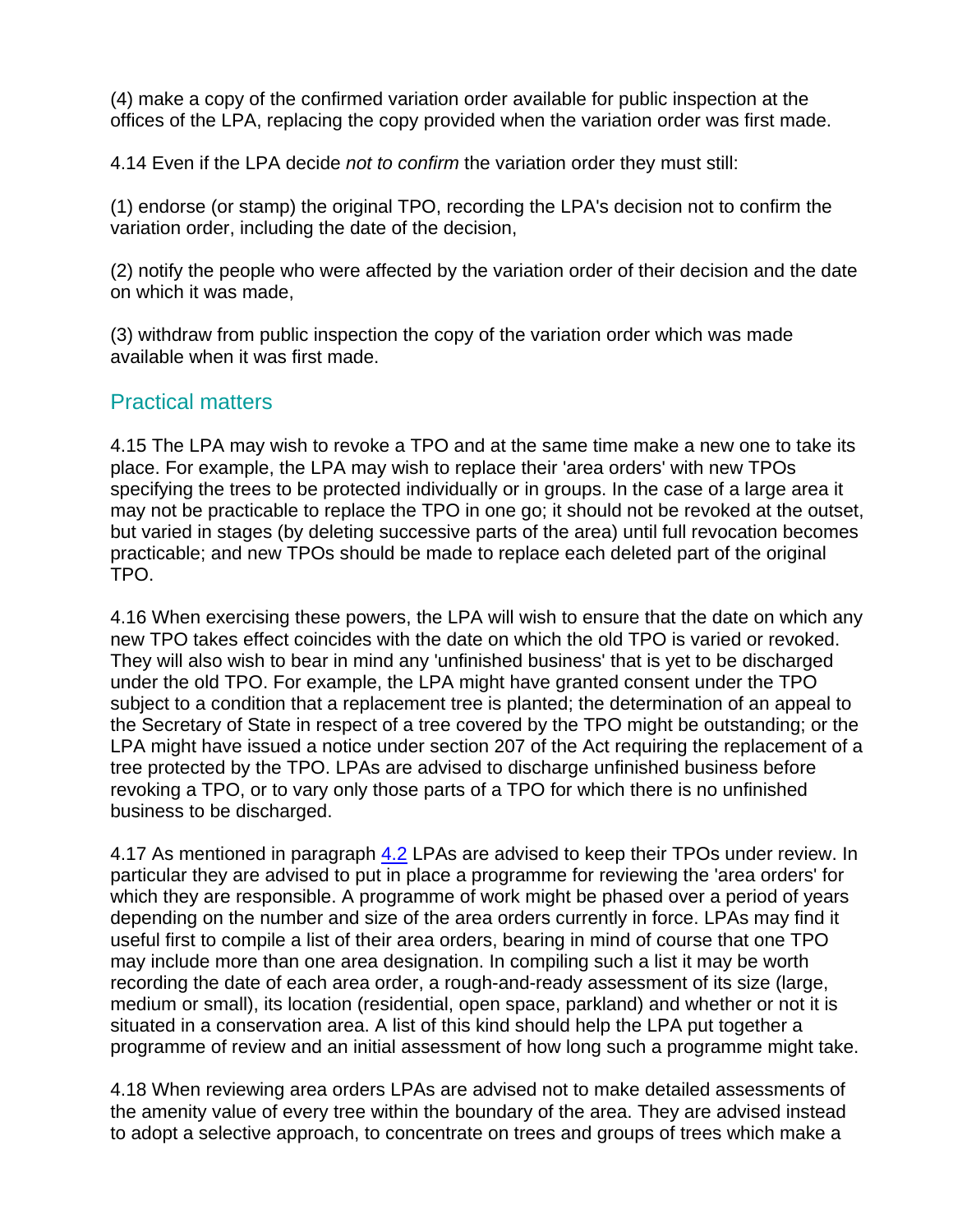<span id="page-25-0"></span>significant impact on the local environment and its enjoyment by the public at large. Depending on the amount of work involved in their review programme they might also decide not to assess trees which, if removed from the TPO, would still be subject to other controls. Trees in conservation areas, for example, if removed from an area order would remain subject to the controls described in [Chapter 9](#page-55-0) of this Guide; and some trees, if removed from an area order, would remain subject to the controls of the Forestry Act (although these controls extend only to the felling of trees and do not at all extend to trees in gardens: see paragraph [6.30](#page-37-0) for more details).

43 See section 333(7) of the Act; see also Schedule 1, paragraph 13(2).

44 See regulations 8 and 9 of the 1999 Regulations.

45 No model revocation order is included in this Guide. It should be a short, uncomplicated document, identifying the TPO and giving the date of its revocation.

46 Again, no model variation order is included in this Guide. As well as identifying the TPO and including the date of its variation, it should indicate how the TPO has been varied, for example by attaching a copy of the TPO with the variations clearly indicated.

47 See regulation 8(1) of the 1999 Regulations.

48 See regulation 8(2) of the 1999 Regulations.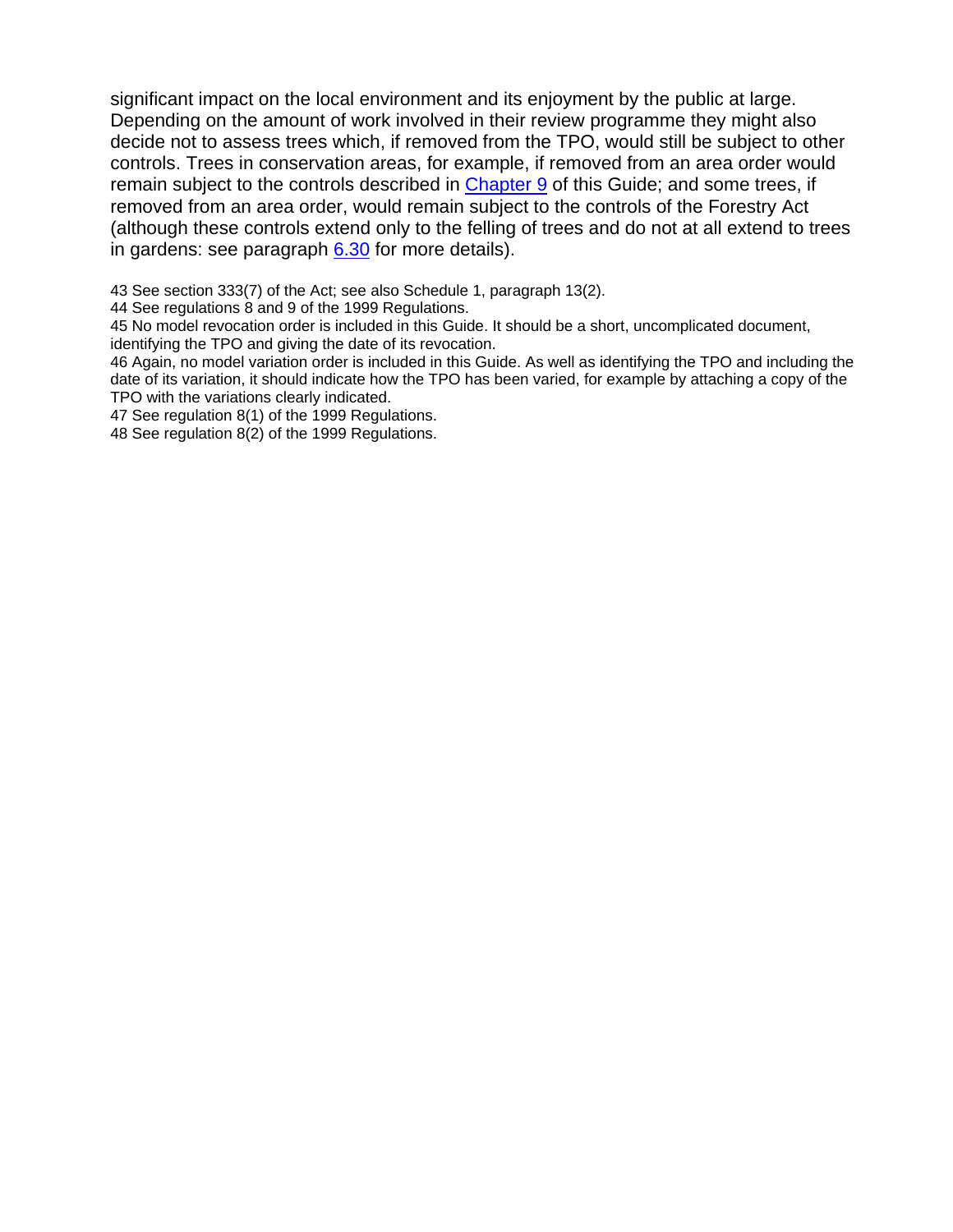# <span id="page-26-0"></span>**Chapter 5 Trees and Development**

I took him around the garden, pointing out tasks that need to be done. 'Pruning, for instance,' I said. 'Do you know how to prune?' He shook his head. No, he didn't know how to prune. Or didn't want to. 'Anyhow, do what you can to bring it back under control,' I said. 'So that it doesn't become a complete wilderness.' 'Why?' he said. 'Because that is how I am,' I said. 'Because I don't mean to leave a mess behind.'

J M Coetzee, *Age of Iron*

### Trees and the planning system

He shrugged, smiling to himself.

5.1 This chapter gives advice on the measures LPAs should take to secure the protection and planting of trees and other landscaping when considering applications for planning permission. The impact of new building development is generally enhanced (or mitigated) where adequate landscaping proposals are implemented, and so this should be given due consideration when applications for planning permission are submitted. Landscaping should be designed to complement the development without reducing the occupiers' enjoyment, so reasonable daylighting and other requirements should be observed.

5.2 The approach LPAs take in deciding whether to grant planning permission for development is set out in sections  $70(2)$  and  $54A<sup>49</sup>$  of the Act. Section 70(2) requires the LPA to have regard to the development plan (so far as it is material to the planning application) and any other 'material considerations'.<sup>[50](#page-32-0)</sup> Where the development plan is material to the application, section 54A requires the application to be determined in accordance with the development plan unless material considerations indicate otherwise. LPA tree officers who deal with TPOs are strongly advised to maintain close links with their colleagues who deal with applications to develop land, as well as development plans and the enforcement of planning control.

5.3 Development plans set out the main considerations on which planning applications are decided. In particular, plans should seek to reconcile the demand for development and the protection of the natural and built environment, and so have a key role to play in contributing to the Government's strategy for sustainable development. The Government's guidance on development plans is set out in Planning Policy Guidance Note 12.

5.4 LPAs must include in their plans land use and development policies designed to secure the conservation of natural beauty and amenity of the land. Plans should not, however, include policies which are unrelated to the development or use of land. They should not therefore include the LPA's policies for deciding applications for consent under a TPO; but they should include policies on measures that the LPA will take, when dealing with applications to develop land, to protect trees and other natural features and provide for new tree planting and landscaping.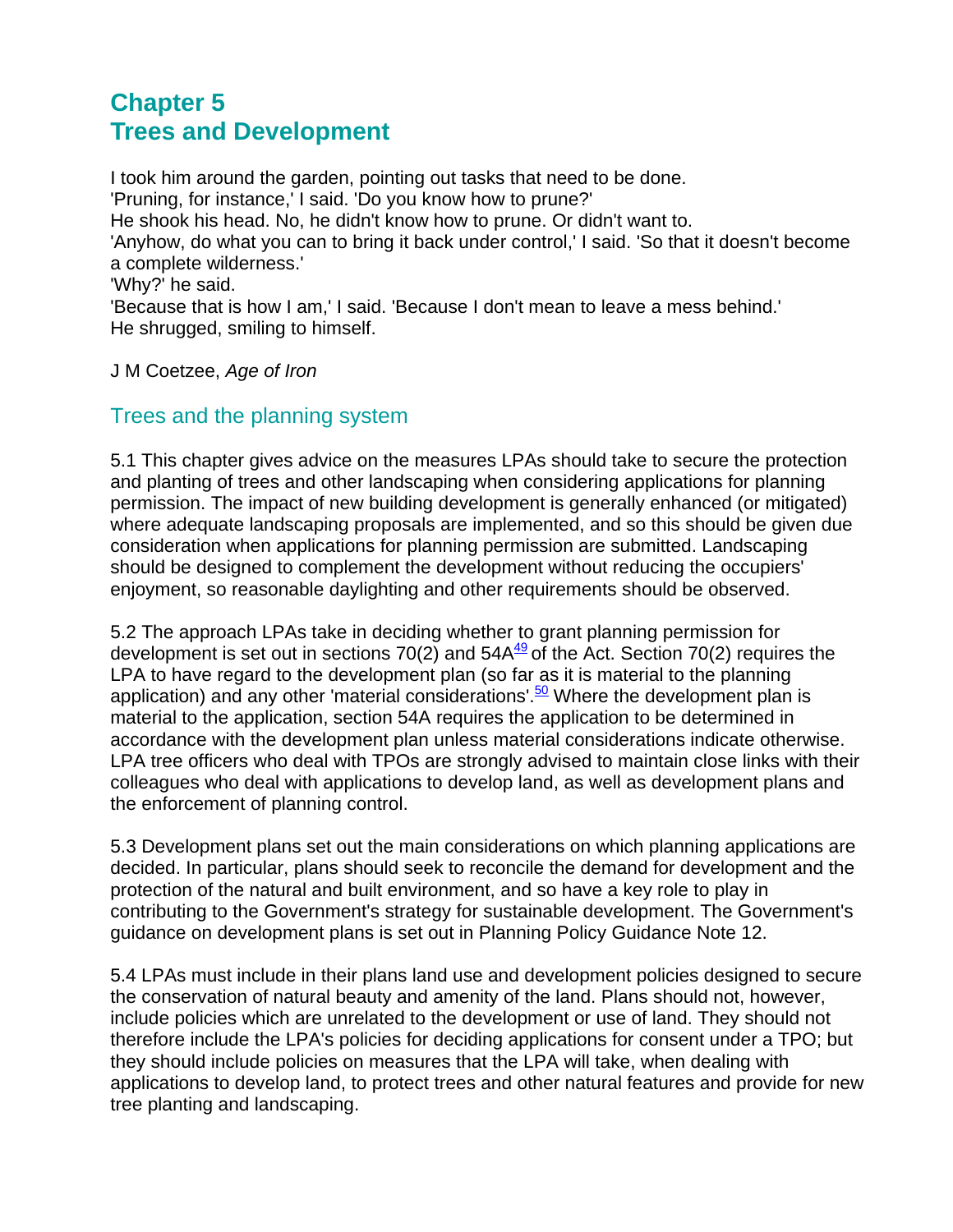5.5 Whether or not specific tree policies are included in development plans, the effect of a proposed development on trees and other landscape features is a material consideration. The Act places a duty on LPAs, where appropriate, to ensure they make adequate provision for the preservation and planting of trees when granting planning permission by imposing conditions and making TPOs. $51$ 

### Pre-application

5.6 In certain circumstances LPAs may consider it expedient in the interests of amenity to make a TPO to protect trees on land before a planning application is made. In doing so, they may wish to consider preparing separate guidance for potential developers giving an indication of the LPA's design expectations, drawing on any wider tree strategy of the LPA. The nature of such guidance would depend on the characteristics of the site but might usefully include a landscape survey together with an assessment of the trees both on and adjoining the site (using, perhaps, the assessment criteria in British Standard 5837:1991, Guide for Trees in Relation to Construction), and a note about opportunities for tree planting. Such guidance should concentrate on general principles rather than detailed prescription.

### Planning applications

5.7 It will often be helpful to discuss with developers the extent and form of any proposed development before a formal application is made to ensure it fits in with the LPA's expectations. Due consideration should be given to the landscaping of the site as well as the protection and planting of trees. Planning Policy Guidance Note 1 makes clear that good design should be the aim of all those involved in the planning process, and that landscape design should be considered as an integral part of urban design, since the appearance and treatment of spaces between and around buildings is often of comparable importance to the buildings themselves. $\frac{52}{5}$  $\frac{52}{5}$  $\frac{52}{5}$ 

### **Full Planning Permission**

5.8 Applications for planning permission must be made on a form provided by the LPA, together with a site plan and such other plans and drawings necessary to describe the development.<sup>53</sup> Where an application is made for full planning permission the LPA may require the applicant to supply further information, including plans and drawings. $\frac{54}{2}$  LPAs should not request more information than they need to reach a decision. For their part, applicants should ensure that applications are properly presented containing all the information needed for a decision, and they should provide additional information promptly when reasonably requested.

5.9 The LPA should obtain an accurate site plan showing the proposed siting of structures, the existing contours of the ground and any proposed alterations in ground level. The plan should provide details of all existing trees including their crown spread, indicating those to be retained and those to be felled. Areas to be set aside for new planting should also be shown. In addition, the LPA may require details of trees and other landscape features on land adjacent to the development site which might be affected by the development or might be useful for screening or other purposes. Further detailed guidance is given in British Standard 5837:1991, Guide for Trees in Relation to Construction.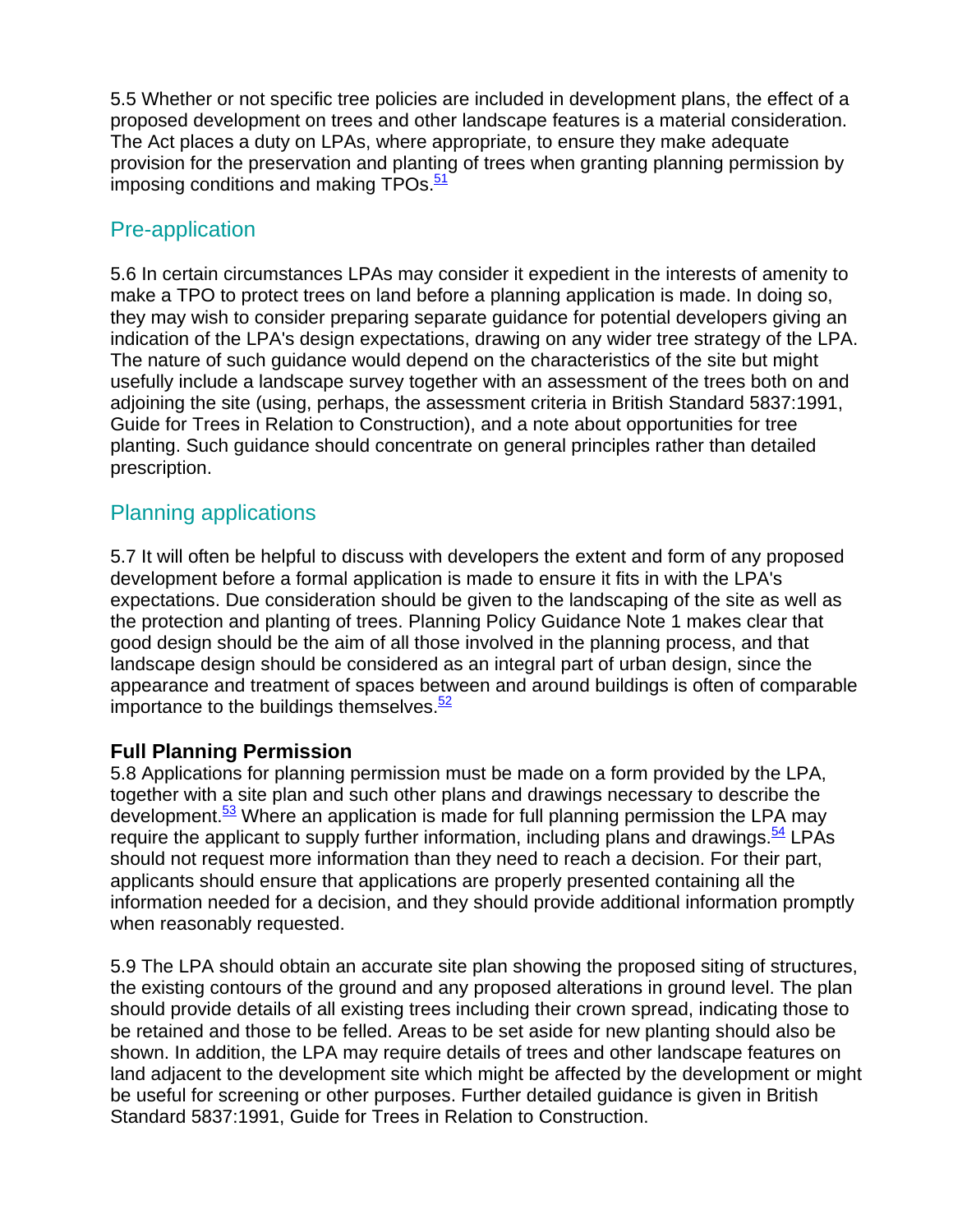5.10 The LPA may find it useful to place the trees on the site into the following categories, as outlined in British Standard 5837:

(1) those whose retention is most desirable;

- (2) those whose retention is desirable;
- (3) those which could be retained; and
- (4) those not worth retaining.

5.11 As well as assessing the amenity value of the trees as they stand, a range of other factors will need to be considered, including:

(1) the size and position of the trees as envisaged after the development, taking into account future growth. The proximity of trees to buildings is an important consideration because:

(i) of the potential damage that a tree may cause to buildings, particularly on clay soils, unless precautions are taken in the design of foundations, and

(ii) incoming occupiers of properties will want trees to be in harmony with their surroundings without casting excessive shade or otherwise unreasonably interfering with their prospects of reasonably enjoying their property. Layouts may require careful adjustment to prevent trees from causing unreasonable inconvenience, leading inevitably to requests for consents to fell. Also important is the proximity of utility services to trees; LPAs should ensure that they find out at an early stage where services are to be routed,

(2) whether effective provision can be made to secure the trees' protection during development operations. Sufficient space will be needed to enable the development to be carried out, for example for access, scaffolding, site huts, plant and machinery and storage,

(3) whether the trees can withstand the proposed changes in site conditions. They may, for example, be more liable to wind throw or wind snap if nearby trees are removed.

These matters are likely to require competent arboricultural or design advice.

### **Outline Planning Permission**

5.12 An applicant who proposes to carry out building operations may choose to apply for outline planning permission. Outline permission requires the subsequent approval of 'reserved matters' which relate to certain details of the development such as siting of buildings, access and landscaping. An applicant can, however, choose to submit as part of an outline application details of some reserved matters, and the LPA must treat them as part of the application to be decided at the outline stage; they cannot reserve them for later approval.

5.13 It is for the LPA to decide whether or not an application for outline permission should be considered separately from the reserved matters. If they believe an application cannot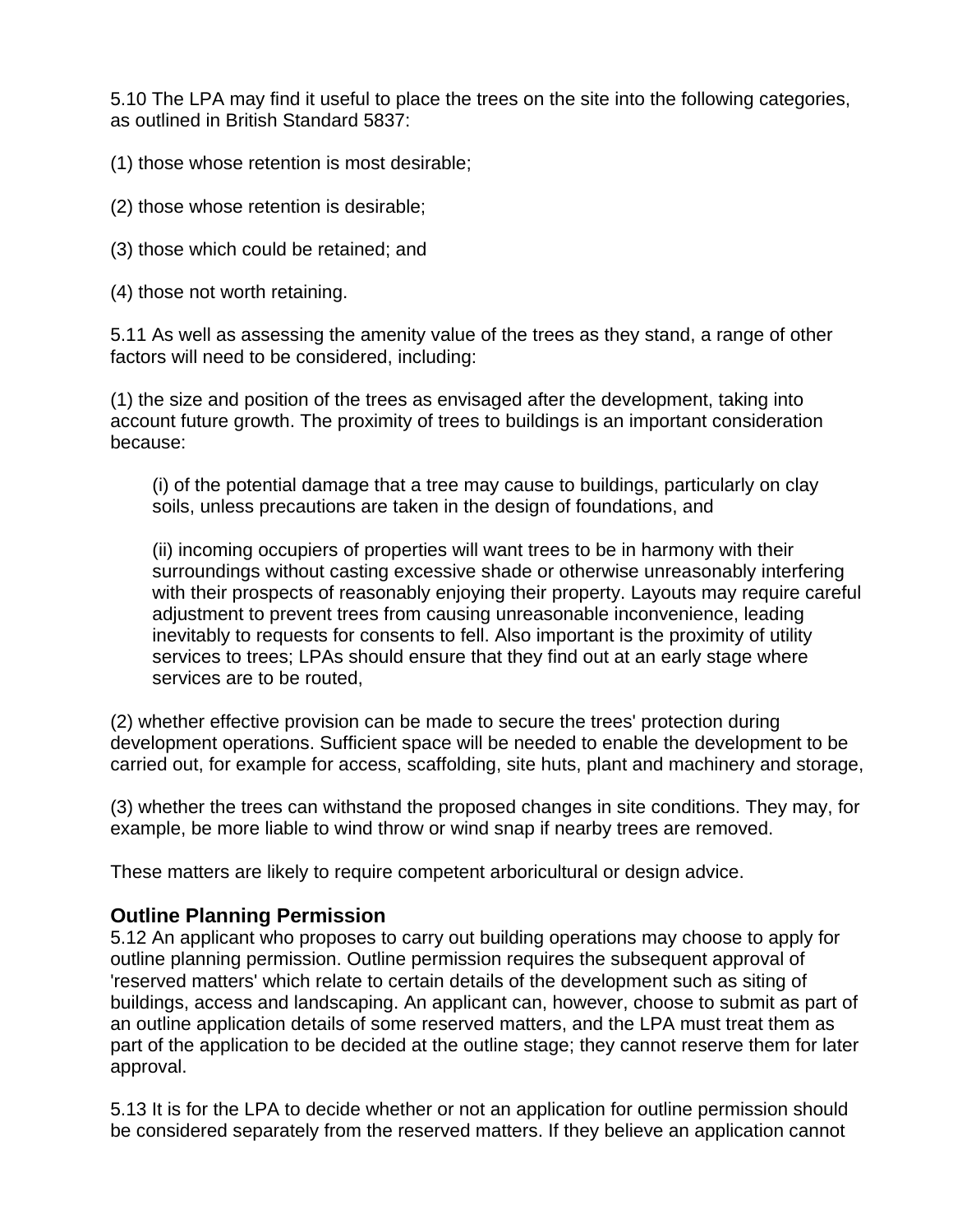in the circumstances be considered separately from, say, the landscaping details, they may within one month of receiving the application notify the applicant accordingly and specify the further details they require. $\frac{55}{2}$  Before granting outline permission the LPA are advised to consider carefully, in consultation with the LPA's tree officer, its likely effect on their ability to provide for the protection and planting of trees when dealing with the reserved matters later $\frac{56}{5}$  $\frac{56}{5}$  $\frac{56}{5}$ 

5.14 When granted, outline permission cannot be withdrawn except by a revocation order under section 97 of the Act. The LPA should, where possible, attach notes to an outline permission to give the developer guidance on the form of development that would be acceptable to them. An application for the approval of reserved matters must include such particulars, and be accompanied by such plans and drawings, as are necessary to deal with the matters reserved. $57$  The only conditions that can be imposed when reserved matters are approved are conditions that relate directly to those matters.

### **Consulting the Forestry Commission**

5.15 The LPA's regional Conservancy of the Forestry Commission should be consulted on any development proposals which affect ancient semi-natural woodland. The types of proposal where the Commission wish to be consulted are those where any part of the development site:

(1) consists of ancient semi-natural woodland or ancient replanted woodland recorded in English Nature's Provisional Inventory of Ancient Woodland;<sup>58</sup> or

(2) is within 500 metres of an ancient semi-natural woodland or ancient replanted woodland, and where the development would involve erecting a new building or extending the footprint of an existing building.

The Commission's main interest in the second of these categories relates to the effect of the proposed development on the continuing viability and health of the woodland. Where the LPA are unclear whether to consult on a particular proposal, they should ask their regional Conservancy of the Forestry Commission.

### Planning conditions

5.16 The LPA's ability to impose conditions on a planning permission enables many development proposals to proceed which would otherwise be refused. The sensitive use of conditions can improve the quality of development control and enhance public confidence in the planning system. In the Secretary of State's view, planning conditions should only be imposed where they are both necessary and reasonable, as well as enforceable, precise and relevant both to planning and to the development to be permitted.

5.17 The Department's advice on the use of conditions is in [DOE Circular 11/95,](http://www.communities.gov.uk/index.asp?id=1144452) which contains model conditions on the protection and planting of trees. $\frac{59}{2}$  The use of model conditions can improve consistency, speed up the process of dealing with applications and save resources. But there is also a danger of using them as a matter of routine. They should therefore be tailored where appropriate to meet the individual requirements of each case.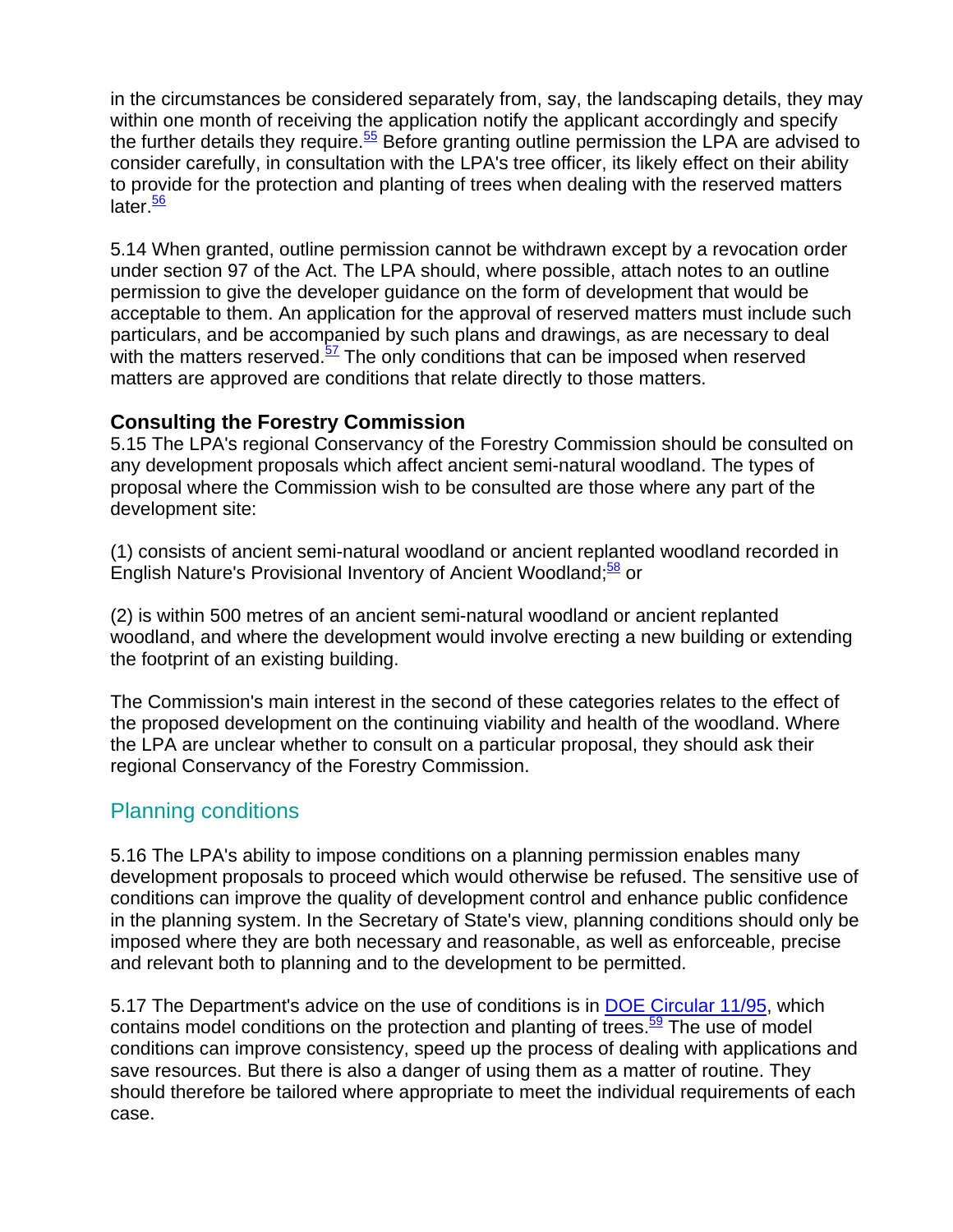### **Protection of Trees**

5.18 Damage to trees can occur all too easily on development sites, for example by root severance during excavations (whether for buildings or underground services), soil compaction by vehicles or materials, the raising or lowering of soil levels, fires, careless contact with plant and equipment, spillage of chemicals etc. When granting outline planning permission, the LPA may consider it appropriate to impose conditions which would have the effect of protecting trees, for example by requiring a building to be constructed within a specified 'footprint' or, if landscaping is a reserved matter, by requiring the submission of details relating to trees to be retained on the site. Such details might include their location in relation to the proposed development and assessments of their health and stability. When granting full planning permission, conditions may be used, for example, to require the erection of protective fencing around trees during the course of development or restricting works which would adversely affect them. The LPA may consider it necessary in the circumstances to require erection of the fencing before the commencement of the development.

5.19 The LPA should decide in each case whether trees should be safeguarded by using a planning condition or TPO or both. In the Secretary of State's view, however, it is not reasonable to use conditions as a means of securing the long-term protection of trees when TPOs are available for this purpose.

### **Tree Planting**

5.20 Planning conditions should be used, where appropriate, to secure the planting and establishment of new trees. Tree planting provides for the future amenity of a site and its surroundings, supplements existing tree cover or enhances areas where tree cover is sparse. The choice of species and location of planting will be influenced by the character and appearance of the area and the nature of the development, including the location of buildings, roads and underground services. The likely future growth of trees in relation to the development should be given due consideration. A condition may also provide for the protection of the planting area during development operations, maintenance of the trees during the first few years (the number of which should be specified) and the replacement of any trees which are removed or die within that time. A TPO may be used to protect trees which are planted pursuant to conditions. $60$ 

### **Landscaping**

5.21 The LPA may wish to impose planning conditions to secure the landscaping of the development site. The design and implementation stages of landscaping may be addressed by separate conditions, occurring as they do at different stages. To ensure that a landscape scheme is prepared, conditions may require that no development should take place until the scheme for the site is approved, so long as this requirement is reasonable. Enforcing compliance with landscape schemes can pose problems, since work on them may not proceed until building operations are nearing completion. Where permission is granted for a substantial estate of houses, it may be appropriate to prohibit the erection of the last few houses until planting has been completed in accordance with the landscape scheme. In relation to permission for an industrial or office building, it would be possible to impose a condition prohibiting or restricting occupation of the building until such works have been completed.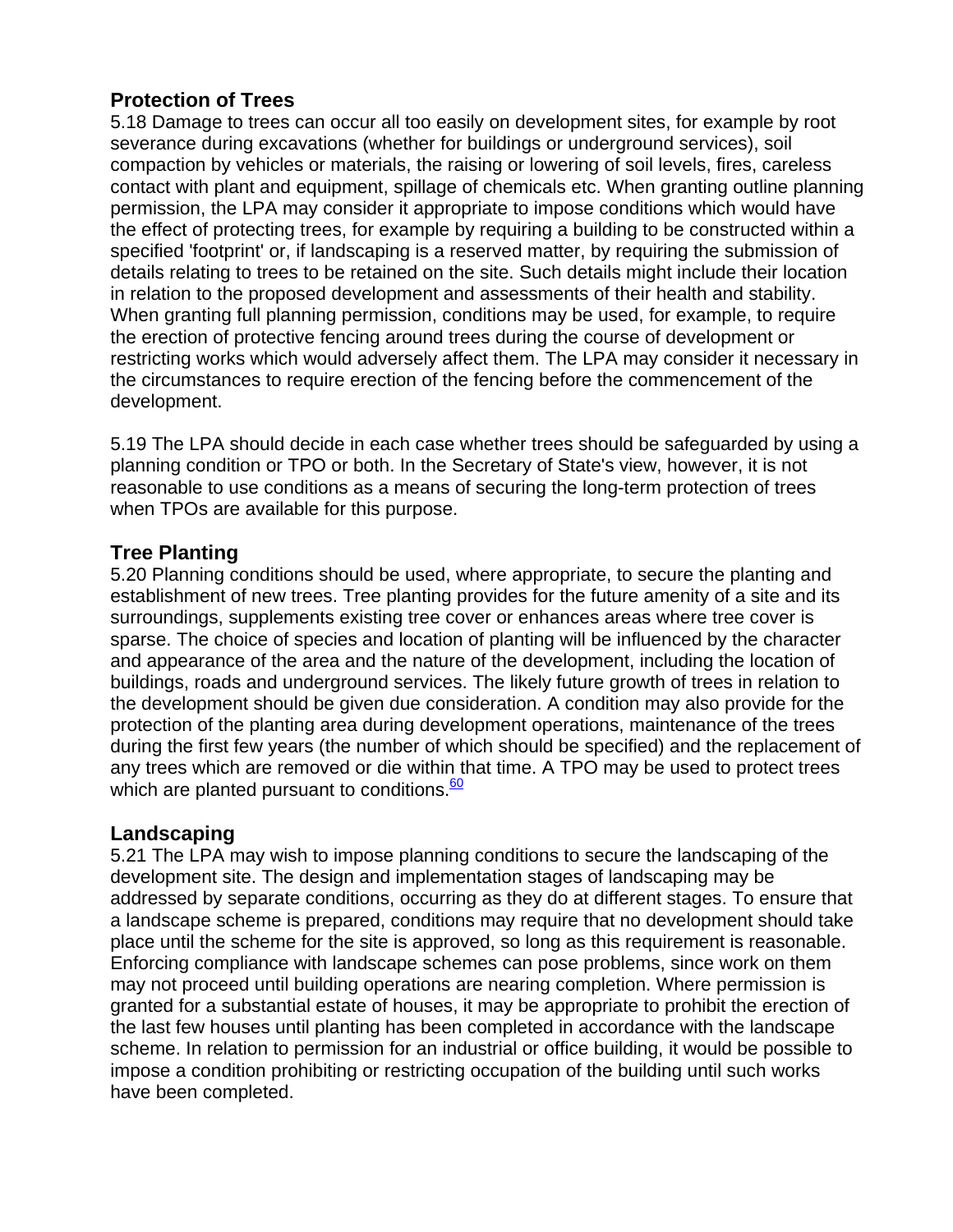### Planning obligations

5.22 As well as being able to grant planning permission subject to conditions, the LPA may seek to enter into a planning obligation with a developer regarding the use or development of the land concerned. $61$ 

5.23A planning obligation may:

- (1) restrict the development or use of the land,
- (2) require specified operations or activities to be carried out on the land,
- (3) require the land to be used in a specified way, or
- (4) require payments to be paid to the LPA as a single sum or periodically.

5.24 Guidance on planning obligations is in DOE Circular 1/97. Properly used, planning obligations can remedy genuine planning problems and enhance the quality of development. They can help reconcile the aims and interests of developers with the need to safeguard the local environment. For example, where a site includes woodland or open space which would be lost if a development proposal went ahead, the LPA may wish to seek agreement from the developer to provide some form of replacement facility on the site or on other land over which the developer has control. It may not be essential to provide an exact substitute: a woodland walkway, for example, may in some cases be an acceptable replacement for a green space. But there should be some relationship between what is lost and what is replaced, in scale as well as in kind. DETR welcomes the use of planning obligations by some developers in creating nature reserves, planting trees, establishing wildlife ponds and providing other nature conservation benefits.

5.25 Section 106(1) of the Act enables the developer to enter into a planning obligation by making a unilateral undertaking as an alternative to doing so by agreement with the LPA. It is reasonable to expect LPAs and developers to try to resolve any planning objections to development proposals by agreement. But where developers consider that negotiations are being protracted unnecessarily or that unreasonable demands are being made, they may wish to enter into a planning obligation by unilateral undertaking. Unilateral undertakings, like other planning obligations, are usually drafted so that (1) they come into effect when planning permission is granted, and (2) there is no obligation to comply with them unless and until the developer implements the permission.

### **Effect of planning permission on TPOs**

5.26 Any cutting down or carrying out of work on protected trees which is required to implement a full planning permission does not require the consent of the LPA under the TPO (but see paragraphs [6.14-6.16](#page-35-0)). When granting full planning permission the LPA should consider informing the applicant, by reference to the approved drawings, which trees they believe may be cut down or have work carried out on them without consent.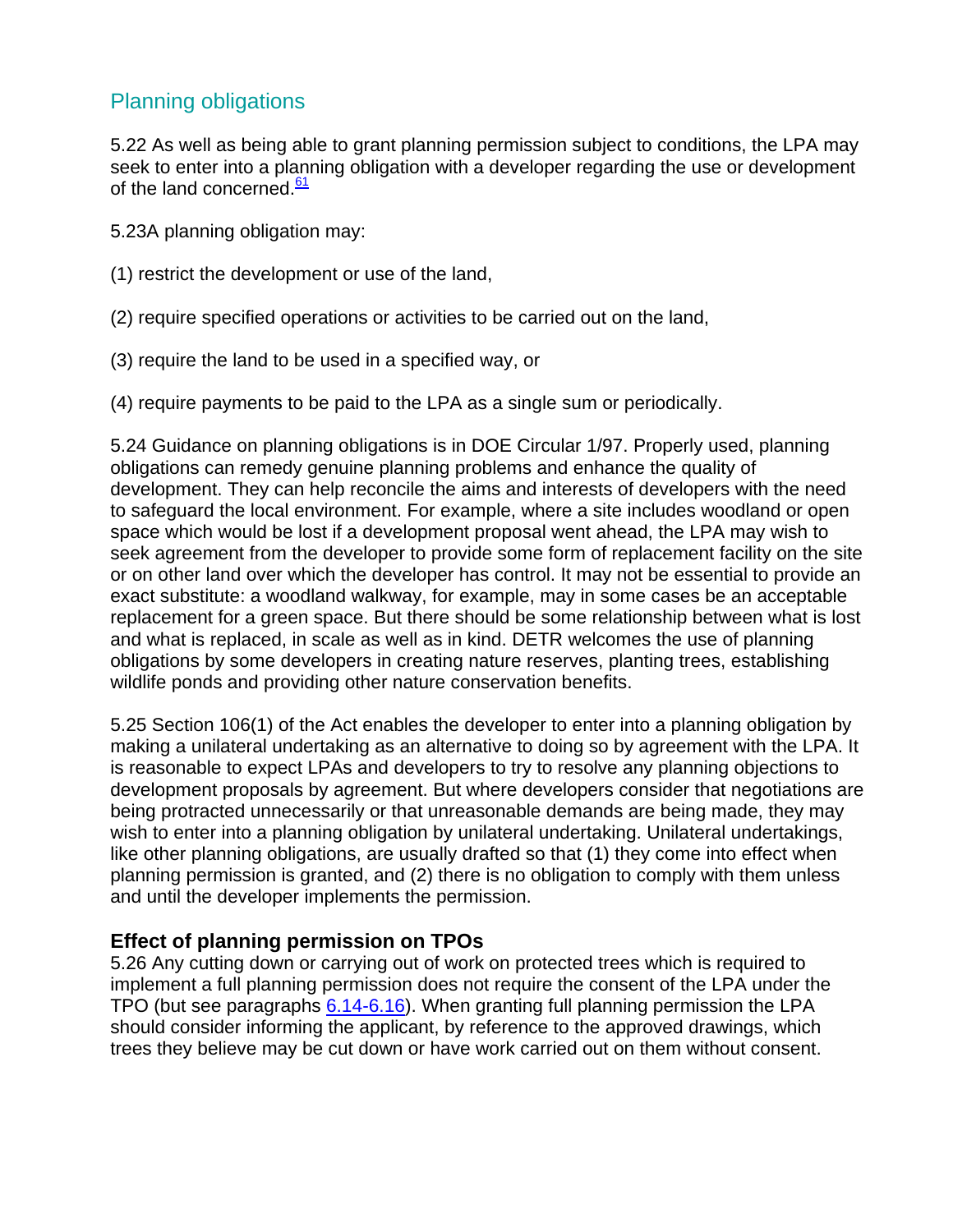#### <span id="page-32-0"></span>**Enforcement**

5.27 LPAs have an extensive and flexible range of enforcement powers to restrain or deal with breaches of planning control: enforcement notices, stop notices, planning contravention notices, breach of condition notices and provision for obtaining injunctions. Guidance on their use is given in [Planning Policy Guidance Note 18](http://www.communities.gov.uk/index.asp?id=1144089), [DOE Circular 10/97](http://www.communities.gov.uk/index.asp?id=1144429) and the Department's publication, *Enforcing Planning Control: A Good Practice Guide for Local Planning Authorities* (1997).

49 Inserted by section 26 of the Planning and Compensation Act 1991.

50 For more guidance on what is meant by 'material considerations', see paragraph 50-56 of PPG1 51 See section 197.

52 See paragraph 14-15 and Annex A.

53 See regulation 3(1) of the Town and Country Planning (Applications) Regulations 1988, Statutory Instruments 1988, No 1812.

54 Ibid, regulation 4.

55 See article 3(2) of the Town and Country Planning (General Development Procedure) Order 1995 (SI 1999, No 419).

56 For more guidance about conditions relating to outline permissions, see paragraph 43-47 of [DOE Circular](http://www.communities.gov.uk/index.asp?id=1144452)  [11/95.](http://www.communities.gov.uk/index.asp?id=1144452)

57 See article 4(b) of the Town and Country Planning (General Development Procedure) Order 1995.

58 Copies of the county-based inventories should already be held by LPAs, but further copies are available from local offices of English Nature and regional Conservancies of the Forestry Commission (see [Annex 1\)](#page-75-0).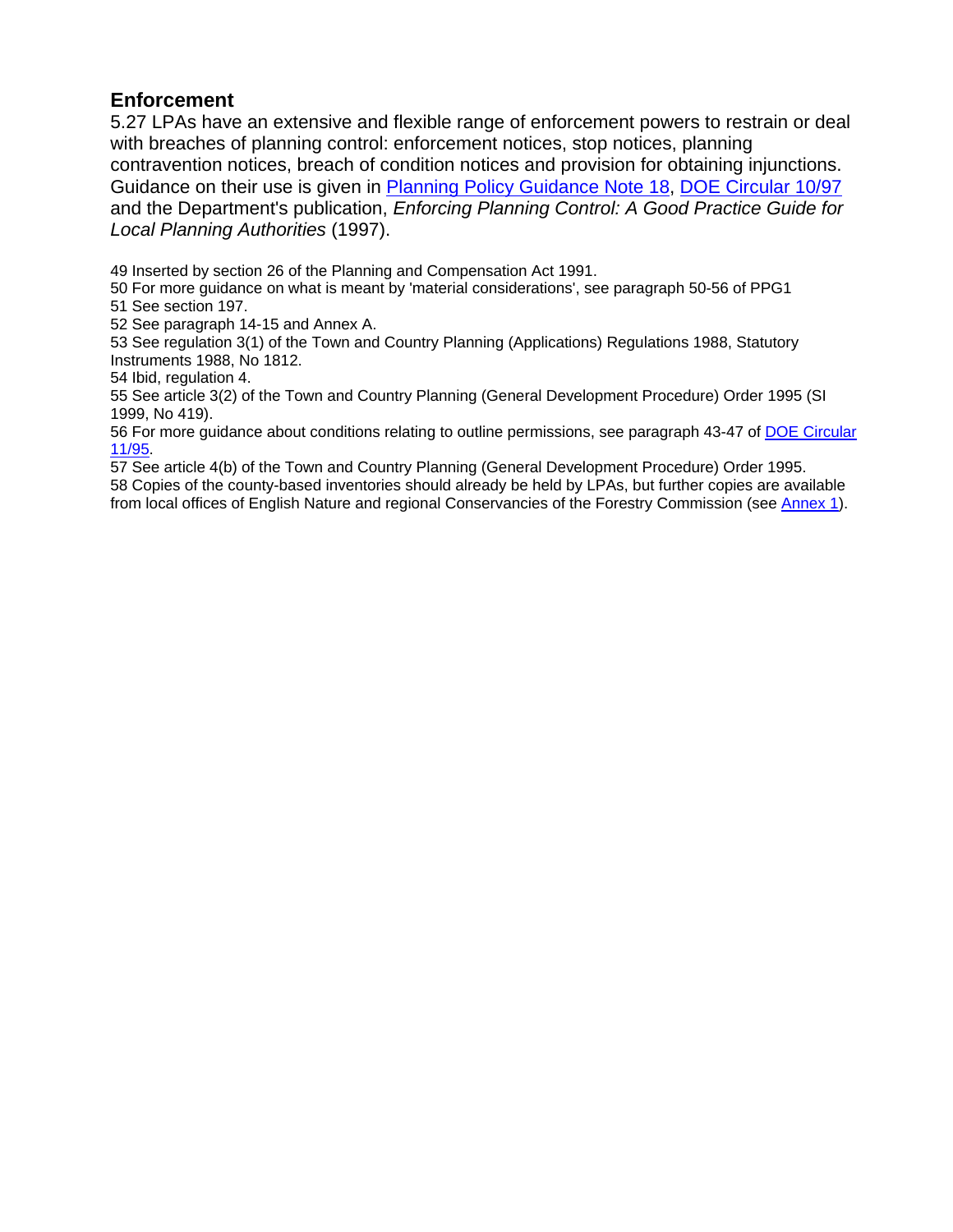# <span id="page-33-0"></span>**Chapter 6 Applications to carry out work on Protected Trees**

No one I think is in my tree, I mean it must be high or low; That is you can't, you know, tune in But it's alright, That is I think it's not too bad.

John Lennon, from *Strawberry Fields Forever*

### **Exemptions**

6.1 There are a number of exemptions from the normal requirement to obtain the LPA's consent for cutting down or carrying out work on protected trees. Some are set out in the Act; others are found in the TPO.

### Exemptions in the act

### **Dead, Dying and Dangerous Trees**

6.2 The LPA's consent is not required for cutting down or carrying out work on trees which are dead or dying or have become dangerous.<sup>62</sup> In the Secretary of State's view, this exemption allows the removal of dead wood from a tree or the removal of dangerous branches from an otherwise sound tree. If a tree outside a woodland is removed under this exemption section 206 of the Act places the landowner under a duty to plant a replacement tree at the same place (for more guidance on the duty to replace trees see [Chapter 11](#page-62-0) of this Guide).

6.3 A dead or dying tree may provide a habitat for plants and wildlife protected under the Wildlife and Countryside Act 1981. Trees with hollows or crevices, for example, provide important natural roost sites for many bat species covered by the 1981 Act. Anyone proposing to carry out work on a tree which is used as a roost for bats should first consult English Nature (see [Annex 1\)](#page-75-0).

6.4 Determining whether a tree is dead, dying or dangerous is not always a straightforward matter. Whether or not a tree has become dangerous for the purpose of the statutory exemption is a question of fact. In deciding whether trees have become dangerous the Courts adopt the sensible approach of a prudent citizen; there must be a present danger which need not be limited to disease or damage to the trees themselves. The threatened danger does not actually have had to have occurred; it is sufficient to find that, by virtue of the state of the trees, their size, their position and such effect as any of those factors have, one can properly conclude that the trees have become dangerous. The Court will look at what is likely to happen, such as injury to a passing pedestrian. $\frac{63}{2}$  $\frac{63}{2}$  $\frac{63}{2}$ 

6.5 It is clear therefore that factors such as the size and position of a tree as well as its condition may be relevant, but the danger must be present. It does not mean that any individual who owns trees and wishes to remove them can say to himself, Having regard to their position, the way they have been planted and their unsuitability, I can see that in a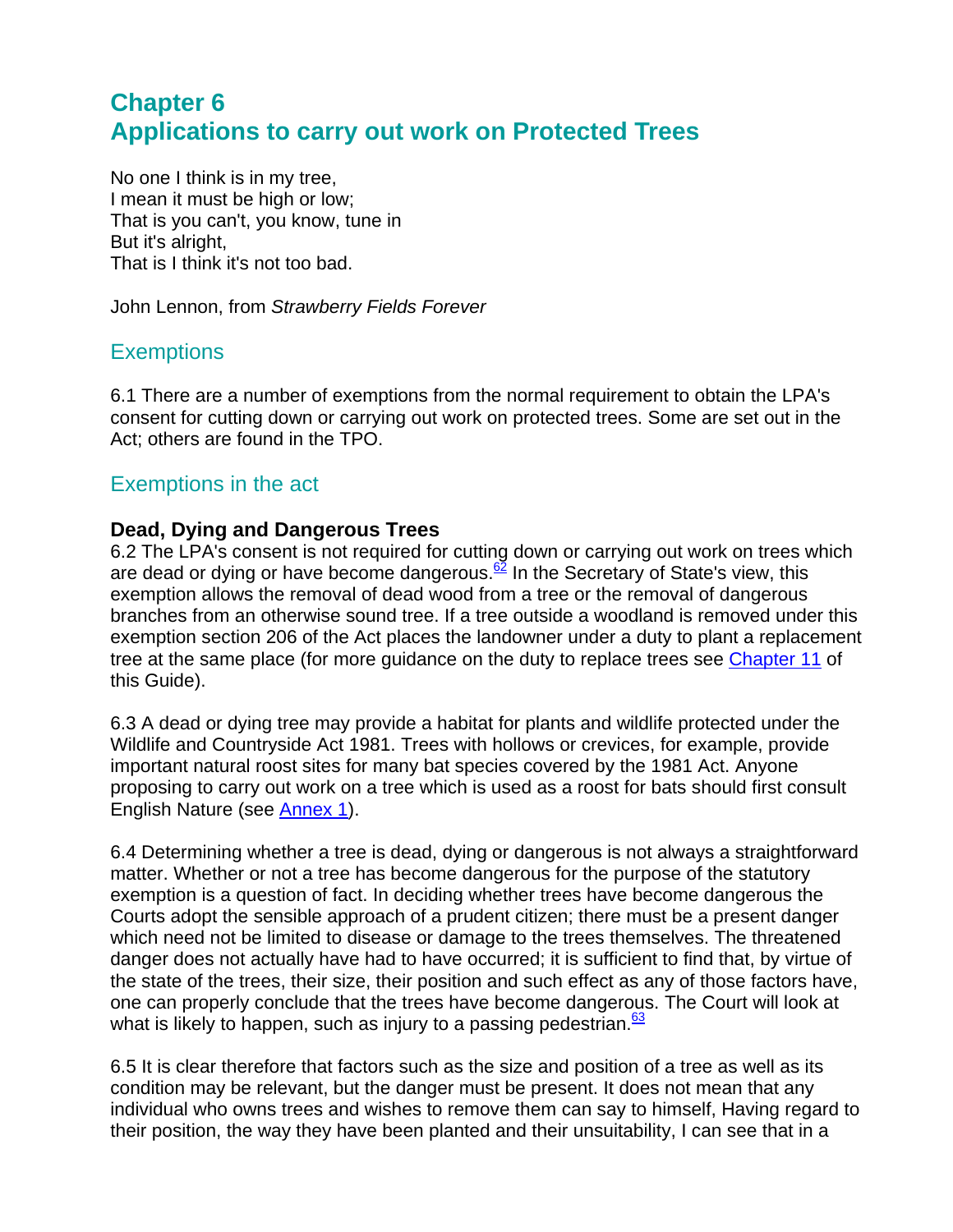number of years they are going to constitute a danger and then cut them down. One has to look at the position at the time. If such damage is far off, remote and not immediate the trees do not come within the meaning of the exemption.

6.6 Anyone proposing to cut down a tree under this exemption is advised to give the LPA five days' notice before carrying out the work, except in an emergency. Anyone who is not sure whether the tree falls within the exemption is advised to obtain the advice of an arboriculturist.

6.7 If work is carried out on a protected tree under this exemption (or any of the other exemptions listed below), the burden of proof to show, on the balance of probabilities, that the tree was dead, dying or dangerous rests with the defendant.  $64$ 

### **Statutory Obligations**

6.8 The LPA's consent is not required for cutting down or carrying out work on trees in compliance with a statutory obligation. $\frac{65}{6}$  For example, work carried out to remove or restrict the height of trees in accordance with a direction made by the Secretary of State under the Civil Aviation Act  $1982<sup>66</sup>$  would be covered by this exemption.

### **Nuisance**

6.9 The LPA's consent is not required for cutting down or carrying out work on trees so far as may be necessary to prevent or abate a nuisance.  $67$  The term 'nuisance' is used in a legal sense, not its ordinary everyday sense.

6.10 Under common law $^{68}$  a landowner can cut the branches from a neighbour's trees if they overhang his or her property. The overhanging branches are regarded as a 'nuisance' and may be cut at the boundary between the two properties whether or not they are causing any damage. The cut branches, including any fruit, remain the property of the neighbouring owner. The same rule applies to encroaching roots.<sup>69</sup> Two properties must be involved, and so householders cannot claim that the trees in their own garden are the cause of a nuisance to themselves.

6.11 Whether the branches or roots of a protected tree can be cut back in this way under the exemption has not been settled by the Courts. In the unreported case of *Sun Timber Co. Ltd. v Leeds City Council* (a case involving overhanging branches) it was decided that the exemption applies only where the nuisance is 'actionable', in other words where the overhanging branches are causing, or there is an immediate risk of their causing, actual foreseeable damage. If this interpretation of the exemption is correct the LPA's consent would be required under the TPO before cutting back branches or roots which are not causing damage.

### **Forestry Commission: Grant Schemes and Felling Licences**

6.12 The LPA's consent is not required for cutting down trees in line with a plan of operations agreed by the Forestry Commission under one of their grant schemes, $\frac{70}{6}$  or for the cutting down of trees in accordance with a felling licence. $\frac{1}{1}$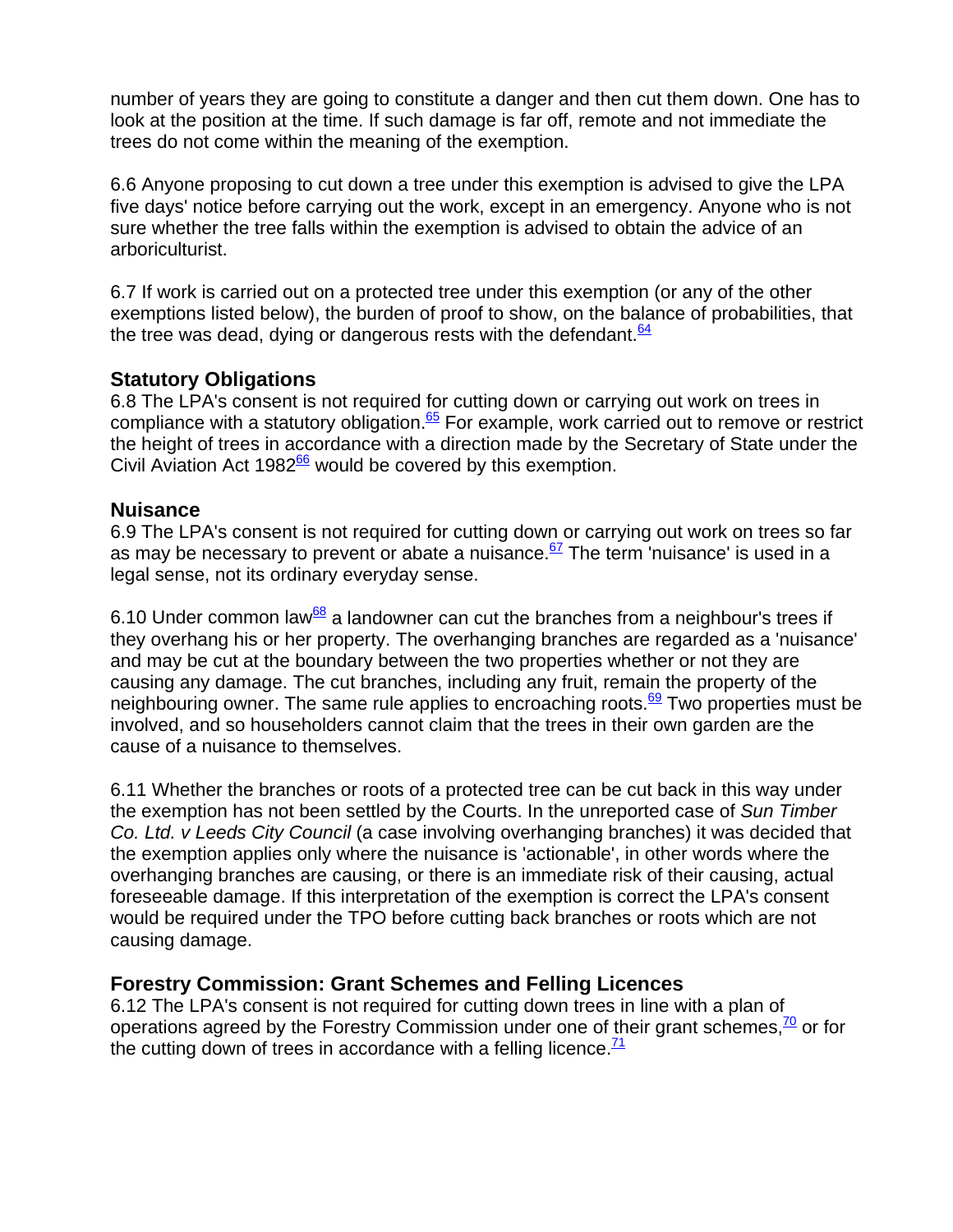### <span id="page-35-0"></span>Exemptions in the TPO

6.13 A number of exemptions are also included in the TPO. The guidance below gives advice on the exemptions as they appear in the current model form of TPO in the 1999 Regulations. But reference should always be made to the particular provisions of the TPO in question before determining what work is exempt in any given case. For example, the exemptions conferred on statutory undertakers in TPOs made under previous Regulations are not in the same terms as those contained in TPOs made under the 1999 Regulations.

### **Planning Permission**

6.14 The LPA's consent is not required for cutting down or carrying out work on trees if required to implement a full planning permission.<sup>72</sup> For example, the TPO is overridden if a tree has to be removed to make way for a new building for which full planning permission has been granted. In dealing with applications for planning permission LPAs consider a range of factors, including the potential loss of protected trees. Where, on balance, they decide to grant full planning permission protected trees may be cut down or cut back without any need to apply under the TPO, but only if such work is *required* to implement the planning permission.

6.15 The exemption is limited. If only outline planning permission has been granted, the LPA's consent under the TPO is still required before cutting down or carrying out work on protected trees.

6.16 The LPA's consent is also required before cutting down or carrying out work on trees to implement permitted development rights under the Town and Country Planning (General Permitted Development) Order 1995.<sup> $\frac{\pi}{2}$ </sup> So anyone relying on permitted development rights to build an extension or put up a garden shed would have to obtain the LPA's consent if it was necessary in the process to cut down or carry out work on a protected tree.

### **Fruit Trees**

6.17 A fruit tree may be protected by a TPO provided, of course, the LPA believe it to be in the interests of amenity to do so.

6.18 If a fruit tree is protected by a TPO and cultivated in the course of a business, the LPA's consent is not required for cutting it down or carrying out work on it, as long as the tree work is in the interests of that business.  $\frac{74}{ }$ 

6.19 If a fruit tree protected by a TPO is not cultivated on a commercial basis, it is necessary to obtain the LPAs consent before cutting it down. However, the LPA's consent is not needed before pruning any tree cultivated for the production of fruit, as long as the work is carried out in accordance with good horticultural practice. $\frac{75}{6}$  $\frac{75}{6}$  $\frac{75}{6}$ 

### **Statutory Undertakers and Other Bodies**

6.20 Under the 1999 Model Order any of the following are treated as 'statutory undertakers':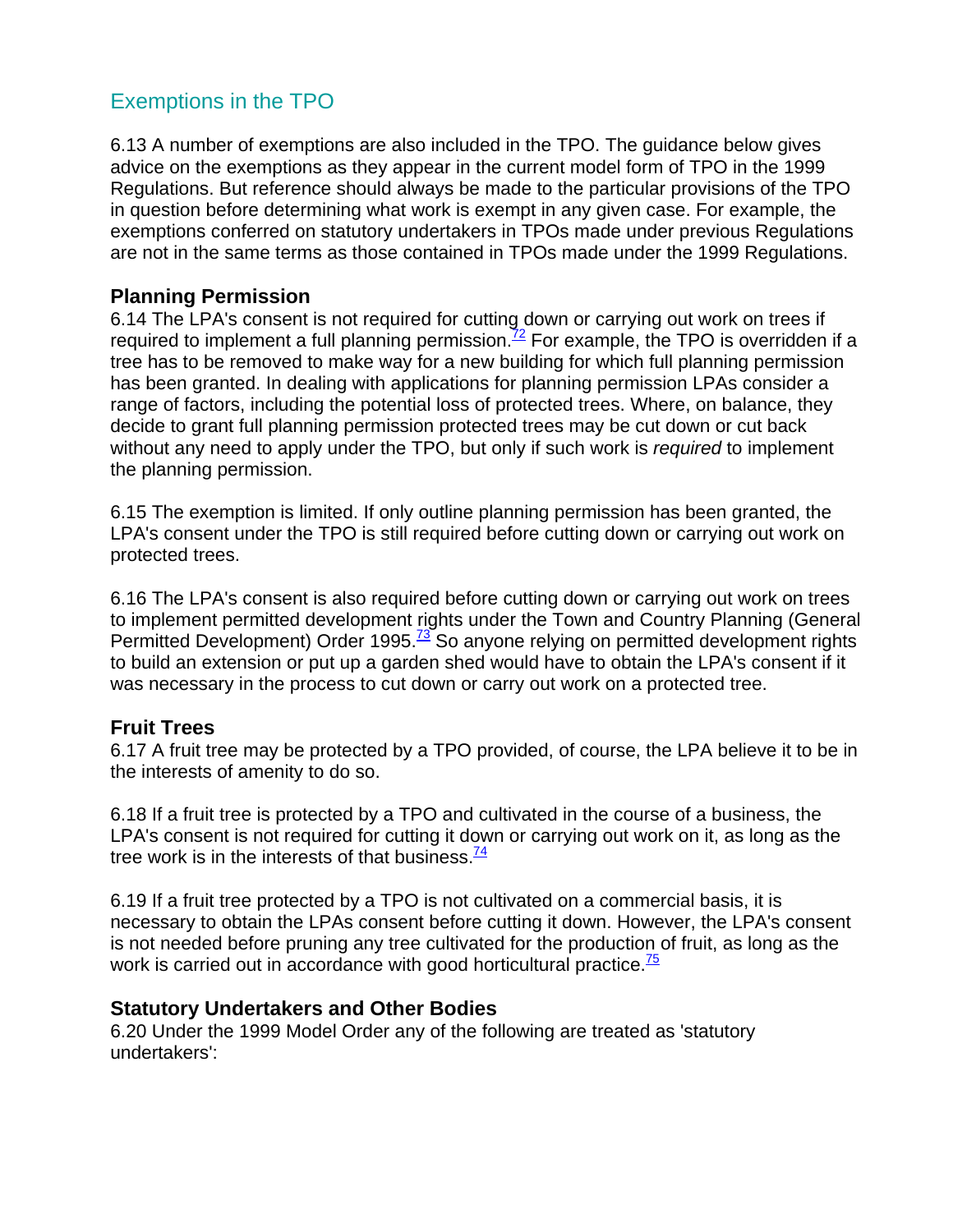(1) railway, light railway, tramway, road transport, water transport, canal, inland navigation, dock, harbour, pier and lighthouse undertakers, and undertakings for the supply of hydraulic power;

(2) electricity operators,  $\frac{76}{6}$  $\frac{76}{6}$  $\frac{76}{6}$  public gas transporters, water and sewerage undertakers, telecommunications operators $\frac{77}{2}$  and the Post Office;

(3) the Civil Aviation Authority or any body acting on their behalf.

6.21 Under the 1999 Model Order a statutory undertaker (or a contractor working at the undertakers request) does not need to obtain the LPA's consent before cutting down or carrying out work on a tree which is situated on the undertaker's operational land $\frac{78}{15}$  if necessary:

(1) in the interests of safety,

(2) when inspecting, repairing or renewing their mains, pipes, cables and other apparatus,

(3) when carrying out their permitted development rights under the Town and Country (General Permitted Development) Order 1995.

6.22 The Environment Agency do not need to obtain the LPA's consent before cutting down or carrying out work on trees to enable them to carry out their permitted development rights.<sup>[79](#page-47-0)</sup> Similarly, drainage bodies do not need to obtain consent before cutting down or carrying out work on trees which interfere with their construction or maintenance works. $\frac{80}{20}$  $\frac{80}{20}$  $\frac{80}{20}$ 

### **Code of Practice for Utility Operators**

6.23 Utility operators (ie gas, electricity, telecommunication (including cable communication) and water or sewerage undertakers) should take particular care to avoid damaging trees (and not just protected trees) when installing and maintaining their services above and below ground.

6.24 In 1995 the National Joint Utilities Group (NJUG) published guidelines on how this can be done. $\frac{81}{2}$  $\frac{81}{2}$  $\frac{81}{2}$  All the utility operators are committed to implementing the guidelines. They emphasise the importance of regular contact between utility operators and the LPA, a point which is also made in DOE Circular 9/95 in relation to the carrying out of permitted development rights under the Town and Country (General Permitted Development) Order 1995. A code of practice for utility operators, which restates the principal messages in DOE Circular 9/95 and the NJUG guidelines, is at [Annex 4.](#page-83-0)

### **Aerodromes**

6.25 Certain civil and military aerodromes, selected on the basis of their importance to the national air transport system or their strategic importance, are officially 'safeguarded' under the Town and Country Planning (Aerodromes and Technical Sites) Direction 1992. If the LPA propose to make a TPO on or near an aerodrome covered by the 1992 Direction, they should consult the Civil Aviation Authority (in the case of civil aerodromes) or the Ministry of Defence (in the case of military aerodromes). Advice on the 1992 Direction is given in DOE Circular 2/92.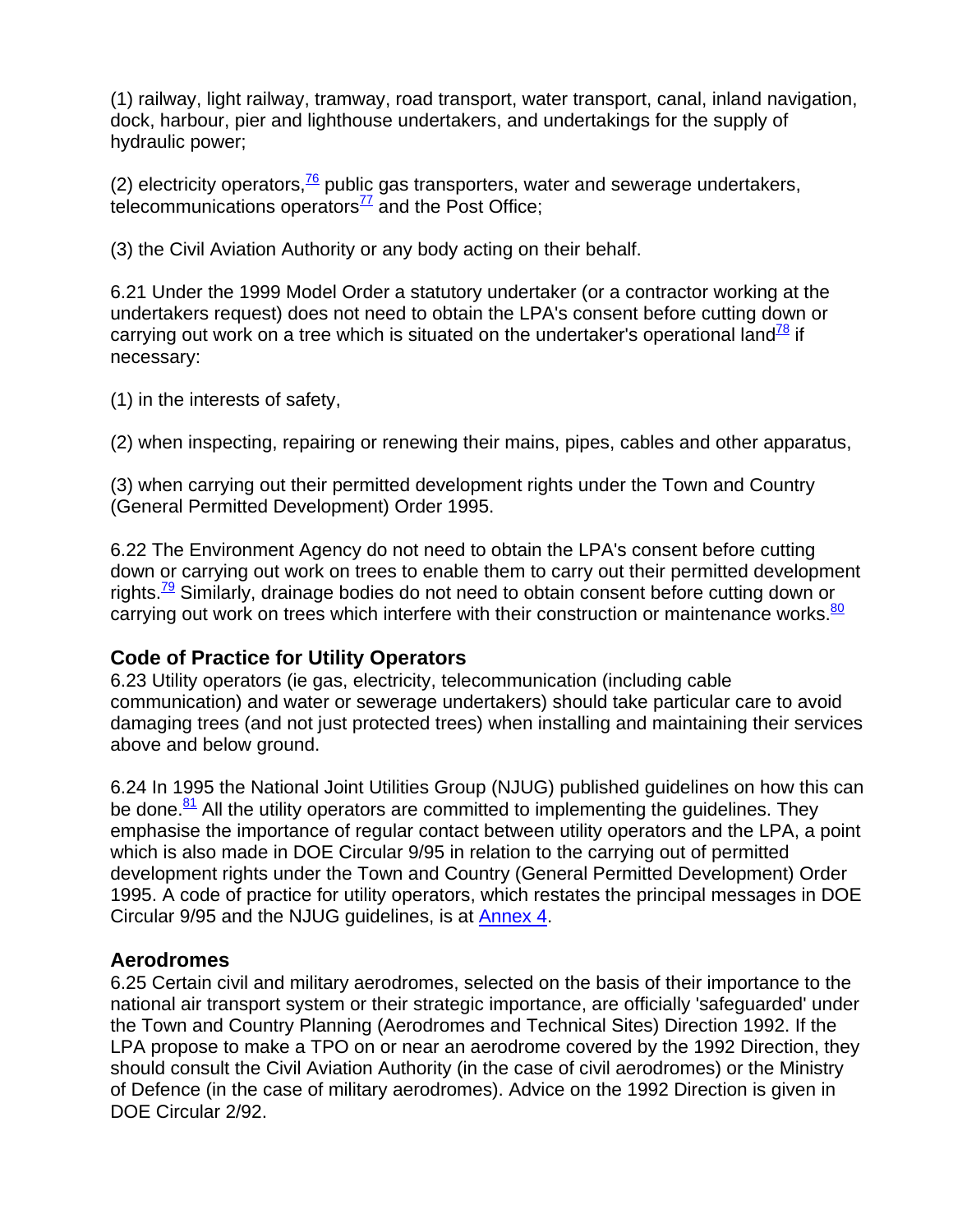### <span id="page-37-0"></span>**Ancient Monuments**

6.26 LPAs are not prevented from making TPOs on trees in the vicinity of scheduled ancient monuments, but before doing so they are advised to consult English Heritage (see [Annex 1\)](#page-75-0).

## **Churchyards**

6.27 Trees in churchyards may be protected by a TPO, although such trees are not subject to felling control under the Forestry Act 1967.

## **Felling licences**

6.28 Control over the felling of trees rests principally with the Forestry Commission who handle felling licence applications under section 9 of the Forestry Act 1967 (as amended). A licence is required under the 1967 Act for the felling of growing trees except in certain prescribed circumstances. The Forestry Commission investigate and may take legal action against anyone contravening the licensing laws.

6.29 If anyone proposes to fell trees which are protected by a TPO and the proposal also requires a felling licence under the 1967 Act, a felling licence application must first be put to the Forestry Commission (see [Annex 1\)](#page-75-0). The LPA have no power to grant or refuse any application under a TPO which should first have been put to the Commission; they can only deal with these applications if they are later referred to them by the Forestry Commission.<sup>8</sup> LPAs need to know therefore when the requirement to obtain a felling licence comes into play so that they know when to refer any would-be applicants under a TPO to the Forestry Commission.

## **Exemptions from Felling Control**

6.30 A felling licence is required for the felling of a relatively low volume of wood (just five cubic metres can be felled in any calendar quarter without a licence, as long as no more than two cubic metres are sold), and so LPAs should be aware that a licence may be required for felling outside woodlands. Exemptions from the requirement to obtain a felling licence are set out in section 9 of the Forestry Act 1967 (as amended) and in Regulations made under that Act.<sup>83</sup> The main cases where a felling licence *is not* required, but where consent under a TPO is required, are for:

(1) the topping or lopping of trees,

(2) the felling of trees in gardens, orchards, churchyards or public open spaces,

(3) the felling of trees with a diameter of 8 centimetres or less (measured at 1.3 metres from the ground), or 15 centimetres in the case of coppice or underwood,

(4) the thinning of trees with a diameter of 10 centimetres or less.

If in doubt, ask the Forestry Commission.

# **Consultation between the Forestry Commission and LPA**

6.31 The Forestry Commission will normally decide all felling licence applications involving trees protected by TPOs, after consulting the relevant LPA. If the Forestry Commission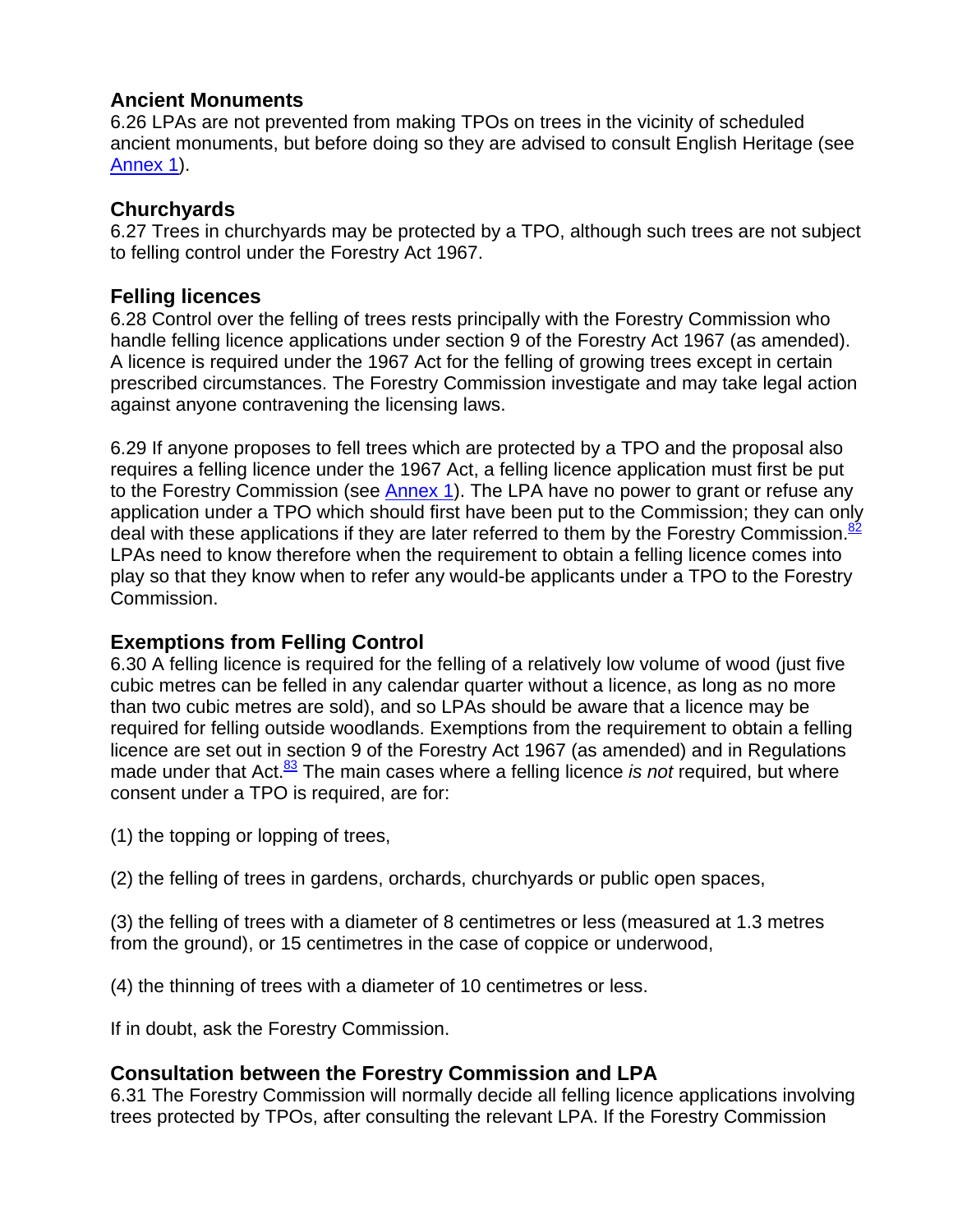<span id="page-38-0"></span>propose to grant a felling licence and the LPA disagree, the LPA may make a formal objection to the Commission. If the LPA make such an objection the application will be referred to the Secretary of State for the Environment, Transport and the Regions, who will decide the application under the  $TPO. $\frac{84}{5}$  $TPO. $\frac{84}{5}$  $TPO. $\frac{84}{5}$$$$ 

6.32 Brief details of felling licence applications are kept on a public register, compiled by the Forestry Commission. Copies of the register, which also includes details of applications under the Woodland Grant Scheme, are sent to LPAs on a regular basis. $\frac{85}{2}$  $\frac{85}{2}$  $\frac{85}{2}$  Although LPAs are consulted separately on any application involving a TPO, $\frac{86}{6}$  they may wish to use the register as a means of providing an overview of applications in their area. If the LPA wish to be consulted on an application, or if they find an application involving a TPO on which they have not been consulted, they should contact their Regional Conservancy of the Forestry Commission.

# TPO Applications

## **Pre-Application**

6.33 If a felling licence is not required an application for consent under the TPO must be made to the LPA. The applicant should consider seeking the advice of an arboriculturist or discussing the proposal informally with the LPA before making the application. The LPA will wish to visit the site at some stage before issuing a decision; giving them an opportunity to do so before an application is made may save time later on.

6.34 Early discussion will give the LPA a chance to:

(1) explain whether the work proposed is exempt from the need to apply for consent or requires an application to the Forestry Commission rather than the LPA,

(2) advise on how best to present an application to the LPA,

(3) guide the applicant generally about TPO procedures and the LPA's policies.

6.35 If a proposal is not discussed with the LPA before the application is made the applicant may be prepared to modify the application, or even withdraw it and submit a new one, after discussion with the LPA. But negotiations in this respect should not be long drawn out, and delay should never be used as a means of applying pressure on the applicant to agree to unwanted changes.

## **Who Can Apply?**

6.36 Anyone can apply for consent under a TPO. You do not have to have a legal interest in the land and, unlike applications for planning permission, a TPO application does not have to be accompanied by a certificate that the applicant is the owner of the land concerned, or that the owner has been notified. For example, a person can apply to carry out work on trees which are situated in a neighbour's property. But an applicant who is not the owner of the trees is advised to consult the owner before making an application; the applicant is also advised to notify the owner as soon as the application has been submitted. It is legitimate for the LPA to ask applicants about their legal interests in the trees they propose to carry out work on. Their decision on the application should be based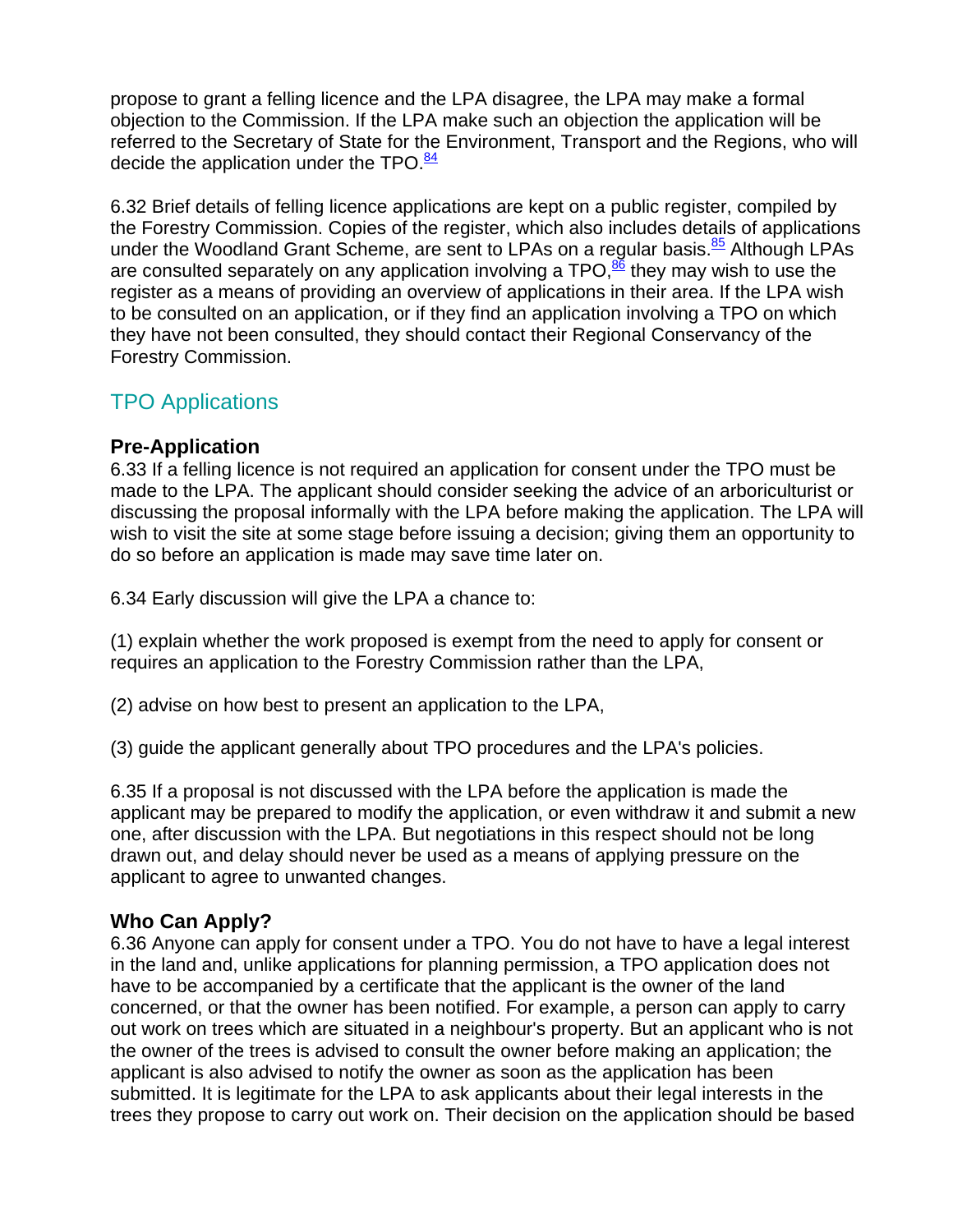on the merits of the case, in the public interest. If they grant consent it will be for the applicant to make sure any necessary permission is obtained from the owner of the tree before carrying out the work.

### **The Application**

6.37 An application under a TPO must:

- (1) be made in writing to the LPA,
- (2) state the reasons for making the application,

(3) identify the trees to which the application relates, by reference to a plan if necessary, and

(4) specify the operations for which consent is sought.

6.38 The LPA are likely to have their own application form. Although the applicant is under no obligation to use it, a standard form will help the LPA obtain the information they need in a consistent way. But the LPA have a responsibility here to keep their application form as simple as possible, without asking for unnecessary information. Whilst it is necessary for an application to identify the trees involved, it will not always be necessary to provide a plan for this purpose. The LPA are advised to ask the applicant to provide a simple sketch plan, and not a formal location plan, drawn to scale. The LPA should also avoid asking for multiple copies of the application, including the sketch plan. A model application form is at [Annex 5.](#page-85-0)

6.39 It is vitally important that the application sets out clearly what work is proposed. This should be straightforward if the proposal is to fell a tree, as long as the tree is clearly identified. But if the proposal is to prune a tree the application should clarify exactly what work is envisaged. A proposal simply to 'top' the tree or to 'lop' or 'cut back' some branches is too vague because it fails to describe the extent of the work. Applicants are advised not to submit their applications until they are in a position to present clear proposals. As suggested in paragraph [6.33](#page-38-0) above they should consider first discussing their ideas with an arboriculturist or the tree officer of the LPA.

6.40 If the LPA receive a vague application they are advised to refer back to the applicant and seek clarification. If they grant consent to an application which is open to several interpretations the LPA may find it difficult to take enforcement action in cases where the work falls within one of those interpretations, even though the LPA believe the work exceeds that for which they intended to grant consent. Any clarification of an application should be confirmed in writing, either by modifying the original application or withdrawing it and submitting a new one.

6.41 Only one application is needed to carry out a number of different operations on the same tree (for example, to reduce some branches and lift the crown) or to carry out work on a number of trees (for example, to reduce the crowns of a line of trees). Similarly, a programme of work (such as specific operations which are to be repeated on an annual or regular basis, or a series of operations phased over a period of time) could be submitted as one application. Such applications are in fact encouraged as a means of promoting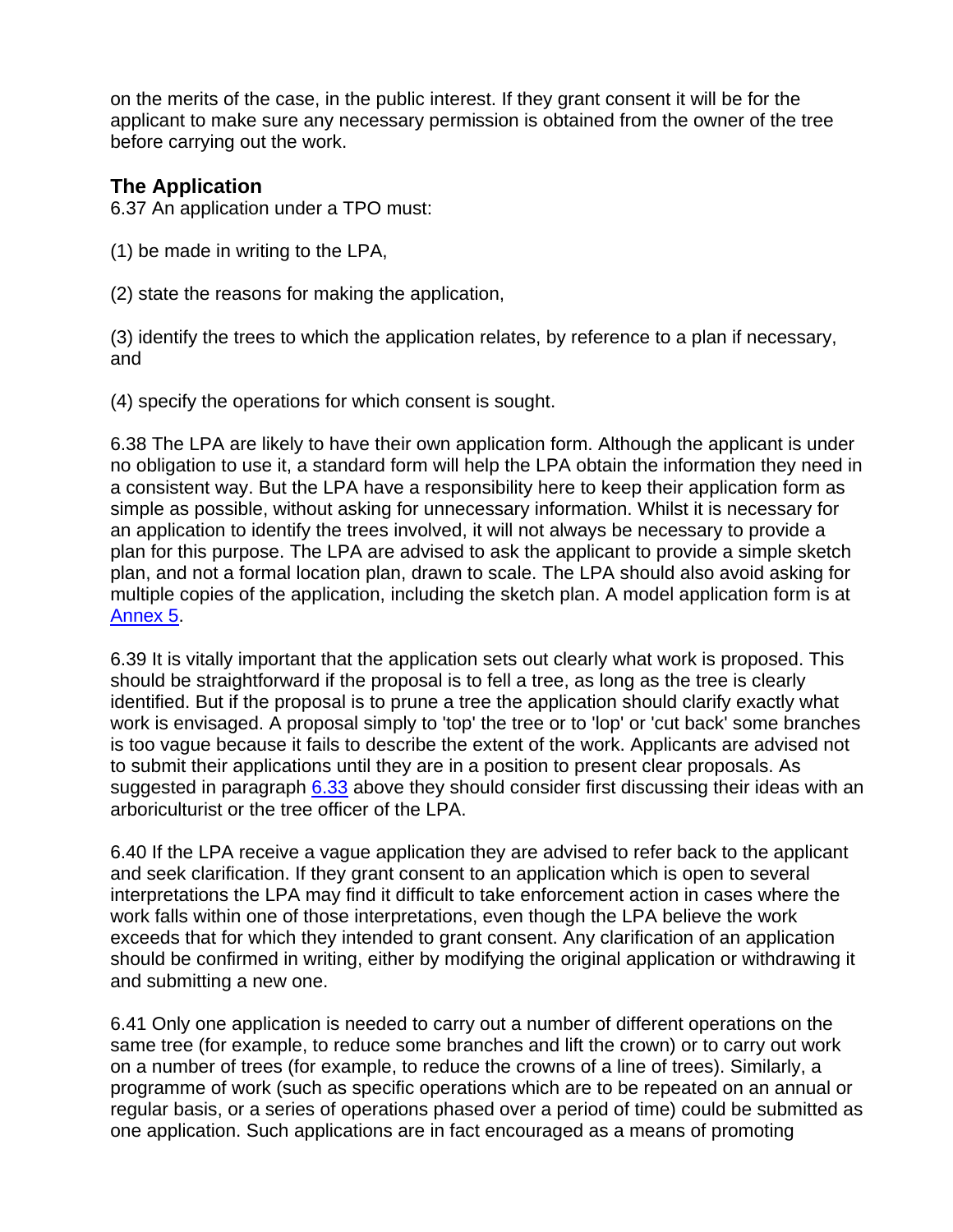<span id="page-40-0"></span>ongoing beneficial woodland management plans of, say, five years without the need for repeated applications over a relatively short period of time.

## **Acknowledging Receipt**

6.42 The LPA will normally, as a matter of good administrative practice, acknowledge receipt of the application in writing, giving the name and telephone number of the LPA officer dealing with the case. The letter of acknowledgement should also briefly explain whether or not the LPA will be inviting comments on the application from local residents, authorities or groups, and whether the LPA intend to visit the site. Before acknowledging an application the LPA should check the trees are in fact protected by a TPO currently in force. A model acknowledgement letter is at [Annex 6](#page-87-0).

### **Publicity**

6.43 The LPA are required to keep a register of all applications for consent which must be made available to the public at all reasonable hours.<sup>87</sup> The register should include details of every application under the TPO and the LPA's decision. They are not required to publicise applications more widely, for example by sending letters to local residents, putting up site notices or placing advertisements in local newspapers. However, where local people might be affected by the application or where there is likely to be a good deal of public interest, the LPA should consider displaying a site notice or notifying the residents, authorities or groups affected. In addition, where an application is submitted by a neighbour, the LPA should make sure the owner or occupier of the land on which the tree stands is informed and given a chance to comment.

### **Considering Applications**

6.44 If the LPA did not visit the site before the application was made they should do so at this stage. The site visit should be carried out by an officer with appropriate arboricultural knowledge and experience. If in the opinion of the LPA the work proposed is exempt (and as such does not require consent under the TPO) they should inform the applicant in writing as soon as possible. The LPA should not purport to 'decide' the application by granting consent to the work; they should merely explain that the work does not require consent (and, where the felling of non-woodland trees is involved, explain the landowner's duty to plant a replacement tree: for more guidance on the duty to replace trees see [Chapter 11](#page-62-0) of this Guide).

6.45 In considering applications the LPA are advised:

(1) to assess the amenity value of the tree or woodland and the likely impact of the proposal on the amenity of the area, and

(2) in the light of their assessment at (1) above, to consider whether or not the proposal is justified, having regard to the reasons put forward in support of it.

They are advised also to consider whether any loss or damage is likely to arise if consent is refused or granted subject to conditions (see paragraph [14.7](#page-73-0)). In general terms, it follows that the higher the amenity value of the tree or woodland and the greater the impact of the application on the amenity of the area, the stronger the reasons needed before consent is granted. On the other hand, if the amenity value of the tree or woodland is low and the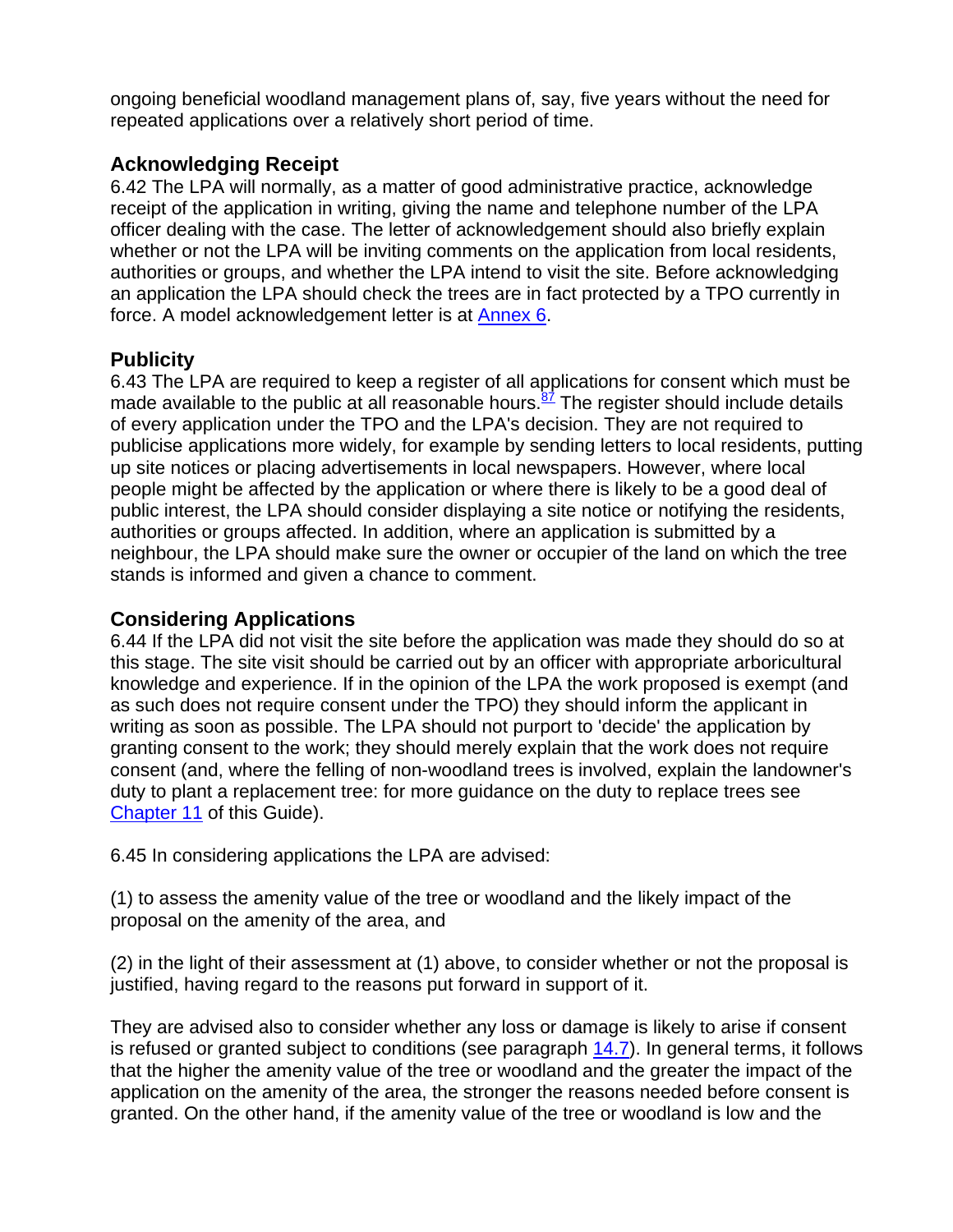impact of the application in amenity terms is likely to be negligible, consent might be granted even if the LPA believe there is no particular arboricultural need for the work.

6.46 In deciding an application the LPA are not required to have regard to the development plan. Section 54A of the Act, $\frac{88}{3}$  therefore, does not apply to the LPA's decision, which means that there is no general duty on the LPA to make their decision in accordance with the development plan (for more guidance on development plans see paragraphs [5.2-5.4\)](#page-26-0).

6.47 In dealing with an application in woodlands, the LPA must grant consent so far as accords with good forestry practice unless they are satisfied this would fail to secure the maintenance of the special character of the woodland or the woodland character of the area.<sup>[89](#page-47-0)</sup> Where an application relates to trees in a conservation area the LPA are required to pay special attention to the desirability of preserving or enhancing the character or appearance of that area. $\frac{90}{20}$  $\frac{90}{20}$  $\frac{90}{20}$ 

# **Decisions**

### **Powers**

6.48 In dealing with an application the LPA may:

- (1) refuse consent,
- (2) grant consent unconditionally, or
- (3) grant consent subject to such conditions as they think fit.  $\frac{91}{2}$

### **Internal Procedures**

6.49 The LPA may wish to distinguish between classes of applications which may be decided by officers of the Council under delegated powers (for example, minor pruning work which raises no objections) and those to be decided by a committee or subcommittee (for example, a proposal to cut down trees which is opposed by local residents).

### **Granting Consent**

6.50 The LPA must decide the application before them; they should not issue a decision which substantially alters the work applied for. The LPA could, however, grant consent for less work than that applied for (for example, by allowing the reduction of the crown of a tree by 20% rather than the 50% applied for), although the applicant would retain a right of appeal against that part of the application which was effectively refused.

6.51 Where an application relates to a number of different operations on one or more trees the LPA may refuse consent for some of the operations and grant consent for others. Their decision notice should, of course, make absolutely clear what is being authorised.

### **Granting Consent Subject to Conditions**

6.52 The legislation does not place restrictions on the LPA's power to impose conditions on a consent. But this does not mean the power is unlimited. In the Secretary of State's view conditions should always relate to the authorised work and be fair and reasonable in the circumstances of each case. In deciding whether or not a condition would be fair and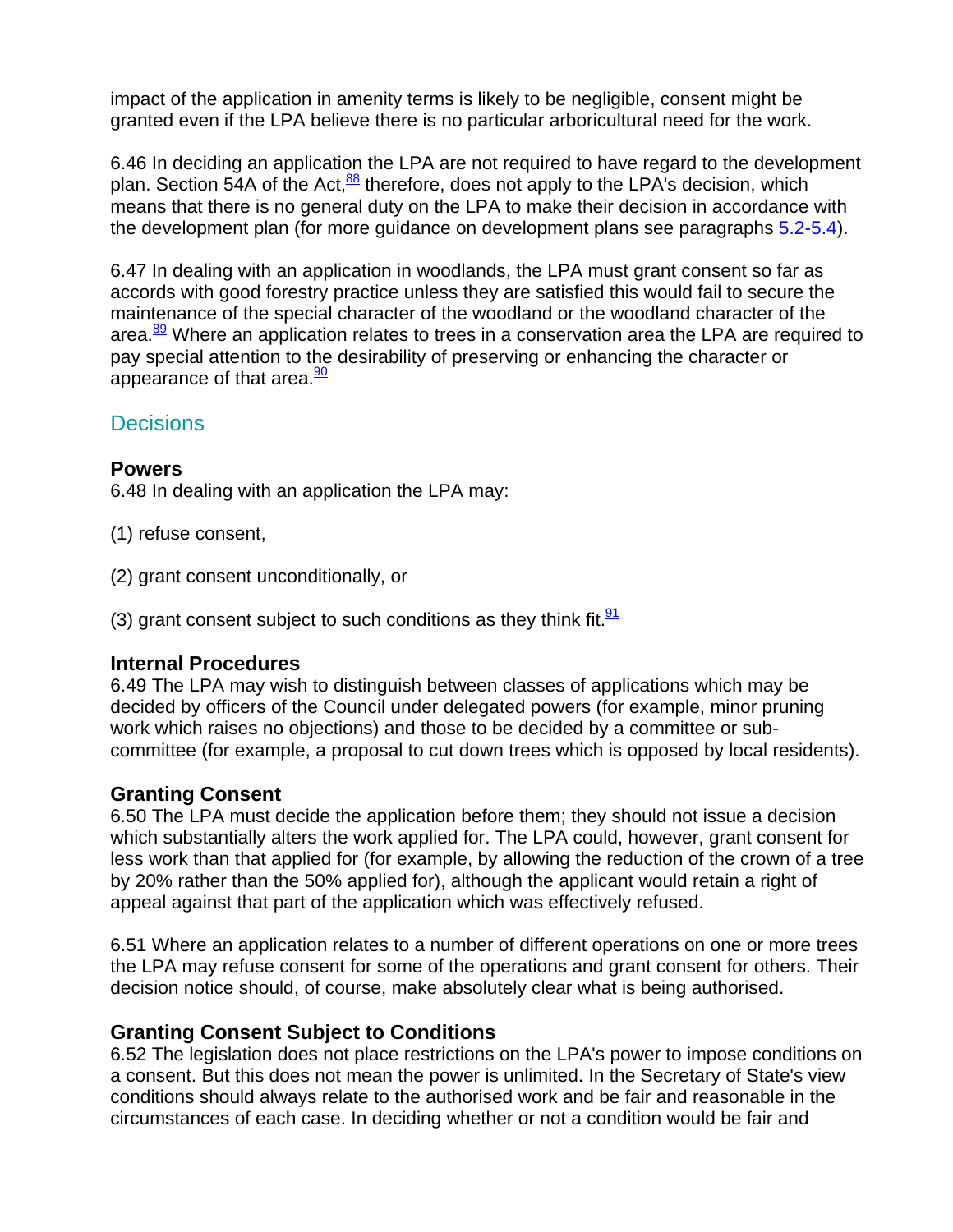reasonable in the circumstances the LPA should consider whether there is a definite need for it. Would the condition help tackle a specific problem? The argument that it would do no harm would not itself be sufficient justification for imposing it.

6.53 Conditions should be precisely worded so that the applicant is left in no doubt about its interpretation and the LPA are satisfied it can be enforced. Where several trees are to be replaced it may not be good enough, for example, to require a replanting scheme to be submitted for the LPA's approval. In such a case consent should be granted on condition that the trees *are planted* in accordance with a replanting scheme to be submitted for the LPA's approval (for further advice on conditions which leave detailed matters open for later discussion, see paragraph 6.56 below).

6.54 LPAs should bear in mind that they are liable to pay compensation to any person who suffers loss or damage as a result of a grant of consent subject to conditions. In *Deane v*  Bromley Borough Council,<sup>[92](#page-47-0)</sup> for example, consent was granted to prune 26 trees subject to a condition that the work was carried out by an approved contractor. The Lands Tribunal accepted that the applicant could have carried out the work himself and awarded compensation based on the difference between the total cost of the contracted work and the costs he would have incurred by hiring equipment.

6.55 Conditions are commonly used to secure the planting of replacement trees, to impose a time limit on the duration of consent and to regulate the standard of the authorised work.

### **Replacement Trees**

6.56 Prior discussion with the applicant should help the LPA formulate, at the time of consent, a mutually acceptable condition that makes clear the size, species and location of the replacement tree and the period within which it is to be planted. In cases where there has been no discussion, and where the applicant has given the LPA no indication of any replanting proposals, the LPA may still frame a condition that might be discharged without any further ado. For example, a condition may require the planting of a tree of W size and X species, at Y location and within Z period of time *or such other size, species, location or period as may be agreed in writing by the LPA*. Whilst the LPA can enforce this condition the door is left open for further discussion about the details if wanted. But the applicant could, if content, go ahead and plant the tree without any further discussion with the LPA. LPAs are therefore advised to avoid conditions which have the effect *always* of requiring further discussion (ie by requiring the planting of a replacement of a size, species etc to be agreed in writing with the LPA). LPAs should also note that a condition does not have to require the replacement tree to be planted in exactly the same place as the original. It may not be necessary, therefore, to impose a condition requiring the removal of the original tree's stump.

6.57 The LPA may enforce this type of condition by serving on the landowner a tree replacement notice (for more advice on these notices see [Chapter 11](#page-62-0) of this Guide). Tree replacement notices cannot be used, though, to enforce the maintenance of newly planted trees, so LPAs are advised not to impose maintenance requirements in their conditions. But they may impose a condition to ensure that further replacements are planted if any newly planted trees die. $\frac{93}{2}$  A condition of this kind may also meet concerns that many replacement trees planted in compliance with a condition are not automatically protected by the original TPO (see paragraph [11.15\)](#page-64-0).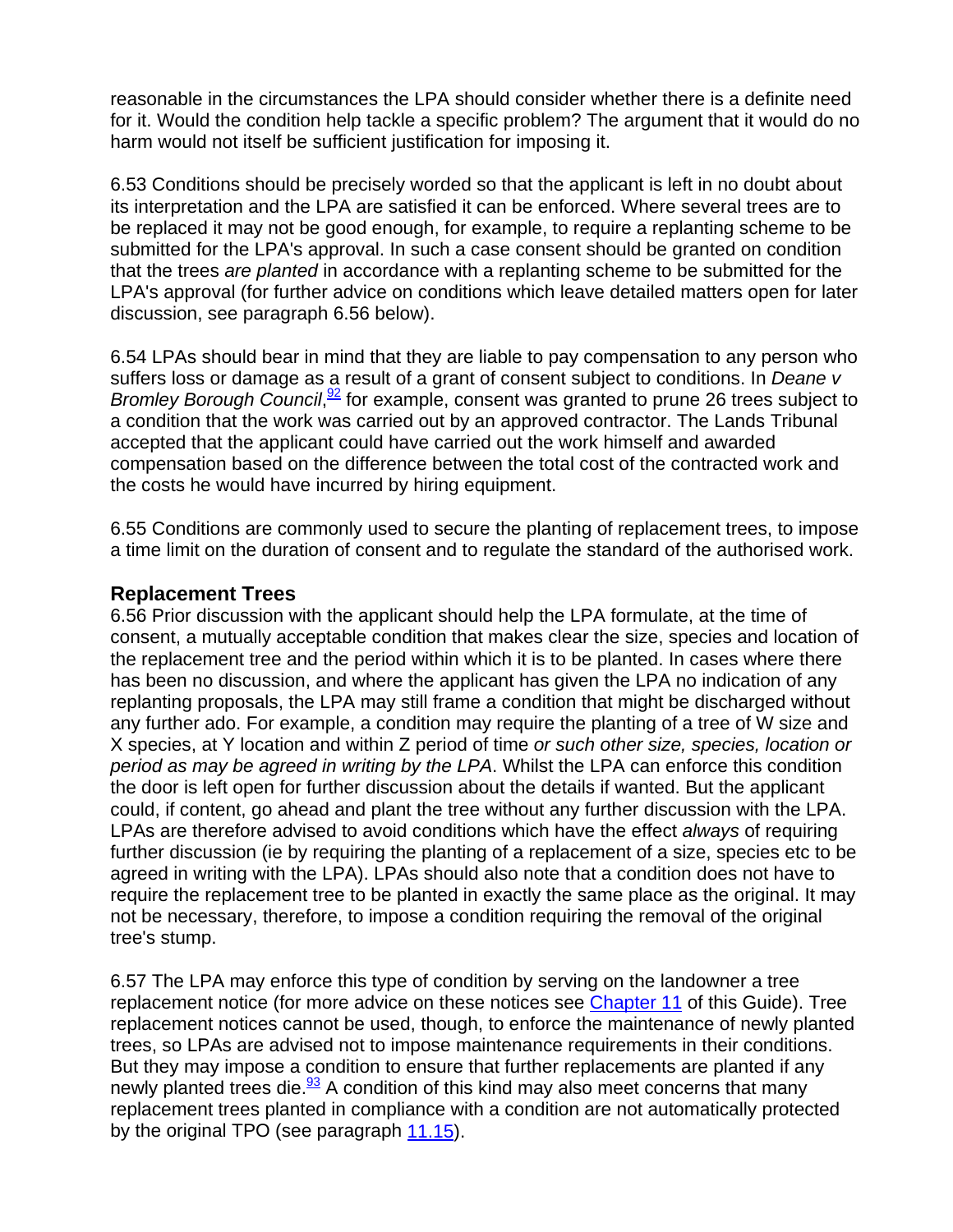### **Duration of consent**

6.58 The LPA may in some cases believe it appropriate to impose a time limit (of, say, two years) on the duration of the consent. After the expiry of the time limit a further application for consent would have to be made.

### **Standard of work**

6.59 The LPA may wish to use their powers to ensure that tree work or planting is carried out in accordance with good arboricultural practice. This may be done, where appropriate, by imposing a condition requiring compliance with the relevant current British Standard.<sup>[94](#page-47-0)</sup> The LPA should not, however, use such conditions without first considering whether they are relevant and reasonable in the particular circumstances of each case.

6.60 Advice on the use of conditions when granting planning permission, including conditions on landscaping and the protection and planting of trees, is given in DOE Circular 11/95.

## **Refusing Consent**

6.61 When the LPA decide to refuse consent (or grant consent subject to conditions) they should:

(1) give their reasons for the decision. These should relate to each of the applicant's reasons for making the application. For example, if a person applies for consent to cut down a tree on the grounds that (i) it is causing damage to his property, (ii) it blocks out too much light from his property, and (iii) it has little 'amenity value', the refusal notice should address each of these points. It would not be sufficient simply to refuse such an application 'because the work proposed would be detrimental to amenity',  $\frac{95}{2}$ 

(2) explain the applicant's right of appeal to the Secretary of State against the decision,

(3) explain the applicant's right to compensation for loss or damage suffered as a result of the LPA's decision (this will depend on whether or not the LPA have decided to issue a certificate under article 5 of a TPO made before 2 August 1999),  $\frac{96}{5}$  and how a claim should be made.

A model refusal notice is at [Annex 7](#page-88-0).

### **Advice**

6.62 The LPA may wish to attach to their decision notice advice on certain aspects of the decision. Useful advice (sometimes known as an 'informative') can be given, for example, on how best to plant a replacement tree or how to carry out work in accordance with good practice. An applicant who does not own a tree might be advised to notify and, if necessary, obtain the permission of, the owner before carrying out any work for which consent has been granted. The owner's permission would be needed, for example, if the consent would involve the applicant (who may be a neighbour) carrying out work to the tree on the owner's side of the boundary. TPO consents do not override the need to obtain any such private permission that may be required from time to time.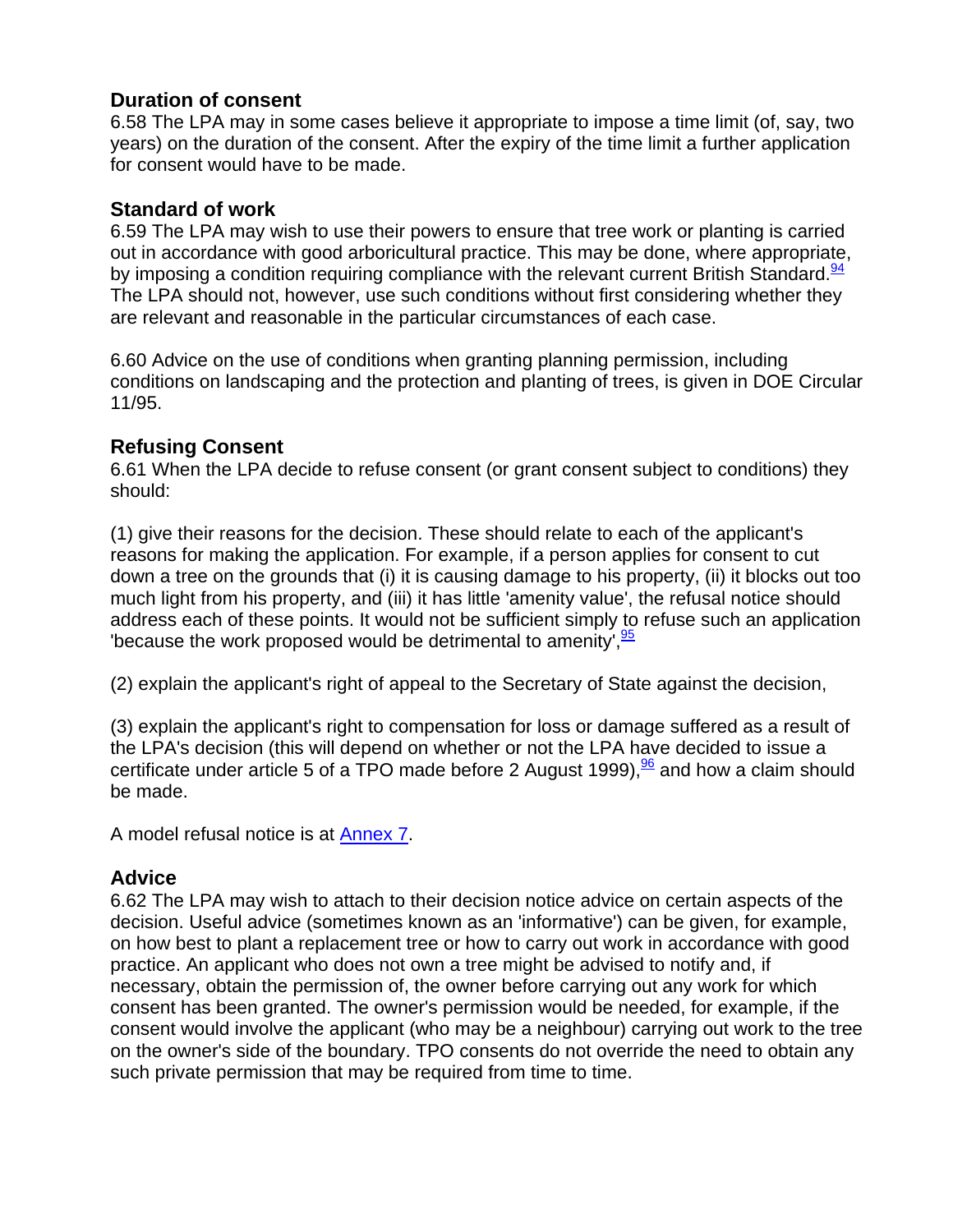<span id="page-44-0"></span>6.63 The LPA could also give advice on where people can obtain specialist advice. General advice is available from the Arboricultural Association or the Arboricultural Advisory and Information Service or, in respect of woodlands, the Forestry Commission or Institute of Chartered Foresters (see [Annex 1](#page-75-0)). When granting consent the LPA may wish to consider providing the applicant with a copy of their decision notice which can be passed on to the contractor who carries out the tree work.

### **Article 5 Certificates**

6.64 When refusing consent or granting consent subject to conditions under a TPO which was made before 2 August 1999 the LPA may issue, in relation to any tree to which the refusal of consent (or conditions) relate, a certificate under article 5 of that TPO (an 'article 5 certificate').  $\frac{97}{2}$  TPOs made on or after 2 August 1999, which have to follow the model form of TPO included in the 1999 Regulations, make no provision for these certificates. So in dealing with applications for consent under these TPOs LPAs cannot issue article 5 certificates.

6.65 An article 5 certificate may be issued if the LPA are satisfied:

(1) that their decision is in the interests of good forestry, or

(2) that the trees, groups of trees or woodlands to which the certificate relates have an 'outstanding' or 'special' amenity value.

In simple terms the effect of an article 5 certificate is to remove the LPA's liability under the TPO to pay compensation for loss or damage caused or incurred as a result of their decision.

6.66 LPAs should note that an article 5 certificate cannot be issued where an application for a felling licence in respect of a group of trees or woodlands has been referred to the LPA by the Forestry Authority under section 15 of the Forestry Act 1967.

6.67 LPAs are advised to use article 5 certificates with discretion and not simply as a means of avoiding the potential liability of compensation. The LPA should consider each case on its merits and must, when issuing a certificate, be satisfied that their decision is in the interests of good forestry, or that the trees, groups of trees or woodlands have an 'outstanding' or a 'special' amenity value.

### **Good Forestry**

6.68 Before issuing a certificate that that their decision is in the interests of good forestry the LPA are advised to satisfy themselves that there is a 'forestry context' to justify it. In the Secretary of State's view it is unlikely to be appropriate to issue a 'good forestry' certificate in cases where there is no such context but where the LPA believe their decision is in the interests of 'good arboriculture'.

### **Special or outstanding amenity value**

6.69 Before issuing a 'special' or 'outstanding' certificate the LPA should consider carefully the amenity value of the trees and whether that value amounts to something that could reasonably be described as 'special' or 'outstanding', using the ordinary meanings of the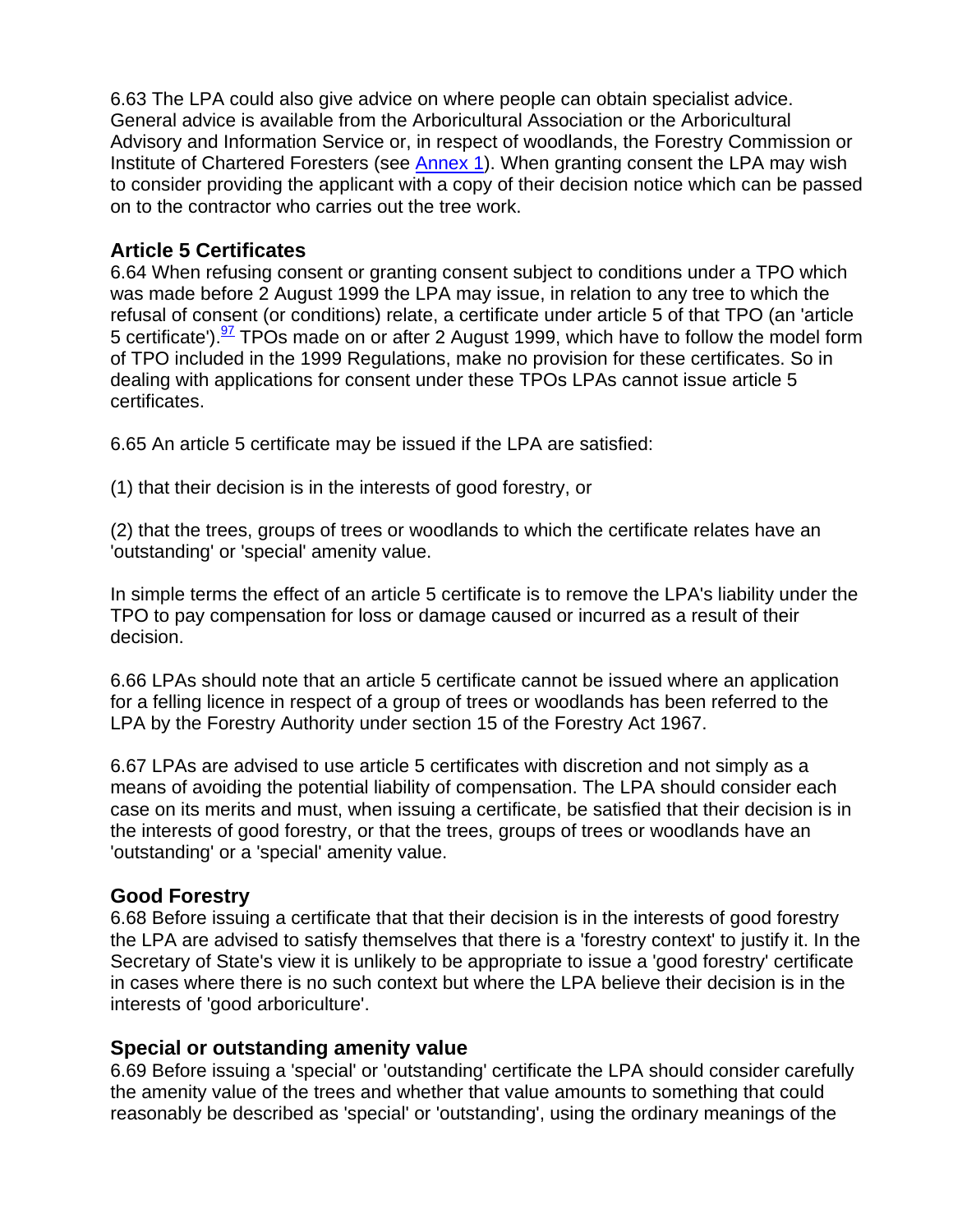<span id="page-45-0"></span>words. The words should not be treated as if they have the same meaning. The LPA may in some cases consider that the trees have both a 'special' and an 'outstanding' amenity value, but in most cases they would normally be expected to choose just one of these terms. For example, the term 'outstanding' may be used in relation to dominant features of the landscape, whereas the term 'special' may be attributed to trees that perform a specific function in their setting, such as screening development operations.

6.70 Each appeal against a 'special' or 'outstanding' certificate is treated by the Secretary of State on its merits, having regard to all the representations submitted to him. But in general terms the Secretary of State draws a distinction between trees which merit a TPO in the interests of amenity and trees which merit a certificate of special or outstanding amenity value. In deciding whether to uphold a certificate the Secretary of State will consider whether or not there are 'special' or 'outstanding' factors that distinguish the trees from other *protected* trees, rather than trees generally.

### **Good Practice**

6.71 As a matter of good practice the LPA should:

(1) leave the applicant in no doubt that a certificate has actually been issued. For example, a decision simply refusing consent *on the grounds* that the trees have a special amenity value is vague; the LPA should *certify* that they are satisfied the trees have a special amenity value,

(2) explain their reasons for issuing the certificate. The LPA should state why they believe a tree has an 'outstanding' or 'special' amenity value, or why they believe their decision is in the interests of good forestry,

(3) explain the effect of the certificate (ie that it removes the LPA's liability under the TPO to pay compensation for loss or damage caused or incurred in consequence of the decision), and

(4) explain the applicant's right of appeal to the Secretary of State against the certificate.

A model article 5 certificate is at [Annex 8.](#page-89-0)

## **Replanting Directions**

6.72 The 1999 Model Order includes special provisions about the replanting of woodlands which are felled in the course of forestry operations. Most applications involving forestry operations require a felling licence and are therefore handled by the Forestry Commission (see paragraphs [6.28-6.32](#page-37-0)). But the LPA will from time to time deal with applications which do not require a felling licence (such as applications to fell coppice with a diameter of no more than 15 centimetres). In such cases, the LPA are required to grant consent to woodland applications in accordance with the principles of good forestry (unless the consent would fail to secure the special character of the woodland or the woodland character of the area).  $98$  If the LPA grant consent, they may give the landowner a direction (not a condition) to replant the land (a 'replanting direction'). They may wish to consult the Forestry Commission on the details of the replanting direction.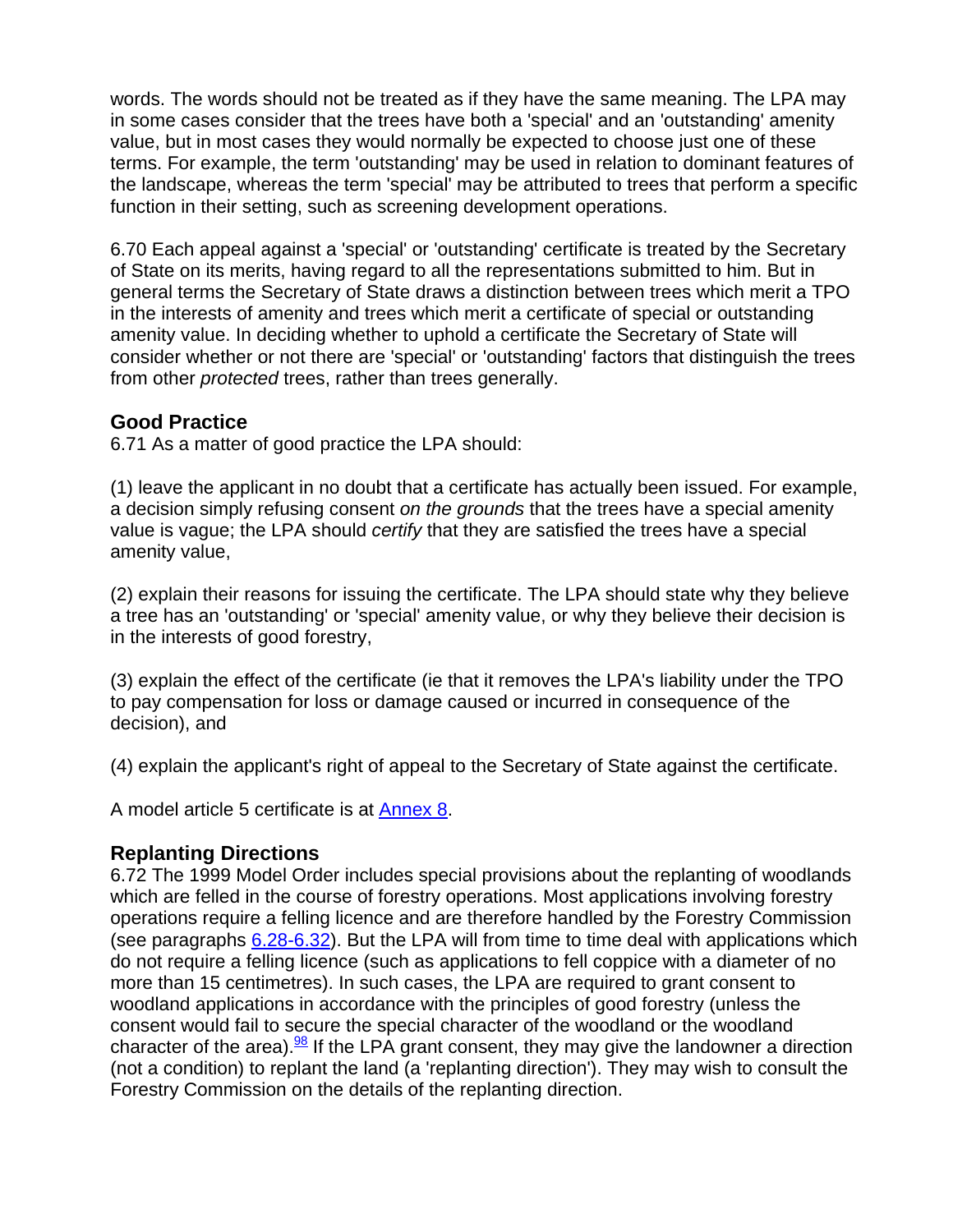6.73 A replanting direction must be in writing and must specify the time within which the replanting should be completed. It may also include requirements relating to:

(1) the species and numbers of trees per hectare;

(2) the preparation of the land prior to replanting; and

(3) the erection of fencing necessary for the protection of the newly planted trees.  $\frac{99}{99}$  $\frac{99}{99}$  $\frac{99}{99}$ 

6.74 When giving a replanting direction, the LPA should explain that an appeal against it may be made to the Secretary of State.

6.75 Although compensation is not payable under the TPO for losses incurred as a result of complying with a replanting direction, the LPA are liable to pay compensation in certain circumstances (see paragraphs [14.9-14.11](#page-74-0)).

# Local Authority Applications

6.76 LPAs are no longer required to apply to the Secretary of State if they want consent to cut down or carry out work on trees or woodlands protected by TPOs.<sup>[100](#page-48-0)</sup> They are now responsible for determining their own applications (ie applications made by any department of the Council as a whole and not just their planning department).

### **Publicising Applications**

6.77 Before determining their own application the LPA must publicise it by displaying a site notice on or near the land in question for at least 21 days. The purpose of the notice is to inform local people about the proposal and give them an opportunity to submit their comments on it. The site notice must:

(1) give details about the nature of the application (identifying the trees, the work proposed and the LPA's reasons for the application), including an address where a copy can be inspected,

(2) give an address to which any comments about the application should be sent,

(3) give a date by which representations have to be made. At least 21 days from the date of display of the site notice must be given.

### **Deciding Applications**

6.78 The application must not be decided by a committee or sub-committee of the Council which is responsible (wholly or partly) for managing the land to which the application relates. Nor can the application be decided by an officer of the Council whose responsibilities relate in any way to the management of the land. (It is for the LPA to decide their own internal arrangements in the light of this requirement; they have for many years been subject to similar restrictions in relation to the handling of their own applications to develop land.<sup>101</sup>) Before reaching their decision the LPA must take into account any representations made by the date given in the site notice; and they must give notice of their decision to all people who made representations.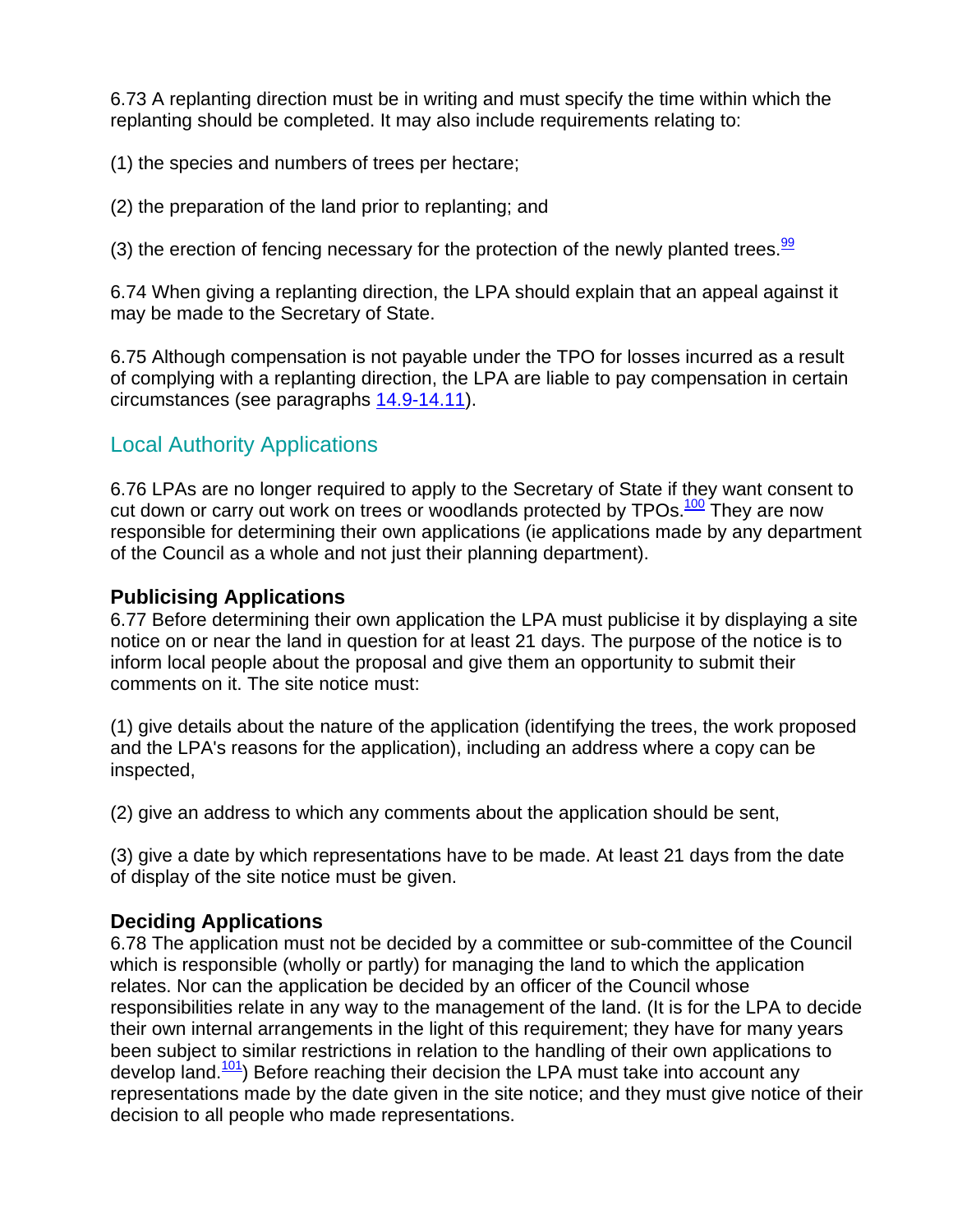<span id="page-47-0"></span>62 See section 198(6)(a) of the Act. Under the felling licensing system (see section 9 of the Forestry Act 1967) the felling of 'dying' trees is not exempt. But the felling of diseased trees is exempt where such work is necessary to prevent the spread of a quarantine pest or disease, and carried out in accordance with a notice served by a Plant Health Office of the Forestry Commission under the Plant Health (Forestry) (Great Britain) Order 1993, as amended.

63 See *Smith v Oliver* [1985] 2 PLR 1.

64 See *R v Alath Construction Ltd* (1991) EGLR 1.

65 See section 198(6)(b) of the Act.

66 See section 46; directions are intended to secure the safe and efficient use of land for civil aviation.

67 See section 198(6)(b) of the Act.

68 See *Lemmon v Webb* [1895] AC 1.

69 See *McCombe v Read* [1955] 2 All ER 458.

70 See section 200(3) of the Act.

71 See section 198(6)(b) of the Act and section 15(6) of the Forestry Act 1967. But if a TPO is made after the FC have granted the felling licence, the LPA's additional consent for the felling is required.

72 See article 5(1)(d) of the 1999 Model Order.

73 Statutory Instruments 1995, No 418. Note that this general rule does not apply to specified activities carried out by statutory undertakers (see paragraph 6.21 of this Guide).

74 See article 5(1)(b) of the 1999 Model Order.

75 See article 5(1)(c) of the 1999 Model Order. Note that TPOs made before the 1999 Regulations came into force provide an exemption in different terms, for the cutting down or carrying out of work on fruit trees which are 'cultivated for fruit production growing or standing ... in an orchard or garden'.

76 ie operators who hold a licence under section 6 of the Electricity Act 1989.

77 ie operators who hold a licence under section 7 of the Telecommunications Act 1984, to which the telecommunications code in that Act applies.

78 For the meaning of 'operational land' see section 263 of the Act.

79 See article 5(1)(e) of the 1999 Model Order.

80 See article 5(1)(f) of the 1999 Model Order. For the definition of 'drainage body' see the Land Drainage Act 1991.

81 Guidelines for the Planning, Installation and Maintenance of Utility Services in Proximity to Trees (NJUG 10).

82 See section 15 of the Forestry Act 1967.

83 See The Forestry (Exceptions from Restriction of Felling) Regulations 1979 (SI 1979, No 792), as amended.

84 For the procedures involved see Schedule 3 of the Forestry Act 1967.

85 The register can also be seen on the Forestry Commission's website [\(www.forestry.gov.uk](http://www.forestry.gov.uk/)).

86 If protected trees are affected by the application the applicant is required to disclose details of the TPO. 87 See section 69 of the Act, as applied by the 1999 Model Order.

88 As inserted by section 26 of the Planning and Compensation Act 1991: 'Where, in making any

determination under the planning Acts, regard is to be had to the development plan, the determination shall be made in accordance with the plan unless material considerations indicate otherwise'.

89 See section 70(1A) of the Act, as applied by the 1999 Model Order.

90 See section 72 of the Planning (Listed Buildings and Conservation Areas) Act 1990.

91 See section 70(1) of the 1990 Act, as applied by the 1999 Model Order.

92 (1992) JPL 279.

93 For example: 'If, within a period of two years from the date of planting, the tree (or any other tree planted in replacement for it) is removed, uprooted or destroyed or dies, another tree of the same size and species shall be planted at the same place, or in accordance with any variation for which the local planning authority give their written consent.'

94 The principal British Standards currently in force are: BS 3998:1989, Recommendations for Tree Work (which is particularly relevant for pruning works); BS 4428:1989, Code of Practice for General Landscape Operations, BS 4043:1989, Transplanting Root-balled Trees and BS 3936:1992, Part 1: Nursery Stock Specification for Trees and Shrubs, which may in some circumstances be relevant for the planting of replacement trees.

95 Where the LPA grant consent subject to conditions, they should give their reasons for each condition imposed.

96 But note that an article 5 certificate cannot be issued if the application is under a TPO that was made on or after 2 August 1999 (see paragraph 6.64).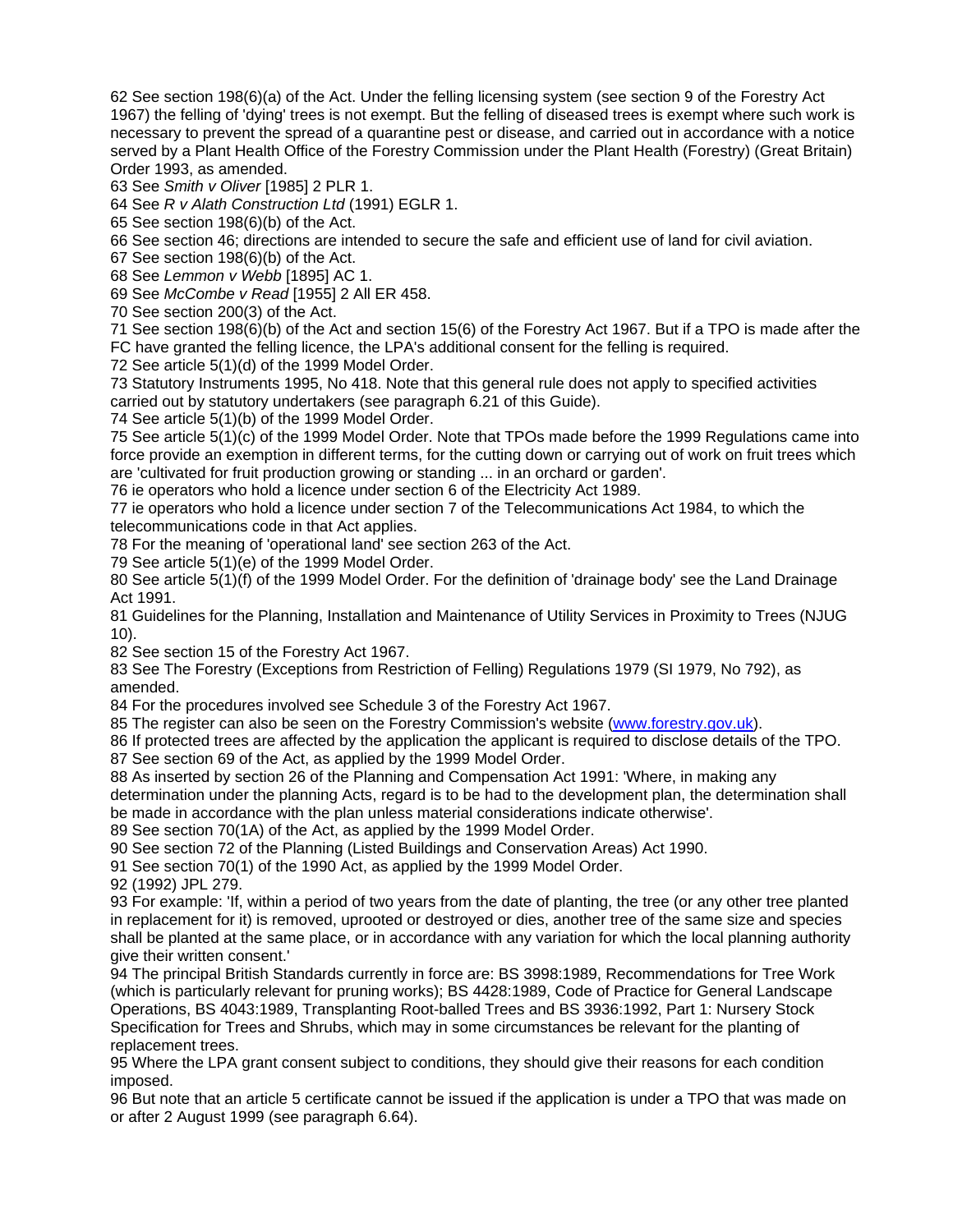<span id="page-48-0"></span>97 Assuming the TPO follows the form of the Model Order included in the Town and Country Planning (Tree Preservation Order) Regulations 1969.

98 See section 70(1A) of the Act, as applied to the 1999 Model Order.

99 See article 8(3) of the 1999 Model Order.

100 See regulation 17 of the 1999 Regulations (which amends the Town and Country Planning General Regulations 1992, Statutory Instruments 1992, No 1492).

101 Under the Town and Country Planning General Regulations 1992 (SI 1992, No 1492). See also DOE Circular 19/92.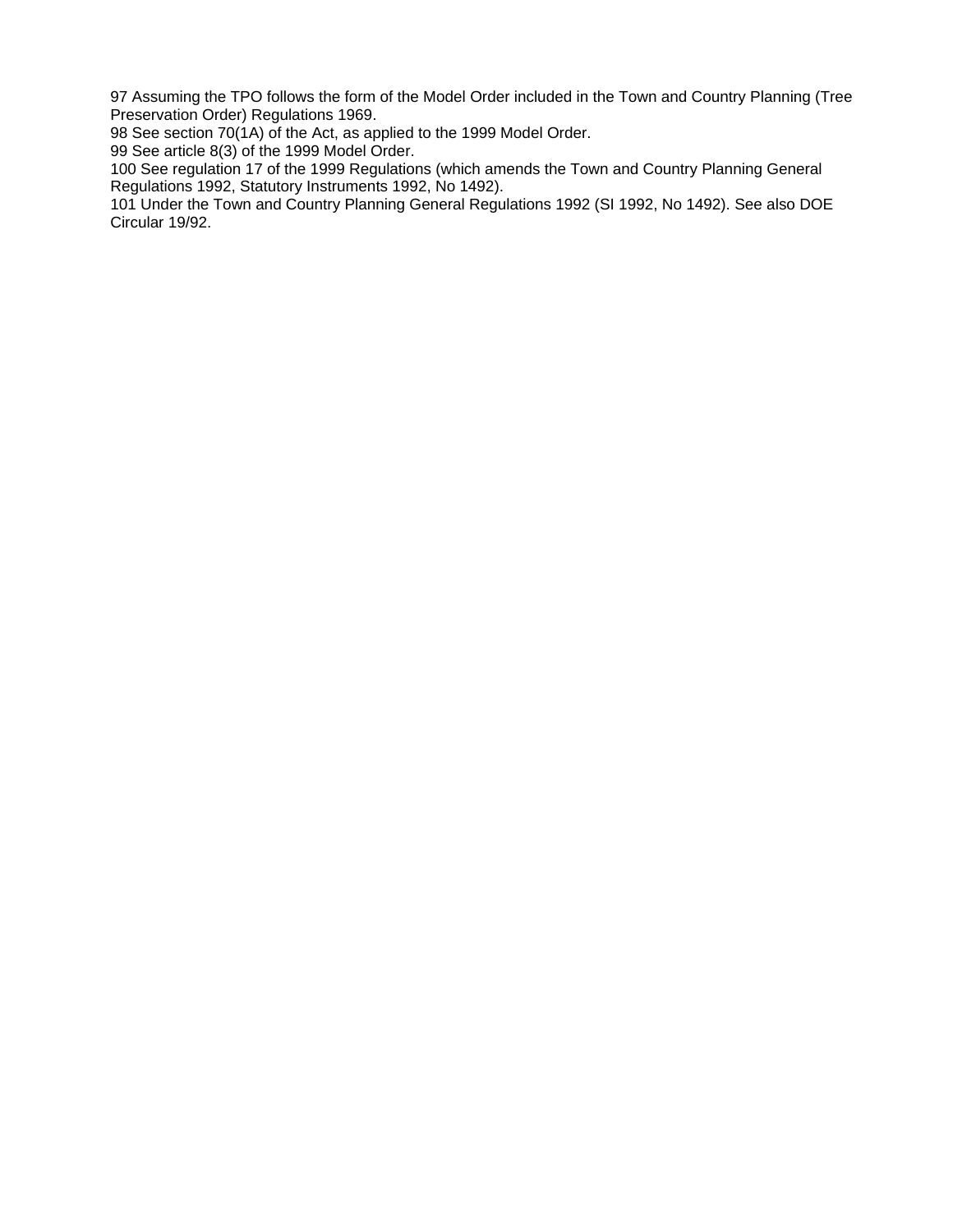# <span id="page-49-0"></span>**Chapter 7 Appeals Against Local Planning Authority Decisions**

'Wild Nature, a heathscape,' said the painter, handing K the picture. It showed two stunted trees standing far apart from each other in darkish grass. In the background was a manyhued sunset. 'Fine,' said K. 'I'll buy it.' 'Here's the companion picture,' said the painter. It might have been intended as a companion picture, but there was not the slightest difference that one could see between it and the other: here were the two trees, here the grass, and there the sunset. 'I'll buy both of them and hang them up in my office.' 'You seem to like the subject,' said the painter fishing out a third canvas. 'I'll take that one as well,' said K. 'How much for the three pictures?' 'We'll settle that next time,' said the painter. 'You're in a hurry. Some people won't have anything to do with these subjects because they're too depressing, but there are always people like yourself who prefer depressing pictures.'

Franz Kafka, *The Trial* 

# The Right of Appeal

7.1 Each TPO sets out when an appeal to the Secretary of State can be made following an application for consent to cut down or carry out work on a protected tree.

7.2 An appeal may be brought against any of the following:

(1) the LPA's refusal of consent;

(2) any condition attached to the LPA's consent;

(3) any article 5 certificate (see paragraphs  $6.64-6.71$ ) issued by the LPA on refusing consent or granting consent subject to conditions;

(4) any replanting direction (see paragraphs  $6.72-6.75$ ) issued by the LPA on granting consent to fell any part of a woodland; or

(5) the LPA's failure to notify the applicant of their decision within two months or 8 weeks $\frac{102}{2}$ from the date they received the application (or such extended period as may be agreed by the applicant and LPA in writing). Once an appeal has been made, the LPA cannot decide the application, which is treated as though it had been refused by the LPA. The appeal may be withdrawn, though, if it becomes clear that the LPA would be prepared to grant consent.

TPOs made on or after 2 August 1999 include an extra ground of appeal against:

(6) the LPA's refusal to agree a matter that required their agreement under the terms of a condition of consent. For example, say the LPA grant consent to the cutting down of a tree subject to a condition that a replacement tree is planted of a size and species, and in a location to be agreed with the LPA. If the LPA and applicant subsequently fail to agree any of these matters the applicant may appeal to the Secretary of State.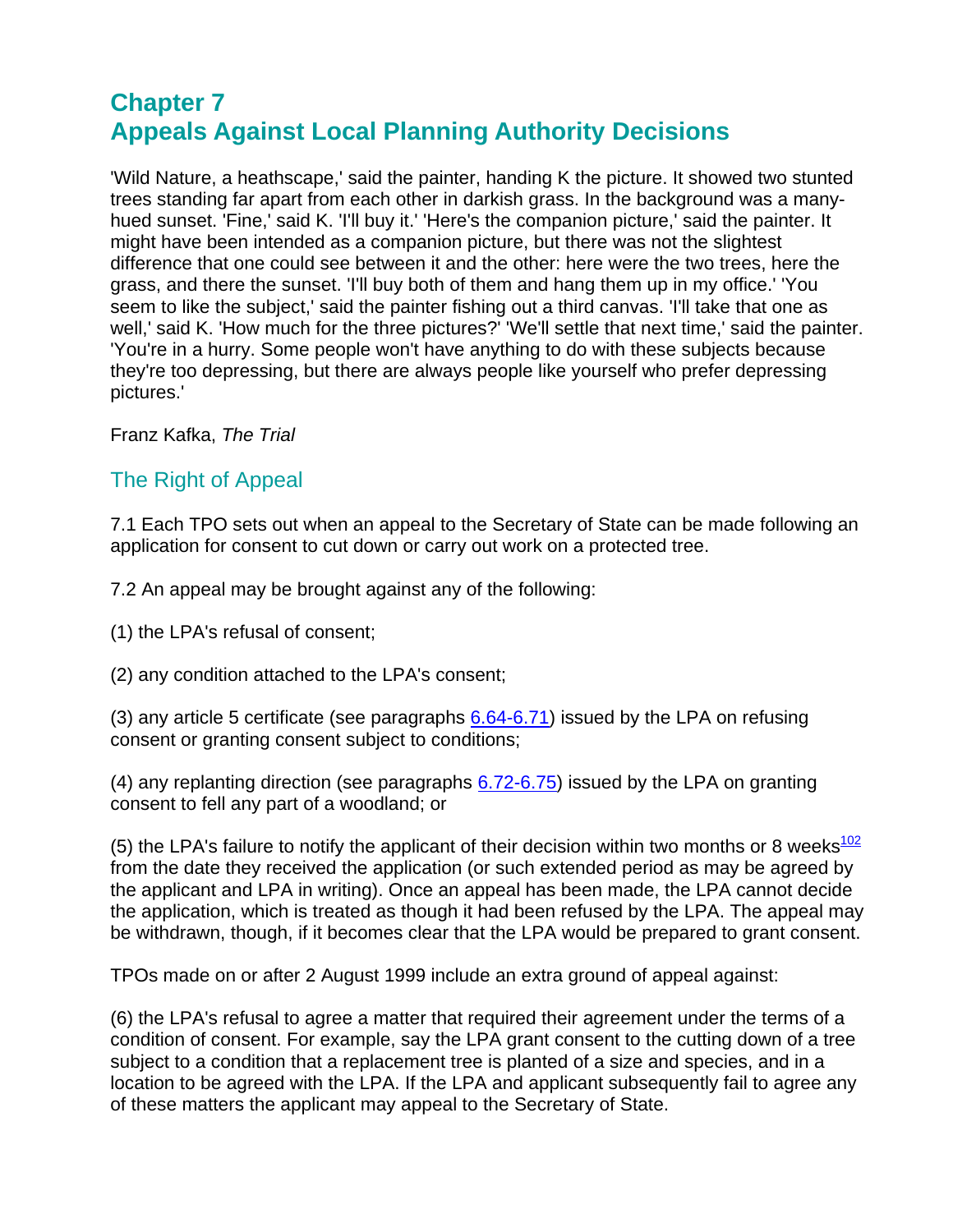7.3 Note also that TPOs made on or after 2 August 1999 make no provision for article 5 certificates (see paragraph  $6.64$ ). In dealing with an application for consent under such a TPO the LPA will not be able to issue a certificate, and so no appeal under sub-paragraph (3) above will arise. But appeals against article 5 certificates will continue to arise, of course, in relation to TPOs made before 2 August 1999.

7.4 Guidance on appeals against tree replacement notices, which are served by LPAs under section 207 of the Act, is given in [Chapter 12](#page-67-0) of this Guide.

## How to appeal

7.5 An appeal can only be made by the applicant (or an agent acting on the applicant's behalf). The appeal must be made in writing within 28 days of receiving the LPA's decision, certificate or direction, though the Secretary of State may allow a longer period. There is no charge but appeals are expensive for the Government to administer and time-consuming for all concerned. The parties should not rule out further discussions after the appeal has been made; difficulties or misunderstandings can sometimes be resolved even at this stage, leading to the eventual withdrawal of the appeal and a saving of public resources.

# **Procedure**

7.6 Appeals are handled in the first instance by the relevant Government Office for the Region (see [Annex 1\)](#page-75-0). Either party may if they wish have the appeal dealt with at a hearing or public local inquiry, but in practice most cases are dealt with by an exchange of written statements followed by a site visit (the 'written representations procedure').

### **Written Representations**

7.7 The written representations procedure is a quicker, simpler and cheaper alternative to the hearing/public inquiry method. Under the 1999 Regulations written representations now have to be submitted within set time limits.<sup>[103](#page-52-0)</sup> The Government Office ask the appellant to complete an appeal form, including the grounds of appeal. The Government Office then write to the LPA, enclosing an appeal questionnaire. The date of this letter usually marks the formal starting date of the appeal. The LPA are required to submit the completed questionnaire, together with background papers relevant to the appeal, to the Government Office within two weeks of the starting date. Copies of these papers, including the questionnaire, should be sent to the appellant at the same time. If the parties wish to submit additional representations they must do so within six weeks of the starting date.

### **The LPA's Statement**

7.8 The LPA are advised to invite any third parties who commented on the original application to submit representations on the appeal. These representations should be sent by third parties directly to the Government Office. The LPA should involve third parties at an early stage so that they are given sufficient time to submit their representations within six weeks of the starting date.

7.9 LPAs are not required to submit their additional representations in any particular form. They must themselves judge what sort of submission they wish to put forward, but they are advised to concentrate on the main controversial issues raised by the appeal. Many appeal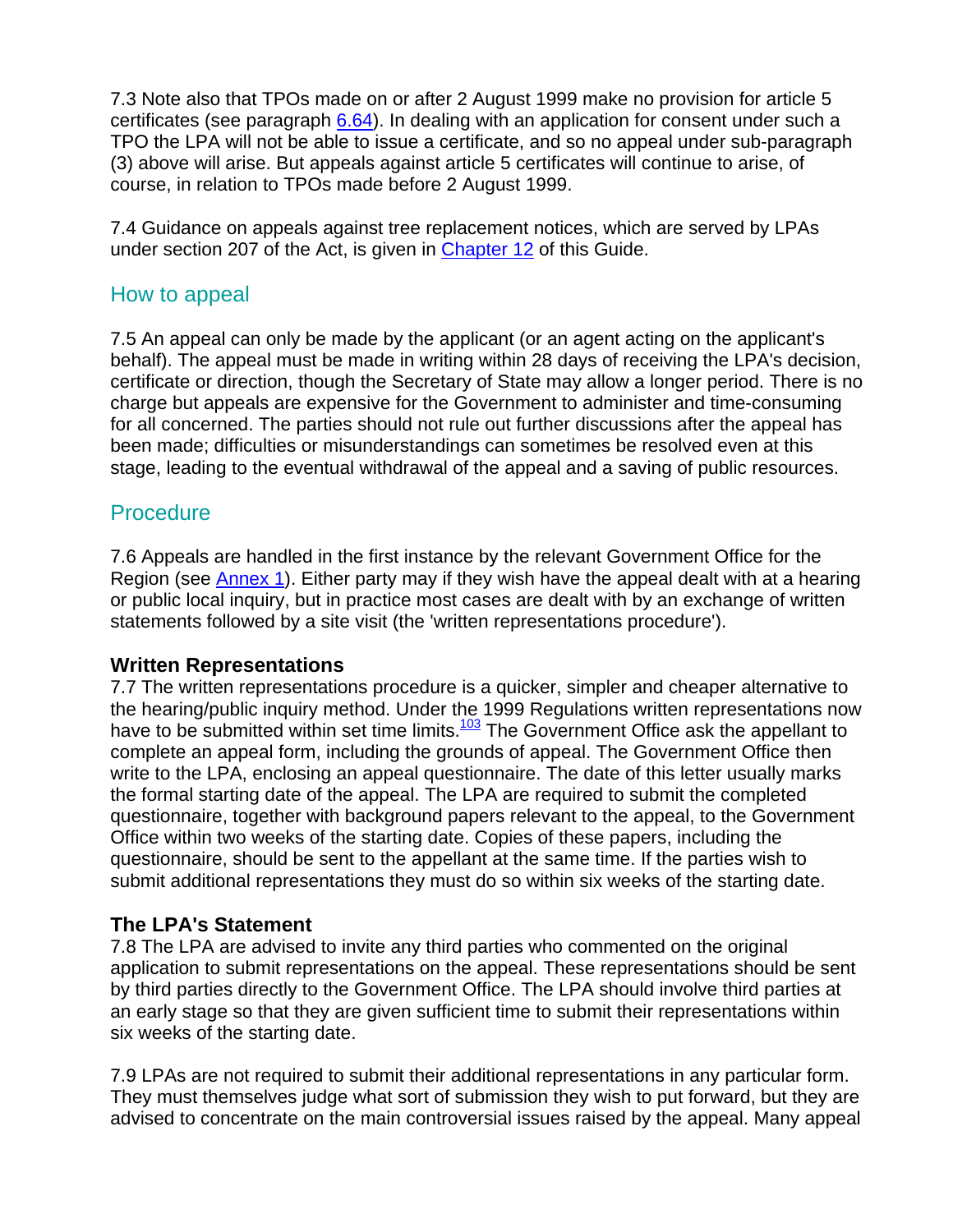statements are unnecessarily long, containing material which is not relevant. Background documents submitted with the appeal questionnaire may often be sufficient to present the LPA's case. Additional information should be presented as concisely as possible. For example, in deciding an appeal the Secretary of State is not required under section 54A of the Act to have regard to the development plan, and so his decision does not have to be made in accordance with that plan. In the Secretary of State's view, therefore, it is not necessary for the LPA to include detailed representations about the tree policies in their development plan. Similarly, whilst the LPA may consider it relevant to mention that the appeal tree has been the subject of a number of applications by the appellant in the past, a detailed history of those applications is unlikely to be necessary. A model format for LPA statements is at [Annex 9](#page-90-0).

7.10 The Government Office send a copy of the LPA's representations to the appellant. Any third party representations submitted within six weeks of the starting date are sent to both parties. The parties are given a further two weeks to provide any final representations on any new matters arising. Late and repetitious representations are discouraged. Whether intended to reinforce points already made, have the last word, or save the best arguments to the end, such tactics confer no advantage and only prolong the appeal process.

## **Site Visit**

7.11 After the exchange of written representations the Government Office arrange for an officer of the Department or an arboriculturist appointed by the Department to visit the appeal site. The inspecting officer is responsible for producing an independent and impartial report on the main issues raised under the appeal, which will help the Secretary of State reach a decision on the case.

7.12 The inspecting officer is usually accompanied by representatives of both parties to the appeal. The presence of the appellant may be required to gain access to the site, identify the appeal trees or clarify the work for which consent is sought. No discussion about the merits of the appeal is allowed, although the inspecting officer may ask questions on factual matters.

7.13 Arranging accompanied site visits can delay the handling of appeals. Unaccompanied site visits may be arranged with the consent of both parties, provided the inspecting officer can gain access to the site and has sufficient information to assess all aspects of the case.

### **Hearings and Public Local Inquiries**

7.14 If either party exercise their right to a hearing or public local inquiry, the Government Office liaise with the Planning Inspectorate, and an inspector is appointed to hear the case and submit a report to the Secretary of State.

## **The Secretary of State's Decision**

7.15 The Secretary of State may allow or dismiss the appeal. He may reverse or vary any part of the LPA's decision, cancel any article 5 certificate or cancel or vary any replanting direction. He may deal with the application as if it had been made to him in the first instance. He may allow an appeal in part. The decision notice is sent to the appellant and copied to the LPA. A copy will also be sent, on request, to any third party who submitted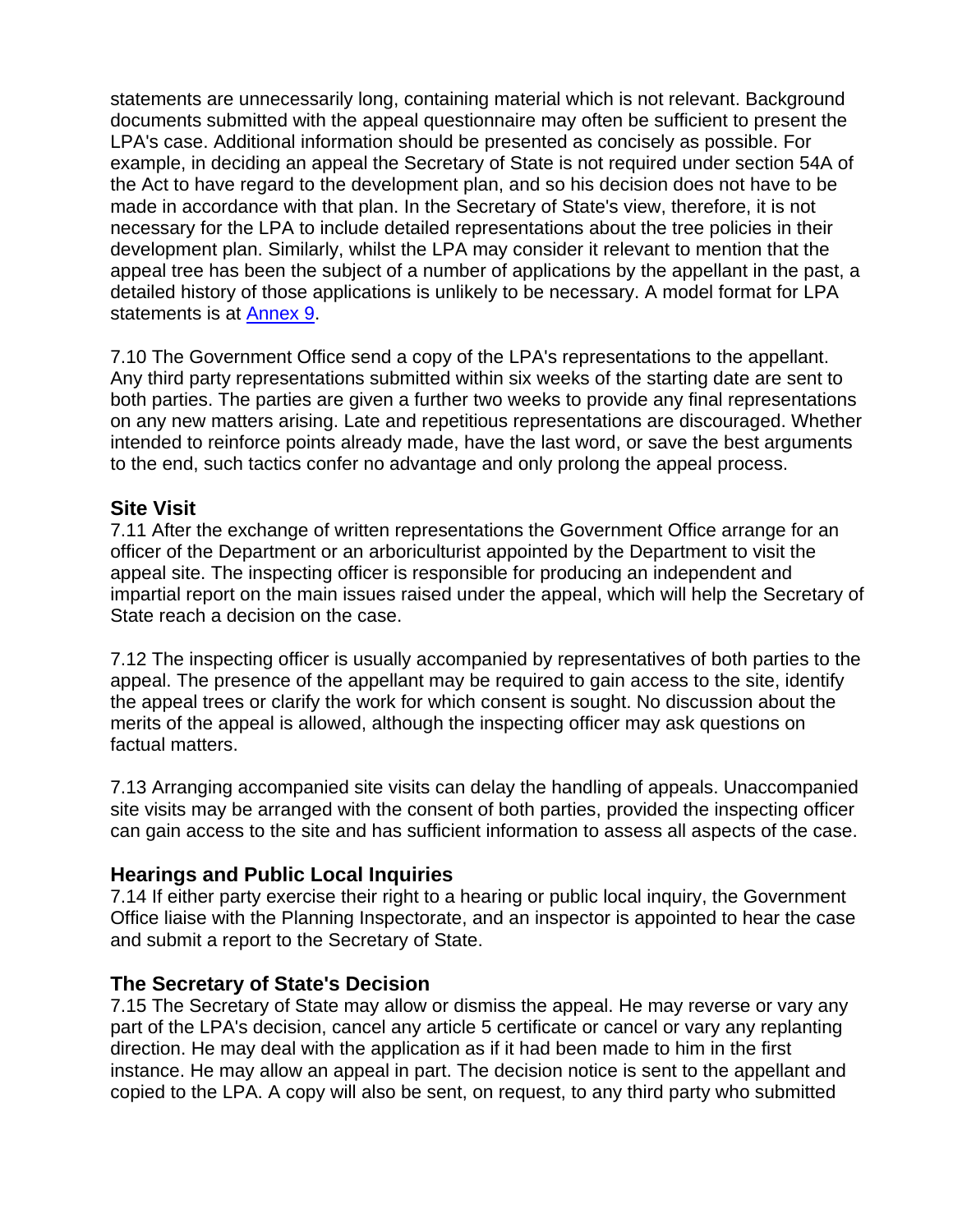<span id="page-52-0"></span>representations. The LPA should, when they receive an appeal decision, record the outcome on the public register which they are required to keep (see paragraph [6.43\)](#page-40-0).

7.16 The Secretary of State's decision is made in the light of the inspecting officer's report and the representations submitted by the parties. In dealing with appeals against the LPA's refusal of an application for consent, the Secretary of State's policy is to consider the amenity value of the appeal tree or trees, how this value would be affected by the proposed work, and the reasons given for the application. The Secretary of State's general approach in dealing with appeals against 'special' or 'outstanding' article 5 certificates is described in paragraph [6.70](#page-45-0).

# **Costs**

7.17 The parties must meet their own expenses if an appeal is dealt with under the written representations procedure. In the case of appeals dealt with by hearing or inquiry, an application for an award of costs may be made by one party on the grounds of the other party's 'unreasonable behaviour' which causes unnecessary expense. An application should be made to the inspector at the hearing or inquiry who will make a recommendation to the Secretary of State. If a hearing or inquiry is cancelled as a result of one party's withdrawal any application for an award of costs should be submitted to the relevant Government Office for the Region. All applications for costs are decided by the Secretary of State.<sup>[104](#page-52-0)</sup>

# High Court Challenge

7.18 The validity of the Secretary of State's decision on an appeal cannot be challenged in any legal proceedings *except* by way of application to the High Court.<sup>105</sup> If either the appellant or LPA wish to make a challenge the procedure is the same as that for challenging the validity of a TPO (see paragraphs  $3.45-3.47$ ). An application to the High Court may be made on the grounds:

(1) that the Secretary of State's decision is not within the powers of the Act; or

(2) that the requirements of the Act or the TPO have not been complied with in relation to that decision.

7.19 The High Court may suspend the operation of the Secretary of State's decision until the final determination of the proceedings. The Court may also quash the decision if satisfied that it is not within the powers of the Act or that the interests of the applicant have been substantially prejudiced by a failure to comply with the requirements of the Act or TPO.

102 Refer to the TPO in question: some give a period of two months, others give a period of 8 weeks. 103 See regulations 11 to 16.

104 For more details, see DOE Circular 8/93. A pamphlet *Cost Awards in Planning Appeals A Guide for Appellants* can be obtained from the Planning Inspectorate, 10/28 Tollgate House, Houlton Street, Bristol, BS2 9DJ (telephone: 0117 987 8594).

105 See section 284 and 288 of the Act.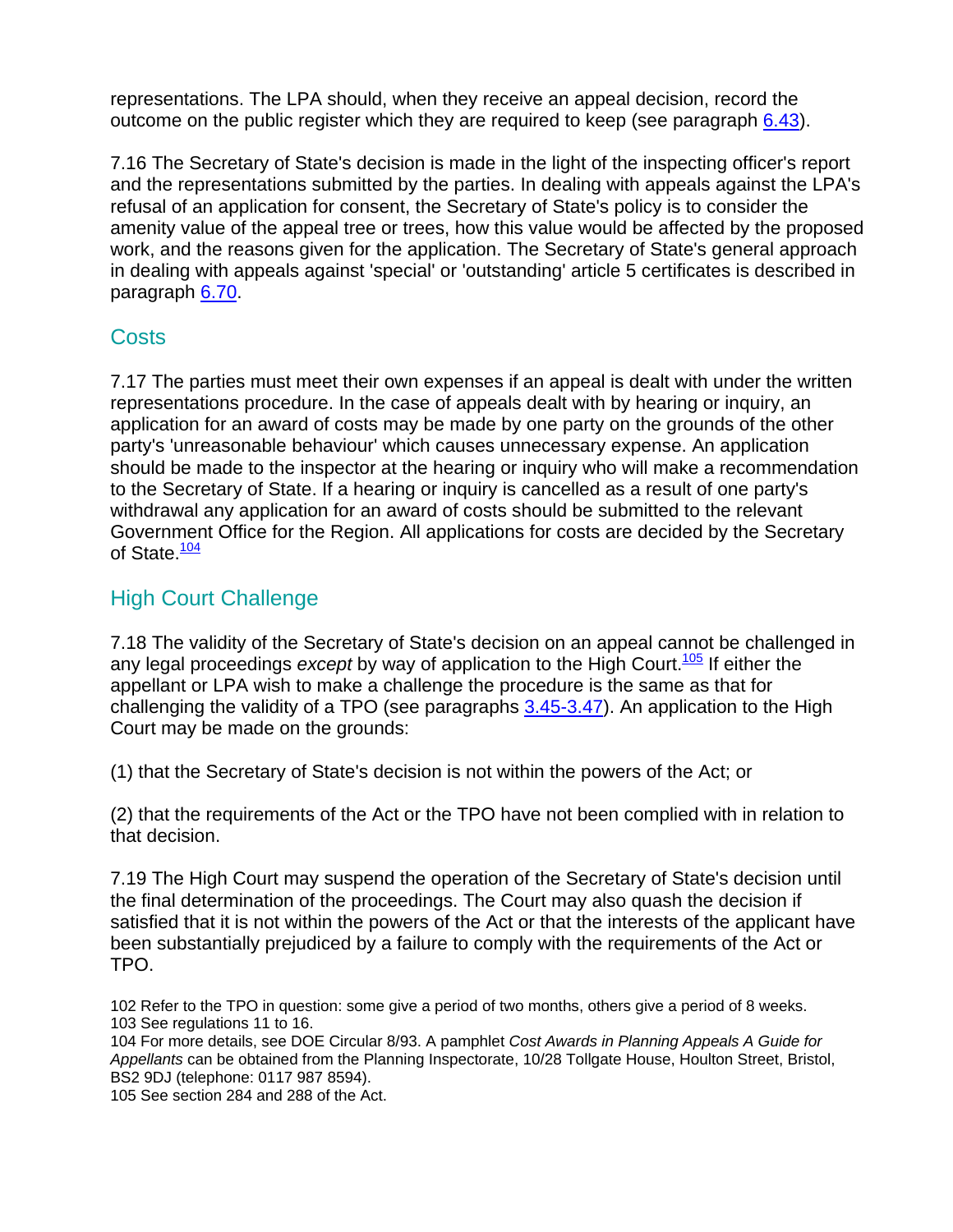# **Chapter 8 Modifying and Revoking Consents**

The flowers left thick at nightfall in the wood This Eastertide call into mind the men, Now far from home, who, with their sweethearts, should Have gathered them and will do never again.

Edward Thomas, *In Memorium (Easter, 1915)*

# Orders Modifying or Revoking a Consent

8.1 Any consent granted under a TPO enures for the benefit of the land, unless the consent states otherwise. $106$  In other words a consent attaches to the land rather than to the applicant personally. So, unless it says otherwise, an unused consent granted on an application made by a previous owner of the land could be used by the current landowner.

8.2 TPOs made before 2 August 1999 include provisions which enable the LPA to modify or revoke any consent granted under the  $TPO.<sup>107</sup>$ 

8.3 The LPA can modify or revoke a consent:

(1) by referring the revocation or modification order to the Secretary of State for confirmation; or

(2) by dealing with the matter themselves without reference to the Secretary of State. The LPA can choose this option only where all parties affected by the order have first notified the LPA that they have no objections to the proposed order.

Either way a revocation or modification order does not affect any work already carried out in accordance with the consent.

# Opposed Cases: Orders Confirmed by the Secretary of State

8.4 Under this procedure the LPA make an order revoking or modifying a consent and submit it to the relevant Government Office for the Region (see [Annex 1\)](#page-75-0) together with a statement of their reasons for making the order. They must also send a copy of the order and statement to the owner and occupier of the land affected, and anyone else who in their opinion will be affected by the order. They should also point out that no further work may be carried out under the consent until the Secretary of State has decided whether or not to confirm the revocation or modification order. Anyone served with a copy of the order who wishes to oppose it may ask for an opportunity to appear before a hearing, but must do so within 28 days from the service of the notice. If both sides agree (ie the person opposing the order and the LPA) the Secretary of State may decide not to set up a hearing, but decide the matter in the light of representations submitted to him in writing.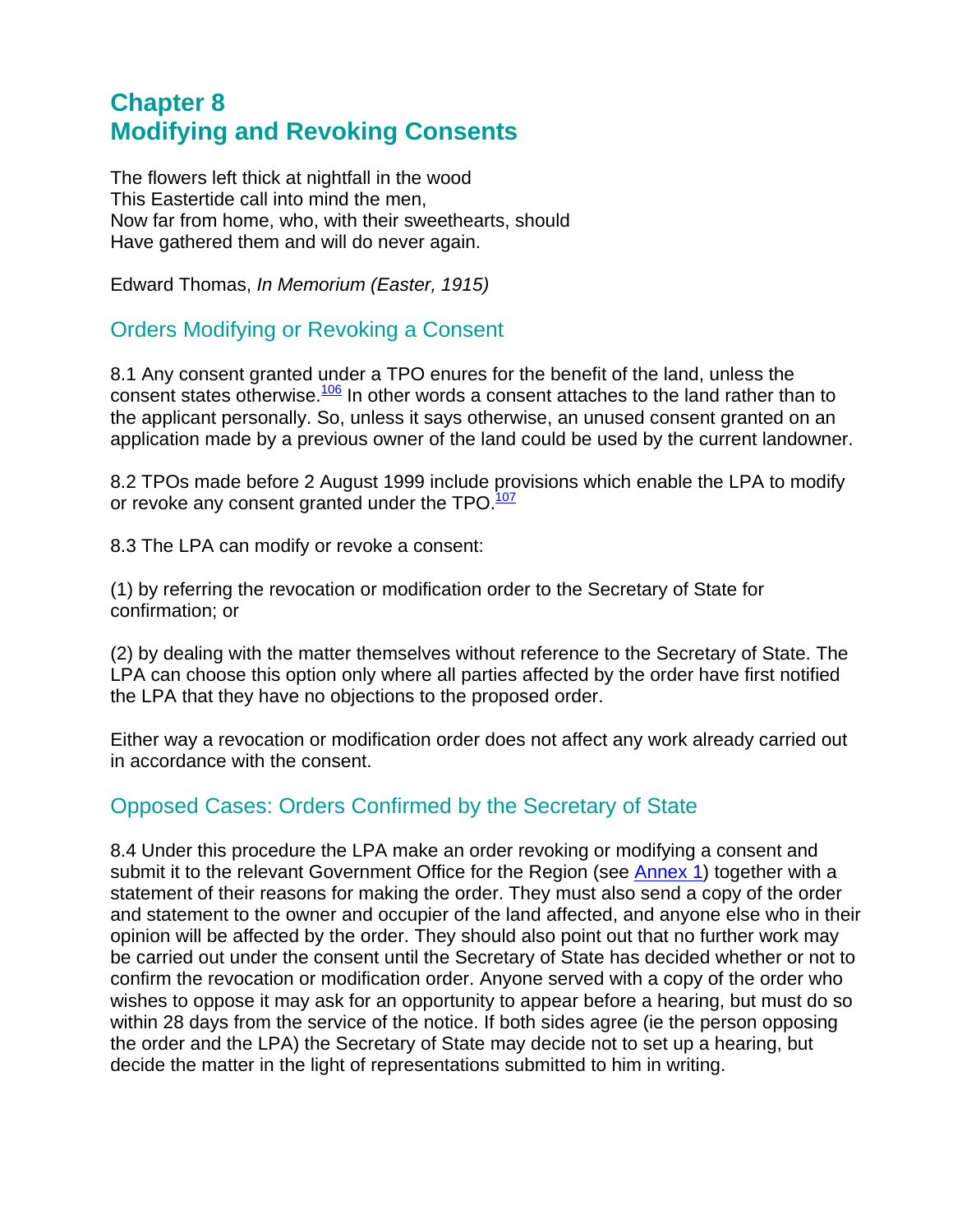# <span id="page-54-0"></span>Unopposed Cases: Orders brought into effect by the LPA

8.5 This procedure applies only where the owner and occupier of the land and other people affected by the revocation or modification order inform the LPA in writing that they have no objections to the proposed order. Even so, on making the order the LPA must put an advertisement in a local newspaper explaining that the order has been made, and the advertisement must specify:

(1) a period (which must be no less than 28 days from the date of the advertisement's appearance in the newspaper) within which anyone affected by the order may, by writing to the relevant Government Office, ask for an opportunity to appear before a hearing in respect of the order, and

(2) the period (which must be no less than 14 days from the period referred to in subparagraph (1) above) at the end of which the order will take effect if no-one writes to the Government Office.

8.6 The LPA must write to the owner, occupier and other people affected by the revocation or modification order, providing the same details as those given in the advertisement. They must also send a copy of the advertisement to the Government Office within three days of its publication.

8.7 The forms of advertisement and notice which LPAs are required to follow when modifying or revoking *planning permissions* are prescribed in the Town and Country Planning General Regulations 1992. $\frac{108}{2}$  $\frac{108}{2}$  $\frac{108}{2}$  LPAs are not required to follow these forms when revoking or modifying a *consent under a TPO*, but they may find them useful.

8.8 If no-one affected by the order writes to the Government Office and the Secretary of State does not direct the LPA to refer the order to him for confirmation, the order takes effect on the date specified in the advertisement.

106 Unless, for example, the consent is granted subject to a condition that the approved work is carried out within a specific period. See section 75 of the Act, as applied by the 1999 Model Order. 107 These provisions are not included in TPOs made on or after 2 August 1999. 108 See regulation 17 and Schedule 3, Statutory Instruments 1992, No 1492.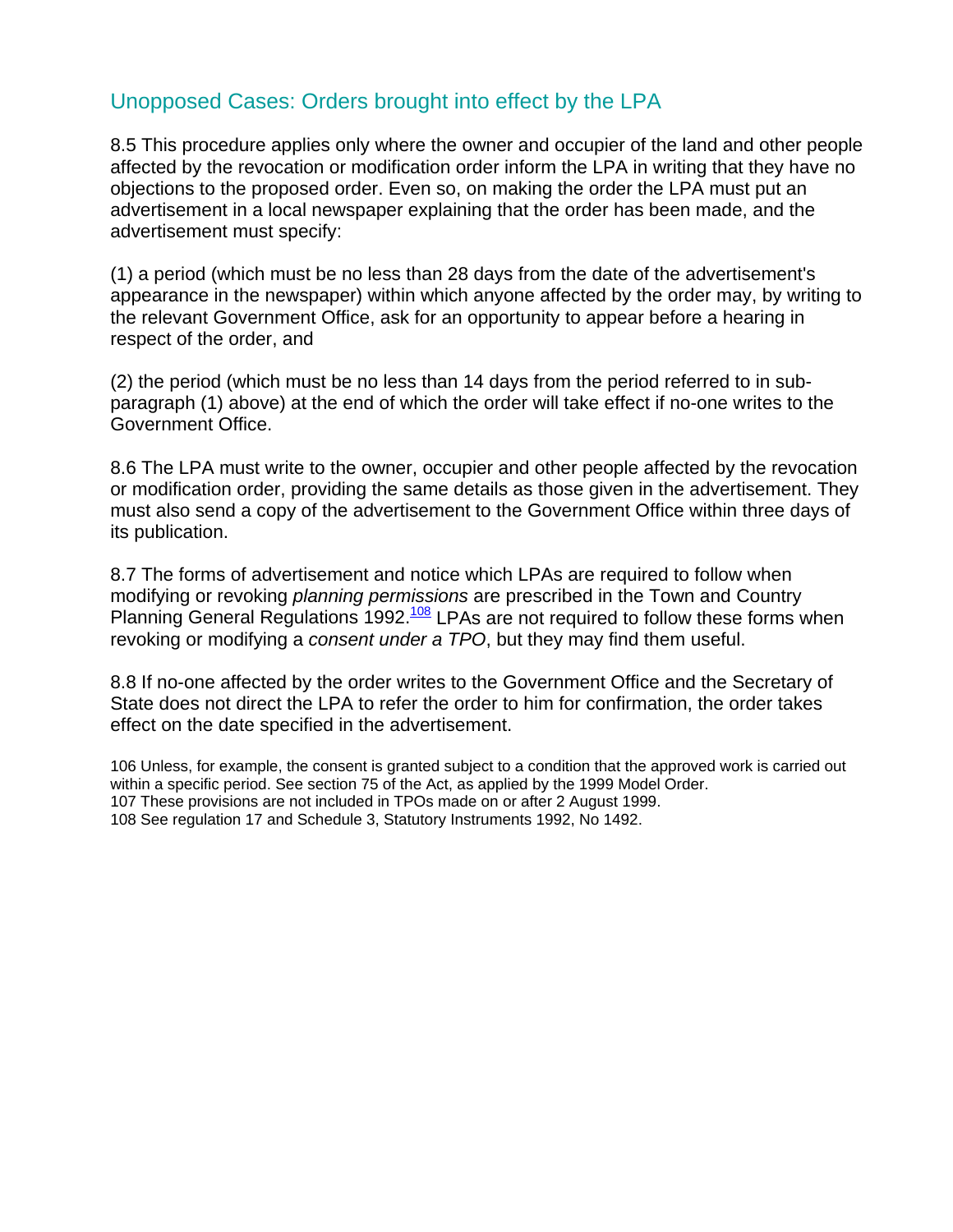# **Chapter 9 Trees in Conservation Areas**

They will come again, the leaf and the flower, to arise From squalor of rottenness into the old splendour, And magical scents to a wondering memory bring; The same glory, to shine upon different eyes. Earth cares for her own ruins, naught for ours. Nothing is certain, only the certain spring.

Laurence Binyon, from *The Burning of the Leaves*

## Conservation Areas

9.1 The law relating to conservation areas is in Part II of the Planning (Listed Buildings and Conservation Areas) Act 1990. Conservation areas are areas of special architectural or historical interest the character or appearance of which it is desirable to preserve or enhance. They are designated by LPAs and are often, though not always, centred around listed buildings. Other buildings and landscape features, including trees, may also contribute to the special character of a conservation area.

### Trees in Conservation Areas: Section 211 Notices

9.2 Trees in conservation areas which are already protected by a TPO are subject to the normal TPO controls. But the Town and Country Planning Act 1990 also makes special provision for trees in conservation areas which are not the subject of a TPO. Under section 211 anyone proposing to cut down or carry out work on a tree in a conservation area is required to give the LPA six weeks' prior notice (a 'section 211 notice'). The purpose of this requirement is to give the LPA an opportunity to consider whether a TPO should be made in respect of the tree.

## **Exemptions**

9.3 Exemptions from the requirement to give a section 211 notice are set out in the 1999 Regulations.<sup>109</sup> You do not have to give the LPA six weeks' notice:

(1) for cutting down trees in accordance with a felling licence granted by the Forestry Commission or a plan of operations approved by the Commission under one of their grant schemes,

(2) for work which is exempt from the requirement to apply for consent under a TPO (for more details see [Chapter 6](#page-33-0) of this Guide),  $\frac{110}{10}$ 

(3) for work carried out by, or on behalf of, the LPA (ie the Council as a whole and not just its planning department),

(4) for work on a tree with a diameter not exceeding 75 millimetres (or 100 millimetres if cutting down trees to improve the growth of other trees, ie thinning operations).<sup>[111](#page-58-0)</sup>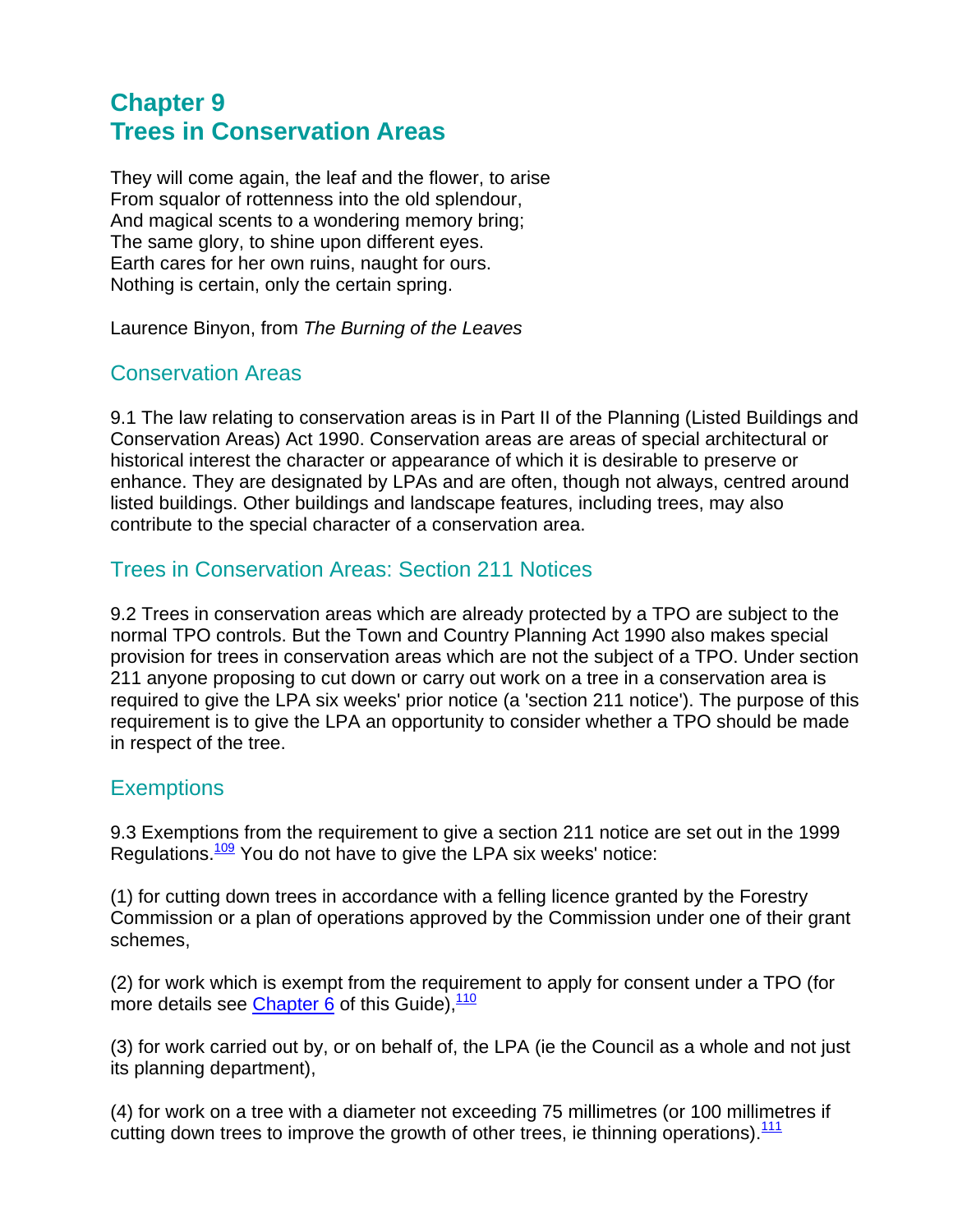# Giving Notice

9.4 A section 211 notice does not have to be in any particular form. But it must describe the work proposed and include sufficient particulars to identify the trees. It may be helpful to use the standard 'notification form' provided by the LPA, although they cannot insist on its use.

9.5 It is vitally important that the section 211 notice sets out clearly what work is proposed. This should be straightforward if the proposal is to fell a tree, as long as the tree is clearly identified. But if the proposal is to prune a tree the section 211 notice should clarify exactly what work is envisaged. A proposal simply to 'top' the tree or to 'lop' or 'cut back' some branches is too vague because it fails to describe the extent of the work. People are advised not to submit a section 211 notice until they are in a position to present a clear proposal. They should consider first discussing their ideas with an arboriculturist or the tree officer of the LPA.

9.6 If the LPA receive a vague section 211 notice they are advised to refer back to the person who submitted it. Any clarification of the proposal should be confirmed in writing, either by modifying the original section 211 notice or withdrawing it and submitting a new one.

### What the LPA can do

9.7 The LPA can deal with a section 211 notice in one of three ways. They may:

(1) make a TPO if justified in the interests of amenity. The proposal would then have to be the subject of a formal application under the TPO, $\frac{112}{12}$  $\frac{112}{12}$  $\frac{112}{12}$  or

(2) decide not to make a TPO and allow the six week period to expire, at which point the proposed work may go ahead as long as it is carried out within two years from the date of the notice, or

(3) decide not to make a TPO and inform the applicant that the work can go ahead.

**The LPA cannot refuse consent. Nor can they grant consent subject to conditions (such as a condition requiring the planting of a replacement tree).** This is because a section 211 notice is not, and should not be treated as, an application for consent under a TPO.

### Acknowledging Receipt

9.8 The LPA should consider whether the proposed work is exempt from the requirement to give a section 211 notice or requires a felling licence. In either case the person who gave the notice should be informed as soon as possible. Otherwise the LPA are advised to acknowledge receipt of the section 211 notice in writing. The letter should explain that the proposal can proceed at the end of the six week period unless a TPO is made. The six week period starts from the date of the section 211 notice $\frac{113}{2}$  $\frac{113}{2}$  $\frac{113}{2}$  and the letter should specify the date marking the end of the period. The letter should also explain whether the LPA will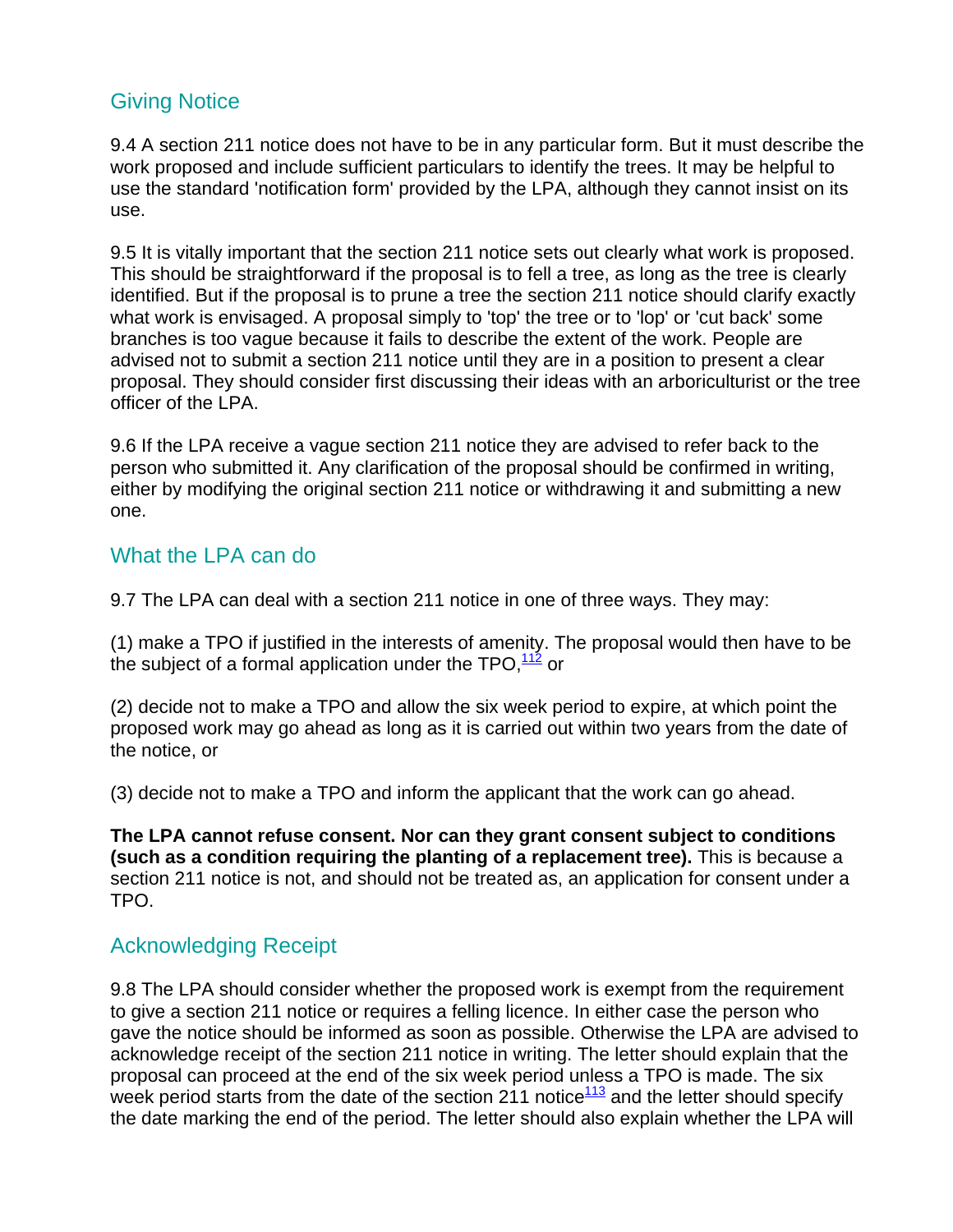publicise the notice giving local residents, authorities and groups an opportunity to comment on the proposal. A model acknowledgement letter is at [Annex 10](#page-91-0).

# **Publicity**

9.9 Although the LPA are not required to publicise a section 211 notice they are advised to consider seeking the views of local residents, authorities or groups, particularly in cases where there is likely to be public interest. There are likely to be cases where the LPA consider no publicity is warranted. In cases where they believe some publicity is warranted, the LPA should decide what form it should take having regard to the particular circumstances of the case. They may decide to invite views on the proposal, for example, by writing to nearby residents and groups or by displaying a site notice or even by placing an advertisement in a local newspaper. If the LPA decide to publicise the proposal they should, of course, take into account any comments duly submitted before deciding whether or not to intervene by making a TPO.

# Public Register

9.10 Quite apart from any publicity which the LPA may consider appropriate, they are required to keep available for public inspection a register of all section 211 notices.<sup>114</sup> The Secretary of State has determined that the register should include the following particulars:

(1) the address of the land on which the tree stands and sufficient information to identify the tree and the work proposed;

- (2) the date of the section 211 notice and who served it;
- (3) the decision of the LPA (if they make one) and the date of the decision; and
- (4) an index for tracing entries.

## Consideration of Section 211 Notices

### **Site Visit: Does the Tree Merit a TPO?**

9.11 The LPA's main consideration should be whether the tree merits a TPO. The LPA should therefore assess the amenity value of the tree. Special attention must be paid to the desirability of preserving the character or appearance of the conservation area.115 Responses to any publicity should also be considered. If the LPA decide that the tree does not merit a TPO they should either allow the six week period to expire or write to the person who gave the section 211 notice to say the work may go ahead. They may wish to offer practical advice on how the work should be carried out, *but they cannot impose conditions.*

### **Would it be Expedient to Make a TPO?**

9.12 If the tree merits a TPO the LPA may yet decide that it would not be expedient to make one. The proposed work, for example, may be in line with good practice. If a TPO is made, in addition to fulfilling the usual statutory requirements (sending out a copy of the TPO, giving notice that objections may be made etc: see Chapter 3 of this Guide), the LPA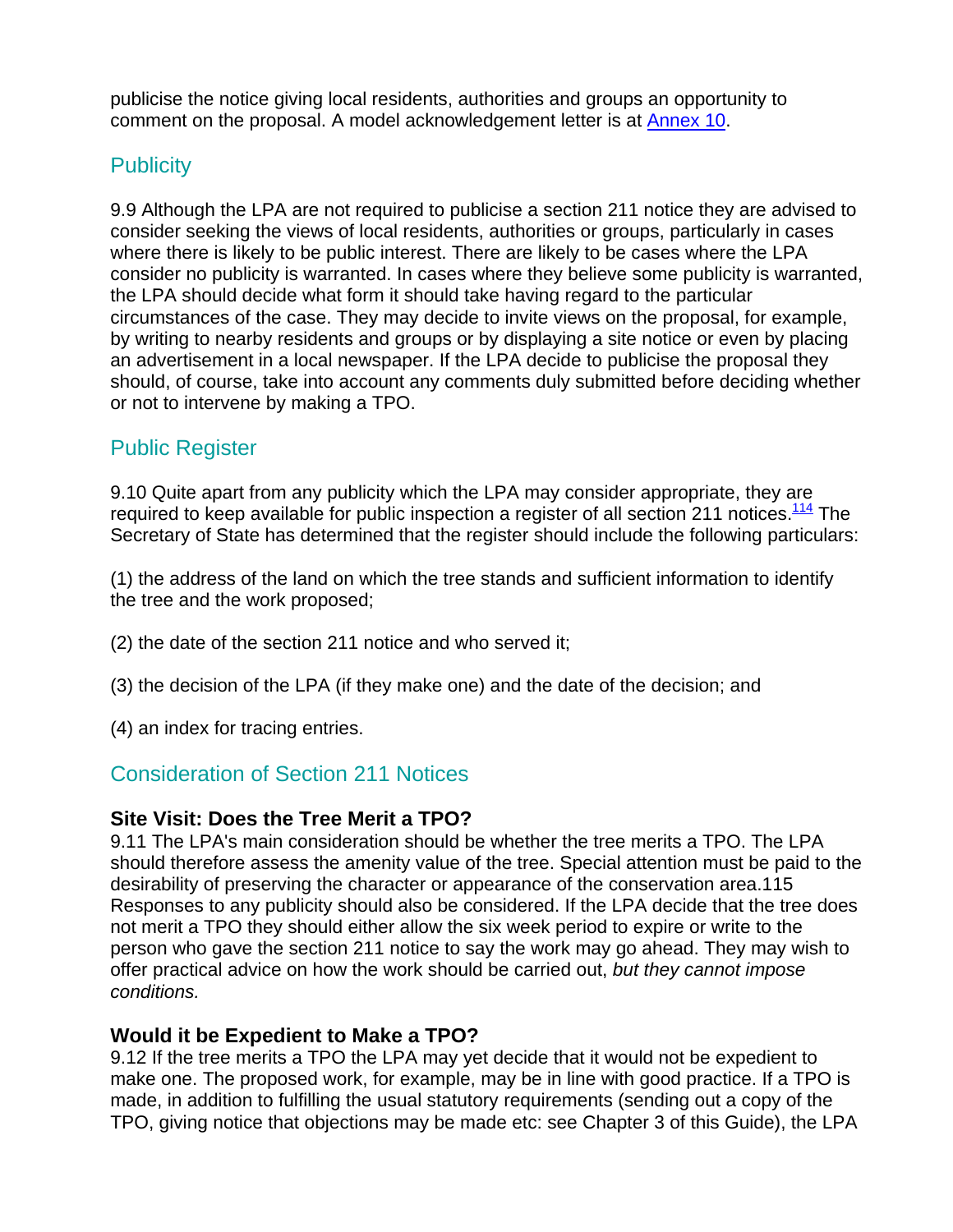<span id="page-58-0"></span>should explain to the person who gave the section 211 notice that an application for consent under the TPO may be made at any time. At this stage, the LPA may also be in a position to indicate what work (if any) they would be prepared to allow and whether or not any conditions would be imposed.

# **Penalties**

9.13 Anyone who cuts down, uproots, tops, lops, wilfully destroys or wilfully damages a tree in a conservation area without giving a section 211 notice (or otherwise in contravention of section 211) is guilty of an offence. The same penalties as those for contravening a TPO apply (see [Chapter 10](#page-59-0) of this Guide). For example, anyone who cuts down a tree in a conservation area without giving a section 211 notice is liable, if convicted in the Magistrates' Court, to a fine of up to £20,000. Anyone who carries out work in a way that is not likely to destroy the tree is liable to a fine in the Magistrates' Court of up to £2,500.

# Replacement Of Trees: Enforcement

9.14 If a tree in a conservation area is removed, uprooted or destroyed in contravention of section 211 the landowner is placed under a duty to plant another tree of an appropriate size and species at the same place as soon as he or she reasonably can. $\frac{116}{16}$  The same duty applies if a tree is removed because it is dead, dying or dangerous or because it is causing a nuisance.  $\frac{117}{2}$  $\frac{117}{2}$  $\frac{117}{2}$  The duty attaches to subsequent owners of the land, although the LPA have powers to dispense with the duty.<sup>[118](#page-58-0)</sup> The LPA may enforce the duty by serving a tree replacement notice under section 207 of the Act (see Chapter 11 of this Guide).

109 See regulation 10.

110 Anyone proposing to cut down a tree in a conservation area on the grounds that it is dead, dying or has become dangerous is advised to give the LPA five days' notice before carrying out the work, except in an emergency.

111 Diameter as measured at 1.5m above ground level. In the case of multi-stemmed trees, the exemption applies only if the diameters of all the stems are less than 75 millimetres or 100 millimetres, as the case may be.

112 It is clearly desirable for the LPA to ensure that they make the TPO within the 6 week period, though they are not precluded from doing so afterwards (see *R v North Hertfordshire District Council, ex parte Hyde* [1989] 3 PLR 89).

113 See section 211(3)(b)(ii) of the Act.

114 See section 214 of the Act.

115 See section 72 of the Planning (Listed Buildings and Conservation Areas) Act 1990.

116 See section 213(1) of the Act.

117 Note that trees protected by a TPO which are removed on grounds of nuisance do not have to be replaced under section 206 of the Act.

118 Section 213(2) and (3) of the Act.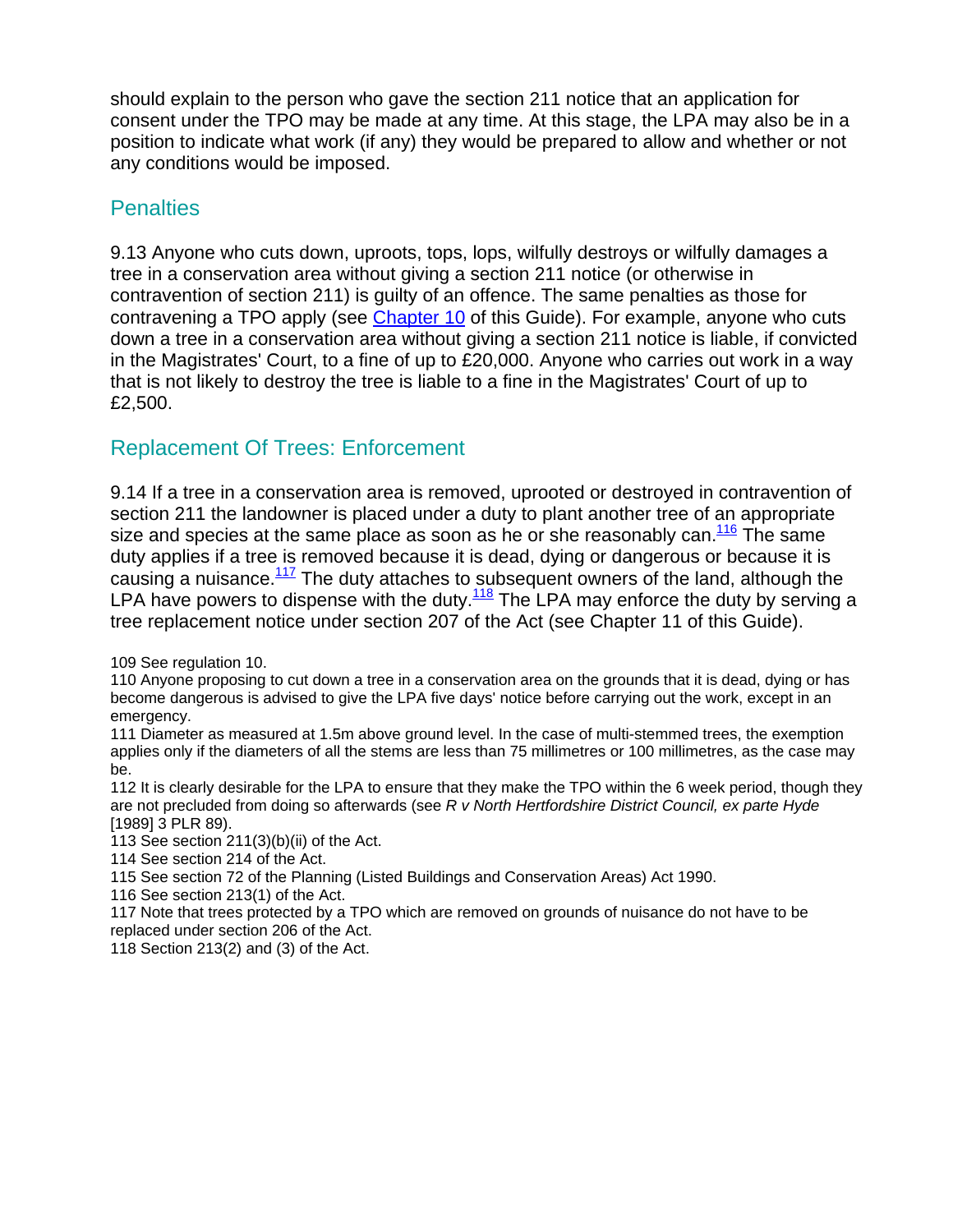# <span id="page-59-0"></span>**Chapter 10 Penalties**

Only a sweet and virtuous soul, Like seasoned timber, never gives; But though the whole world turn to coal, Then chiefly lives.

George Herbert, from *Virtue*

### Two Offences

10.1 Anyone who, in contravention of a TPO:

(1) cuts down, uproots or wilfully destroys a tree, or

(2) tops, lops or wilfully damages a tree in a way that is likely to destroy it is guilty of an offence.<sup>119</sup> Anyone found quilty of this offence is liable, if convicted in the Magistrates' Court, to a fine of up to £20,000. In serious cases a person may be committed for trial in the Crown Court and, if convicted, is liable to an unlimited fine.

10.2 In determining the amount of any fine for this offence the Court must have regard to any financial benefit which has accrued, or is likely to accrue, in consequence of the offence.<sup>[120](#page-61-0)</sup>

10.3 It is also an offence for anyone to contravene the provisions of a TPO otherwise than as mentioned in paragraph 10.1 above. $121$  For example, anyone who lops a tree in contravention of a TPO, but in a way that the tree is not likely to be destroyed would be guilty of this offence (for the Court's interpretation of what is meant by 'destroyed' see paragraph [10.8](#page-60-0) below). The penalty in this case is a fine in the Magistrates' Court of up to £2,500. For this offence LPAs should note that the Magistrates' Court cannot deal with a case unless the action is brought within six months from the time the offence was committed.<sup>[122](#page-61-0)</sup>

## **Prosecutions**

10.4 The LPA may receive allegations that a contravention has taken place, or is about to take place, from a range of sources (such as members of the public, tree wardens or local councillors). The LPA should investigate whether or not the allegations are true and may wish to visit the site. The person who has notified the LPA of a contravention should be kept informed of the outcome of the investigation.

10.5 Under the Police and Criminal Evidence Act 1984 the Home Secretary has issued a code of practice in connection with, among other things, the questioning of people by police officers.<sup>[123](#page-61-0)</sup> LPAs should be aware that the code is not just for the use of police officers. Section 67(9) of the 1984 Act makes clear that people other than police officers who are responsible for investigating offences or charging offenders must have regard to the code. The code sets out when it is necessary to caution people suspected of committing an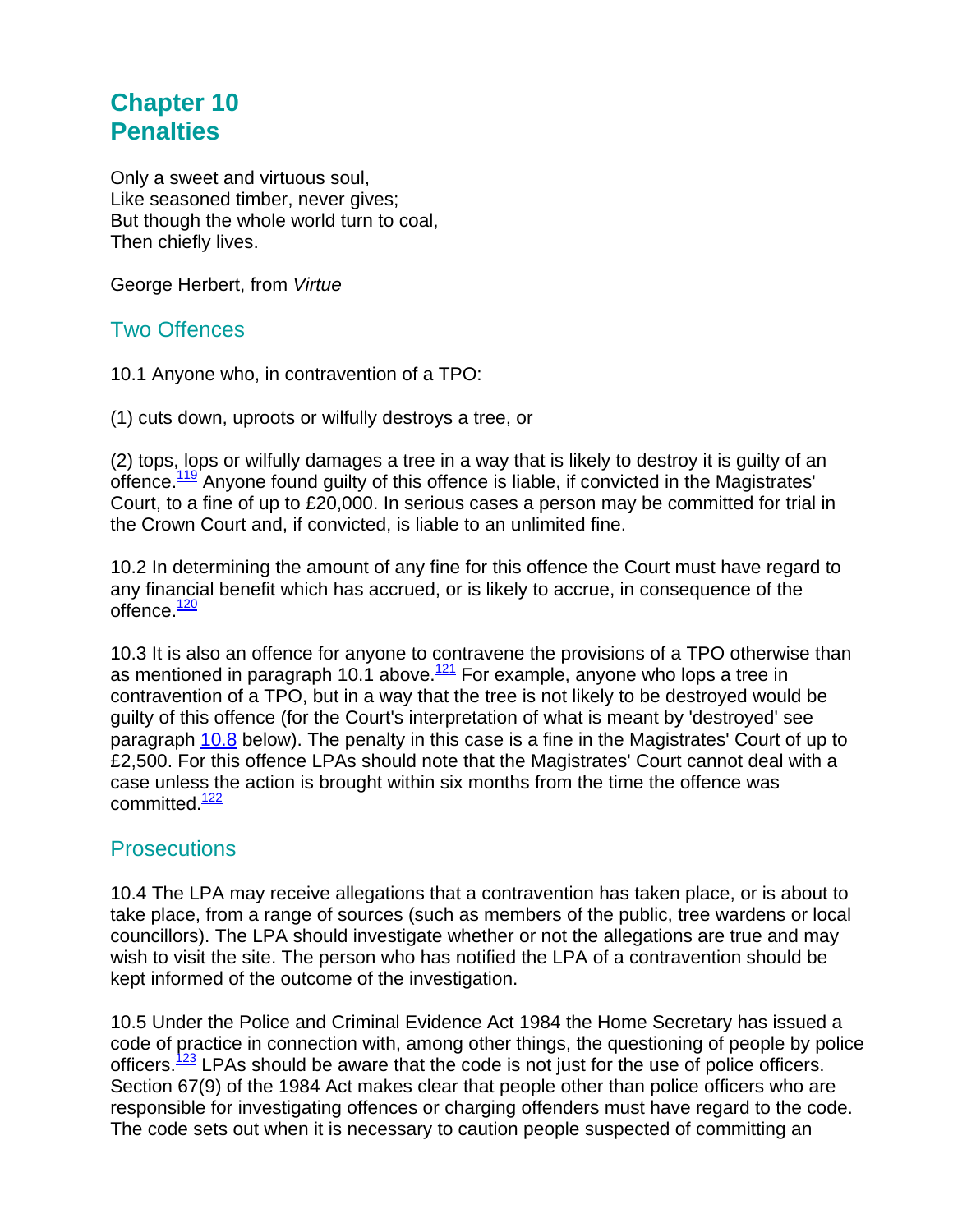<span id="page-60-0"></span>offence, and how a caution should be given. The LPA's legal department should be able to advise officers responsible for investigating TPO offences on how the code should be applied in practice.

10.6 LPAs are encouraged to liaise with the Forestry Commission if they believe there has been a contravention of the felling licence provisions of the Forestry Act 1967.

10.7 To bring a successful prosecution the LPA should have sufficient evidence to show that:

(1) the defendant has carried out, caused or permitted work listed in section 210 of the Act,

(2) the tree was protected by a TPO, and

(3) the work was carried out without the LPA's consent.

It may be possible to bring a separate action for each tree cut down or damaged in contravention of the TPO. The defendant may claim that the work was permitted by virtue of one of the statutory exemptions (see  $\frac{\text{Chapter 6}}{\text{6}}$  $\frac{\text{Chapter 6}}{\text{6}}$  $\frac{\text{Chapter 6}}{\text{6}}$ ). If so, the burden of proof to show, on the balance of probabilities, that the work fell within the terms of the exemption is placed on the defendant.

10.8 The Courts have held that you do not have to obliterate a tree in order to 'destroy' it for the purposes of the Act. It is sufficient for the tree to be rendered useless as an amenity or as something worth preserving. $\frac{124}{124}$  $\frac{124}{124}$  $\frac{124}{124}$ 

10.9 As a general rule it is no defence for the defendant to claim ignorance of the existence of a TPO. $\frac{125}{2}$  Nevertheless, the LPA should ensure that a valid TPO exists, that the tree was clearly protected by it and that they have carried out their statutory functions properly. In one case, the defendant escaped prosecution because his ignorance of a TPO was in fact due to the LPA's failure to place a copy of it for inspection as required by the Regulations.<sup>[126](#page-61-0)</sup>

# Third Parties

10.10 As well as prohibiting the unauthorised cutting down, topping, lopping etc of protected trees, the Model Order prohibits the **causing** or **permitting** of such work.<sup>[127](#page-61-0)</sup> Although there is no mention of the term 'causing or permitting' in the Act itself the High Court has held that its inclusion in a TPO is within the powers of the Act.<sup>[128](#page-61-0)</sup> Furthermore, section 44 of the Magistrates' Court Act 1980 provides that any person who 'aids, abets, counsels or procures the commission by another person of a summary offence' is guilty of the like offence. However, a landowner has been held not liable for the actions of an independent contractor who had been told not to damage in any way a tree which was the subject of a TPO.<sup>[129](#page-61-0)</sup>

10.11 If the contravention of a TPO is committed by a company section 331 of the Act provides that a director, manager or secretary of the company is guilty of the offence if it can be proved it was committed with their consent, or connivance, or was attributable to their neglect.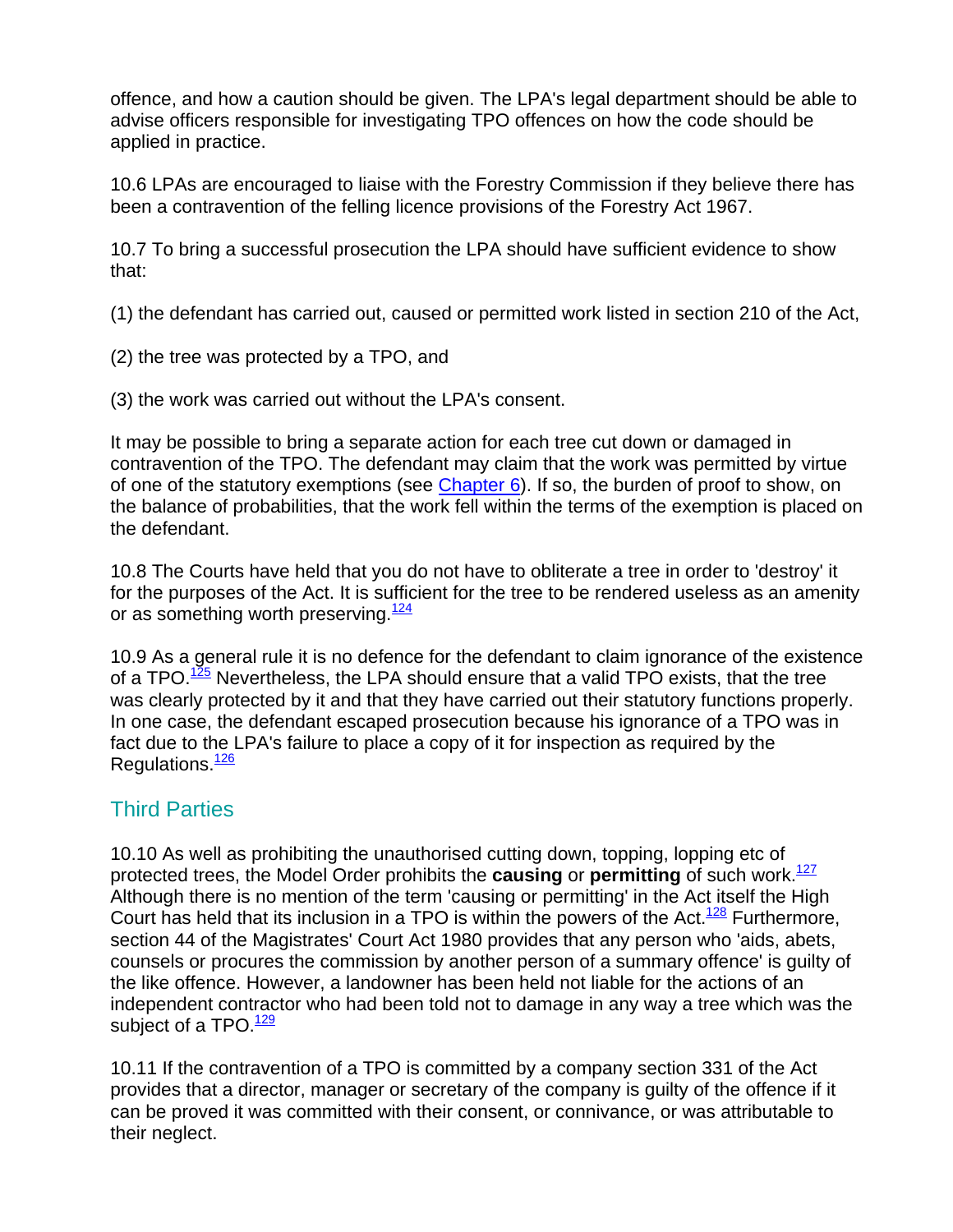# <span id="page-61-0"></span>Rights of Entry

10.12 The LPA may authorise their officers to enter land to ascertain whether an offence has been committed.<sup>130</sup> Such a right must be exercised at a reasonable hour. Alternatively, a magistrate can issue a warrant enabling a duly authorised officer of the LPA to enter land. A warrant authorises entry on one occasion only, at a reasonable hour (unless the case is one of urgency), and within one month of the issue of the warrant. $131$  The LPA officer may be accompanied by other persons as may be necessary and may take away tree and soil samples. $\frac{132}{2}$  $\frac{132}{2}$  $\frac{132}{2}$  The officer must, if required, explain the purpose of the visit and produce evidence of his or her authority to enter the land, and must leave the land effectively secured against trespassers.<sup>[133](#page-61-0)</sup> Anyone who wilfully obstructs the LPA officer from exercising these rights of entry is guilty of an offence and liable, if convicted in the Magistrates' Court, to a fine of up to £1,000. $\frac{134}{136}$ 

- 119 See section 210(1) of the Act.
- 120 See section 210(3) of the Act.
- 121 See section 210(4) of the Act.
- 122 See section 127 of the Magistrates' Court Act 1980.

123 Code of Practice for the Detention, Treatment and Questioning of Persons by Police Officers. This code is included in the Home Office publication, Police and Criminal Evidence Act 1984 (s.66): Codes of Practice, which is available from the Stationery Office.

124 See *Barnet LBC v Eastern Electricity Board* [1973] 1 WLR 430.

125 See *Maidstone BC v Mortimer* [1980] 3 All ER 552.

126 See *Vale of Glamorgan BC v Palmer* (1982) 81 LGR 678.

127 See article 4(b).

128 See *R v Bournemouth Justices, ex parte Bournemouth Corporation* (1970) 21 P&CR 163.

129 See *Groveside Homes Ltd. v Elmbridge Borough Council* (1987) 284 EG 940.

- 130 See section 214B(1)(b) of the Act.
- 131 See section 214C(1) of the Act.
- 132 See section 214D(1) of the Act.
- 133 See section 214D(2) of the Act.
- 134 See section 214D(3) of the Act.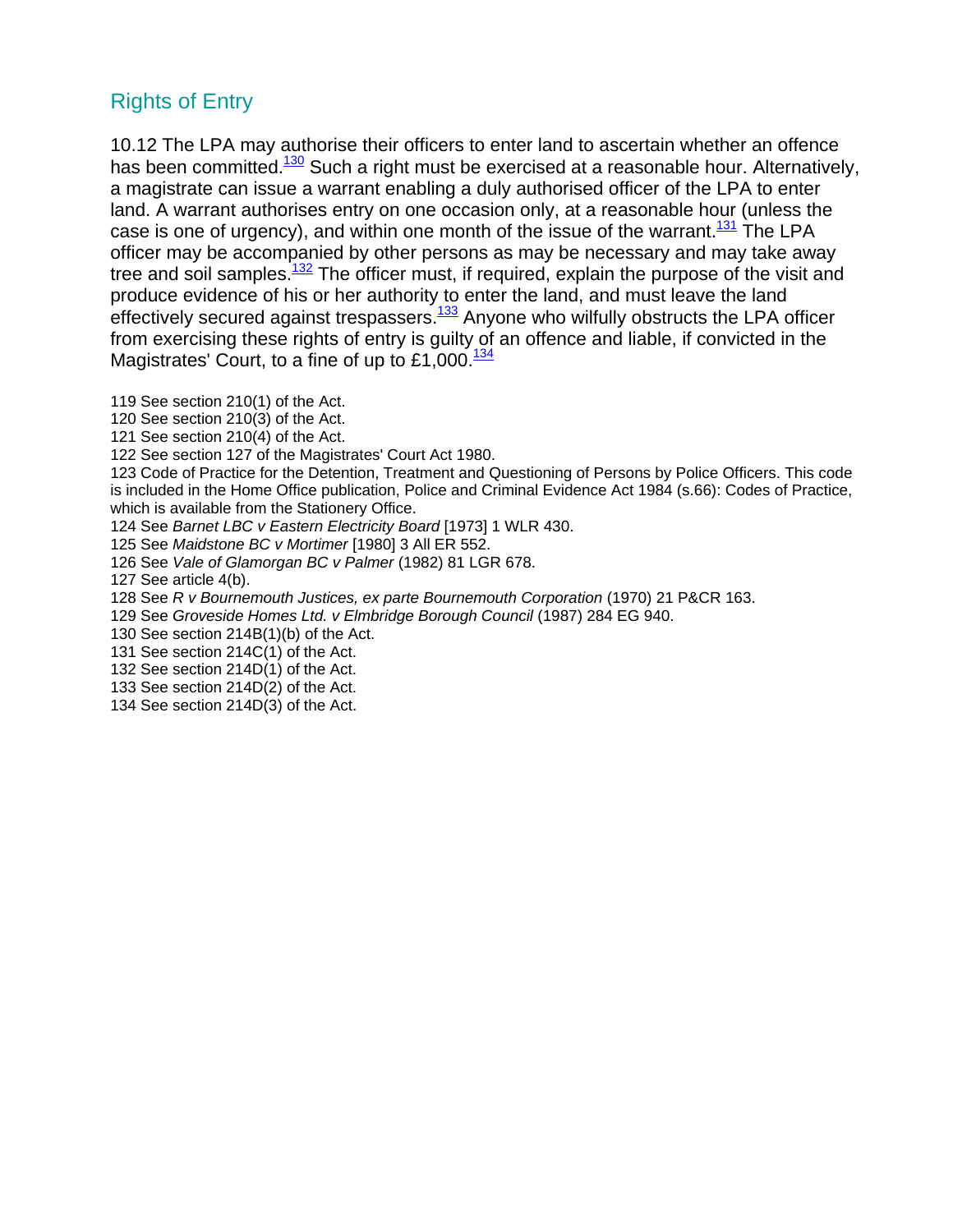# <span id="page-62-0"></span>**Chapter 11 Replacing Trees**

And when the woman saw that the tree was good for food, and that it was pleasant to the eyes, and a tree to be desired to make one wise, she took of the fruit thereof, and did eat, and gave also unto her husband with her; and he did eat.

Genesis, chapter 3, verse 6

### Replacing Protected Trees and Woodlands

11.1 In addition to the criminal penalties described in [Chapter 10](#page-59-0) of this Guide the Act places a duty on landowners, in certain circumstances, to replace trees and woodlands.

# The Duty to Replace Trees

11.2 Under section 206(1) of the Act the landowner is under a duty to replace a tree which is removed in contravention of the TPO. Outside woodlands the duty also applies if the tree is removed because it is dead, dying or has become dangerous (for more advice on the replacement of woodlands see paragraph [11.11-11.12](#page-63-0) below).

- 11.3 The duty on the landowner is:
- (1) to plant another tree,
- (2) of an appropriate size and species,
- (3) at the same place,
- (4) as soon as he or she reasonably can.

11.4 The duty transfers to the new owner if the land changes hands.<sup>135</sup> When planted, the replacement tree is automatically protected by the original  $TPO$ ,  $\frac{136}{136}$  even if it is a different species, although in these circumstances the LPA may wish to vary the TPO to bring it formally up to date (but see paragraph [11.15](#page-64-0) below about the status of a replacement tree planted in accordance with a condition of consent).

11.5 There is no duty to replace one tree with two or more trees. A landowner may well be prepared to replace a large species of tree with two smaller ones, but the LPA have powers only to enforce the duty, which is to plant one tree with one replacement.

11.6 'The same place' means the position defined in the TPO by reference to the description in the 1st Schedule and the map. $\frac{137}{131}$  $\frac{137}{131}$  $\frac{137}{131}$  It may not be necessary to insist that the replacement tree is planted in the exact position of the original tree (indeed, it may not be practicable to do so), but the place must at least correspond with the position described in the TPO as shown on the map. In the case of 'area orders' the position of each tree is not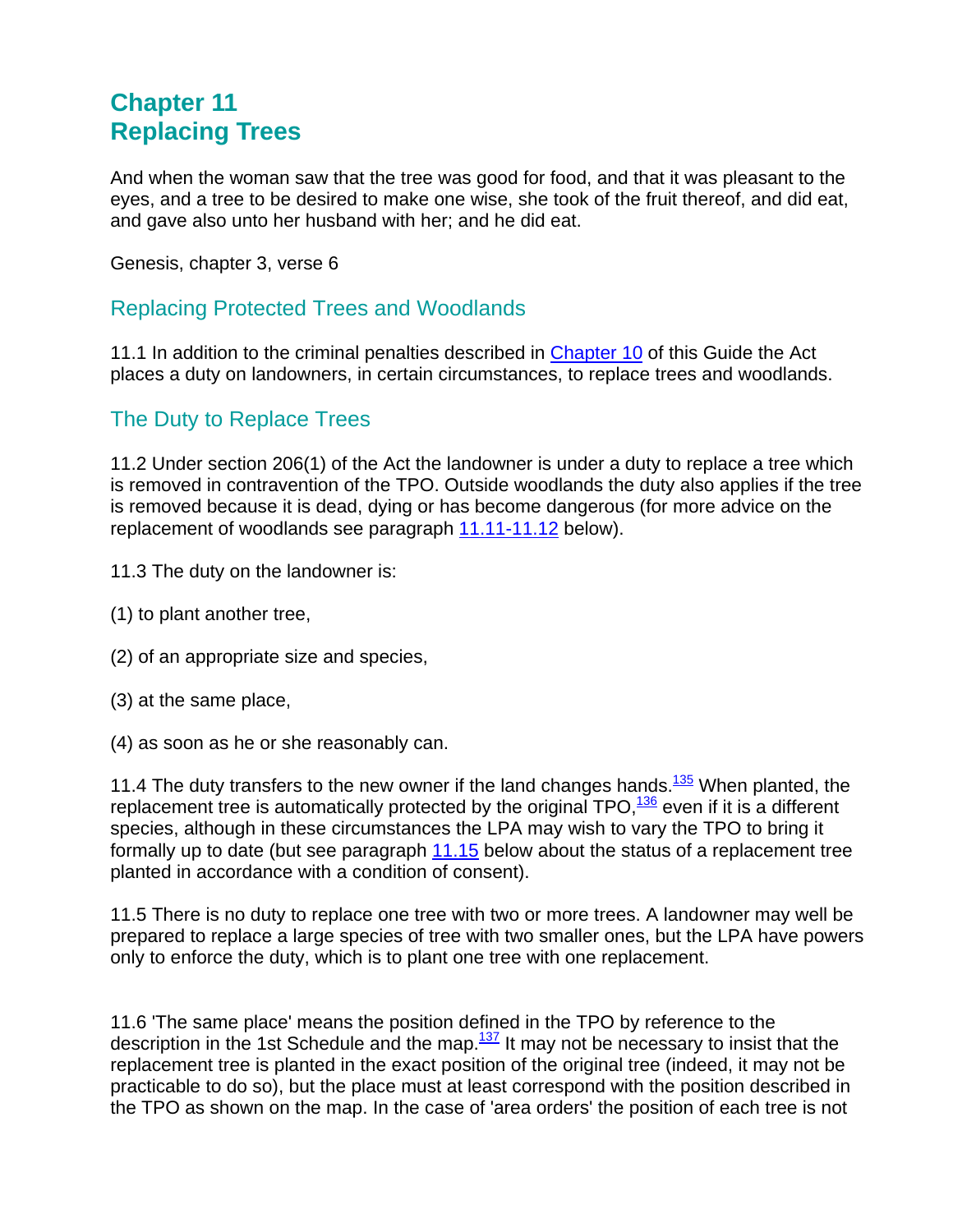<span id="page-63-0"></span>shown on the map, but in the Secretary of State's view the replacement tree should be planted as near as is reasonably practicable to the position of the original tree.

11.7 The duty on the landowner is to plant the replacement tree as soon as he or she reasonably can. In deciding what this means the LPA should carefully consider the circumstances of the case (such as the number of trees involved or the time of year). It does not necessarily mean a matter of a few weeks. It may be reasonable, for example, for the landowner to wait until the next planting season.

11.8 The Courts have not resolved whether there is a duty to replace trees uprooted or destroyed in strong winds. The Secretary of State considers that the duty does apply in such cases, although the LPA may decide not to enforce the duty depending on the circumstances of the case.

11.9 Anyone proposing to remove a tree on the grounds that it is dead, dying or has become dangerous is advised to give the LPA five days' notice before carrying out the work, except in an emergency. The LPA have powers to dispense with the duty to plant a replacement tree,  $\frac{138}{10}$  and any request for such a dispensation should be put to the LPA in writing.

11.10 Under section 213 of the Act the same duty is imposed on the landowner following the removal of trees in a conservation area (see paragraph [9.14\)](#page-58-0).

## The duty to replace woodlands

11.11 The landowner's duty to replace woodlands applies only when trees are uprooted or destroyed in contravention of the TPO.

11.12 In this case the duty on the landowner is:

- (1) to plant the same number of trees,
- (2) (i) on or near the land on which the trees stood, or
	- (ii) on such other land as may be agreed between the LPA and the landowner, and

(3) in such places as may be designated by the LPA.

With woodlands, therefore, there is a degree of flexibility when it comes to settling where the replacement trees should be planted.

## Enforcing the duty: tree replacement notices

11.13 If it appears to the LPA that a duty to replace trees or woodlands has not been complied with, they can enforce the duty by serving on the landowner a notice under section 207 of the Act (a 'tree replacement notice'). A tree replacement notice has to be served within four years from the date of the alleged failure to comply with the duty (ie four years from the landowner's failure to plant the trees as soon as he or she reasonably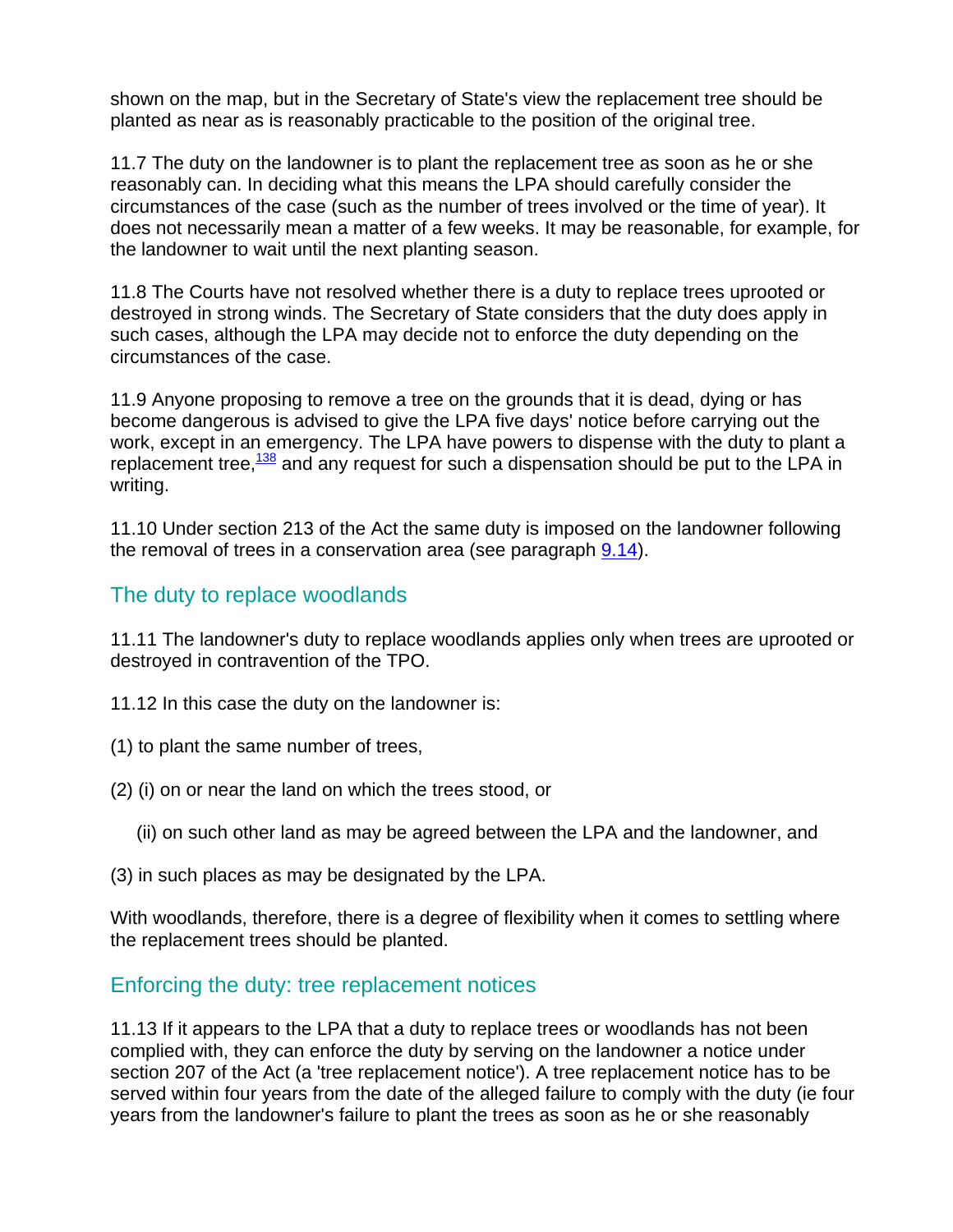<span id="page-64-0"></span>could, not four years from the date of the removal of the trees: see paragraph [11.7](#page-63-0) above). $\frac{139}{132}$  $\frac{139}{132}$  $\frac{139}{132}$ 

# Enforcing conditions of consent: tree replacement notices

11.14 The LPA may also serve a tree replacement notice to enforce any condition of consent granted under a TPO requiring the replacement of trees. Again it must appear to the LPA that the condition has not been complied with, and the notice must be served on the landowner. The notice should make clear that it relates to non-compliance with a condition rather than the duty under section 206 or 213 of the Act.

11.15 The Act does not provide that trees planted in accordance with a condition are automatically protected by the original TPO. Where the felled trees comprise all or part of a woodland and the replacements are planted within the woodland area described in the TPO, the Secretary of State considers that the replacement trees are protected by the TPO. In other cases, though, a fresh TPO may be required to secure the protection of the replacements.

### **Deciding Whether to Serve a Tree Replacement Notice**

11.16 The LPA's power to enforce the replacement of trees is discretionary. Clearly they must be satisfied that the duty exists, ie that the trees were protected by a TPO which was in force at the time they were removed. If the trees were the subject of an 'area order', for example, the LPA should satisfy themselves that the trees were present when the TPO was made, and so protected by it.

11.17 In deciding whether to take enforcement action the LPA should consider:

(1) the impact on amenity of the removal of trees, and whether it would be in the interests of amenity (and, in woodlands, in accordance with the practice of good forestry) to require their replacement;

(2) whether it would be reasonable to serve a tree replacement notice in the circumstances of the case.

If the LPA decide not to take formal enforcement action they should be prepared to explain their reasons to anyone who would rather like to see some action taken.

11.18 If the landowner applies to the LPA asking them to dispense with the duty, the LPA should give their decision in writing, setting out their reasons.

### **Advice and Discussion**

11.19 If the LPA believe, in the circumstances, that replacement trees should be planted, they should first try to persuade the landowner to comply with the duty voluntarily. The landowner may not fully appreciate that there is a statutory duty to replace the trees in question. They should discuss the issue with the landowner, who may in turn appreciate the LPA's advice on a range of matters such as choice of species, their size and location, the best time to plant and good practice generally. If persuasion, discussion and advice fail, the LPA should then consider taking formal enforcement action.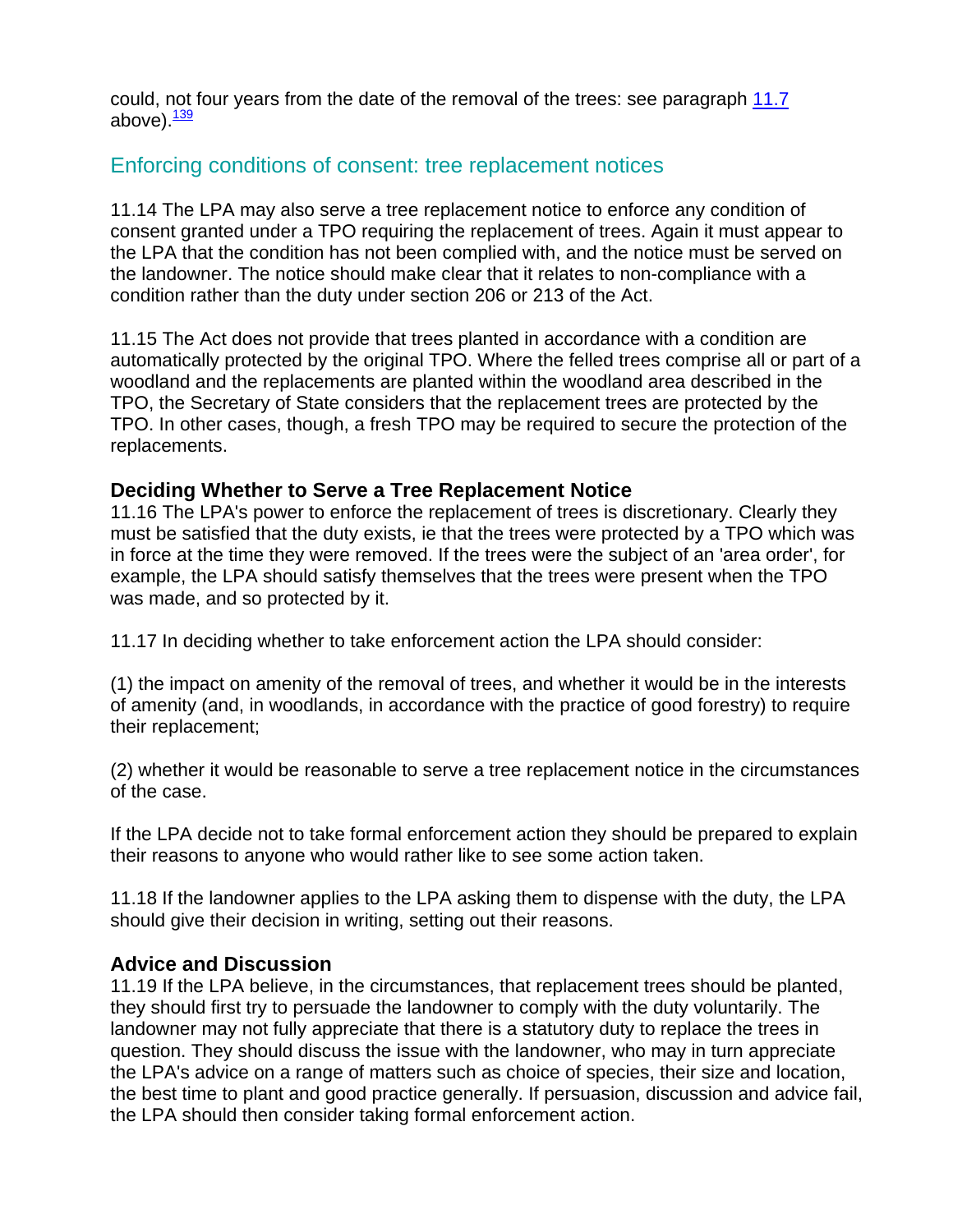## **What Must be in the Notice**

11.20 In general terms a tree replacement notice should tell the landowner what the LPA believe has given rise to the duty and what must be done to comply with it. In particular the notice should:

(1) specify the number, size and species of the replacement trees,

(2) specify where the trees are to be planted,

(3) specify by when the trees are to be planted. Use as a starting point the date on which the notice is due to take effect, and consider when it would be reasonable to expect the planting to be completed (bearing in mind, for example, the number of trees involved, the location, the time of year etc). Note that the landowner will be able to appeal against the notice on the grounds that the period given to carry out the planting is unreasonable,

(4) specify a date on which the notice is to take effect. *At least 28 days must be given from the date the notice is served*. This gives the landowner an opportunity to appeal against the notice under section 208 of the Act.

11.21 The notice should state what has given rise to the duty and whether the notice relates to (i) the replacement of a tree protected by a TPO, (ii) the replacement of a tree in a conservation area, or (iii) the planting of a tree in compliance with a condition of consent.

11.22 The LPA are also advised to include in the notice:

- (1) a reference to the relevant TPO or conservation area,
- (2) an explanation of the landowner's right of appeal against the notice,
- (3) an explanation of what will happen if the landowner fails to comply with the notice,
- (4) a contact point in the LPA who can deal with any queries.

A model tree replacement notice is at [Annex 11](#page-92-0).

### **Failure to Comply**

11.23 Failure to comply with a tree replacement notice is not at present an offence. If a tree is not planted within the period specified in the notice $\frac{140}{140}$  $\frac{140}{140}$  $\frac{140}{140}$  the LPA may go on to the land (there is no requirement to give prior notice to the owner or occupier), plant the trees and recover from the landowner any reasonable expenses incurred.<sup> $141$ </sup> The LPA should remind the landowner before the specified period runs out and make clear that they will use their powers if the notice is not complied with. Anyone who wilfully obstructs someone from using these powers is guilty of an offence and liable, if convicted in the Magistrates' Court, to a fine of up to £1000. $\frac{142}{1}$  $\frac{142}{1}$  $\frac{142}{1}$ 

11.24 The Act includes a provision enabling the landowner to recover from any other person responsible for the removal of the original trees: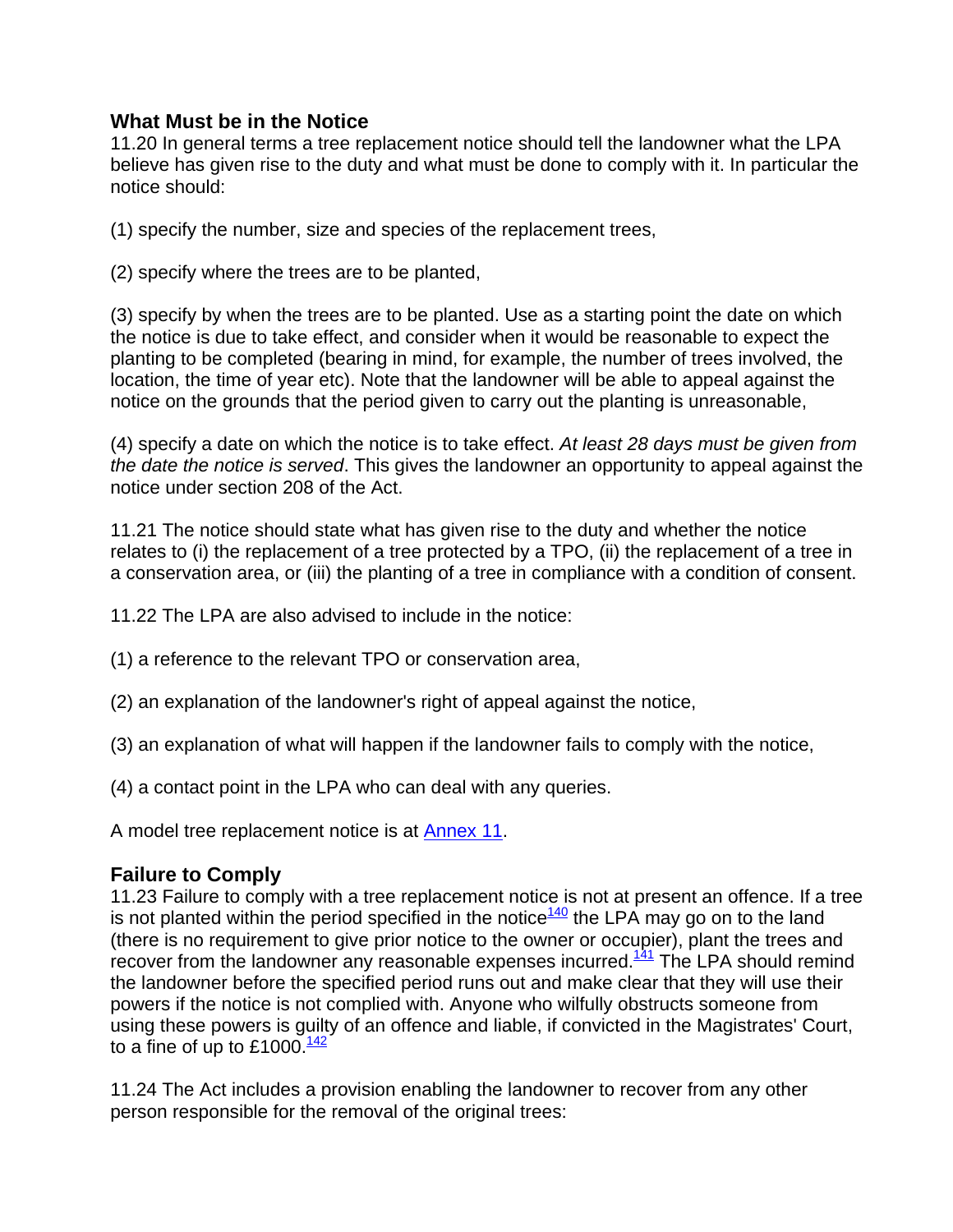<span id="page-66-0"></span>(1) any expenses incurred while complying with a tree replacement notice, or

(2) any expenses paid to the LPA for planting replacement trees themselves. $143$ 

11.25 Under the Town and Country Planning General Regulations 1992, <sup>144</sup> sections 276 (power to sell materials removed during work), 289 (power to require occupiers to allow work to be carried out by the owner) and 294 (limit on liability of agents or trustees) of the Public Health Act 1936 are applied to tree replacement notices.

135 See section 206(5) of the Act.

136 See section 206(4) of the Act.

137 See *Bush v Secretary of State for the Environment* [1988] JPL 108.

138 See section 206(2) of the Act.

139 See section 207(2) of the Act.

140 This period may be extended by the LPA.

141 See section 209(1) of the Act.

- 142 See section 209(6) of the Act, as substituted by the Planning and Compensation Act 1991.
- 143 See section 209(2).

144 See regulation 14 (SI 1992, No 1492).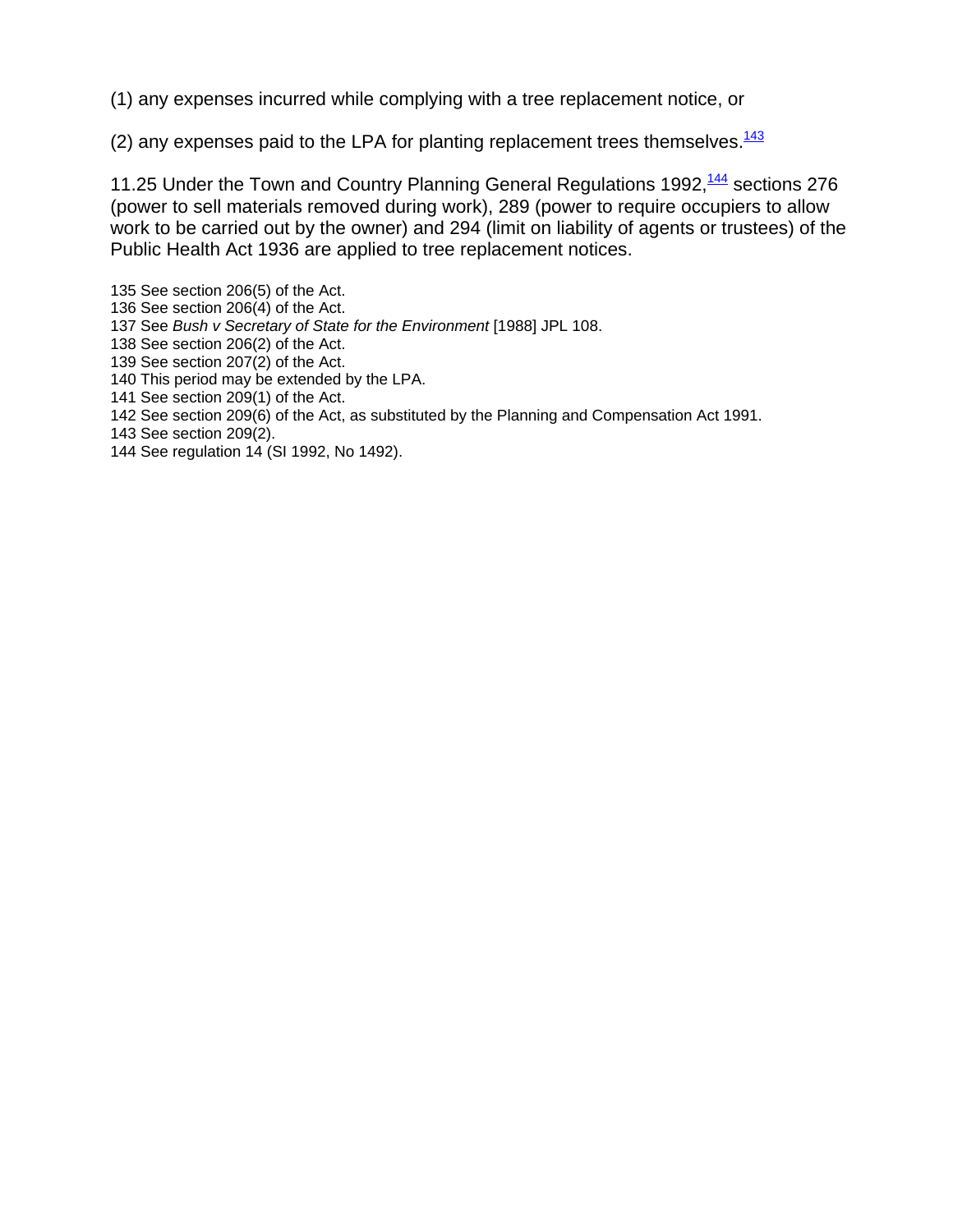# <span id="page-67-0"></span>**Chapter 12 Appeals against Tree Replacement Notices**

'The trees! The trees!'

This shout from the leading carriage eddied back along the following four; and at every window perspiring faces expressed tired gratification.

The trees were only three, and eucalyptus at that. But they were also the first seen by the Salina family since leaving Bisacquino at six that morning. It was now eleven, and for the last five hours all they had set eyes on were bare hillsides flaming yellow under the sun. Never a tree, never a drop of water; just sun and dust. Those desiccated trees yearning away under bleached sky bore many a message.

Guiseppe di Lampedusa, *The Leopard*

# The Right of Appeal

12.1 A person served with a tree replacement notice may appeal to the Secretary of State against it on any of the following grounds: $\frac{145}{145}$  $\frac{145}{145}$  $\frac{145}{145}$ 

(1) that the duty to replace trees or, as the case may be, the condition of consent requiring the replacement of trees, does not apply or has been complied with;

(2) that in all the circumstances of the case the duty to replace trees should be dispensed with:  $\frac{146}{1}$  $\frac{146}{1}$  $\frac{146}{1}$ 

(3) that the requirements of the notice (in relation to the size of the trees or their species, or the period given to comply with the notice) are unreasonable;

(4) that the planting of trees in accordance with the notice is not required in the interests of amenity or would be contrary to good forestry practice;

(5) that the place on which the trees are required to be planted is unsuitable for that purpose.

12.2 Where an appeal to the Secretary of State is made, the tree replacement notice is of no effect pending the final determination or withdrawal of the appeal. $\frac{147}{147}$  $\frac{147}{147}$  $\frac{147}{147}$ 

## How to Appeal

12.3 An appeal must:

(1) be made before the tree replacement notice takes effect (this should be specified in the notice),

(2) be made in writing to the appropriate Government Office for the Region (see [Annex 1](#page-75-0)), and

(3) indicate the grounds of appeal and state the facts on which it is based.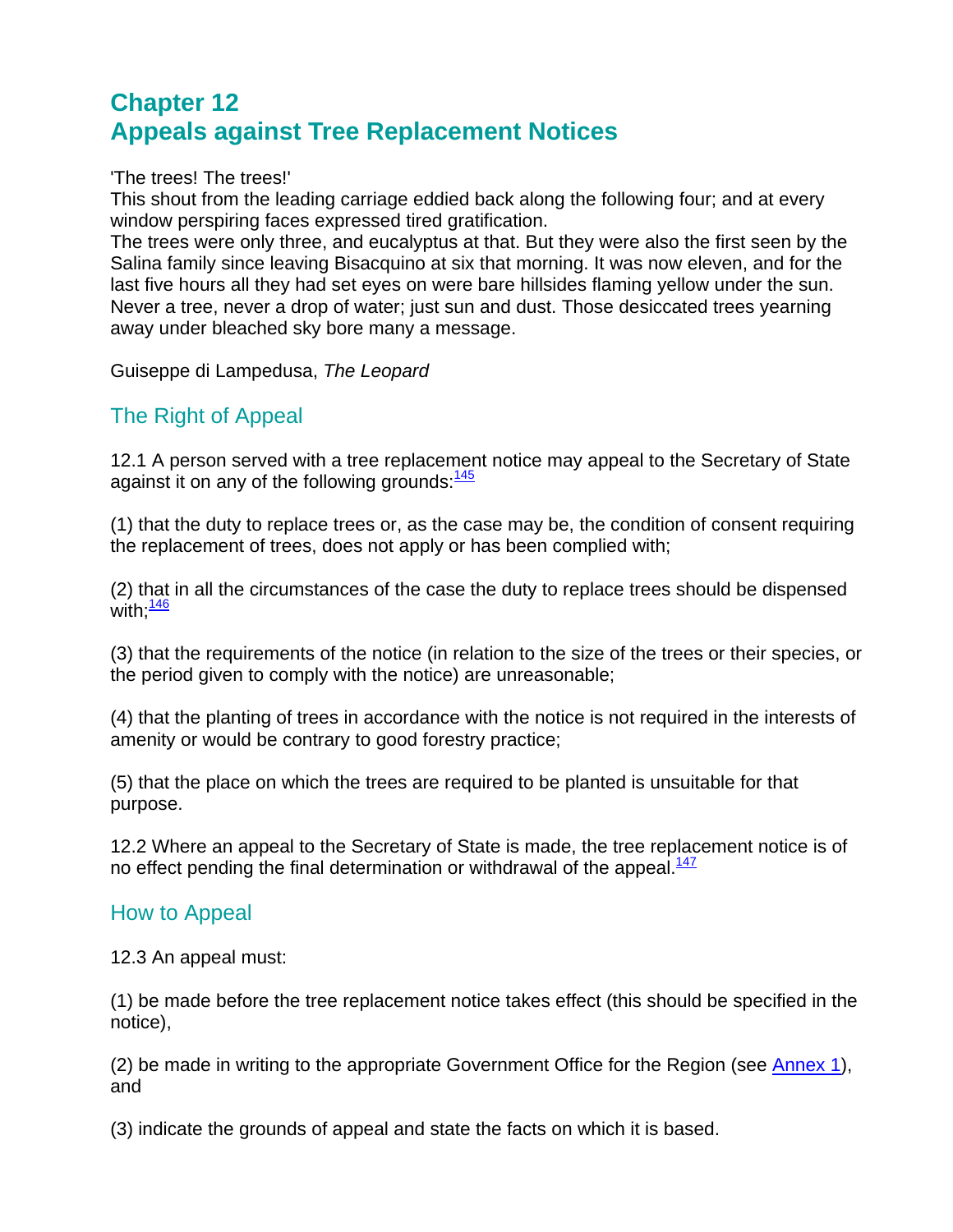There is no fee.

12.4 The Secretary of State cannot extend the period for making an appeal, and so has no jurisdiction to determine late appeals. The appeal must be received, or posted so that, in the ordinary course of post, it would be received *before the date on which the notice is stated to take effect.*

# Procedure

12.5 Enforcement appeals are handled in a similar way to those against LPA decisions on applications for consent. They are administered by the appropriate Government Office for the Region (see [Annex 1](#page-75-0)). Both parties have the right to a hearing or local inquiry, but are usually content to have the appeal dealt with under the written representations procedure.

12.6 The time limits for submitting representations, which were introduced by the 1999 Regulations, do not apply to appeals against tree replacement notices. The LPA provide a statement in response to the appeal, which should respond to each of the appellant's grounds of appeal. When all the written representations have been made, a site visit is arranged. The Government Office issue the decision on the Secretary of State's behalf. If the appeal is allowed, the notice may be quashed.

12.7 In dealing with an enforcement appeal, the Secretary of State may correct any defect, error or misdescription in the tree replacement notice. He may vary any of its requirements. He must be satisfied, though, that the correction or variation would not cause injustice to the appellant or the LPA. The Secretary of State may decide a notice is so fundamentally defective that it must be quashed.

# **Costs**

12.8 Unlike the TPO appeals described in [Chapter 7](#page-49-0) of this Guide (see paragraph [7.17\)](#page-52-0) costs may be awarded in tree replacement notice cases which are dealt with under the written representations procedure. One party may apply for costs on the grounds of the other party's 'unreasonable behaviour' which causes unnecessary expense. In written representations cases, the application for costs should be made to the appropriate Government Office for the Region. In the case of a hearing or inquiry, the application should be made to the inspector appointed to deal with the appeal. If a hearing or inquiry is cancelled as a result of one of the party's withdrawal, an application should be submitted to the Government Office.

# High Court Appeal

12.9 The appellant or the LPA may appeal to the High Court against the Secretary of State's decision on the appeal against the tree replacement notice.<sup>[148](#page-69-0)</sup> This further appeal can only proceed with the Court's permission and can only be made on a 'point of law' arising from the decision. Disputes about the Department's inspector's findings of fact may not amount to valid grounds of appeal; nor is the Court likely to consider any new findings of fact.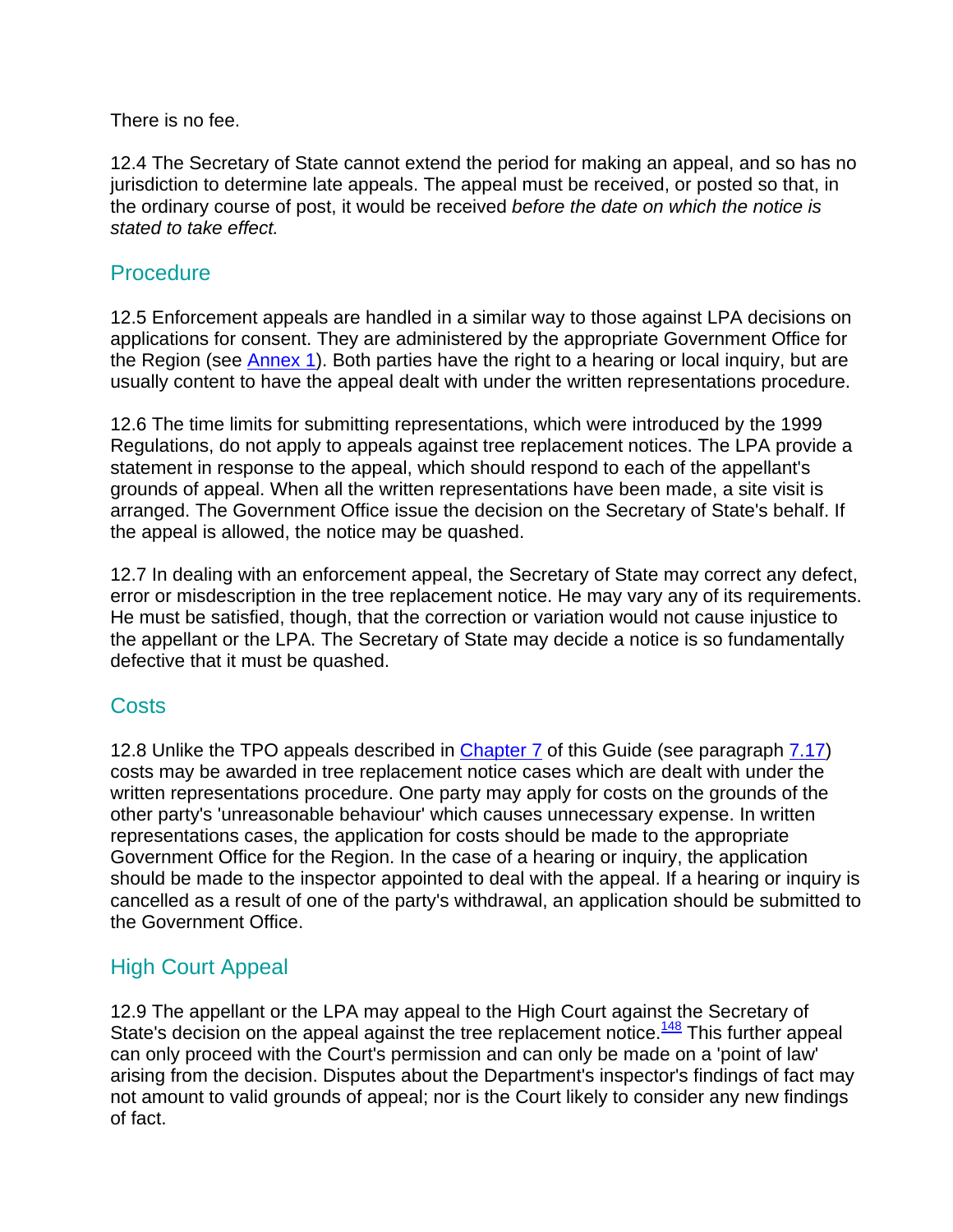<span id="page-69-0"></span>12.10 Rules of Court provide that the appeal must be made within 28 days from the date of the decision, although the Court has discretion to extend the time limit in exceptional circumstances.<sup>[149](#page-69-0)</sup>

12.11 If an appeal to the High Court is made the effect of the tree replacement notice is suspended until:

(1) the final determination of the proceedings, and

(2) any re-hearing and determination by the Secretary of State. $\frac{150}{150}$ 

12.12 The Court may refer the case back to the Secretary of State who, in the light of the Court's opinion, will reconsider the case. The Court will not quash the appeal decision or set aside the tree replacement notice; the intention is that the Secretary of State should be able to correct any error, and in doing so he can reconsider the case afresh.

12.13 Anyone thinking about making an appeal to the High Court is advised to take legal advice about the procedures involved and the likely costs that would be incurred if the appeal failed.

145 See section 208(1) of the Act.

146 This ground was inserted by section 23 of the Planning and Compensation Act 1991, and does not apply to conditions of consent.

147 See section 208(6) of the Act

148 See section 289(2) of the Act.

149 See the Rules of the Supreme Court (Amendment) 1992 (SI 1992, No 638).

150 See section 289(4B) of the Act, as inserted by section 6 of the Planning and Compensation Act 1991.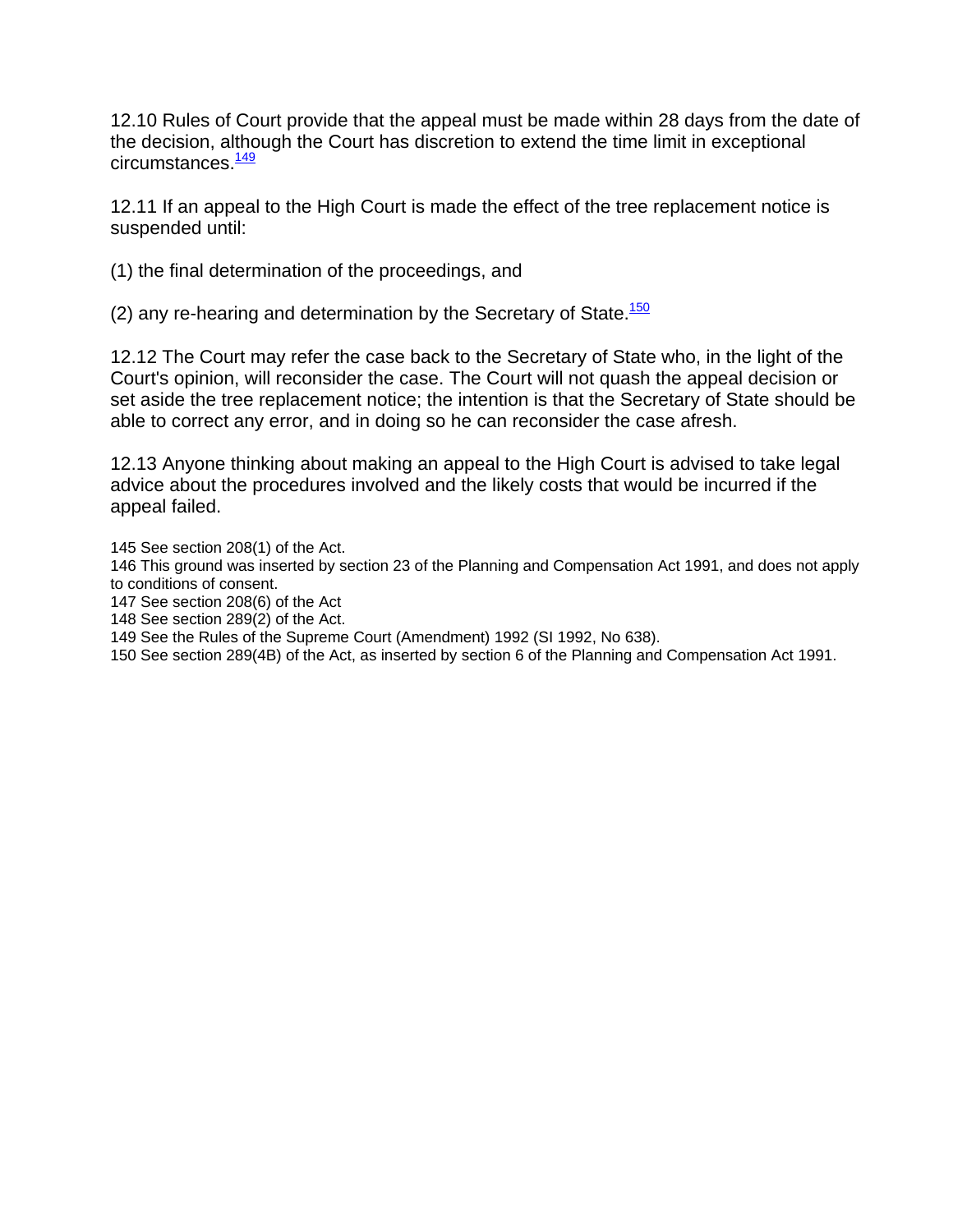# **Chapter 13 Injunctions**

He set his sword point to his chest And ran at the tree, burying the blade to the hilt, Then with his last effort pulled it from the wound.

When a lead conduit splits, the compressed water Jets like a fountain. His blood shot out in bursts, each burst a heartbeat,

Showering the fruit of the tree Till the white fruits, now dyed hectic purple, Dripped his own blood back onto his body

That spilled the rest of its life, in heavy brimmings, To the tree roots that drank it And took it up to the fruits, that fattened darker.

Ovid, *Pyramus and Thisbe*  (from the *Metamorphoses*, translated by Ted Hughes)

# The Power to Apply for an Injunction

13.1 Under section 214A of the Act, $\frac{151}{2}$  the LPA may apply to the High Court or County Court for an injunction to restrain an actual or apprehended (ie likely) offence under section 210 (contravention of a TPO) or section 211 (prohibited work on trees in a conservation area).

# Deciding Whether to Apply

13.2 The LPA can apply for an injunction whether or not they have used, or propose to use, their other enforcement powers in the Act. But they must be satisfied it is 'necessary or expedient' to apply, so the LPA should consider whether or not other remedies offer an adequate solution to the difficulties they face. Ultimately, it is for the LPA to decide whether to apply for an injunction in the light of their assessment of the seriousness of the offence (whether actual or apprehended).

13.3 The LPA should bear in mind that, if an interim injunction is granted, the Court may require them to give an undertaking in damages to the person named in the Court's order, which means that the LPA may have to pay damages if unsuccessful at the trial when seeking a permanent injunction. But it is not a foregone conclusion that the LPA will be required to give an undertaking in damages; the House of Lords have held that the Court have a discretion not to require an undertaking from a public authority properly exercising their law enforcement functions. $\frac{152}{152}$  $\frac{152}{152}$  $\frac{152}{152}$ 

13.4 The LPA may apply for an injunction against a person whose identity is not known. The LPA will have to provide the Court with affidavit evidence of their inability to identify the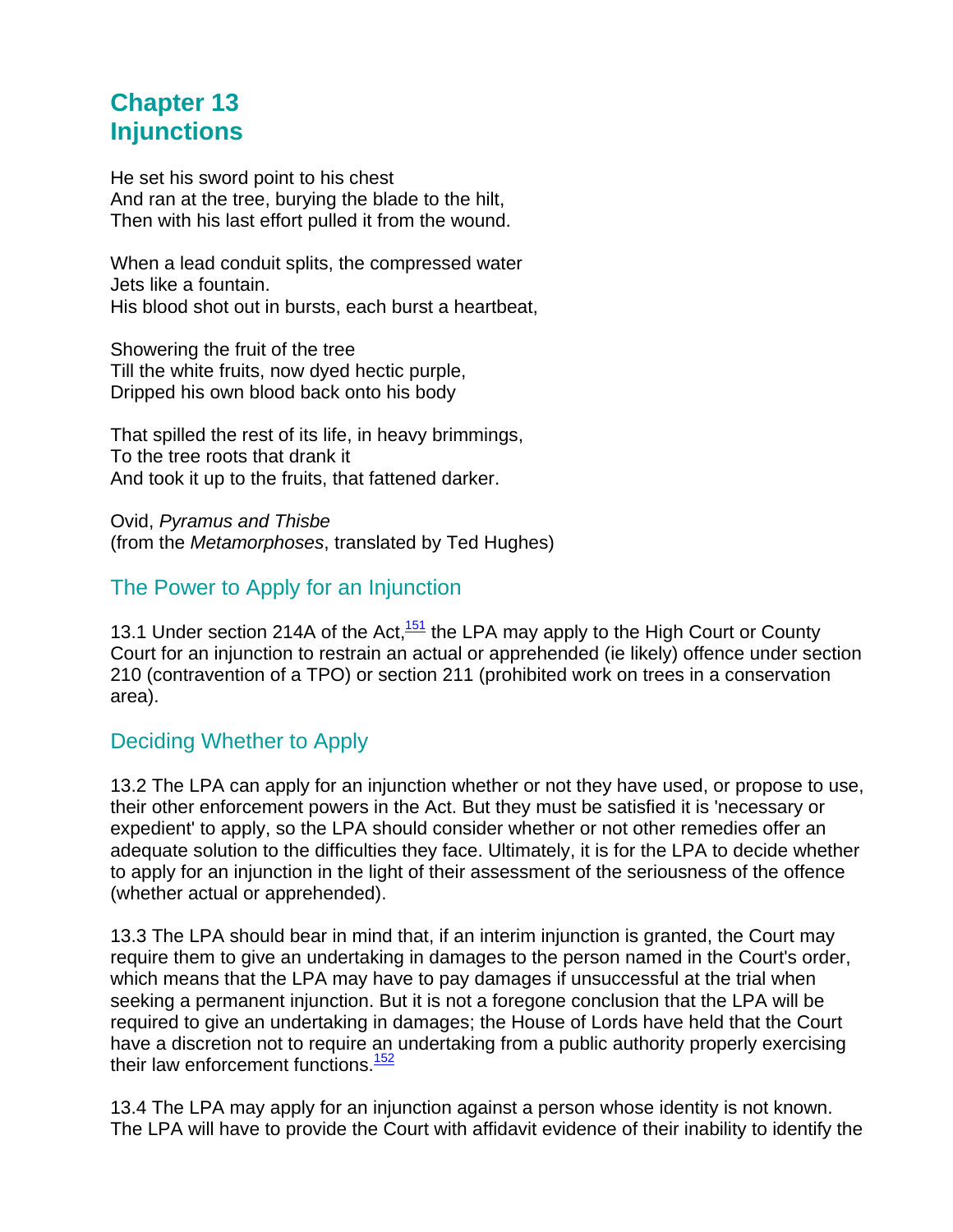<span id="page-71-0"></span>person within the time reasonably available, and the steps they have taken in attempting to do so. They will also have to describe the defendant to the best of their ability to enable effective service of the injunction (for example by reference to a photograph of the defendant or a name by which the defendant is commonly known, even though it might be an alias).

# Will the Court Grant an Injunction?

13.5 The decision whether to grant an injunction falls entirely within the Court's discretion. Where an injunction is sought to support the criminal law the Court will exercise caution, and in particular will consider whether or not a defence to the charge exists, before granting an injunction. DOE [Circular 10/97](http://www.communities.gov.uk/index.asp?id=1144429) suggests the Court is likely to grant an injunction against a named person if:

(1) the LPA appear to have taken into account what appear to be the relevant considerations (including the personal circumstances of those concerned) in deciding it is necessary or expedient to apply for an injunction,

(2) there is clear evidence that an offence under section 210 or 211 has occurred, or is likely to occur,

(3) injunctive relief is a proportionate remedy in the circumstances.

13.6 A great deal depends, therefore, on the general principles applied by the Court. In *City of London Corporation v Bovis*, [153](#page-71-0) a case brought under section 222 of the Local Government Act 1972, the Court said the essential foundation was whether it could be inferred that the unlawful operations would continue unless and until effectively restrained by the law; and that nothing short of an injunction would be effective in doing so. But the Bovis case was decided before the new powers to apply for an injunction were brought into effect by the Planning and Compensation Act 1991, and so the Court might not regard themselves as limited by the previous restrictions. $\frac{154}{154}$ 

## Failure to comply with an Injunction

13.7 Failure to comply with an injunction can have grave consequences. The Court may, at their discretion, commit the person responsible to a term of imprisonment.

151 Inserted by section 23 of the Planning and Compensation Act 1991.

152 See *Kirklees MBC v Wickes Building Supplies* [1992] 3 WLR 170; [1993] AC 227.

- 153 [1992] 3 All ER 697.
- 154 See *Harwood v Runnymede Borough Council* (1994) 68 P&CR 300.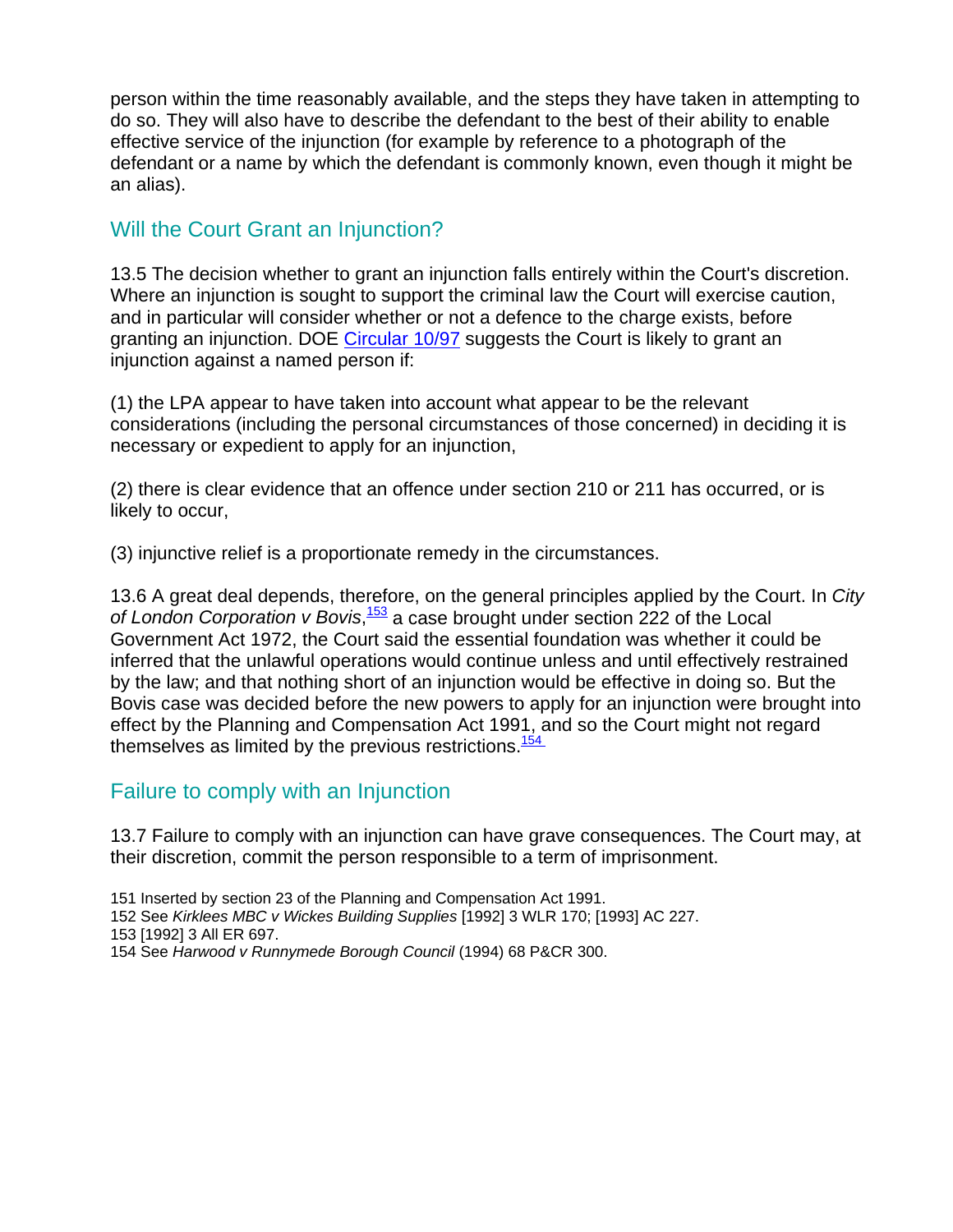# **Chapter 14 Compensation**

The trees are coming into leaf Like something almost being said; The recent buds relax and spread, Their greenness is a kind of grief.

Is it that they are born again And we grow old? No, they die too. Their yearly trick of looking new Is written down in rings of grain.

Yet still the unresting castles thresh In fullgrown thickness every May. Last year is dead, they seem to say, Begin afresh, afresh, afresh.

Philip Larkin, *The Trees*

# Compensation in respect of the LPA's decision

14.1 TPOs make provision for the payment by the LPA of compensation for loss or damage caused or incurred as a result of:

(1) their refusal of any consent under the TPO, or

(2) their grant of a consent subject to conditions.  $155$ 

14.2 To ascertain whether someone is entitled to compensation in any particular case it is necessary to refer to the TPO in question. It is especially important to note that the compensation provisions of TPOs made on or after 2 August 1999 differ substantially from the compensation provisions of TPOs made before that date.

14.3 No rights to compensation arise for any loss or damage caused or incurred after giving the LPA six weeks' notice of a proposal to remove trees in a conservation area (see [Chapter 9](#page-55-0) of this Guide). But compensation rights could arise later if, in response to the notice, the LPA make a TPO and subsequently refuse an application for consent (or grant it subject to conditions).

## TPOs made before 2 August 1999

14.4 Under the terms of a TPO made before 2 August 1999 anyone who suffers loss or damage is entitled to claim compensation unless an article 5 certificate has been issued by the LPA (for more guidance on article 5 certificates see paragraphs  $6.64-6.71$ ). An appeal to the Secretary of State may be made against an article 5 certificate, and in dealing with such an appeal the Secretary of State may cancel the certificate. All claims for compensation under these TPOs should be made in the manner set out in the TPO (for further guidance see paragraph [14.6](#page-73-0) below).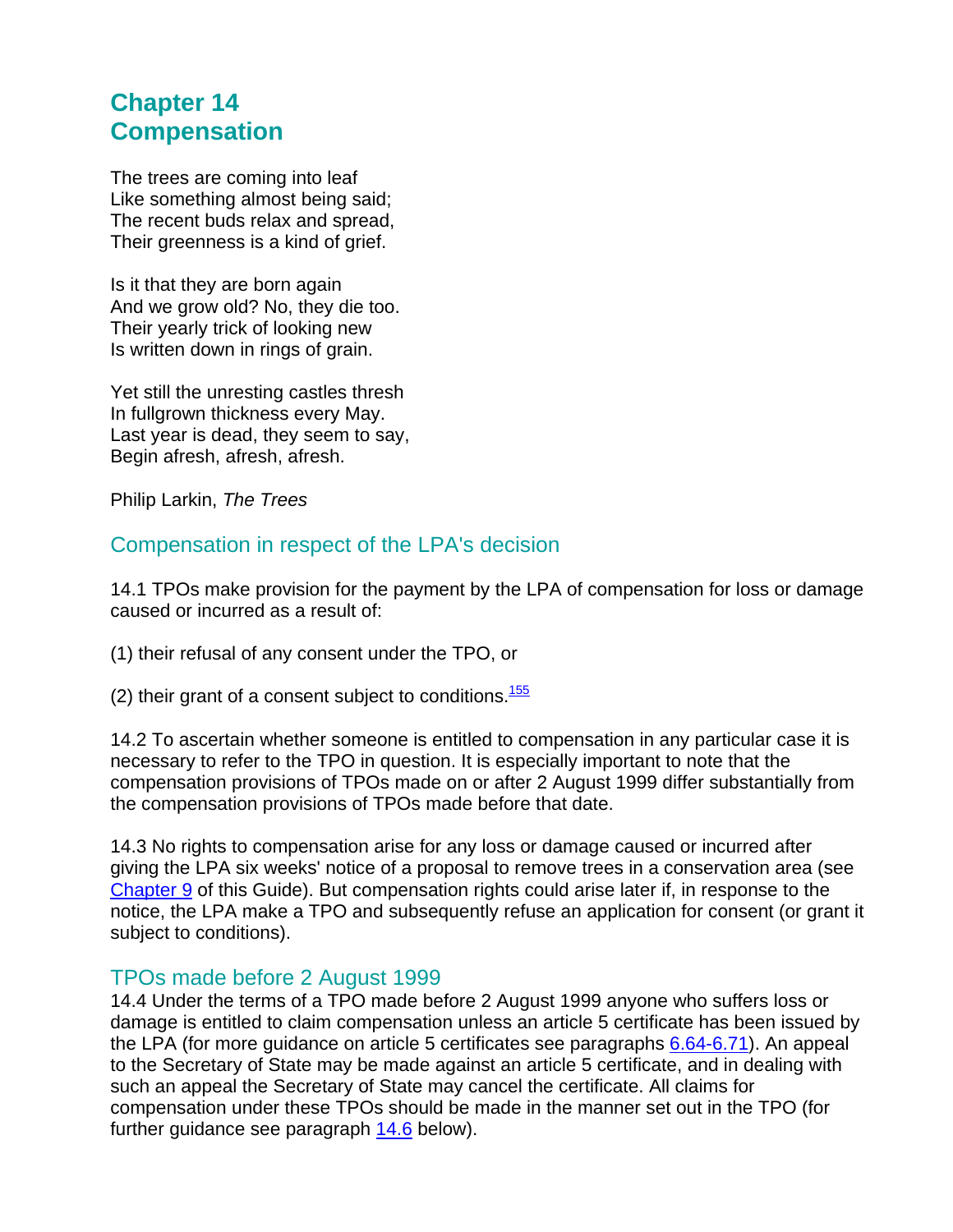# <span id="page-73-0"></span>TPOs made on or after 2 August 1999

### **Non-Forestry Operations**

14.5 In deciding an application for consent under a TPO made on or after 2 August 1999 the LPA cannot issue an article 5 certificate. There is a general right to compensation. However, the TPO includes provisions which are intended to limit the LPA's liability to a fair and reasonable extent, and so the general right to compensation is subject to the following exceptions:  $\frac{156}{156}$  $\frac{156}{156}$  $\frac{156}{156}$ 

(1) no claim for compensation can be made if the loss or damage incurred amounts to less than £500;

(2) no compensation is payable for loss of development value or other diminution in the value of land. 'Development value' means an increase in value attributed to the prospect of developing the land, including clearing it;

(3) no compensation is payable for loss or damage which, bearing in mind the reasons given for the application for consent (and any documents submitted in support of those reasons), was not reasonably foreseeable when the application was decided;

(4) no compensation is payable to a person for loss or damage which was (i) reasonably foreseeable by that person, and (ii) attributable to that person's failure to take reasonable steps to avert the loss or damage or mitigate its extent;

(5) no compensation is payable for the costs incurred in bringing an appeal to the Secretary of State against the LPA's decision to refuse consent or grant it subject to conditions.

14.6 A claim for compensation must be made to the LPA within 12 months from the date of the LPA's decision or, if an appeal is made, within 12 months from the date of the Secretary of State's decision.<sup>[157](#page-74-0)</sup> The LPA should treat each claim for compensation on its merits and may wish to arrange a site visit by an appropriately qualified officer to assess the claim. Any question of disputed compensation is referred to, and determined by, the Lands Tribunal (see [Annex 1](#page-75-0))  $\frac{158}{158}$  $\frac{158}{158}$  $\frac{158}{158}$  Reference to the Lands Tribunal attracts a fee of £50. $\frac{159}{159}$ 

14.7 In dealing with an application for consent under a TPO the LPA are advised to consider whether any loss or damage is likely to arise in consequence of their decision during the following 12 months, having regard to the reasons given for the application and any reports or other documents submitted by the applicant in support of those reasons. They are advised to bear in mind the limitations to their liability to pay compensation (described in paragraph [14.5](#page-73-0) above) and that they are not liable to pay compensation for loss or damage incurred before the application for consent was made. If the LPA believe that some loss or damage is likely it does not necessarily follow that they should grant consent; they should merely take this factor into account alongside other key considerations, such as the amenity value of the tree, before reaching their final decision.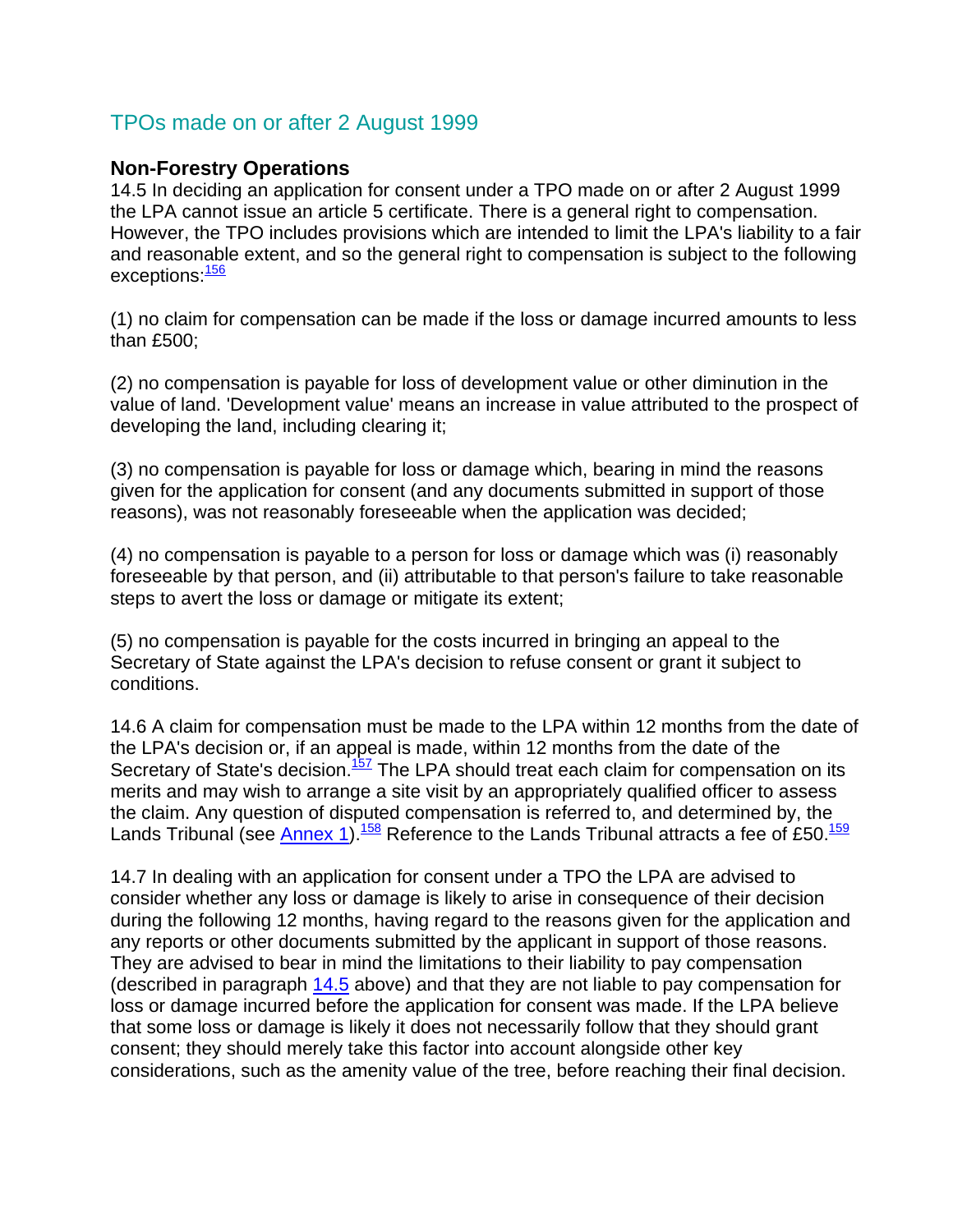### <span id="page-74-0"></span>**Forestry Operations**

14.8 Where the LPA refuse consent under a TPO made on or after 2 August 1999 for the felling of woodland in the course of forestry operations, compensation is available only to the owner of the land, as defined in section 34 of the Forestry Act 1967. The amount of compensation payable is limited to any depreciation in the value of the trees which is attributable to deterioration in the quality of the timber in consequence of the LPA's refusal of consent. Claims for compensation in these circumstances are regulated by section 11(3) to 11(5) of the Forestry Act 1967. $\frac{160}{160}$ 

## Compensation in respect of a replanting direction

14.9 Where:

(1) the LPA give a replanting direction (for more guidance on replanting directions see paragraph 6.72-6.75) to secure the replanting of woodland which is felled in the course of forestry operations, and

(2) the Forestry Commission decide not to make any grant or loan in respect of the replanting

the LPA are liable to pay compensation for any loss or damage caused or incurred as a result of complying with the direction. $\frac{161}{161}$  $\frac{161}{161}$  $\frac{161}{161}$ 

14.10 In deciding not to make any grant or loan the Forestry Commission must be satisfied that the replanting direction frustrates the use of the woodland for the growing of timber (or other forest products for commercial purposes) and in accordance with the rules or practice of good forestry.<sup>162</sup> The Forestry Commission must, at the request of the person under a duty to comply with the direction, give a certificate stating the grounds for their decision.<sup>163</sup>

14.11 A claim for compensation must be made within 12 months from the date on which the direction was given or, if an appeal is made, within 12 months from the date of the Secretary of State's decision. $\frac{164}{104}$  $\frac{164}{104}$  $\frac{164}{104}$  The period for making a claim may be extended at the discretion of the LPA. Again any question of disputed compensation is referred to, and determined by, the Lands Tribunal.

- 156 See articles 9(2), 9(4) and 9(6) of the Model Order in the 1999 Regulations.
- 157 See article 9(2)(a) of the Model Order in the 1999 Regulations.
- 158 See section 205(1) of the Act.
- 159 Under the Lands Tribunal (Fees) Rules 1996 (SI 1996, No 1021).
- 160 See articles 9(3), 9(5) and 9(6) of the Model Order in the 1999 Regulations.
- 161 See section 204(2) of the Act.
- 162 See section 204(1)(b) of the Act.
- 163 See section 204(3) of the Act.
- 164 See section 204(4) of the Act.

<sup>155</sup> See section 203 of the Act.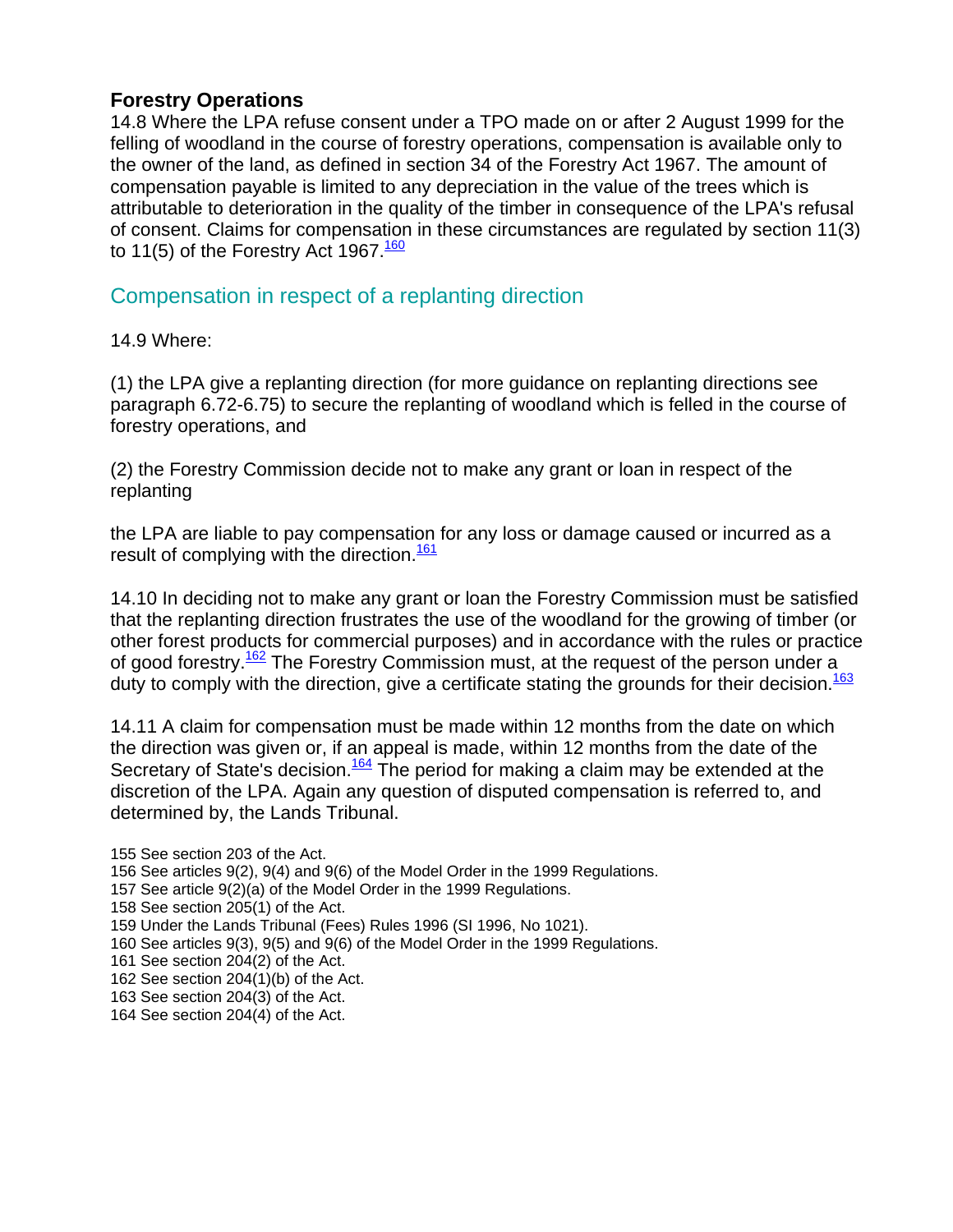# <span id="page-75-0"></span>**Annex 1 Contacts**

1. Department of the Environment, Transport and the Regions [Now Communities and Local Government]

### Trees and Hedges Team

Zone 3/E1 Eland House Bressenden Place London SW1E 5DU Tel: 020 7944 5623 Fax: 020 7944 5589 e-mail: [tpo@communities.gsi.gov.uk](mailto:tpo@communities.gsi.gov.uk) 

## Government Offices for the Regions

### **Government Office Eastern Region**

Room 137 Heron House 49-53 Goldington Road Bedford MK40 3LL Tel: 01234 796 251 Fax: 01234 796 341 e-mail: [lcaudrey.goe@go-regions.gov.uk](mailto:lcaudrey.goe@go-regions.gov.uk) 

### **Government Office East Midlands**

Floor D The Belgrave Centre Stanley Place Talbot Street Nottingham NG1 5GG Tel: 0115 971 2485 Fax: 0115 971 2556 e-mail: [dbarnett.goem@go-regions.gov.uk](mailto:dbarnett.goem@go-regions.gov.uk)

### **Government Office London**

9th Floor Riverwalk House 157-161 Millbank London SW1P 4RR Tel: 020 7217 3398 Fax: 020 7217 3471 e-mail: [sporter.gol@go-regions.gov.uk](mailto:sporter.gol@go-regions.gov.uk)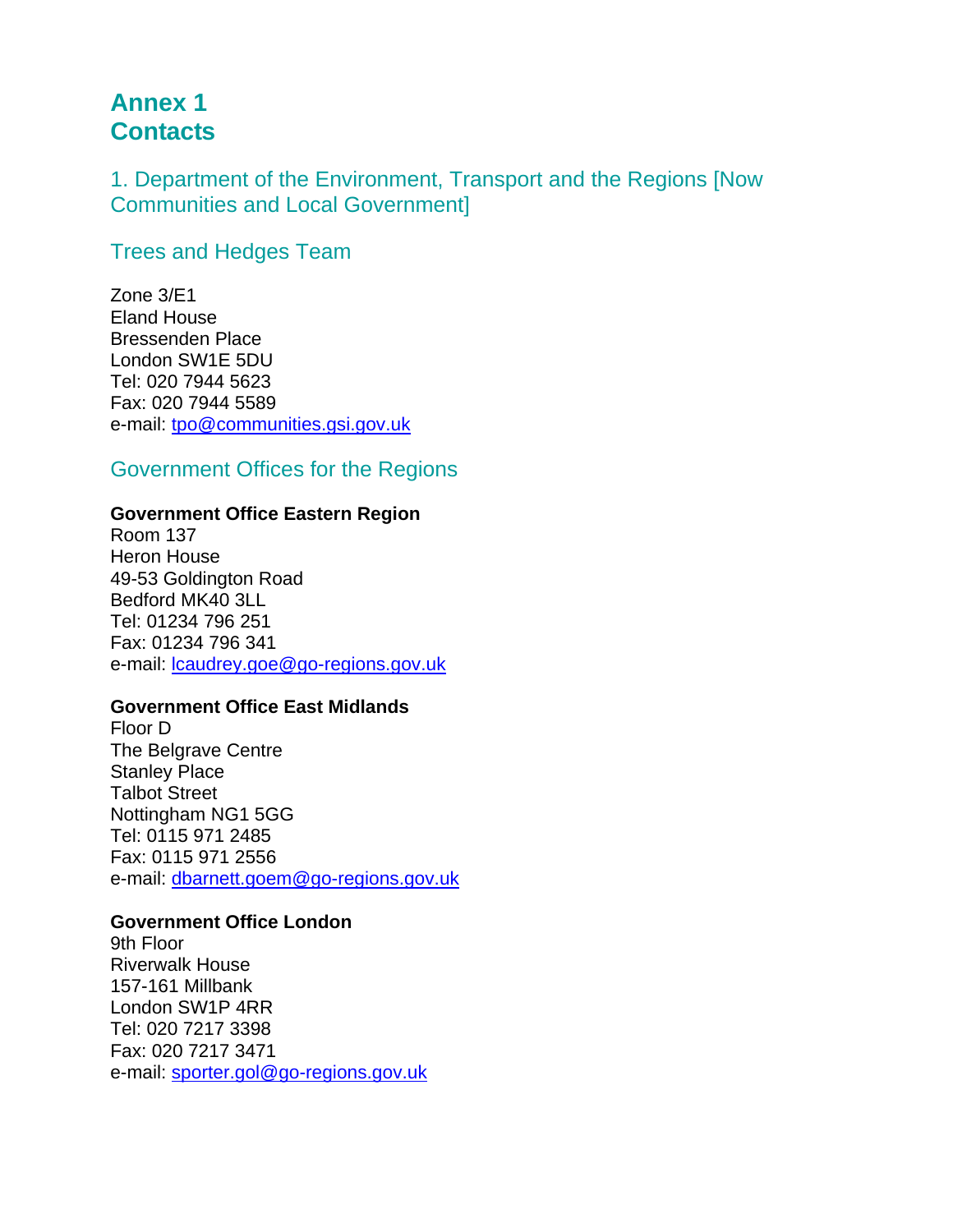### **Government Office North East**

Room 906 Wellbar House **Gallowgate** Newcastle upon Tyne NE1 4TD Tel: 0191 202 3647 Fax: 0191 202 3710 e-mail: [gpatrick.gone@go-regions.gov.uk](mailto:gpatrick.gone@go-regions.gov.uk) 

#### **Government Office North West**

Room 1117 Sunley Tower Piccadilly Plaza Manchester M1 4BE Tel: 0161 952 4231 Fax: 0161 952 4255 e-mail: [mfarquhar.gonw@go-regions.gov.uk](mailto:mfarquhar.gonw@go-regions.gov.uk)

#### **Government Office South East**

1st Floor Bridge House Walnut Tree Close **Guildford** Surrey GU1 4GA Tel: 01483 882508 Fax: 01483 882499 e-mail: [madlam.gose@go-regions.gov.uk](mailto:madlam.gose@go-regions.gov.uk) 

#### **Government Office South West**

4th Floor The Pithay Bristol BS1 2PB Tel: 0117 900 1882 Fax: 0117 900 1906 e-mail: [rmogford.gosw@go-regions.gov.uk](mailto:rmogford.gosw@go-regions.gov.uk)

#### **Government Office Yorkshire & Humber**

Room 1107 City House New Station Street Leeds LS1 4US Tel: 0113 283 6353 Fax: 0113 283 6657 e-mail: [cstenner.goyh@go-regions.gov.uk](mailto:cstenner.goyh@go-regions.gov.uk)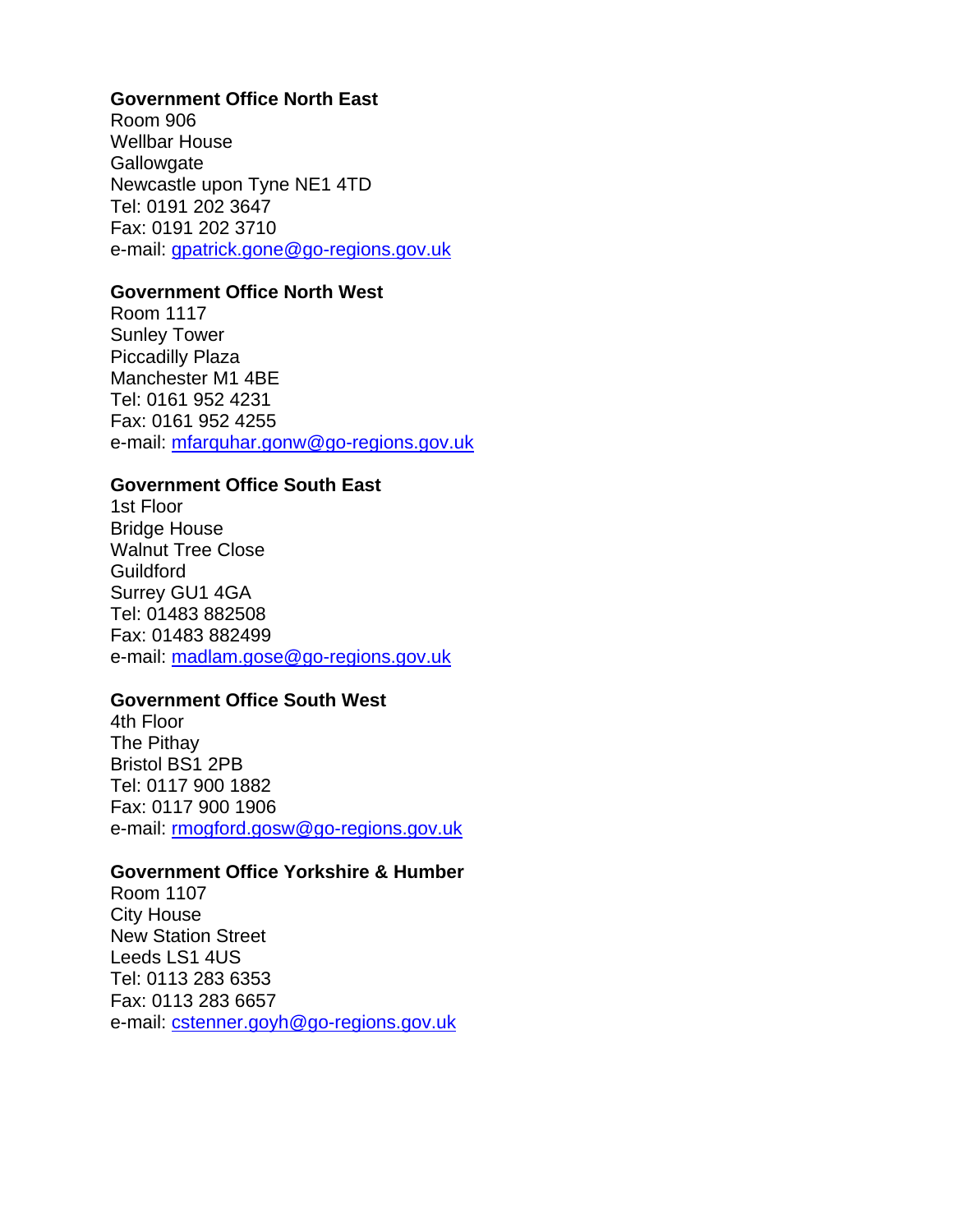#### **Government Office West Midlands**

1st Floor 77 Paradise Circus **Queensway** Birmingham B1 2DT Tel: 0121 212 5183 Fax: 0121 212 6657 e-mail: [alidgbird.gowm@go-regions.gov.uk](mailto:alidgbird.gowm@go-regions.gov.uk)

# 2. Forestry Commission: English Conservancies

### **National Office for England**

Great Eastern House Tenison Road Cambridge CB1 2DU Tel: 01223 314 546 Fax: 01223 460 699 e-mail: [fc.nat.off.eng@forestry.gov.uk](mailto:fc.nat.off.eng@forestry.gov.uk)

### **English Conservancies**

**North West England**  Peil Wyke Bassenthwaite Lake **Cockermouth** Cumbria CA13 9YG Tel: 01768 776 616 Fax: 01768 776 557 e-mail: [nwe.peilwyke@forestry.gov.uk](mailto:nwe.peilwyke@forestry.gov.uk) Conservator: Mr B K Jones

### **Northumbria and Yorkshire**

Wheldrake Lane Crockey Hill York YO1 4SG Tel: 01904 448 778 Fax: 01904 448 110 e-mail: [fc.nyc.york@forestry.gov.uk](mailto:fc.nyc.york@forestry.gov.uk) Conservator: Dr R J Britton

### **Midlands**

Central Office Station Road East Leake Loughborough LE12 6LQ Tel: 01509 582 334 Fax: 01509 853 886 e-mail: [fa.midlands.mrasen@forestry.gov.uk](mailto:fa.midlands.mrasen@forestry.gov.uk)  Conservator: Mr A M Brady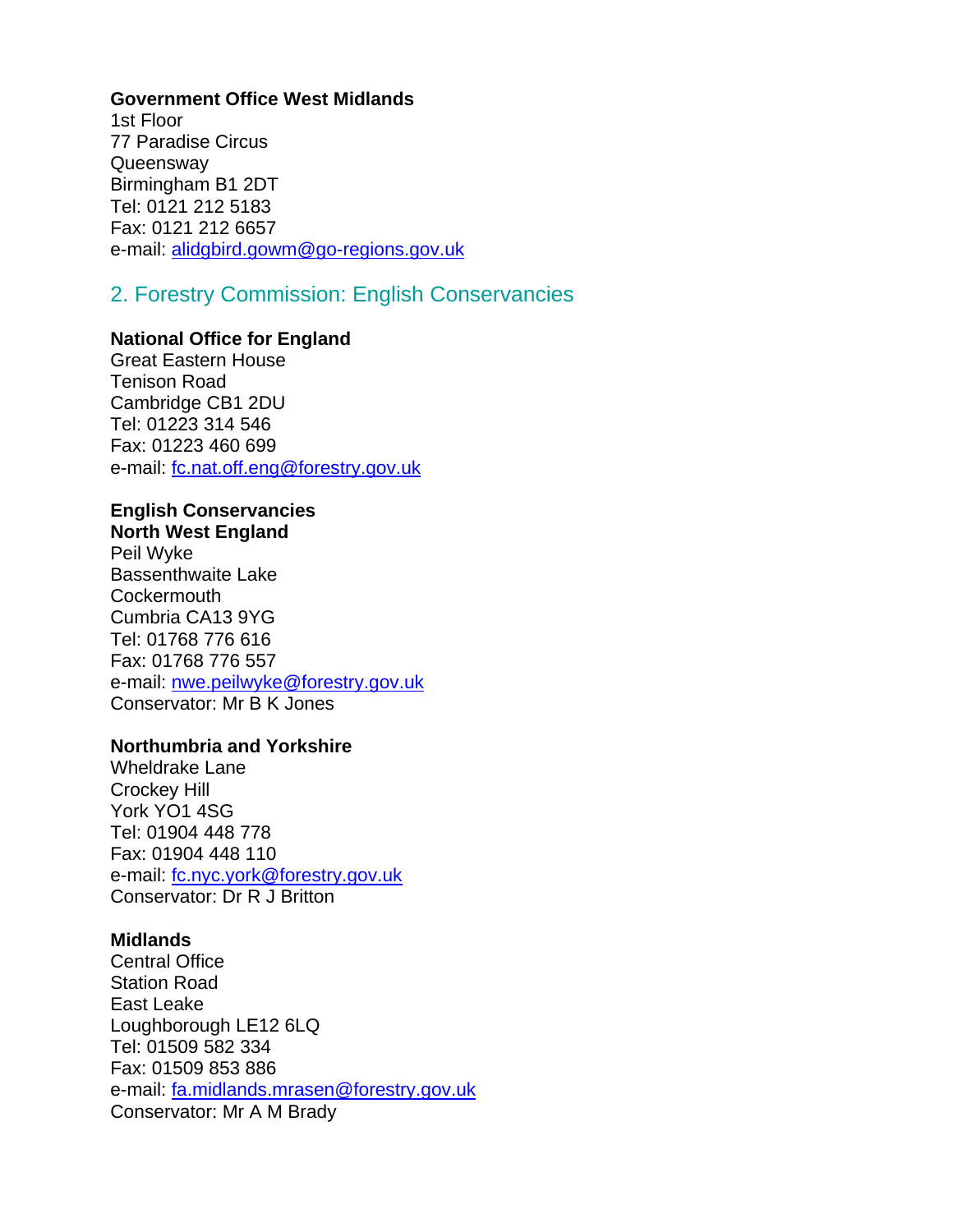### **East England**

Santon Downham Brandon Suffolk IP22 2QZ Tel: 01842 815 544 Fax: 01842 813 932 e-mail: [fa.easteng.sdownham@forestry.gov.uk](mailto:fa.easteng.sdownham@forestry.gov.uk)  Conservator: Mr B P Easton

### **Severn Wye & Avon**

Crown Offices Bank Street Coleford Gloucestershire GL16 8BA Tel: 01594 810 983 Fax: 01594 810 628 e-mail: [fa.swa.coleford@forestry.gov.uk](mailto:fa.swa.coleford@forestry.gov.uk)  Conservator: Mr W Haslegrave

### **West Country**

The Castle Mamhead Exeter Devon EX6 8HD Tel: 01626 890 666 Fax: 01626 891 118 Conservator: Mr K Buswell

### **South East England**

Alice Holt Wrecclesham Farnham Surrey GU10 4LF Tel: 0142 023 337 Fax: 0142 022 988 e-mail: [fa.see@forestry.gov.uk](mailto:fa.see@forestry.gov.uk)  Conservator: Mr A J A Betts

# 3. Other Organisations

### **Arboricultural Association**

Ampfield House Romsey Hants SO51 9PA Tel: 01794 368 717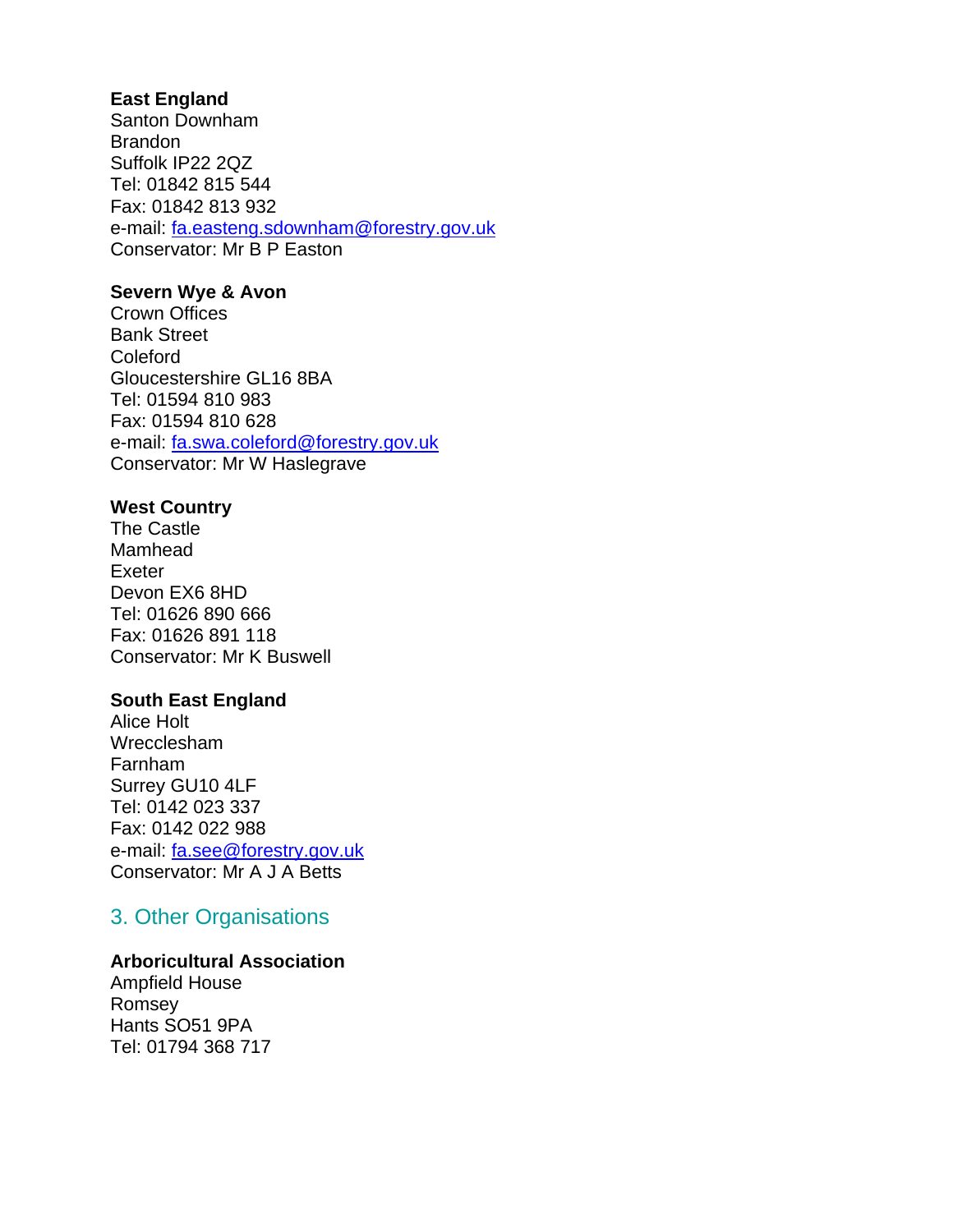### **Arboricultural Advisory and Information Service (AAIS)**

Alice Holt Lodge **Wrecclesham** Farnham Surrey GU10 4LF Tel: 0142 022 022 Tree helpline: 0897 161 147

### **Institute of Chartered Foresters**

7A St Colme Street Edinburgh EH3 6AA Tel: 0131 225 2705

### **English Nature**

Northminster House Peterborough PE1 1UA Tel: 01733 455 000

### **English Heritage**

23 Savile Row London W1X 1AB Tel: 020 7973 3000

### **Association of Professional Foresters**

7-9 West Street Belford Northumberland NE70 7QA Tel: 01668 213 937

### **Royal Institute of Chartered Surveyors**

12 Great George Street Parliament Square London SW1P 3AD Tel: 020 7222 7000

### **The Crown Estate**

16 Carlton House Terrace London SW1Y 5AH Tel: 020 7210 4377

### **The Lands Tribunal**

48/49 Chancery Lane London WC2A 1JR Tel: 020 7936 7200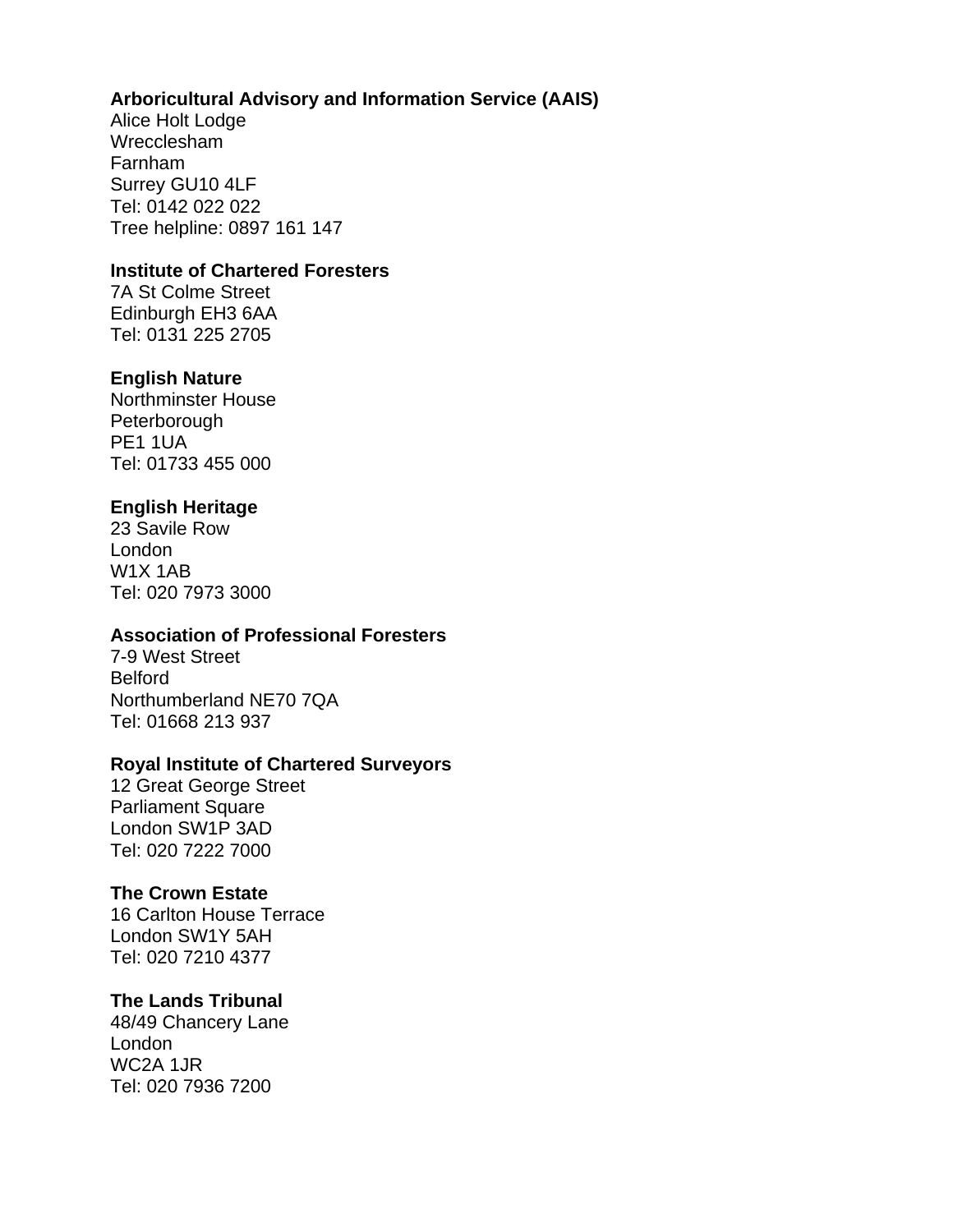# **Annex 2 Model Regulation 3 Notice**<sup>[165](#page-81-0)</sup>

# IMPORTANT THIS COMMUNICATION MAY AFFECT YOUR PROPERTY

TOWN AND COUNTRY PLANNING ACT 1990 TOWN AND COUNTRY PLANNING (TREES) REGULATIONS 1999

### **Tree preservation order: [title] [name of Council]**

THIS IS A FORMAL NOTICE to let you know that on [insert date] we made the above tree preservation order.

A copy of the order is enclosed. In simple terms, no one is allowed to cut down, top or lop without our permission any of the trees described in the 1st Schedule of the order and shown on the map.

Some information about tree preservation orders is in the enclosed leaflet, [Protected](http://www.communities.gov.uk/index.asp?id=1505655)  [Trees: A Guide to Tree Preservation Procedures](http://www.communities.gov.uk/index.asp?id=1505655), produced by the Department of the Environment, Transport and the Regions.

We have made the order because [give reasons].

[The order came into force, on a temporary basis, on [insert date], and will remain in force for six months. During this time we will decide whether the order should be given permanent status.]

People affected by the order have a right to object or make comments on any of the trees or woodlands covered before we decide whether the order should be made permanent.

If you would like to make any objections or comments, please make sure we receive them in writing by [insert date *give* **at least** *28 days from the date of the notice*]. Your comments must meet regulation 4 of the Town and Country Planning (Trees) Regulations 1999 (a copy is attached). Please send your comments to [name and address of LPA officer]. We will carefully consider all objections and comments before deciding whether to make the order permanent.

We will write to you again when we have made our decision. In the meantime, if you would like any more information or have any questions about this letter, please contact [name, address and telephone number of LPA officer].

Dated: [insert date]

Signed: [Council's authorised officer] on behalf of [Council's name and address]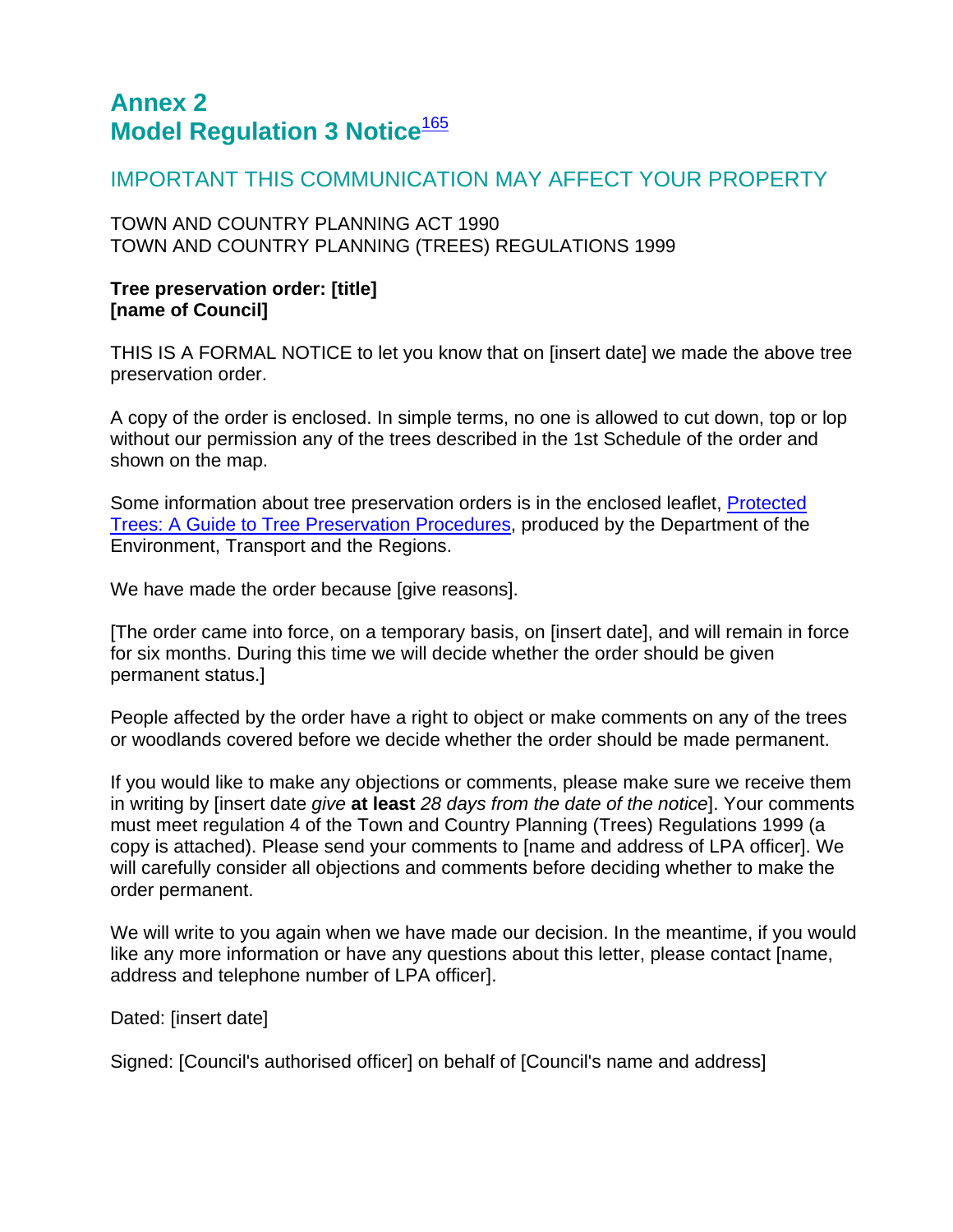# <span id="page-81-0"></span>COPY OF REGULATION 4 OF THE TOWN AND COUNTRY PLANNING (TREES) REGULATIONS 1999

*Objections and representations* 

*4(1)Subject to paragraph (2), objections and representations:* 

*(a)shall be made in writing and:* 

*(i)delivered to the authority not later than the date specified by them under regulation 3(2)(c); or* 

*(ii)sent to the authority in a properly addressed and pre-paid letter posted at such time that, in the ordinary course of post, it would be delivered to them not later than that date;* 

*(b)shall specify the particular trees, groups of trees or woodlands (as the case may be) in respect of which the objections or representations are made; and* 

*(c)in the case of an objection, shall state the reasons for the objection.* 

*4(2)The authority may treat as duly made objections and representations which do not comply with the requirements of paragraph (1) if, in the particular case, they are satisfied that compliance with those requirements could not reasonably have been expected.* 

165 To be served by LPAs on making a tree preservation order [see paragraph [3.23](#page-15-0) of this Guide].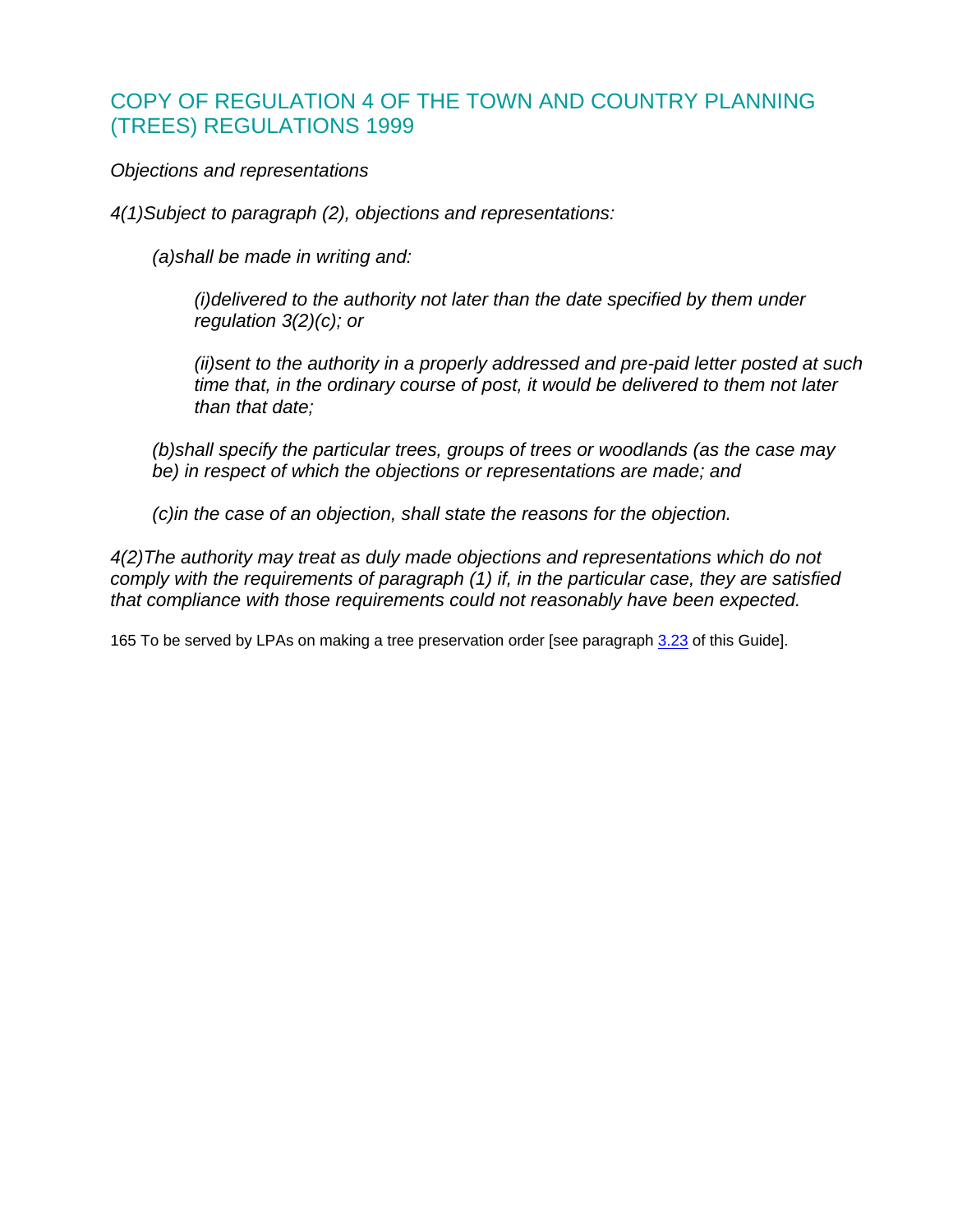# <span id="page-82-0"></span>**Annex 3 Model Letter of Confirmation**<sup>[166](#page-82-0)</sup>

### TOWN AND COUNTRY PLANNING ACT 1990 TOWN AND COUNTRY PLANNING (TREES) REGULATIONS 1999

### **Tree preservation order: [title] [name of Council]**

On [date] we made the above tree preservation order, and sent you a copy.

We have considered whether or not the order should be confirmed (or, in other words, made permanent). [Insert number] objections and other comments were made about the order; we considered these before reaching our decision. On [date] the Council decided:

[not to confirm the order.]

[to confirm the order.]

[to confirm the order subject to modifications. A copy of the modified order is enclosed.]

[Set out reasons for the decision.] For more information about our decision, please contact [name, address and telephone number of LPA officer].

[Set out the effect of the Council's decision. Explain (if appropriate) how an application to cut down or carry out work on protected trees can be made.]

### [IF ORDER IS CONFIRMED:

If you disagree with our decision you can challenge it by applying to the High Court under sections 284 and 288 of the Town and Country Planning Act 1990. You can apply to the High Court if you believe:

(1) the order is not within the powers of the Town and Country Planning Act 1990; or

(2) the requirements of the 1990 Act or Town and Country Planning (Trees) Regulations 1999 have not been met.

You must apply to the High Court within six weeks from the date of our decision.]

166 To be sent by LPAs after reaching a decision on whether to confirm a tree preservation order [see paragraph [3.44](#page-19-0) of this Guide].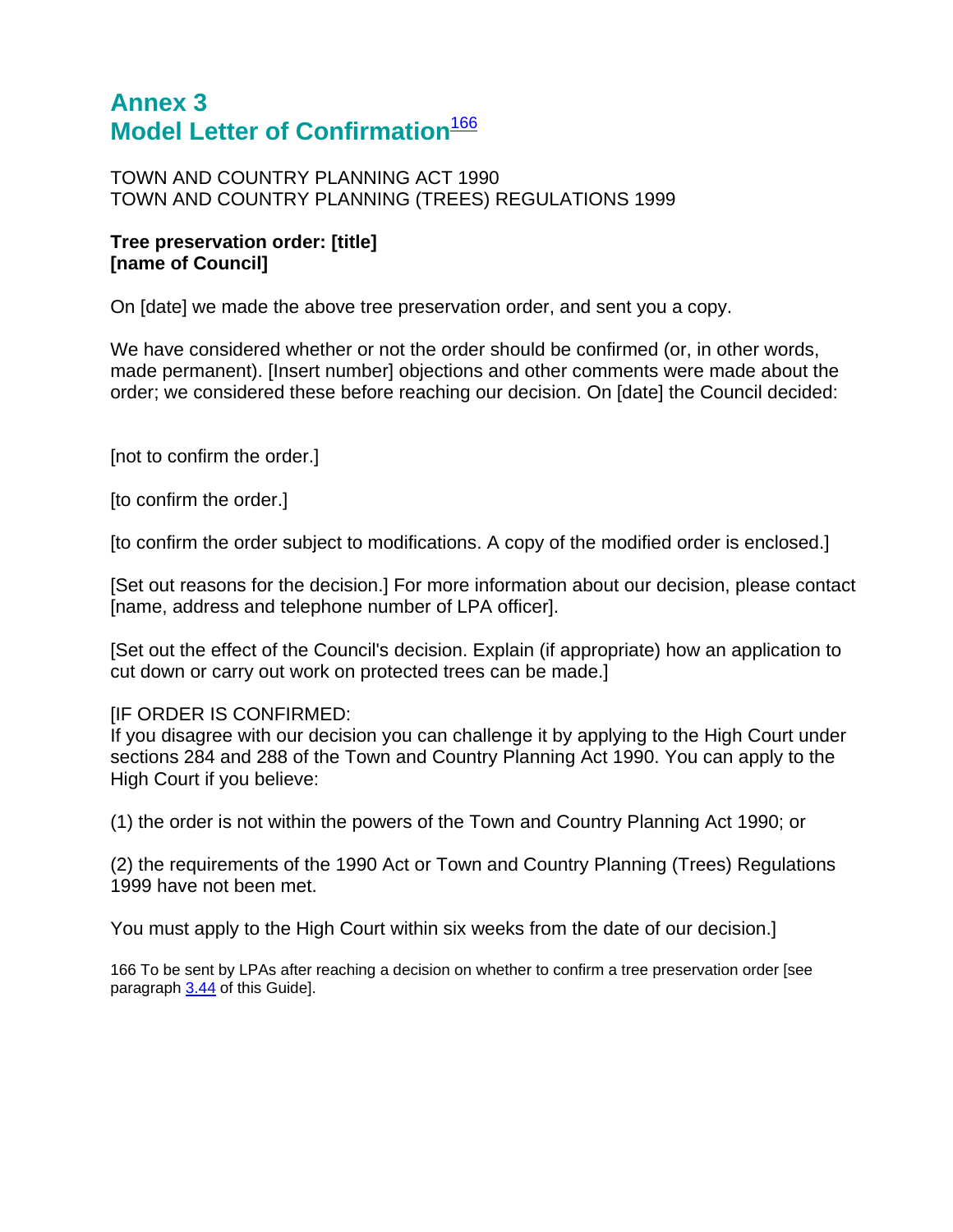# **Annex 4 Code of Practice for Utility Operators**<sup>[167](#page-84-0)</sup>

This code of practice restates the main points in:

a. Appendix B of DOE Circular 9/95 (General Development Order Consolidation, published May 1995) on **Non-Statutory Consultation and Publicity in respect of Development by Statutory Undertakers**;

b. the National Joint Utilities Group's **Guidelines for the Planning, Installation and Maintenance of Utility Services in Proximity to Trees** ('NJUG 10', published April 1995).

It applies to the following utility operators: (1) gas, (2) electricity, (3) telecommunication, including cable communication, and (4) water or sewerage undertakers.

The 'precautionary area' means the area around a tree, measured from the centre of the trunk, which is equal to four times the trunk's circumference.<sup>168</sup>

The 'tree officer' means the appropriate officer of the local district planning authority.

1. There should be regular informal contact between the utility operator and tree officer in accordance with the advice given in DOE Circular 9/95 (Appendix B, paragraph 812). In particular, there should be discussion between the tree officer and utility operator to establish the areas where trees make an important contribution to the quality and enjoyment of the environment. In these areas the utility operator will (except in emergencies) inform the tree officer before carrying out any work on, or within the precautionary area of, trees.

Such areas might include:

- trees known to be protected by TPOs. The tree officer should respond promptly to requests by the utility operator for information on TPOs;
- conservation areas, especially those where trees were a factor in their designation;
- other places which the tree officer considers locally distinctive because of the nature and extent of the tree cover.

2. When working on or near trees (above or below ground), the utility operator will follow the guidelines in NJUG 10. In particular:

- excavation with machinery in the precautionary area is totally unacceptable. Wherever possible trenchless techniques should be used. Otherwise, trenches will be dug carefully by hand retaining as many roots as possible;
- roots over 25mm in diameter will not be cut unless the tree officer agrees beforehand;
- when backfilling trenches, an inert granular material mixed with top soil or sharp sand (NOT builders sand) will be placed around the retained roots and compacted carefully. On non-highway sites, only excavated soil will be used;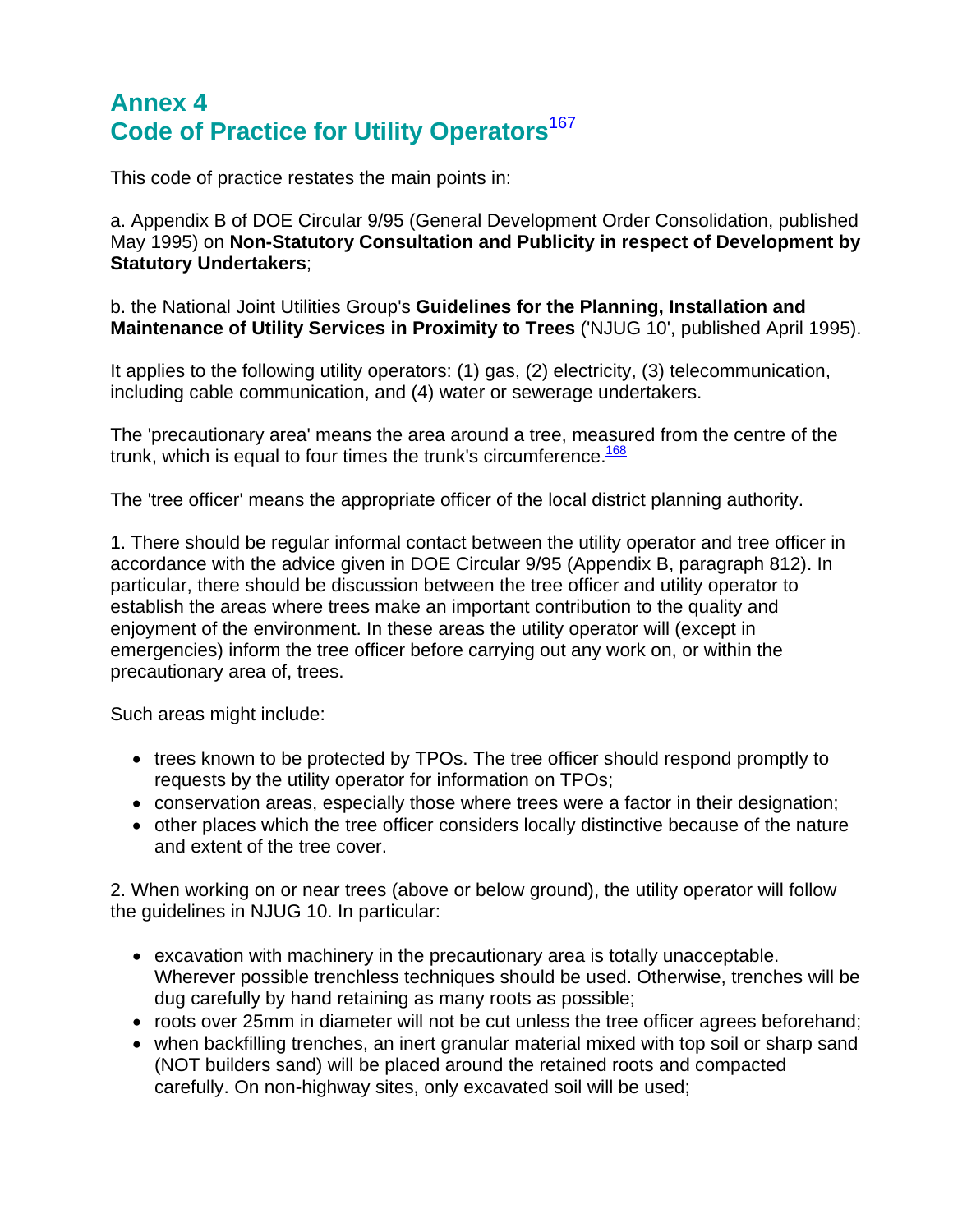- <span id="page-84-0"></span>• heavy mechanical plant must not be moved or used within the precautionary area, except on existing hard surfaces. In addition, equipment, spoil or building material (including chemicals) must not be stored in the precautionary area;
- if the trunk or branches of a tree are damaged in any way, the utility operator will carry out any remedial tree work recommended by the tree officer.
- 3. All tree work will be carried out in accordance with the current British Standard.<sup>[169](#page-84-0)</sup>

167 See paragraph [6.24](#page-36-0) of this Guide.

168 The circumference of the tree should be measured at 1.5 metres above the natural ground level. 169 The current British Standard is BS 3998:1989, Recommendations for Tree Work.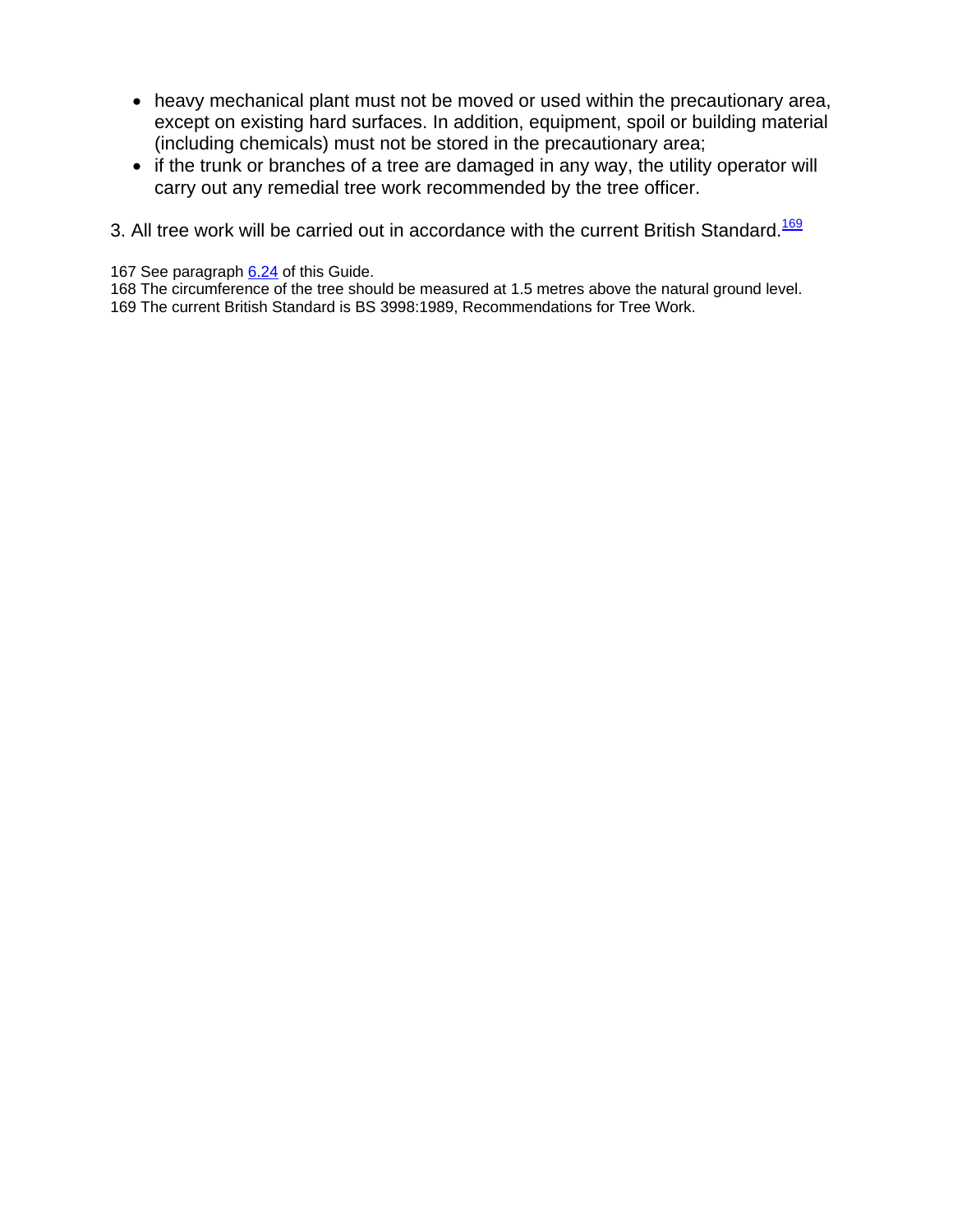# **Annex 5 Model Tree Work Application Form**<sup>[170](#page-86-0)</sup>

# 1. APPLICANTS DETAILS

Name of Applicant:

Address:

Daytime telephone number:

Name of Applicants Agent (if applicable):

Address:

Daytime telephone number:

# 2. THE TREE PRESERVATION ORDER

I wish to apply to the Council for consent to carry out work on a tree or trees protected by a tree preservation order.

Title of tree preservation order (if known):

Reference number of tree or trees on the order (if known), eg the oak marked T1:

# 3. THE TREES AND THE APPLICANTS INTEREST IN THEM

Give the address of the land on which the tree or trees stand (if different from applicants address given in 1 above):

Is the applicant the owner of the land? YES/NO (delete as appropriate)

If not, specify the applicants interest in the land (eg occupier, tenant, none etc):

# 4. THE APPLICATION

Please describe the application by completing the table below. Specify the tree(s) to which the application relates.

Describe the work you wish to carry out.  $\frac{1}{1}$ 

Give your reasons for making the application.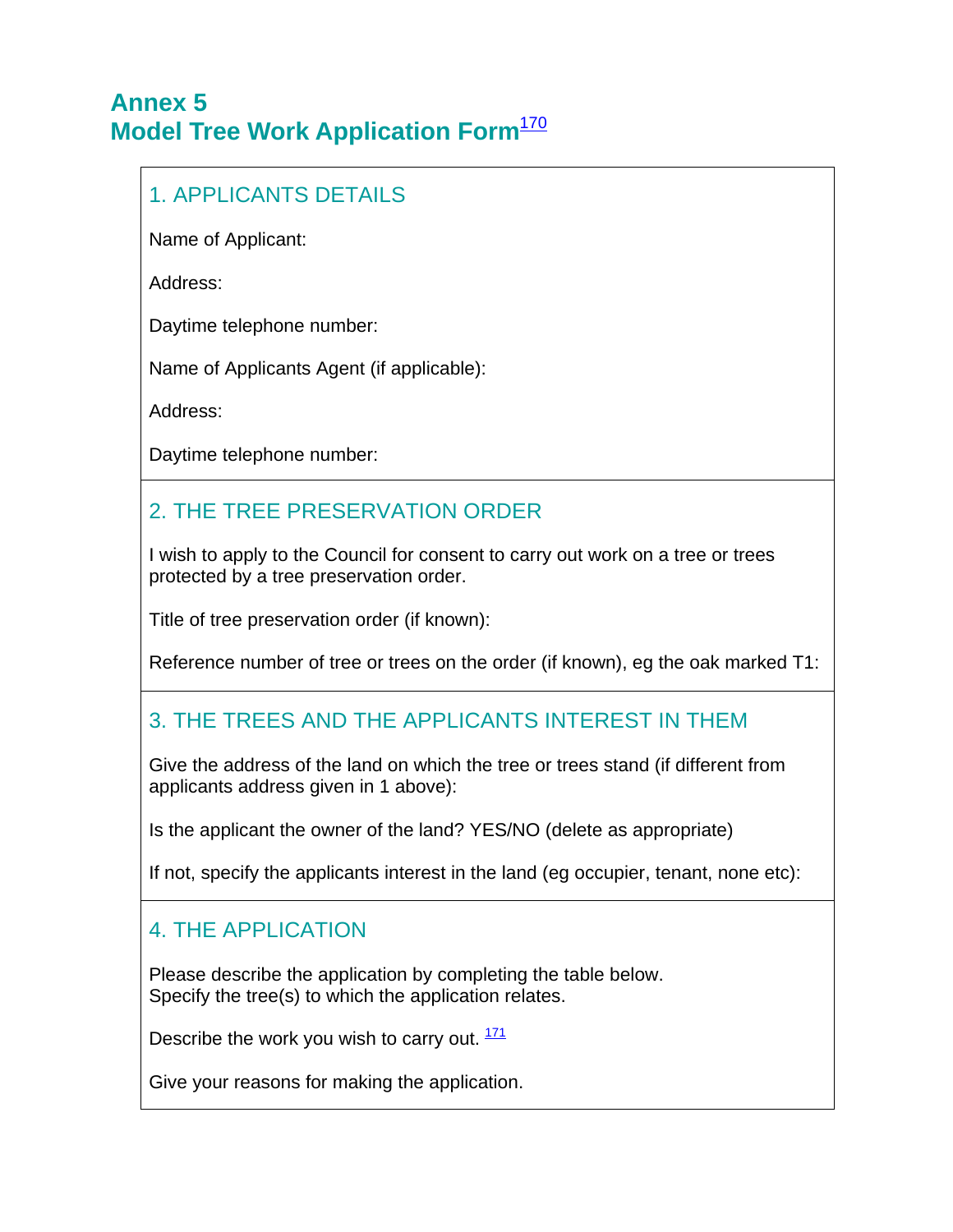<span id="page-86-0"></span>

| TREE(S) | <b>NO. ON PLAN</b><br><b>BELOW</b> | <b>PROPOSED OPERATIONS</b> | <b>REASONS</b> |
|---------|------------------------------------|----------------------------|----------------|
|         |                                    |                            |                |
|         |                                    |                            |                |

# 5. PLAN

In the space below, please provide a sketch or street plan showing the location of the tree(s) in relation to surrounding property.

Sign and date your application and send your completed form to [name and address of Council]. The Council will acknowledge your application as soon as possible.

Signed:

Date:

170. Form for anyone who proposes to cut down or carry out work on trees protected by a tree preservation order [see paragraph [6.38](#page-39-0) of this Guide].

171. If you want to carry out work other than felling (for example, pruning or pollarding) please describe what you want to do as accurately as possible. Vague applications will take longer to process.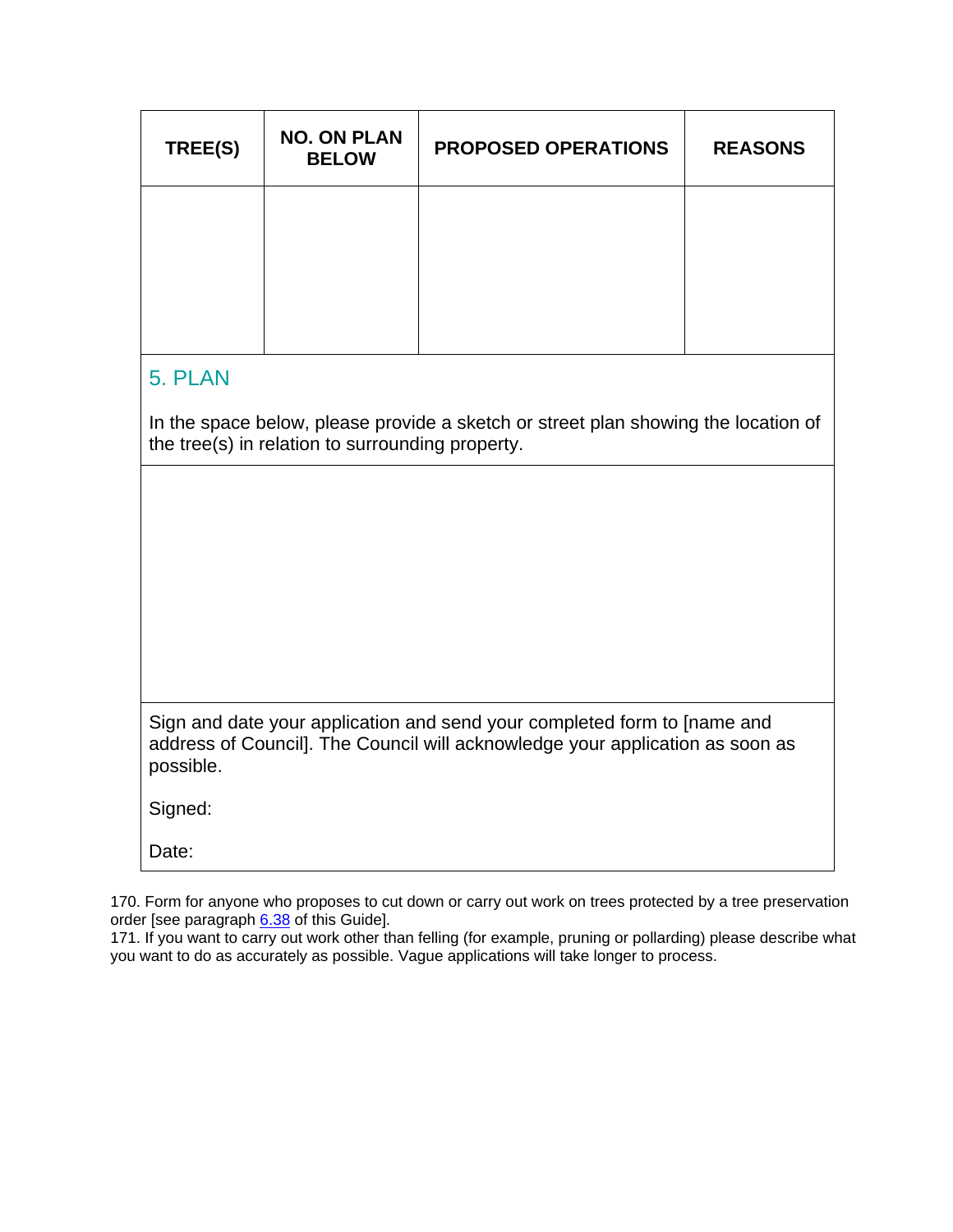# <span id="page-87-0"></span>**Annex 6 Model Acknowledgement of Application**<sup>[172](#page-87-0)</sup>

### **Tree preservation order: [title] Application reference number: [ref no]**

I acknowledge receipt of your application of [date of application] under the above tree preservation order to carry out the following work:

[brief description of work proposed].

Your application was received by us on [date of receipt].

[Set out the Council's arrangements for publicity. For example:

It is our policy to give local bodies and members of the public an opportunity to comment on your application. We write to your local Councillors, Parish Council and local residents asking for their comments to be returned within three weeks. Details of your application can also be inspected at [address, days and hours during which application can be inspected]. All comments are carefully considered before a decision is made.]

An officer of the Council/arboriculturist will visit the site to assess your application.

Most of our decisions are issued within [six weeks]. Our decision will be sent to you, [your agent] [and anyone who sends us written comments about your application].

If we do not give you our decision by [insert specific date, eight weeks or two months from date application was received, depending on the terms of the TPO in question], or any longer period agreed with us in writing, you can appeal to the Secretary of State for the Environment, Transport and the Regions by writing to [address and telephone number of the relevant Government Office for the Region]. You do not have to appeal after this date. We will continue to consider your application and issue a decision as soon as possible. If you disagree with our decision, you will still be able to appeal.

If you would like any further information about your application or our procedures, please contact [name, address and telephone number of LPA officer], quoting the reference number given above.

172. To be sent by LPAs when they receive applications to cut down or carry out work on trees protected by a tree preservation order [see paragraph [6.42](#page-40-0) of this Guide].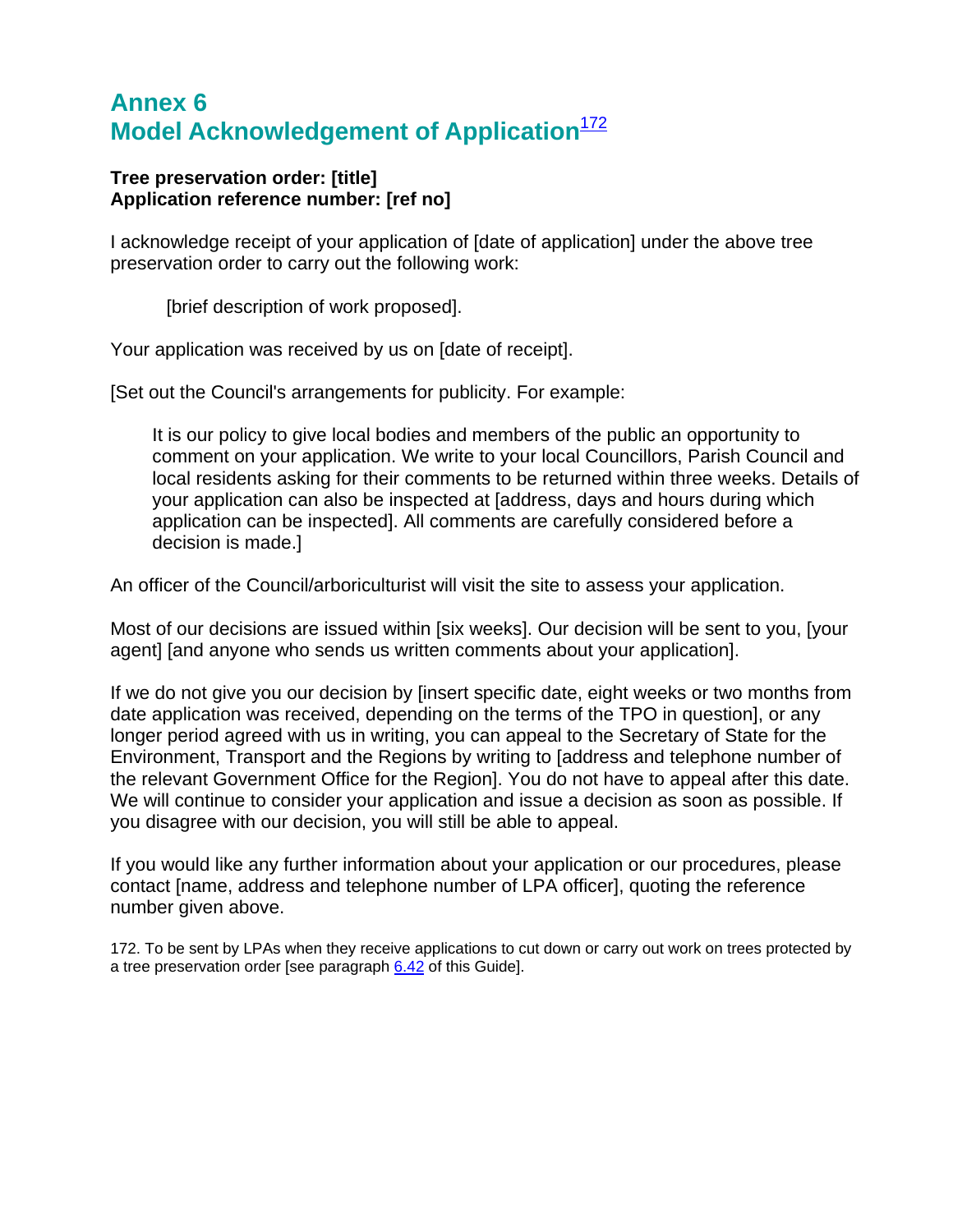# <span id="page-88-0"></span>**Annex 7 Model Refusal Notice**<sup>[173](#page-88-0)</sup>

### **Tree preservation order: [title] Application reference number: [ref no]**

I refer to your application of [date of application] under the above tree preservation order for consent to carry out the following work:

[brief description of work].

We have considered your application and have decided to refuse consent for the following reasons:

[set out reasons, which should relate to each of the applicant's reasons for making the application.]

If you would like any further information about our decision please contact [name, address and telephone number of LPA officer], quoting the reference number given above.

# YOUR RIGHT OF APPEAL<sup>[174](#page-88-0)</sup>

If you disagree with our decision, you can appeal to the Secretary of State for the Environment, Transport and the Regions. If you want to appeal, you must do so by writing to [address and telephone number of relevant Government Office for the Region] within 28 days from the date you receive this decision.

# COMPENSATION<sup>175</sup>

If you suffer any loss or damage as a result of this refusal of consent, you may be entitled to recover from the Council compensation. If you wish to make a claim you must do so within 12 months from the date of this decision (or, if you appeal to the Secretary of State, within 12 months from the date of his decision). Claims should be made in writing to [name and address of relevant officer of the Council].

173. To be served by LPAs when refusing applications for consent to cut down or carry out work on trees protected by a tree preservation order [see paragraph [6.61](#page-43-0) of this Guide].

174. This paragraph should also be included (with appropriate amendment) where the LPA grant consent subject to conditions.

175. This paragraph should also be included (with appropriate amendment) where the LPA grant consent subject to conditions.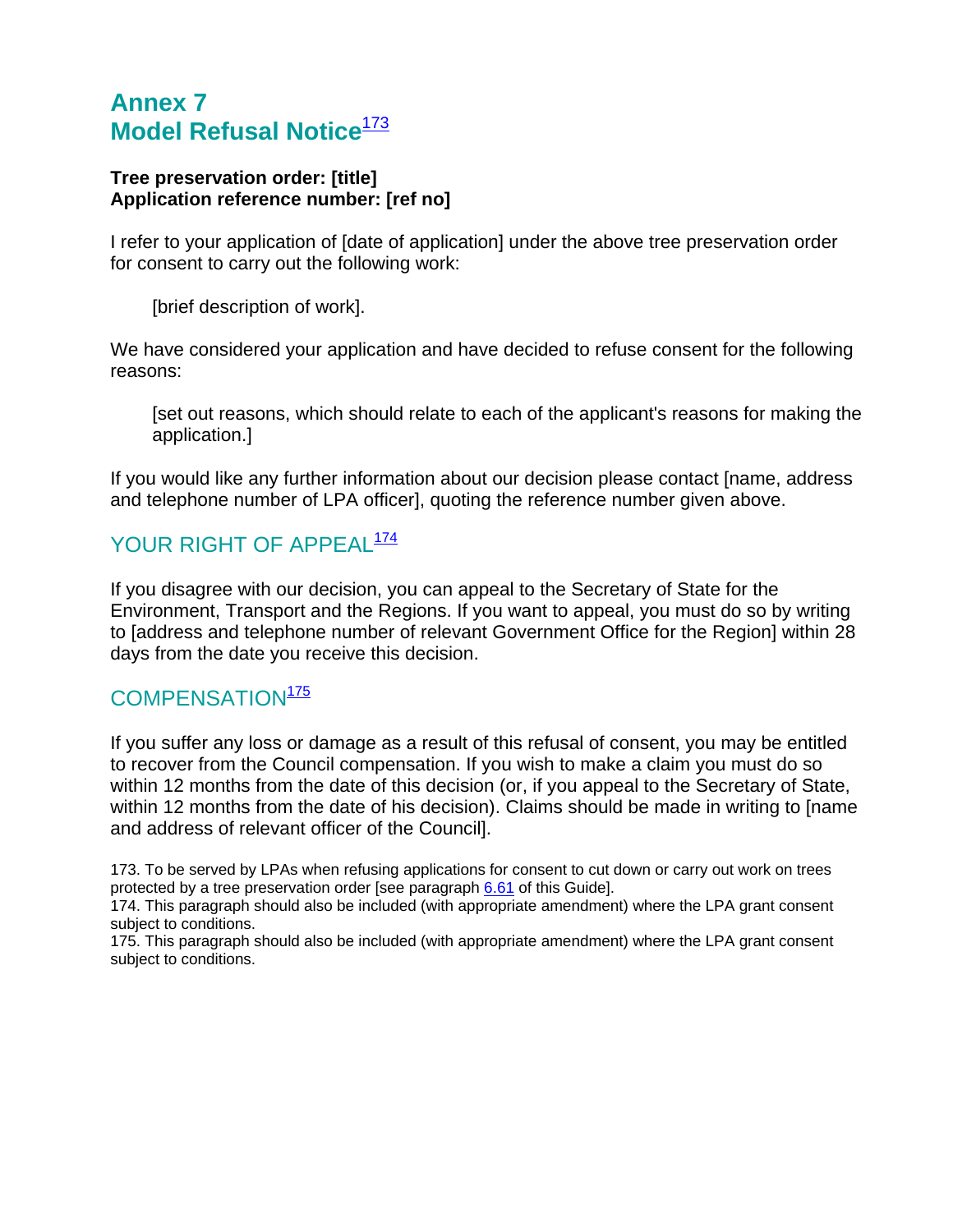# <span id="page-89-0"></span>**Annex 8 Model Article 5 Certificate**<sup>[176](#page-89-0)</sup>

# CERTIFICATE UNDER ARTICLE 5 OF THE TREE PRESERVATION ORDER

THE COUNCIL CERTIFY in respect of [identify trees, group of trees or woodlands], that they are satisfied:

[their decision is in the interests of good forestry].

[the [trees or woodlands] have [an outstanding] [a special] amenity value].

Our reasons for issuing this certificate are:

[give reasons why decision is in the interests of good forestry].

[give reasons why the trees or woodlands have an outstanding or special amenity value].

The effect of this certificate is to remove our liability to pay compensation for any loss or damage suffered as a result of our decision.

You can appeal to the Secretary of State for the Environment, Transport and the Regions against this certificate by writing to [address and telephone number of the relevant Government Office for the Region] within 28 days from the date you receive it. If your appeal is successful, the Secretary of State may cancel the certificate.

176. Sometimes issued by LPAs under TPOs made before 2 August 1999 when giving notice of their decision on an application to cut down or carry out work on trees protected by a tree preservation order [see paragraph [6.71](#page-45-0) of this Guide].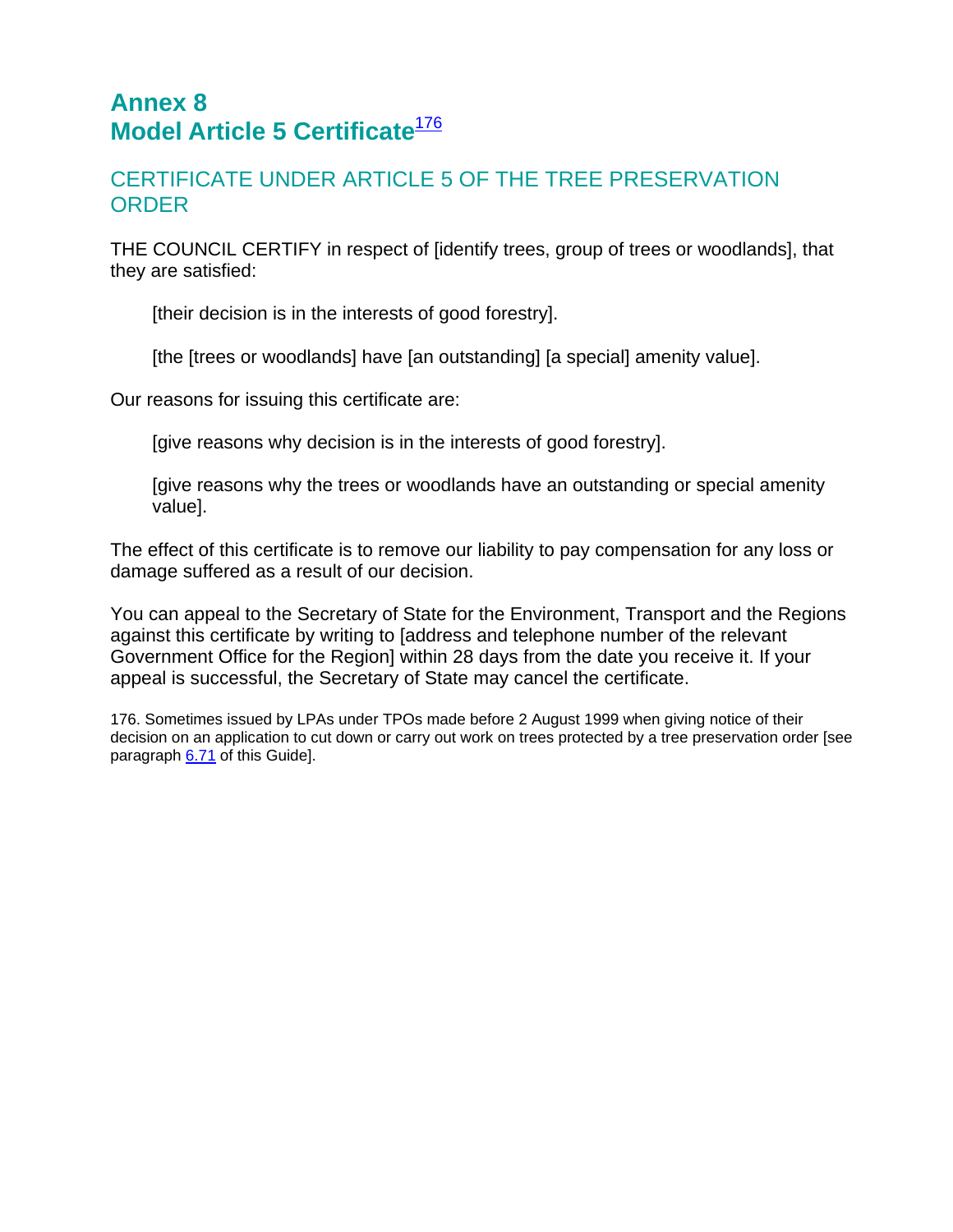# <span id="page-90-0"></span>**Annex 9 Model Appeal Statement**<sup>[177](#page-90-0)</sup>

Background papers must be sent to the Government Office with the appeal questionnaire, which must be submitted no later than two weeks from the starting date of the appeal. A fuller statement, if the LPA wish to make one, must be submitted no later than six weeks from the starting date.

# 1. COVERING LETTER

Include the Government Office's reference number for the appeal.

# 2. THE TREE AND ITS SURROUNDINGS

A description of the tree and its surroundings, restricted to aspects relevant to the appeal.

## 3. STATEMENT

Additional statement required to clarify or support the LPA's reasons for their decision. This should, if necessary, supplement the reasons already set out in the LPA's decision on the application and comment on new issues arising since the decision. Also enclose the LPA officer's recommendation on the application, if not already provided with the appeal questionnaire.

(For appeals brought against the LPA's failure to determine an application, a more detailed statement will be necessary.)

## AVOID:

(1) including in the statement a detailed history of past applications in respect of the tree or trees in the area (anything the LPA consider relevant can be included in the background papers);

(2) including in the statement a detailed history of the application (again, this can be determined from the background papers).

177. Format to be followed by LPAs when submitting TPO appeal statements [see paragraph [7.9](#page-50-0) of this Guide].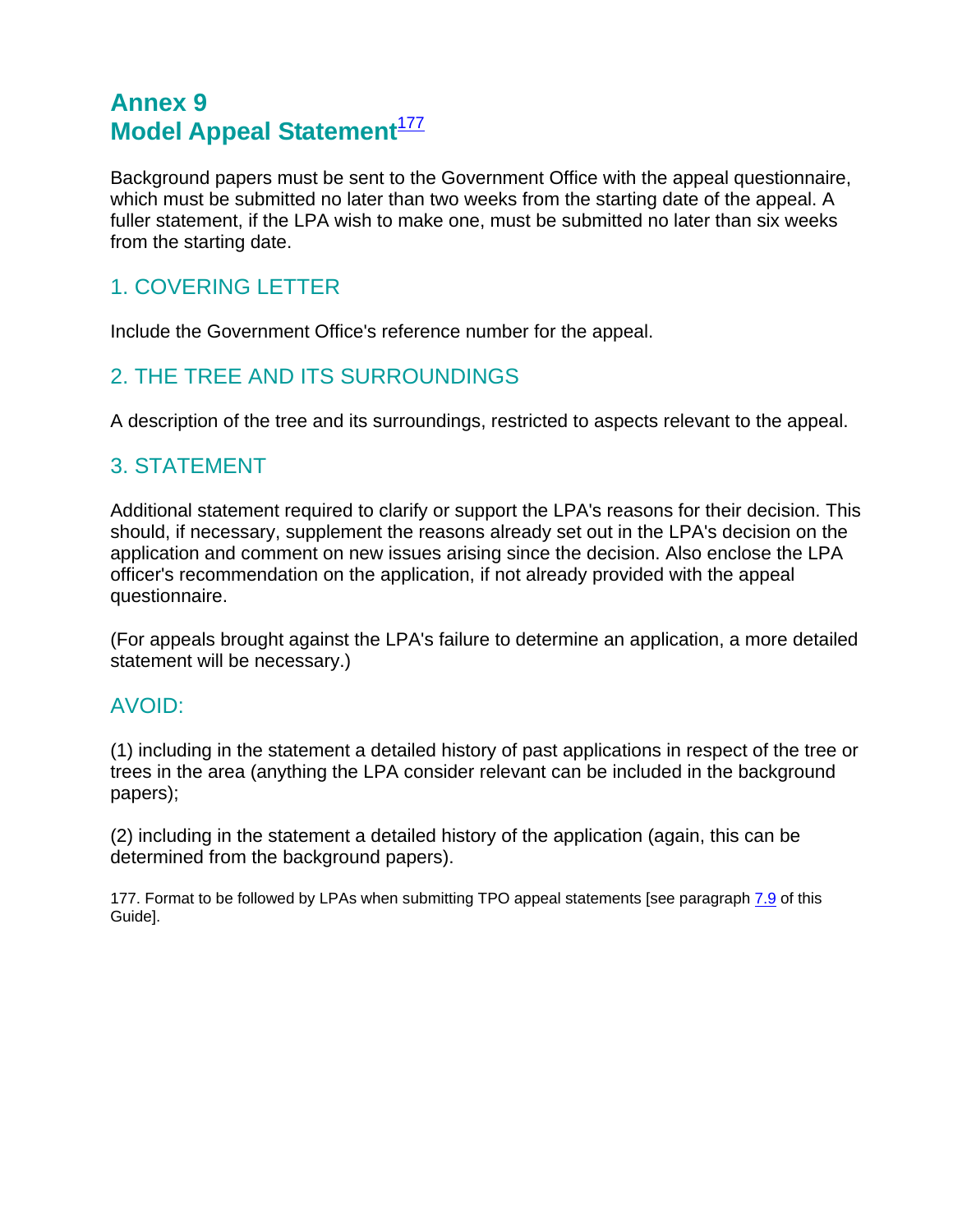# <span id="page-91-0"></span>**Annex 10 Model Acknowledgement of Section 211 Notice**<sup>[178](#page-91-0)</sup>

### **Reference number of notice: [ref no]**

I acknowledge receipt of your letter of [date of notice] giving us notice that you propose to carry out the following tree work:

[brief description of work proposed].

The [tree or trees] are in the [title of conservation area].

We have six weeks from the date of your letter to consider making a tree preservation order on the [tree or trees]. If by [specific date, six weeks from the date of the section 211 notice] you do not hear from us, you may carry out the work as long as you do so within two years from the date of your letter and do no more work on the [tree or trees] than is set out in your letter. [We will, however, aim to inform you of the outcome of your proposal before this date.]

[Set out the Council's arrangements for publicity. For example:

It is our policy to give local bodies and members of the public an opportunity to comment on your proposal. We write to your local councillors, parish council and local residents asking for their comments to be returned within three weeks. Details of your proposal can also be inspected at [address, days and hours during which notice can be inspected]. Any comments we receive will be carefully considered.]

An officer of the Council/arboriculturist will visit the site to assess your proposal.

If you would like any further information about this letter or our procedures, please contact [name, address and telephone number of LPA officer], quoting the reference number given above.

178. To be sent by LPAs when they receive notices to cut down or carry out work on trees in a conservation area [see paragraph  $9.8$  of this Guide].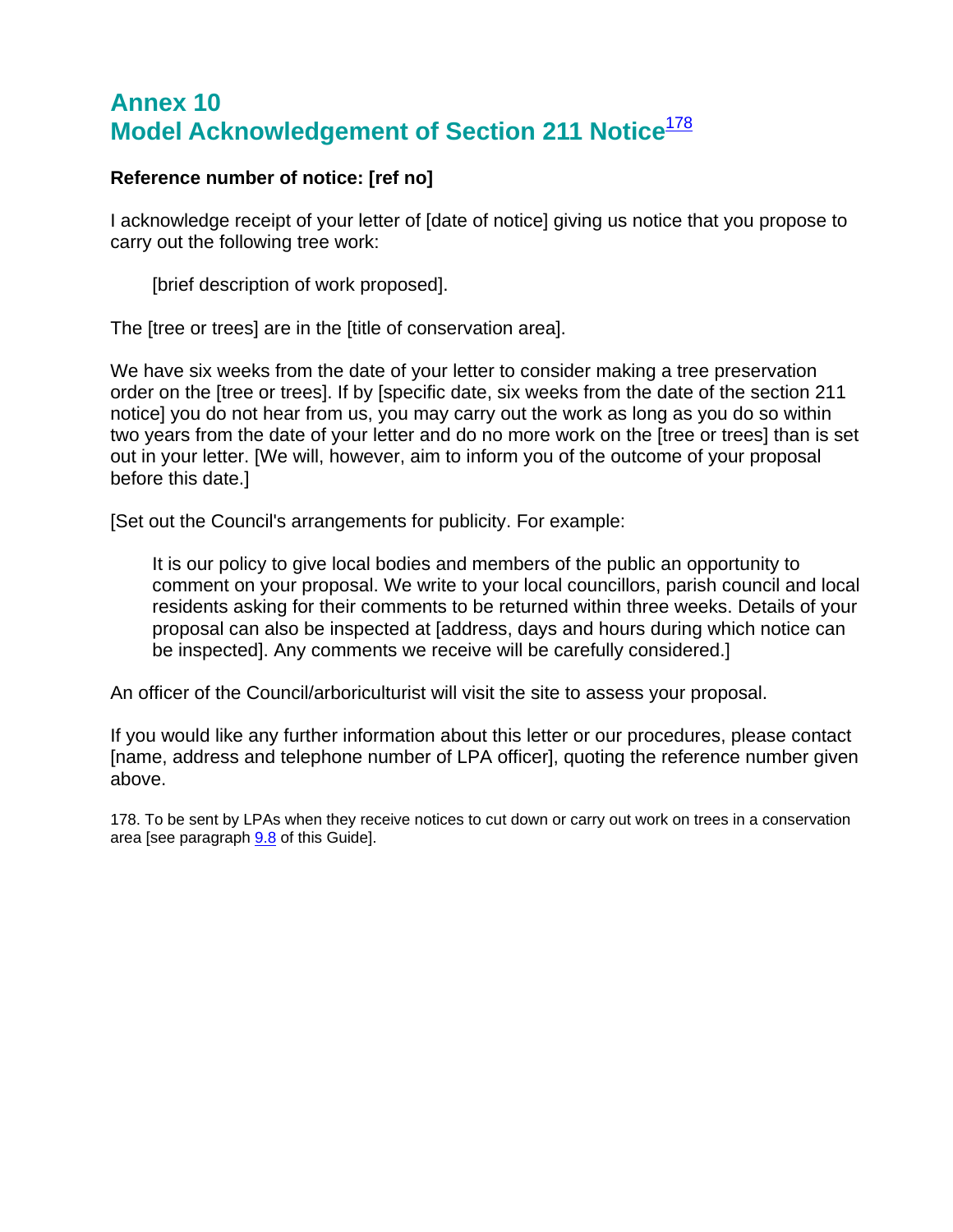# **Annex 11 Model Tree Replacement Notice**<sup>[179](#page-94-0)</sup>

# IMPORTANT THIS COMMUNICATION AFFECTS YOUR PROPERTY

TOWN AND COUNTRY PLANNING ACT 1990 (as amended by the Planning and Compensation Act 1991)

# TREE REPLACEMENT NOTICE

### **Tree preservation order: [title] [name of Council]**

1. **THIS IS A FORMAL NOTICE** which is served by the Council under section 207 of the Town and Country Planning Act 1990 (the Act) because it appears to them that:

[you have not complied with a duty to plant [a tree/trees] under section 206 of the Act].

[you have not complied with a condition of consent granted under the above tree preservation order to plant [a replacement tree/replacement trees]].

[you have not complied with a duty to plant [a tree/trees] in a conservation area under section 213 of the Act].

## 2. THE LAND AFFECTED

Land at [address of land], shown edged red on the attached plan.

# 3. REASONS FOR SERVING NOTICE

[On or around [date], a beech tree protected by the above tree preservation order was cut down on the grounds that it had become dangerous. Under section 206 of the Act the owner of the land is under a duty to plant another tree. It appears to the Council that this duty has not been complied with.]

[On [date], the Council granted consent to fell an oak tree protected by the above tree preservation order subject to a condition to plant a replacement tree or trees [give details of condition]. It appears to the Council that this condition has not been complied with.]

[On or around [date], an ash tree situated in the [title of conservation area] was removed in contravention of section 211 of the Act. Under section 213 of the Act the owner of the land is under a duty to plant another tree. It appears to the Council that this duty has not been complied with.]

[Then set out the relevant facts leading up to the Council's decision to serve the notice, and give reasons for that decision.]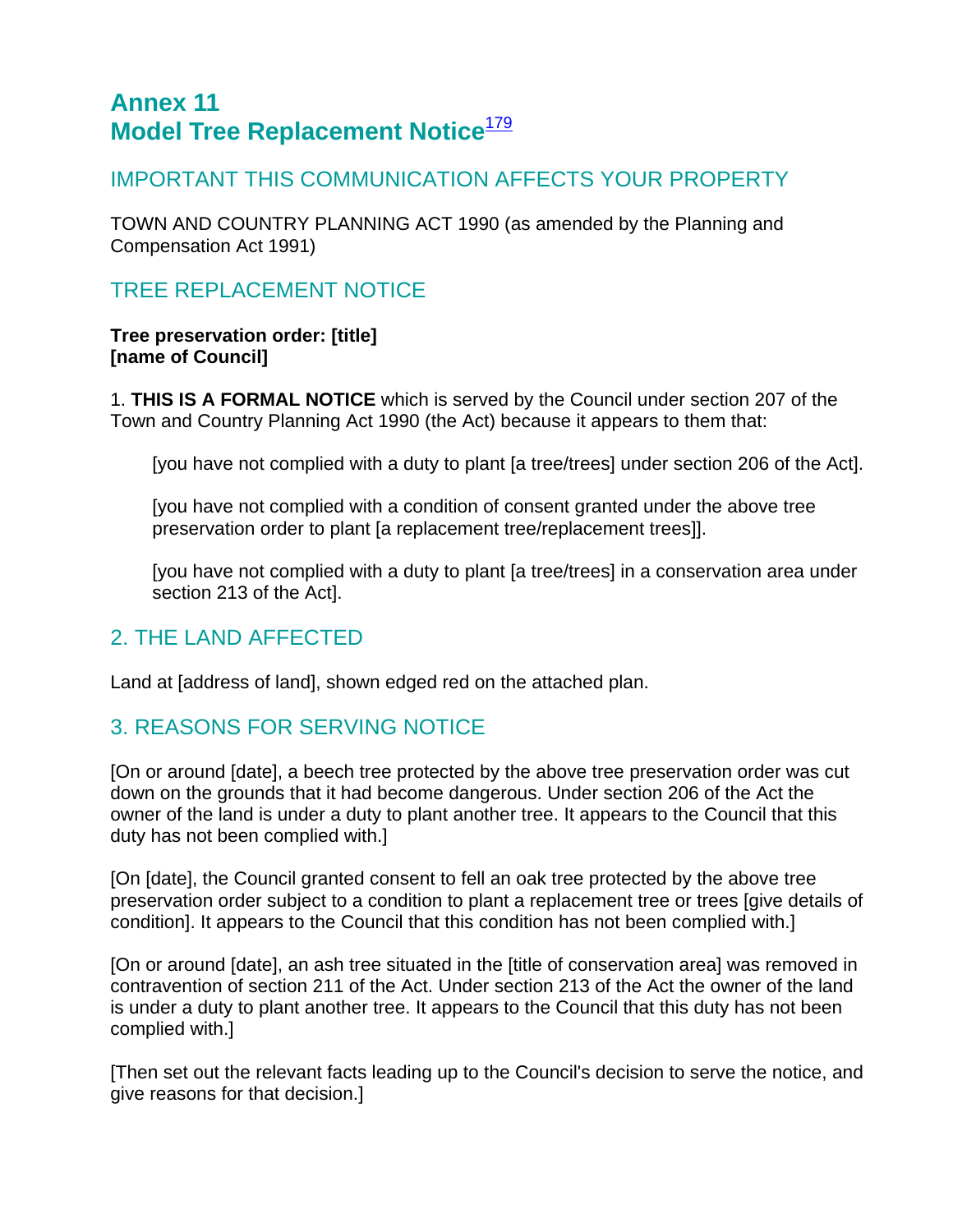# 4. WHAT YOU ARE REQUIRED TO DO

You are required to plant [number, species and size of tree or trees to be planted] at the place(s) shown encircled on the attached plan.

Time for compliance: [X months from the date stated in paragraph 5 below.]

## 5. WHEN THIS NOTICE TAKES EFFECT

This notice takes effect on [insert date, not less than 28 clear days after the date of service], unless an appeal is made against it beforehand.

Dated: [date of notice]

Signed: [Council's authorised officer] on behalf of

[Council's name and address]

# YOUR RIGHT OF APPEAL

You can appeal to the Secretary of State for the Environment, Transport and the Regions against this notice by writing to [name of relevant Government Office for the Region]. Your appeal must be received, or posted in time for it to be received, before [insert the date specified in paragraph 5 above]. You can appeal on any one or more of the following grounds:

(1) that the provisions of the duty to replace trees or, as the case may be, the conditions of consent requiring the replacement of trees, are not applicable or have been complied with;

(2) that in all the circumstances of the case the duty to replace trees should be dispensed with in relation to any tree;

(3) that the requirements of the notice are unreasonable in respect of the period or the size or species of trees specified in it;

(4) that the planting of a tree or trees in accordance with the notice is not required in the interests of amenity or would be contrary to the practice of good forestry;

(5) that the place on which the tree is or trees are required to be planted is unsuitable for that purpose.

You must also state the facts on which your appeal is based.

# FAILURE TO COMPLY

If you do not comply with this notice, the Council may enter the land, plant the tree(s) and recover from you any reasonable expenses incurred.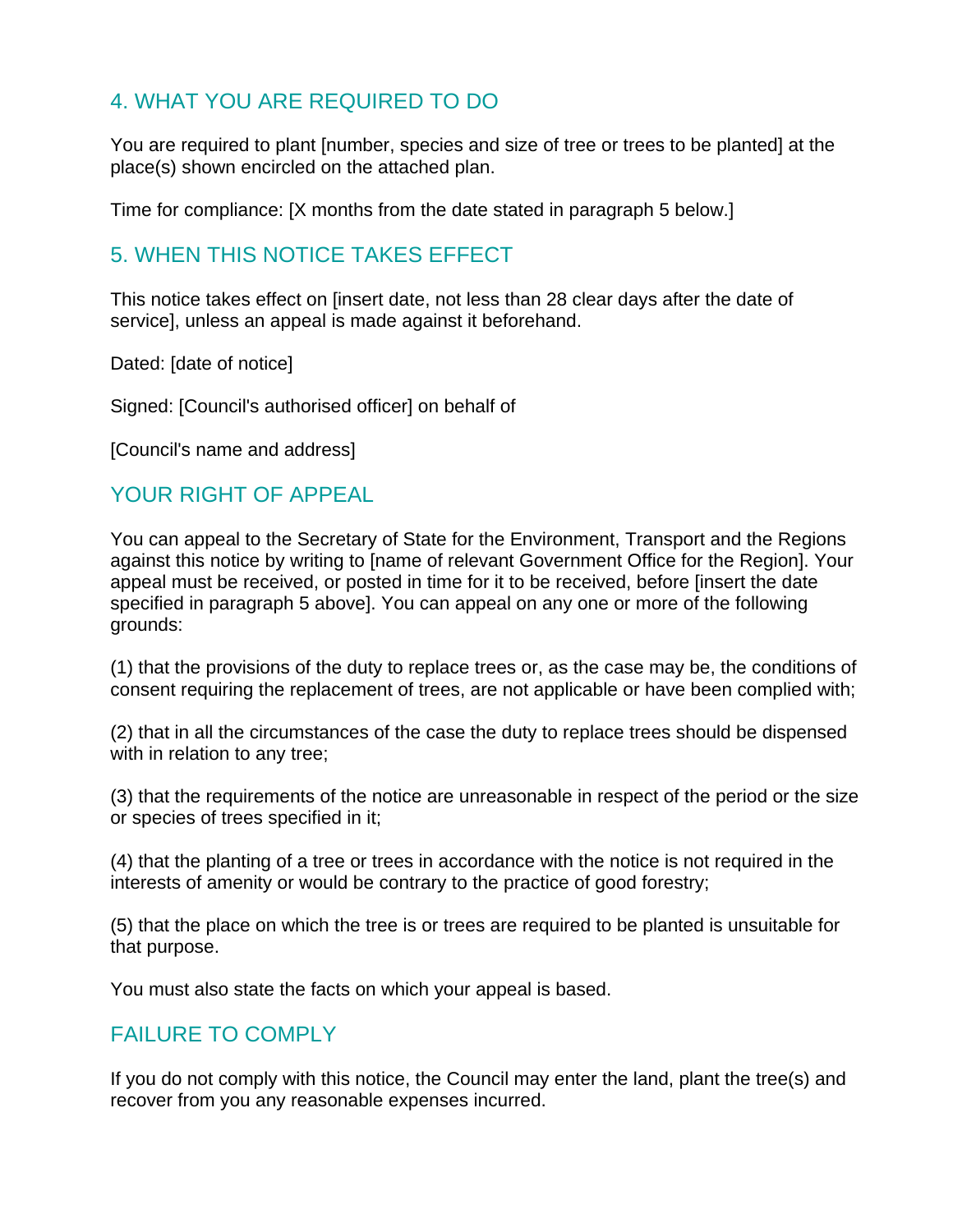# <span id="page-94-0"></span>ADVICE

If you have any questions about this notice or would like some advice on how to comply with it, please contact [name, address and telephone number of LPA officer].

179. To be served by LPAs when enforcing any requirement under the Act to replace trees [see paragraph [11.22](#page-65-0) of this Guide].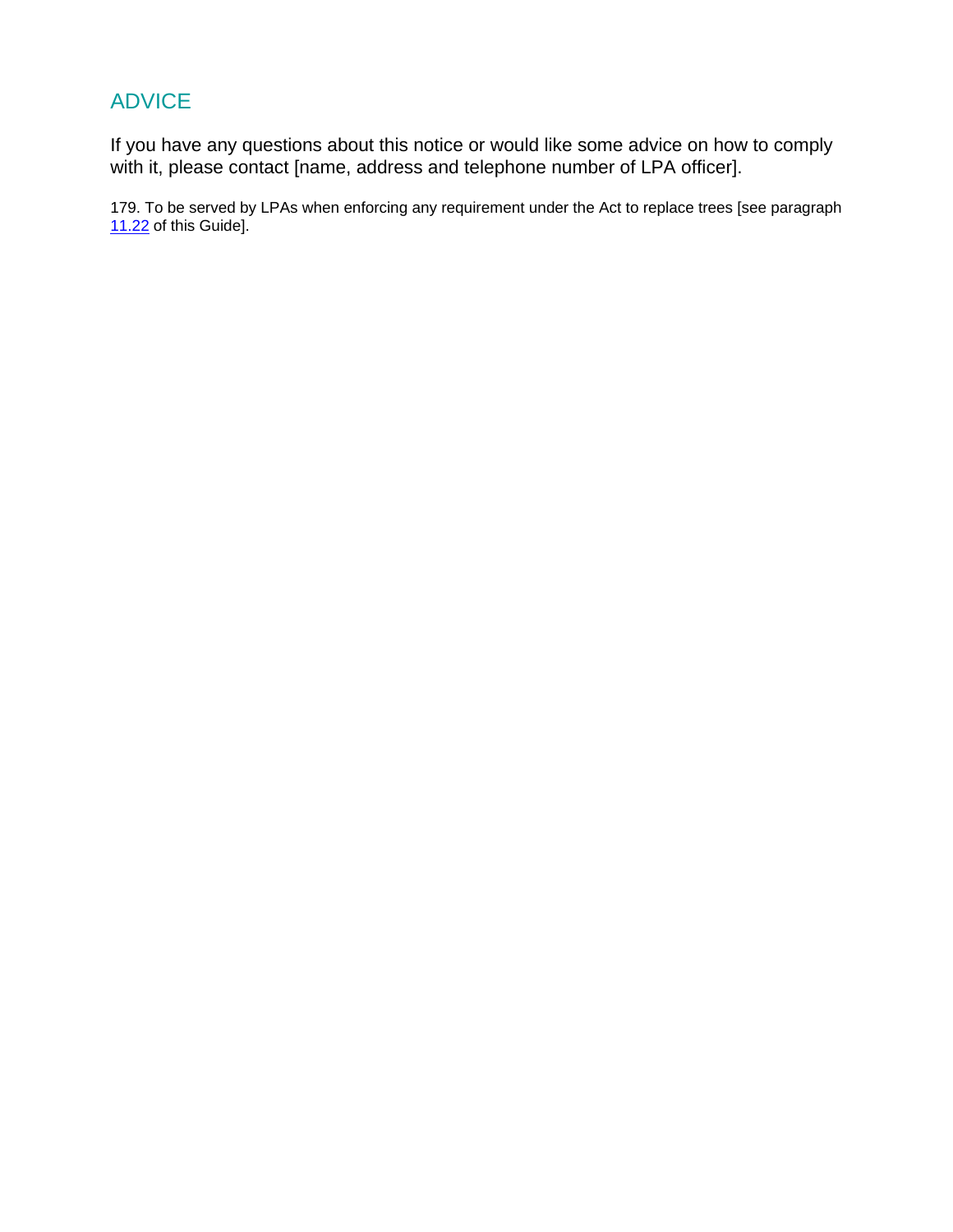# <span id="page-95-0"></span>**Index**

## **APPEALS AGAINST TREE REPLACEMENT NOTICES (TRNs)**

Appeal must be made before TRN takes effect (12.3-12.4) Appeal must be made in writing (12.3) Costs (12.8) Grounds of appeal (12.1) Hearings and public inquiries (12.5) High Court appeal against Secretary of State's decision (12.9-12.13) Appeal to High Court to be made within 28 days (12.10) High Court may refer case back to Secretary of State (12.12) No fee to make an appeal (12.3) Secretary of State's decision (12.6) Secretary of State's power to vary, correct etc TRN (12.7) TRN not effective until appeal finally determined (12.2) Written representations procedure (12.5-12.6)

## **APPEALS UNDER A TPO**

Appeal must be made in writing (7.5) Appeal must be made within 28 days from receipt of decision (7.5) Costs (7.17) Hearings and public inquiries (7.14) High Court challenge against Secretary of State's decision (7.18-7.19) Application to High Court must be made within six weeks (7.18) High Court's powers (7.19) No fee to make an appeal (7.5) Rights of appeal (7.1-7.3) Secretary of State's decision (7.15-7.16) Site visits (7.11-7.13) Who can appeal (7.5) Written representations procedure (7.7-7.13) Time limits for submitting representations (7.7) Appeals questionnaire (7.7) LPA's statement (7.8-7.9) Third party representations (7.10)

## **APPLICATIONS FOR CONSENT**

Acknowledging applications (6.34) Appeals (see [APPEALS UNDER A TPO](#page-95-0)) Application forms (6.38) Applications in conservation areas (6.47) Applications in woodlands (6.47) Article 5 certificates (see [ARTICLE 5 CERTIFICATES\)](#page-96-0) Assessing applications (6.45) Compensation (see [COMPENSATION\)](#page-96-0) Conditions of consent (see [CONDITIONS OF CONSENT\)](#page-97-0) Contents of application (6.37) Discussion prior to application (6.34)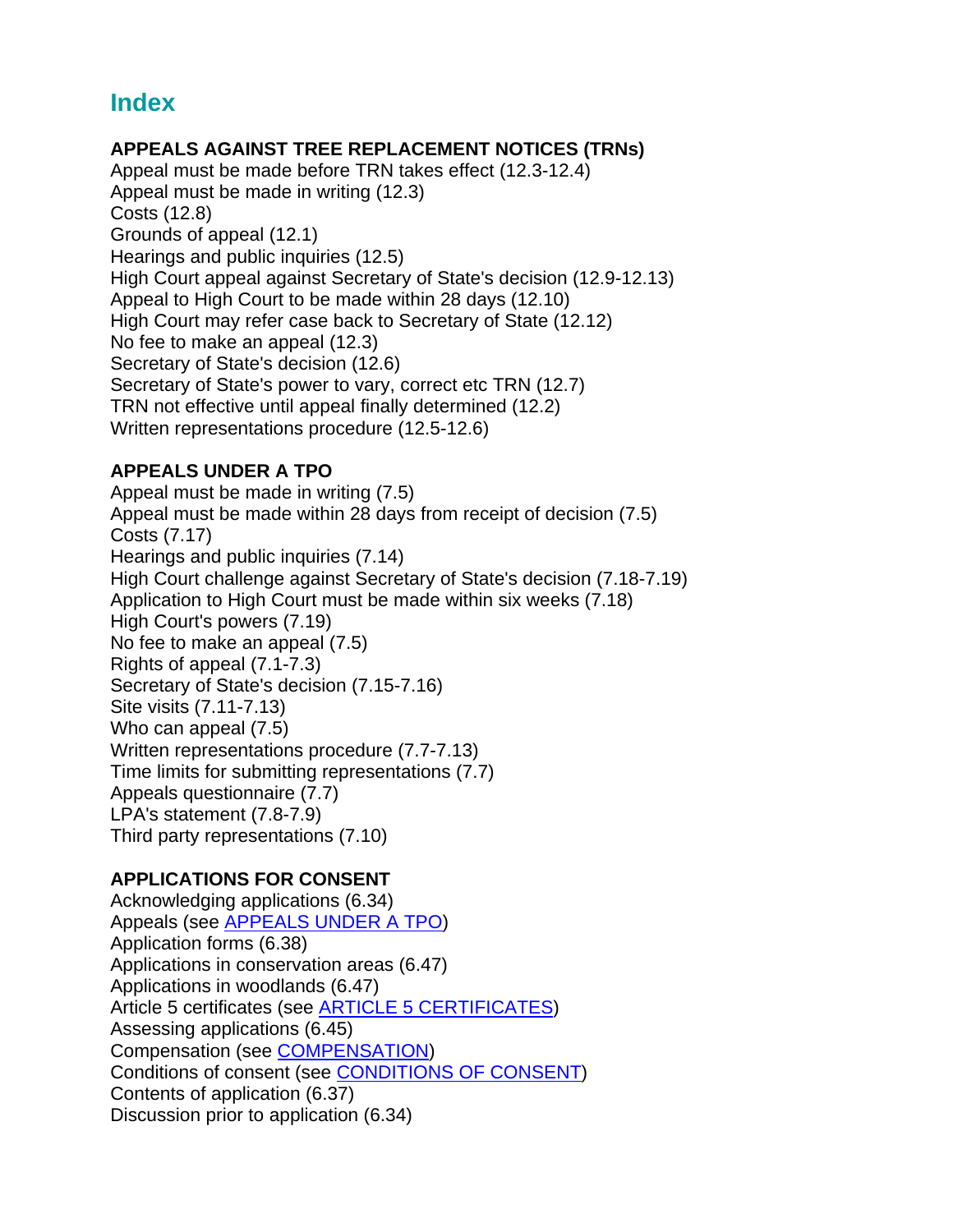<span id="page-96-0"></span>Felling licences (see [FELLING LICENCES](#page-98-0)) Granting consent to 'lesser' work (6.50) Importance of clear applications (6.39) LPA applications (see [LPA APPLICATIONS FOR CONSENT](#page-99-0)) LPA not required to have regard to development plan (6.46) LPA should not 'decide' application if work exempt (6.44) LPA's internal procedures (6.49) Modifying applications (6.35) Prohibited work (1.1) Publicising applications (6.43) Public register of applications (6.43) Refusing applications Reasons for refusing (6.61) Explaining rights of appeals (6.61) Explaining rights to compensation (6.61) Replacing protected trees (see [REPLACEMENT OF TREES](#page-101-0)) Replanting directions (see [REPLANTING DIRECTIONS\)](#page-101-0) Vague applications (6.40) Who can apply (6.36) Withdrawing applications (6.35) Woodland applications Applications to be decided in accordance with good forestry practice (6.47) Management plans (6.41) Replanting directions (6.72-6.75) (see also [REPLANTING DIRECTIONS](#page-101-0))

# **ARTICLE 5 CERTIFICATES**

Appeals against article 5 certificates (6.70) Cannot be issued under TPO made on or after 2 August 1999 (6.64) Certificates 'in the interests of good forestry' (6.68) Certificates of 'special' or 'outstanding' amenity value (6.69-6.70) Compensation (see [COMPENSATION\)](#page-96-0) Effect of article 5 certificate (6.65) Government advice on use of article 5 certificates (6.67, 6.71) LPA's powers to issue article 5 certificate (6.64)

## **COMPENSATION**

Article 5 certificates (see [ARTICLE 5 CERTIFICATES\)](#page-96-0) Claims to be made within 12 months (14.6, 14.11) Compensation and replanting directions (14.9-14.11) Compensation and TPOs made before 2 August 1999 (14.4) Compensation and TPOs made on or after 2 August 1999 (14.5) Non-forestry operations (14.5-14.7) Forestry operations (14.8) Limits to compensation (14.5) Conservation areas (14.3) General rule (14.1) Handling of claims (14.6) Importance of referring to each TPO (14.2) Lands Tribunal (14.6, 14.11)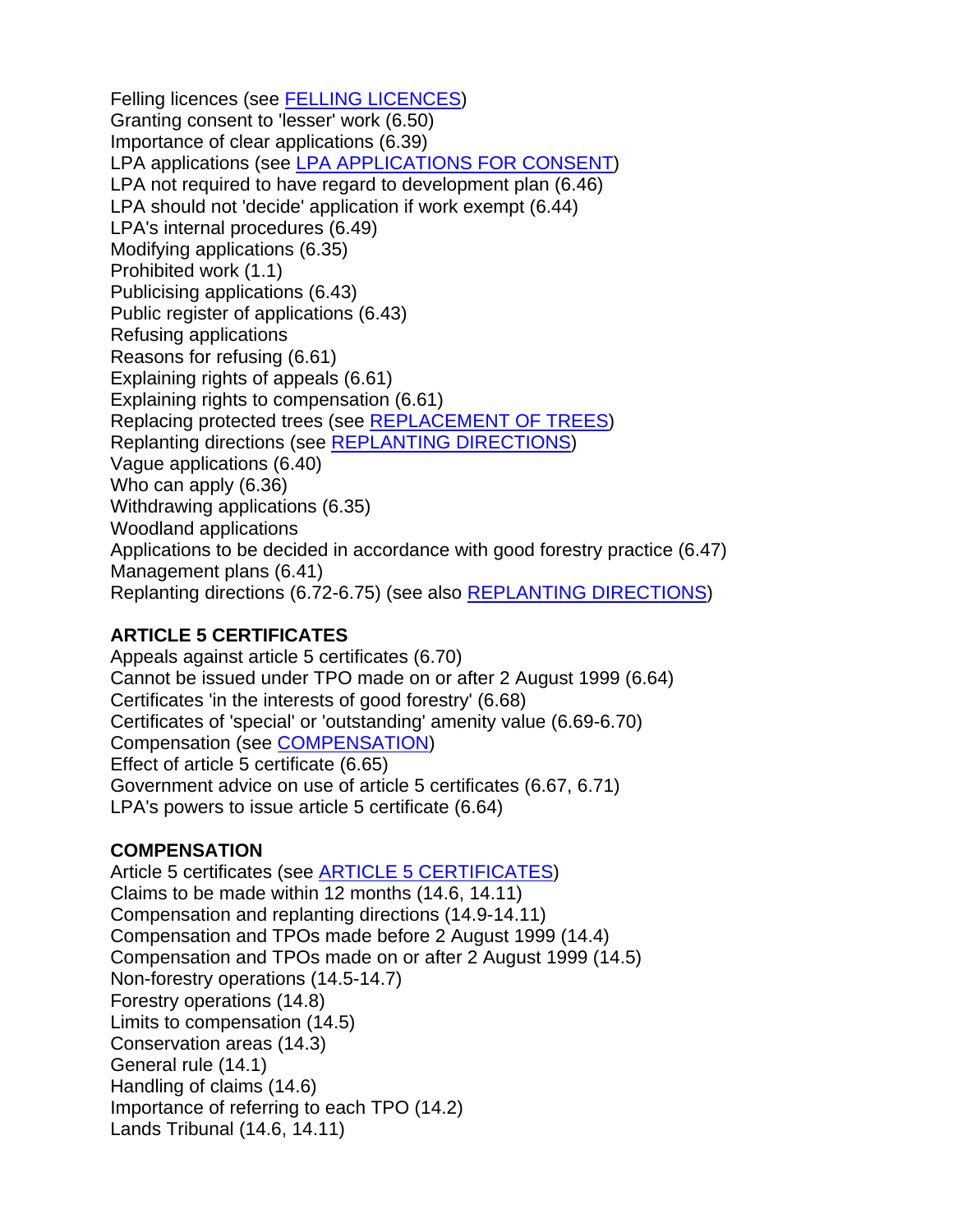## <span id="page-97-0"></span>**CONDITIONS OF CONSENT**

Compensation (6.54) Conditions limiting duration of consent (6.58) Conditions regulating standard of tree work (6.59) Conditions requiring planting of replacement trees (6.56-6.57) Importance of precisely worded conditions (6.53) LPA's powers to impose conditions (6.52)

## **CONSERVATION AREAS**

About conservation areas (9.1) Acknowledging section 211 notices (9.8) General rule: requirement to give six weeks' notice of work (9.2) Exemptions from requirement to give notice (9.3) LPA's powers when dealing with section 211 notices (9.7) Deciding whether to make a TPO (9.11-9.12) LPA cannot refuse consent or impose conditions (9.7) Penalties for contravening general rule (9.13) Publicising section 211 notices (9.9) Public register of section 211 notices (9.10) Section 211 notices (9.2) Contents of section 211 notice (9.4) Importance of clear section 211 notices (9.5) Vague section 211 notices (9.5-9.6) Withdrawing section 211 notices (9.6) Six week period: begins from date of section 211 notice (9.8)

## **DEVELOPMENT**

Categorising trees on development sites (5.10-5.11) Consultation between LPA and Forestry Commission (5.15) Development plans (5.3-5.4) Effect of planning permission on TPOs (5.26, 6.14-6.16) Enforcing planning control (5.27) Impact of development on trees a material consideration (5.1, 5.5) Landscape design (5.7) Liaison between tree officers and planning colleagues (5.2) LPA under duty to secure protection/planting of trees when granting planning permission (5.5) Outline planning permission (5.12) Planning applications (5.8-5.12) Planning conditions Government advice on use of planning conditions (5.16-5.17, 5.19) Planning conditions inappropriate for securing long-term protection of trees (5.19) Using planning conditions to protect trees (5.18, 5.20) Using planning conditions to secure tree planting (5.20) Using planning conditions to secure landscaping (5.21) Planning obligations General powers (5.22-5.23) Planning obligations and trees (5.24) Government advice on planning obligations (5.24)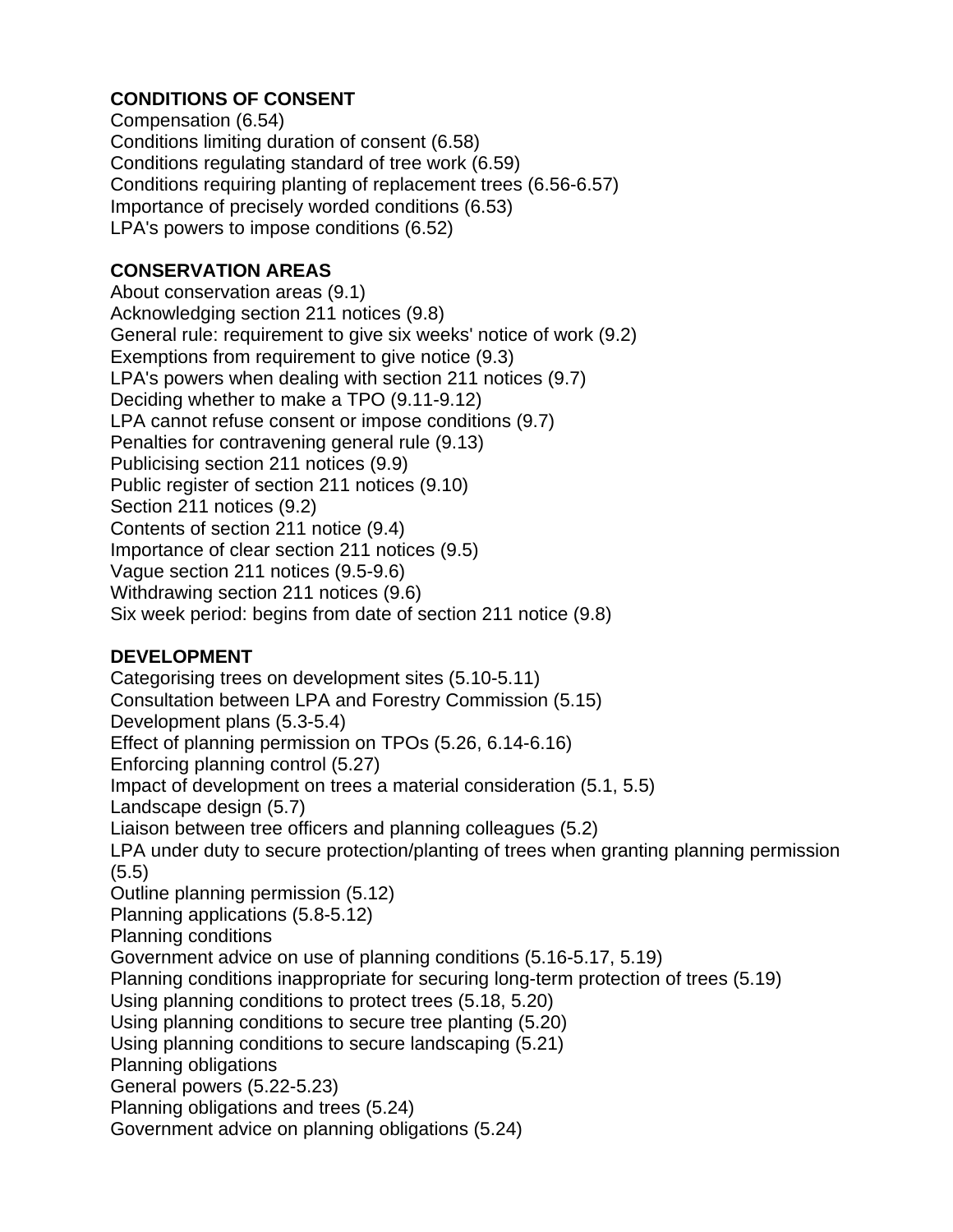<span id="page-98-0"></span>Unilateral undertakings (5.25)

### **DUTY TO REPLACE TREES** (see [REPLACEMENT OF TREES\)](#page-101-0)

**ENFORCEMENT** (see [PENALTIES](#page-100-0) and [REPLACEMENT OF TREES\)](#page-101-0)

### **EXEMPTIONS FROM TPO CONTROL**

Aerodromes (6.25) Ancient monuments (6.23) Bat roosts (6.3) Burden of proof to show tree work was exempt (6.7) Churchyards (6.27) Dead, dying and dangerous trees (6.26.7) Smith v Oliver (6.4-6.5) Removal of dead wood etc (6.2) Advice to give LPA five days' notice before carrying out work (6.6) Felling licences (6.12) (see also [FELLING LICENCES](#page-98-0)) Forestry Commission grant schemes (6.12) Fruit Trees (6.17-6.19) TPO may be made on fruit trees (6.17) Commercial cultivation (6.18) Non-commercial cultivation (6.19) Importance of referring to each TPO (6.13) Nuisance (6.9-6.11) Common law rule (6.10) Nuisance and protected trees (6.11) Sun Timber v Leeds City Council (6.11) Planning permission (6.14-6.16, 5.26) Exemption is limited (6.15-6.16) Outline planning permission (6.15) Permitted development rights (6.15) Statutory obligations (6.8) Statutory undertakers (6.20-6.24) Definition of statutory undertaker (6.20) Extent of exemption (6.21) Environment Agency (6.22) Drainage bodies (6.22) Utility operators: code of practice (6.23-6.24) NJUG guidelines (6.24) Wildlife and Countryside Act 1981 (6.3)

### **FELLING LICENCES**

Applications involving protected trees to go to Forestry Commission first (6.29) Consultation between Forestry Commission and LPA (6.31-6.32) Exemptions (6.30) Felling licence overrides existing TPO (6.29) General rules (6.28, 6.30) LPA's right to object to proposed felling licence (6.31) Public register of felling licence and Woodland Grant Scheme applications (6.32)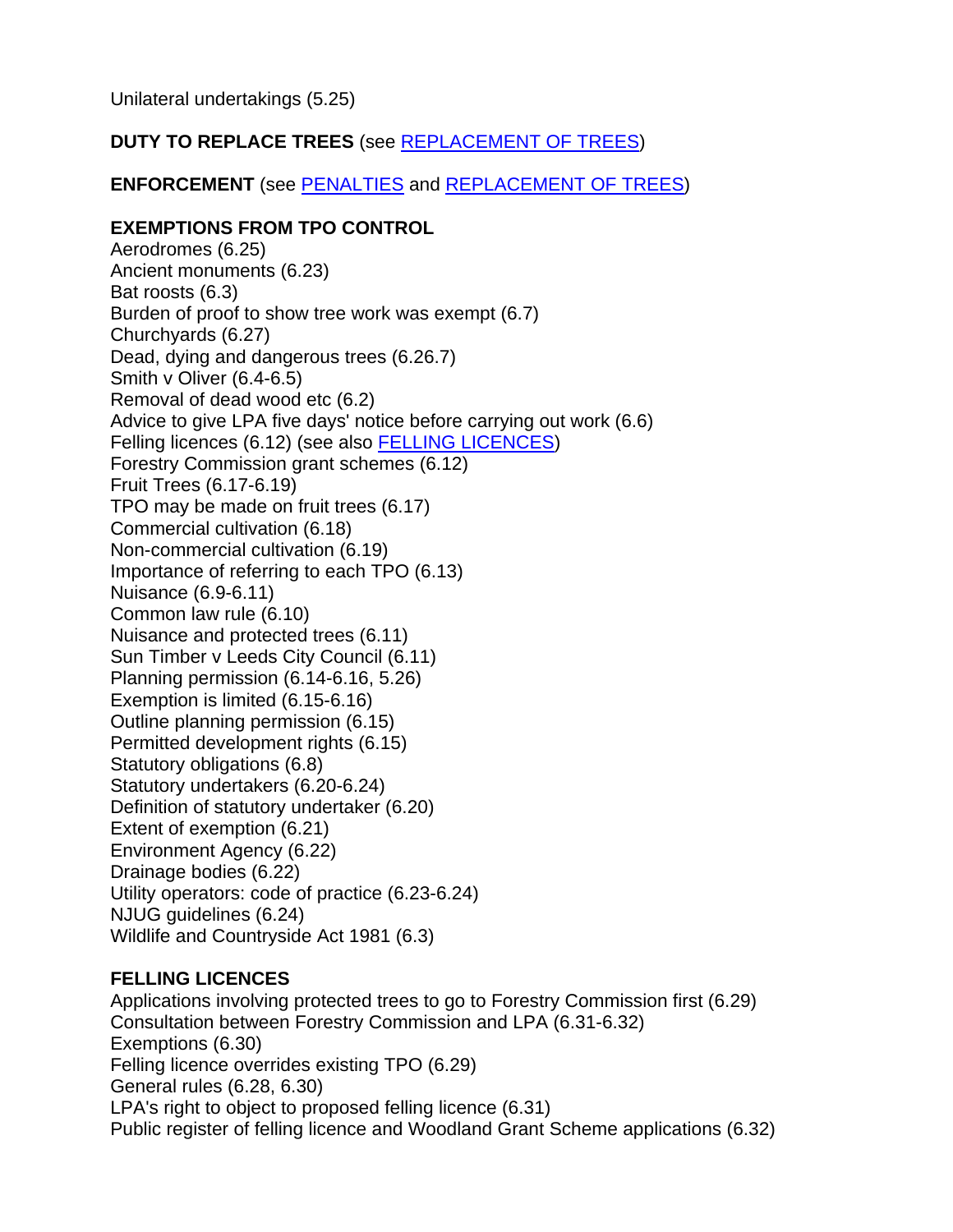### <span id="page-99-0"></span>**INJUNCTIONS**

Deciding whether to apply for injunction (13.2-13.4) Failure to comply with injunction (13.7) Injunctions against person not yet identified (13.4) LPA's power to apply for injunction (13.1) 'Undertakings in damages' (13.3) Whether Court will grant injunction (13.5-13.6)

### **LOCAL PLANNING AUTHORITIES (LPAs)**

LPAs responsible for TPO functions (1.4) County Councils: limited powers to make TPOs (1.4) National Park Authorities (1.5) Broads Authority (1.5)

## **LPA APPLICATIONS FOR CONSENT**

Application to Secretary of State no longer required (6.76) LPA's internal procedures (6.78) Publicising applications (6.77) Requirement to take into account representations (6.78) Site notices (6.77)

### **MAKING & CONFIRMING TPOs**

Areas of trees (3.11, 3.17-3.18) Drawbacks of area orders (3.17) Government advice on use of area orders (3.18) Confirming TPOs Advice on good practice (3.36-3.38) Confirming TPOs after six months (3.34) Confirming TPOs subject to modifications (3.39-3.40) Delay in confirming TPOs (3.34) Endorsing TPO at confirmation stage (3.41-3.42) Informing people affected of LPA's decision (3.43-3.44) LPA's internal procedures at confirmation stage (3.33) LPA's powers at confirmation stage (3.32) Copying TPO to owner/occupier (3.21) Copying TPO to owner/occupier of 'adjoining land' (3.24) Groups of trees (3.11, 3.14) Government advice on making TPOs (3.2-3.5) High Court challenge of TPO (3.45-3.48) Application to High Court must be made within six weeks (3.47) High Court's powers (3.47) Individual trees (3.11, 3.14) LPA not required to copy TPO to District Valuer and Forestry Commission (3.22) LPA's internal procedures when making TPO (3.6) LPA's power to make TPOs (3.1) Model form of TPO (3.8) Objections and representations about TPOs LPA must take into account objections and representations (3.31, 3.36-3.38) Must be delivered by date given in regulation 3 notice (3.29)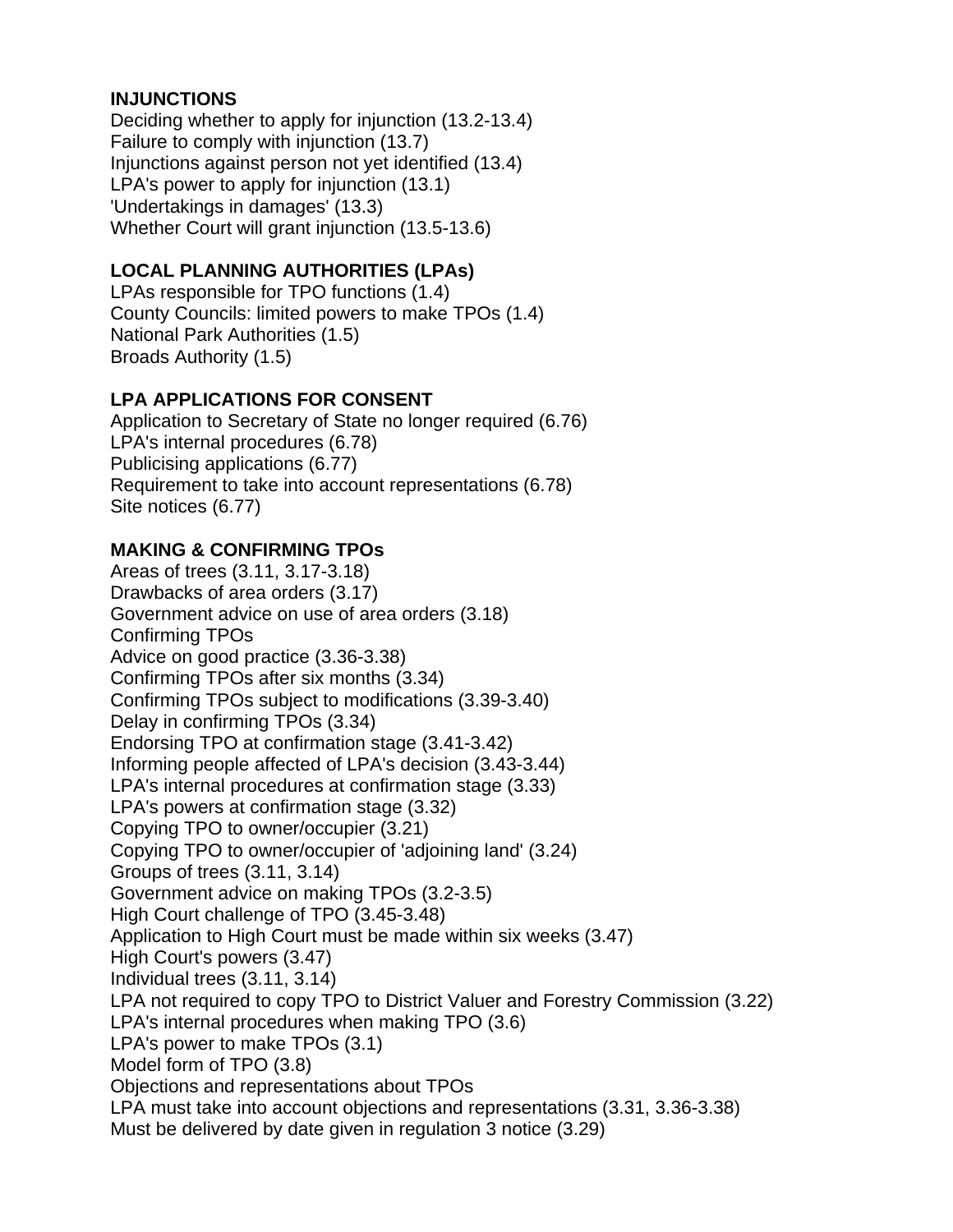<span id="page-100-0"></span>Must be made in writing (3.29) Reasons must be given (3.29) Public inspection of TPOs (3.21, 3.49) Publicising TPOs (3.28) Regulation 3 notices Contents of regulation 3 notice (3.21) Advice on good practice (3.23) Serving regulation 3 notices (3.25-3.27) Rights of entry when making etc TPOs (3.7) Sealing: LPA not required to seal TPO (3.20) Secretary of State's power to make TPO (1.6) Section 201 directions (3.19) Site visits Before making a TPO (3.7) Before confirming a TPO (3.35-3.36) When considering applications under a TPO (6.33, 6.44) TPO map: importance of accuracy (3.11-3.13) 'Trees': no statutory definition (2.1) Trees under good management (3.4) Woodlands (3.16) Gardens (3.15) Liaison between LPA and Forestry Commission (2.11, 3.15) LPAs advised informally to copy woodland TPOs to Forestry Commission (3.22) No statutory definition (2.2) Trees planted after making of TPO are protected (2.2)

### **MODIFYING AND REVOKING CONSENTS**

LPA's powers to modify/revoke consents (8.18.3) Opposed cases: procedure (8.4) Unopposed cases: procedure (8.58.8)

### **PENALTIES**

Cautions (10.5) Companies (10.11) 'Destruction' of trees: Court's interpretation (10.8) For contravening requirement to give six weeks' notice of work in conservation area (9.13) For contravening TPO (10.1-10.3) For 'causing or permitting' unauthorised work (10.10) For not complying with an injunction (13.7) For wilfully obstructing LPA from planting replacement trees (11.23) Ignorance of TPO generally not a defence (10.9) Investigating alleged contraventions (10.4-10.6) Rights of entry to ascertain whether offence committed (10.12) Time limit on bringing action before Magistrates' Court (10.3)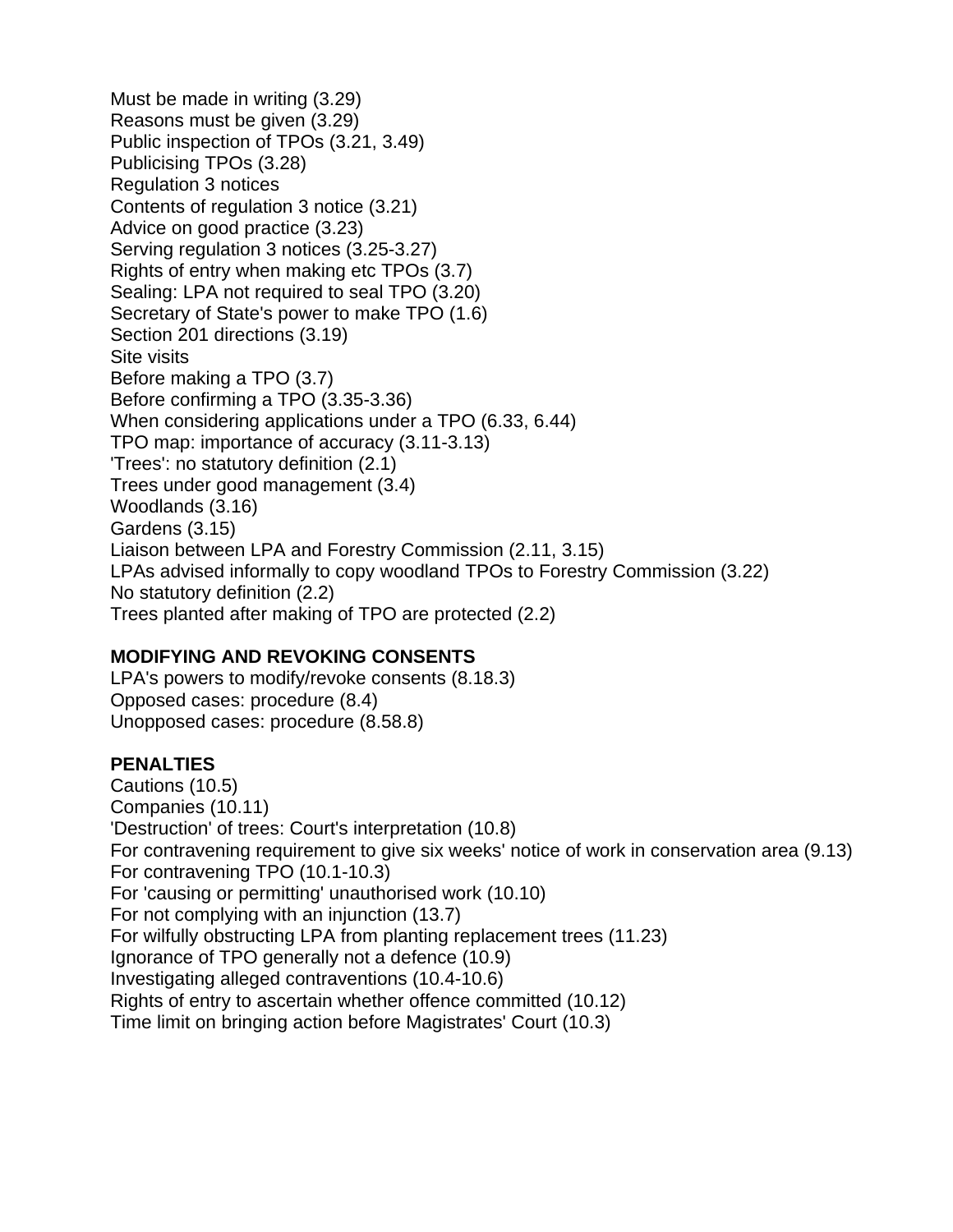## <span id="page-101-0"></span>**REPLACEMENT OF TREES**

'At the same place': Court's interpretation (11.6) Duty to replace trees in conservation areas (9.14, 11.10) Duty to replace protected trees (11.2-11.9) Duty to replace protected woodlands (11.11-11.12) Duty transfers to new owner (11.4) LPA's power to dispense with duty (11.9, 11.18) Tree replacement notices (see [TREE REPLACEMENT NOTICES](#page-101-0)) Whether replacement trees protected (11.4, 11.15) Windblown trees (11.8)

### **REPLANTING DIRECTIONS**

Compensation and replanting directions (14.9-14.11) Contents of replanting direction (6.73) Government advice on good practice (6.74-6.75) LPA's powers to give replanting directions (6.72)

### **TREE PRESERVATION ORDERS (TPOs)**

Amenity: no statutory definition (3.2) Amenity: assessing amenity value (3.3) Crown land Consent needed before making TPO on Crown land (2.4) Crown body will not unreasonably withhold consent (2.5) Effect of TPO on Crown land (2.5) Government policy to remove Crown immunity (2.6) NHS land (2.7) Effect of TPO (1.1) Forestry Commission's consent required where they have an interest in land (2.8, 2.11) Government guidance on TPO system (1.3) Hedges (2.3) Land charges (3.49) Legislation on TPOs (1.2) LPA land (2.12) Making and confirming TPOs (see [MAKING & CONFIRMING TPOs](#page-99-0)) Prohibited work (1.1) Varying and revoking TPOs (see [VARYING & REVOKING TPOs\)](#page-102-0)

## **TREE REPLACEMENT NOTICES (TRNs)**

Before serving TRN: considerations (11.16-11.17, 11.19) Contents of TRN (11.20-11.22) Failure to comply with TRN (11.23-11.25) LPA's powers to plant the trees (11.23-11.24) LPA's powers to recover expenses (11.24) Penalty for wilful obstruction of LPA (11.23) LPA's powers to serve TRN (11.13) TRN cannot take effect within 28 days of service (11.20) TRN may be used to enforce conditions of consent (11.14) TRN must be served within 4 years of failure to comply with duty (11.13)